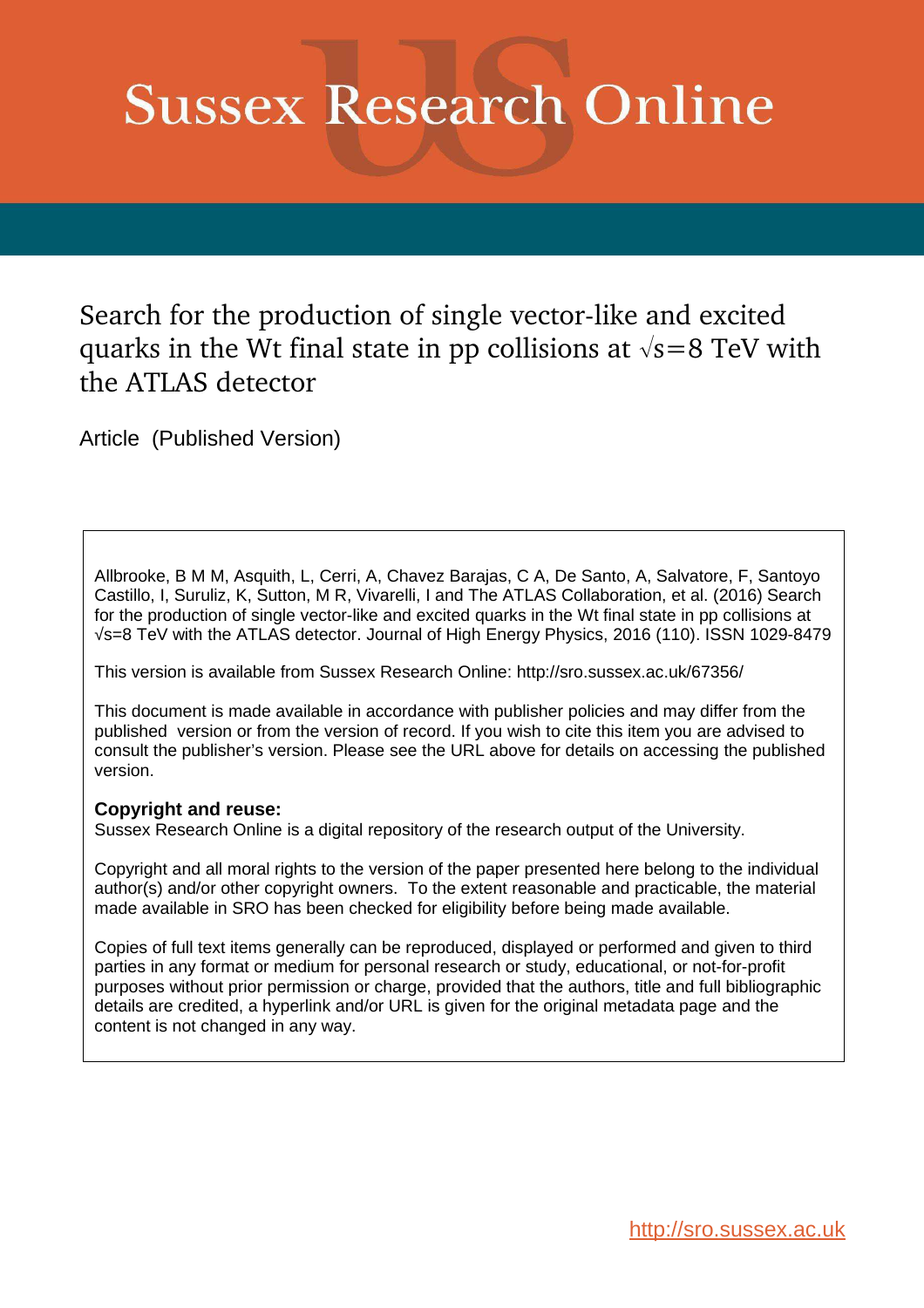PUBLISHED FOR SISSA BY 2 SPRINGER

RECEIVED: October 12, 2015 Revised : January 18, 2016 Accepted : January 28, 2016 PUBLISHED: February 17, 2016

Search for the production of single vector-like and excited quarks in the  $Wt$  final state in  $pp$  collisions at  $\sqrt{s} = 8$  TeV with the ATLAS detector

# The ATLAS collaboration

E-mail: [atlas.publications@cern.ch](mailto:atlas.publications@cern.ch)

<span id="page-1-0"></span>Abstract: A search for vector-like quarks and excited quarks in events containing a top quark and a W boson in the final state is reported here. The search is based on  $20.3\,\text{fb}^{-1}$  of proton-proton collision data taken at the LHC at a centre-of-mass energy of 8 TeV recorded by the ATLAS detector. Events with one or two leptons, and one, two or three jets are selected with the additional requirement that at least one jet contains a b-quark. Single-lepton events are also required to contain at least one large-radius jet from the hadronic decay of a high- $p_T$  W boson or a top quark. No significant excess over the expected background is observed and upper limits on the cross-section times branching ratio for different vector-like quark and excited-quark model masses are derived. For the excited-quark production and decay to  $Wt$  with unit couplings, quarks with masses below 1500 GeV are excluded and coupling-dependent limits are set.

KEYWORDS: Exotics, Hadron-Hadron scattering

ArXiv ePrint: [1510.02664](http://arxiv.org/abs/1510.02664)

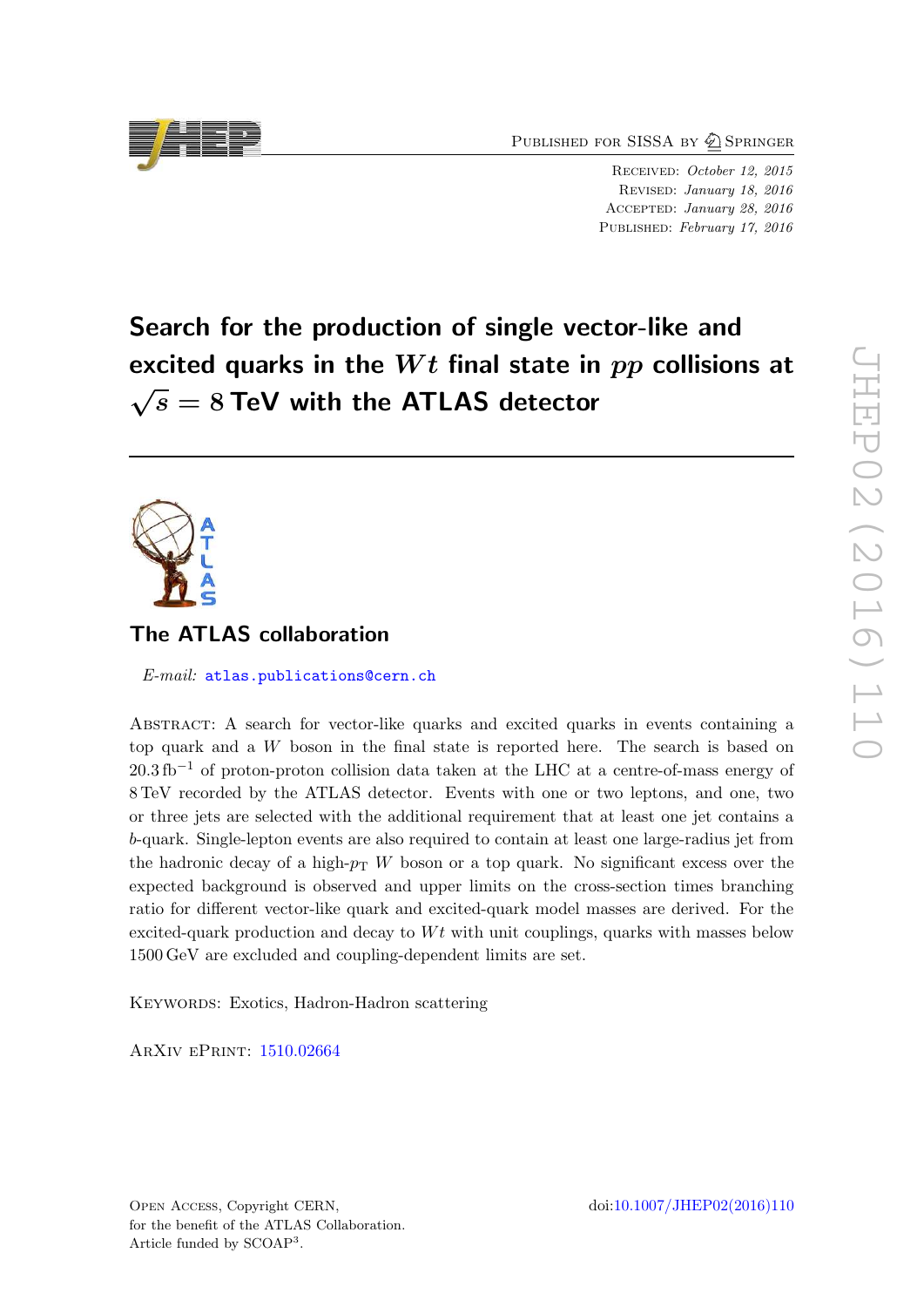#### Contents

<span id="page-2-2"></span><span id="page-2-1"></span><span id="page-2-0"></span>

|                | 1 Introduction                                                 | $\mathbf{1}$            |  |  |
|----------------|----------------------------------------------------------------|-------------------------|--|--|
|                | 2 ATLAS detector                                               | $\overline{\mathbf{4}}$ |  |  |
|                | 3 Data and simulated samples                                   | $\mathbf{5}$            |  |  |
|                | 4 Event selection and background estimation                    | $\bf{6}$                |  |  |
|                | Object reconstruction<br>4.1                                   | 6                       |  |  |
|                | Single-lepton event selection and background estimation<br>4.2 | 8                       |  |  |
|                | 4.3<br>Dilepton event selection and background estimation      | 11                      |  |  |
| 5 <sup>5</sup> | Systematic uncertainties                                       | 14                      |  |  |
|                | Experimental uncertainties<br>5.1                              | 14                      |  |  |
|                | Modelling of theoretical uncertainties<br>5.2                  | 17                      |  |  |
| 6              | Statistical analysis and results                               | 19                      |  |  |
|                | 7 Conclusion                                                   |                         |  |  |
|                | The ATLAS collaboration                                        | 29                      |  |  |

#### <span id="page-2-4"></span>1 Introduction

The number of quark generations known within the Standard Model (SM) is three and the existence of additional heavy quarks similar to those in the SM is strongly constrained by the discovery of the Higgs boson at the Large Hadron Collider (LHC) [ [1](#page-23-0) – [3\]](#page-23-1). Additional quarks that have non-SM Higgs couplings, in particular vector-like quarks (VLQs), remain popular, especially in models which address the naturalness question [ [4](#page-23-2) , [5\]](#page-23-3). New quarks can have right and left handed couplings to the W boson and are color triplets [ [6\]](#page-23-4). VLQs appear in several extensions of the SM, such as extra dimensions [ [7\]](#page-23-5), supersymmetry [ [8\]](#page-23-6), composite Higgs [ [9](#page-23-7) , [10\]](#page-23-8) and little Higgs [\[11\]](#page-23-9) models, in which they cancel top-quark loop contributions to the Higgs mass [\[12\]](#page-23-10). Depending on the model, VLQs can be realized in different multiplets, such as in singlets, doublets and triplets [\[13\]](#page-23-11).

<span id="page-2-3"></span>This paper describes a search for singly produced vector-like quarks with charge  $\pm \frac{1}{3}$ of the elementary charge, e. Two models are considered: the single production of a VLQ via the *t*-channel exchange of a Z boson in a composite Higgs model  $[10, 14]$  $[10, 14]$  (called B), and the single production of a VLQ that also has excited-quark couplings  $[15]$  (called  $b^*$ ). Only final states in which the  $B$  or  $b^*$  decay into  $Wt$  are considered. The corresponding leading-order (LO) Feynman diagrams for these processes are shown in figure [1](#page-2-0) .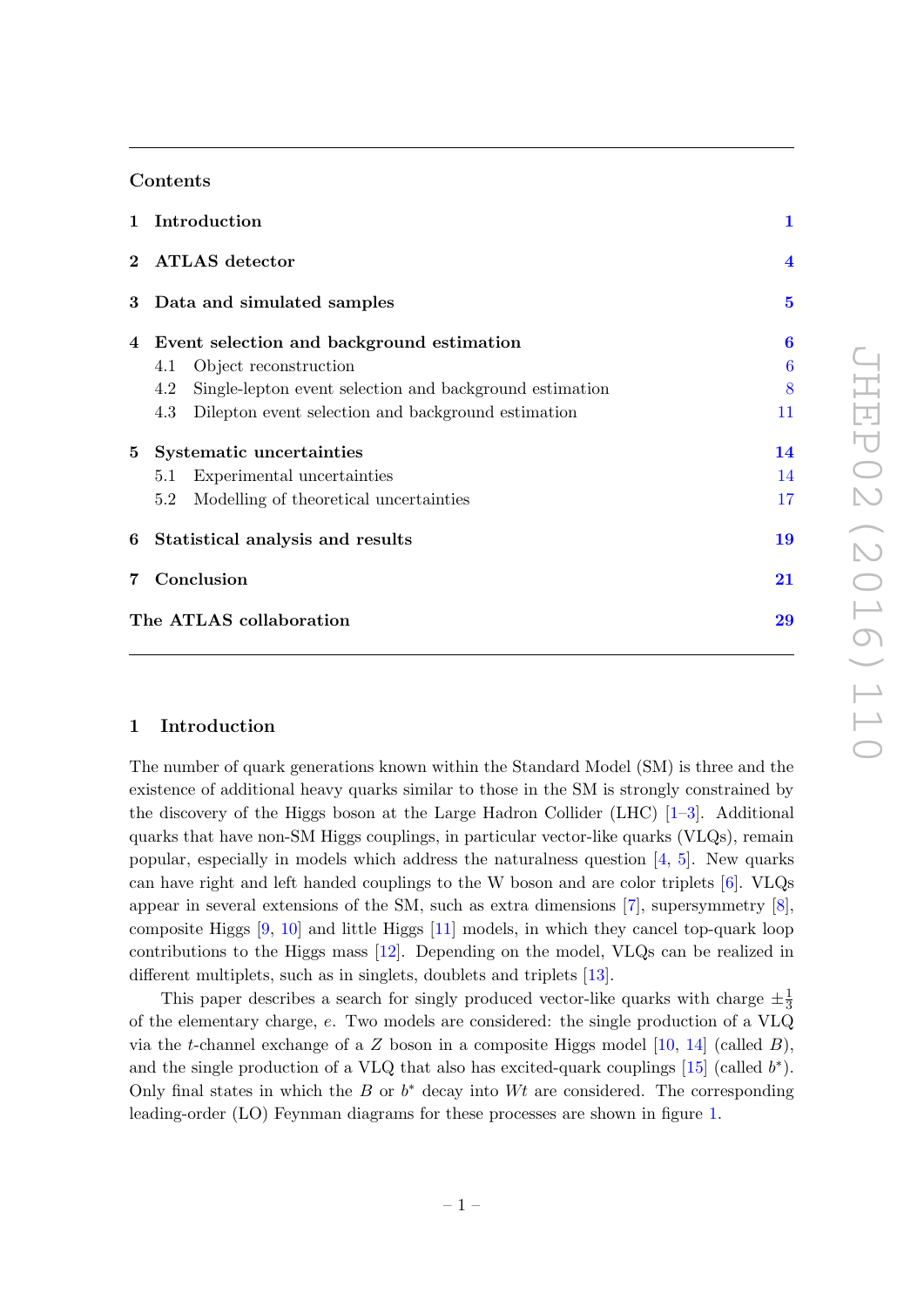

<span id="page-3-0"></span>**Figure 1**. Leading-order Feynman diagrams for the production and decay of [\(a\)](#page-2-1) a single B together with a light quark and  $(b)$  a single  $b^*$ .

| $m_B$ [ GeV] |               | $\sigma \times BR(B \to Wt)$ [fb] |
|--------------|---------------|-----------------------------------|
|              | $\lambda = 2$ | $\lambda = 3$                     |
| 400          | 710           |                                   |
| 600          | 220           | 250                               |
| 800          | 52            | 97                                |
| 1000         | 15            | 30                                |
| 1200         | 4.8           | 10.2                              |
| 1400         | 1.7           | $3.6\,$                           |

**Table 1.** Cross-section times branching ratio for  $pp \rightarrow Bq \rightarrow Wt$  for different B masses and coupling values  $\lambda$  at a centre-of-mass energy of  $\sqrt{s} = 8$  TeV [\[10](#page-23-8), [14\]](#page-23-12). For  $\lambda \cdot v/\sqrt{2} > m_B - m_b$  with the vacuum-expectation value v and the mass of the b-quark  $m_b$  one gets an unphysical b-quark mass. This is denoted in the table by "—".

The cross-section for singlet  $B$  production is proportional to the square of the  $bZB$ coupling strength  $\lambda$ . The production via Higgs-boson exchange is also possible, although the Z-induced process is dominant. The  $B$  can decay into  $Zb$ ,  $Hb$  and  $Wt$  with the branching ratios given by the VLQ couplings<sup>[1](#page-2-3)</sup> for singlet  $B$ . The light quark in the final state gives rise to a forward jet. The cross-section for singlet B production with subsequent decay to Wt has been calculated in the TS-10 model [\[10](#page-23-8) , [14\]](#page-23-12), a four-dimensional version of a model with composite fermions in a 10 representation of  $SO(5)$ . The cross-section is given in table [1](#page-2-4) for two values of the coupling parameter  $\lambda$ , for which the  $2 \times 2$  mass mixing matrix of the b-quark and the B has been diagonalised. The largest value of  $\lambda$  for which the B decay width is still smaller than the experimental mass resolution is  $\lambda = 3$ . A top-quark mass of 172 .5 GeV is assumed throughout.

In addition to the  $Zb$ ,  $Hb$  and  $Wt$  couplings, the  $b^*$  also has a chromomagnetic coupling  $f_g$  to a gluon and a b-quark  $[15-17]$ , making it both a vector-like quark and an excited quark [\[18\]](#page-23-15). Complete models of VLQs usually contain other particles and interactions which result in an effective chromomagnetic coupling. Examples of such models are

<sup>&</sup>lt;sup>1</sup>At high singlet B masses they are roughly 1:1:2 [\[6\]](#page-23-4).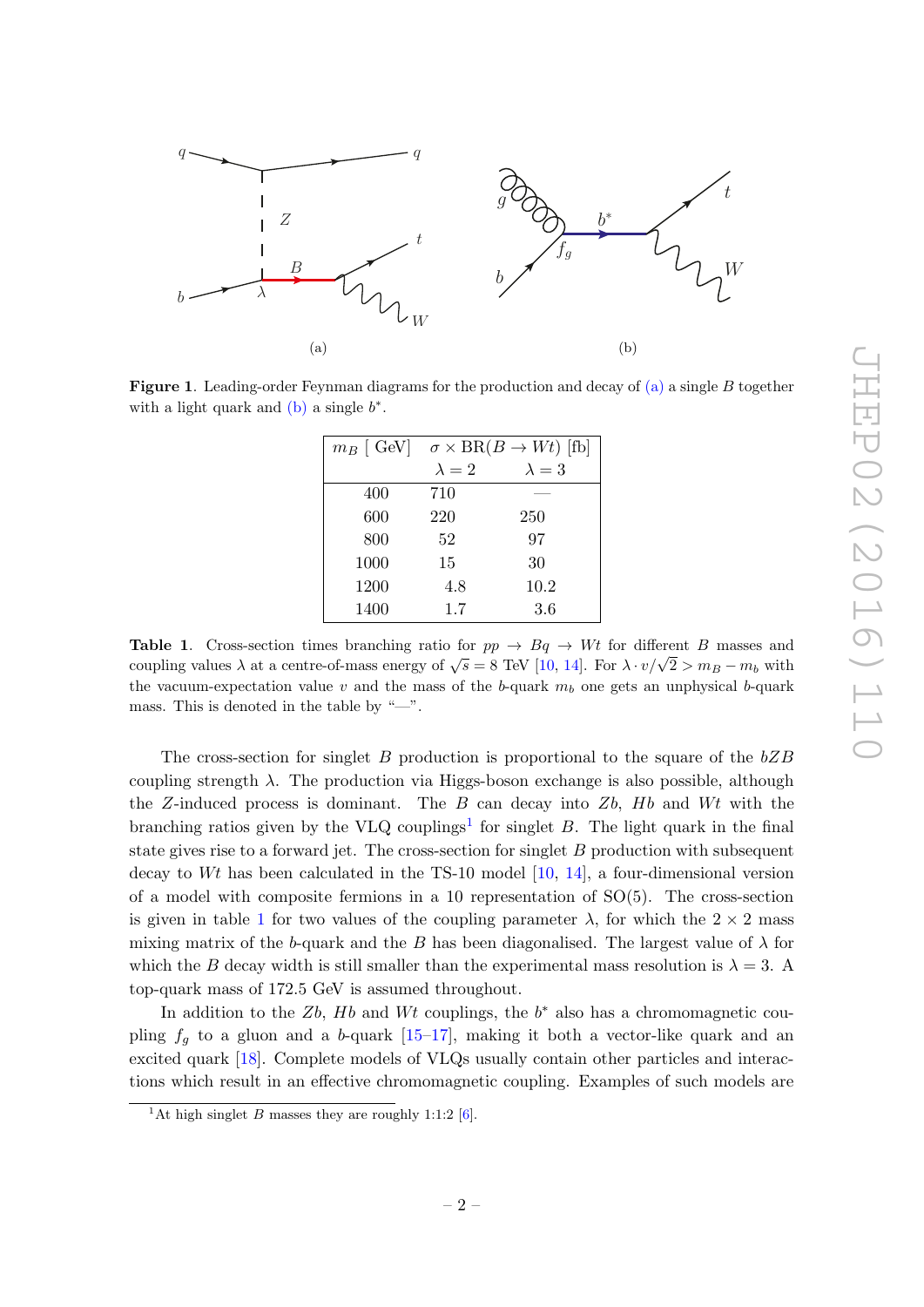| $m_{b^*}$ GeV | $\sigma \times BR(b^* \to Wt)$ [fb]              |                     |  |
|---------------|--------------------------------------------------|---------------------|--|
|               | $f_{L(R)} = 1, f_{R(L)} = 0 \quad f_L = f_R = 1$ |                     |  |
| 400           | $115 \times 10^{3}$                              | $196 \times 10^{3}$ |  |
| 600           | $18.3 \times 10^{3}$                             | $35 \times 10^3$    |  |
| 800           | $3.9 \times 10^{3}$                              | $7.5 \times 10^{3}$ |  |
| 1000          | $1.0 \times 10^{3}$                              | $2.0 \times 10^{3}$ |  |
| 1200          | 310                                              | 610                 |  |
| 1400          | 110                                              | 210                 |  |
| 1800          | 16                                               | 30                  |  |

Table 2. Cross-section times branching ratio for  $b^* \rightarrow Wt$  for different  $b^*$  masses and  $b^*Wt$ couplings [\[15\]](#page-23-13) at a centre-of-mass energy  $\sqrt{s} = 8$  TeV. Here  $f_g = 1$  is assumed.

technicolour [\[19](#page-24-0), [20\]](#page-24-1), topcolour [\[21](#page-24-2), [22\]](#page-24-3), extra dimension models [\[23](#page-24-4), [24\]](#page-24-5) or models with a heavy partner of the gluon [\[25\]](#page-24-6), which gives rise to the effective gb coupling. The strength of the coupling is assumed to be  $f_g = 1$  in this paper unless otherwise indicated. The  $b^*$  in the VLQ case has  $f_L = f_R = 1$ , but it is also allowed to have purely left-handed  $(f_L = 1,$  $f_{\rm R} = 0$ ) or purely right-handed  $(f_{\rm L} = 0, f_{\rm R} = 1)$  couplings to the top quark. The crosssections times branching ratios for the production of  $b^*$  with decay to Wt for these three coupling scenarios are given in table [2.](#page-3-0) For purely left-handed couplings the cross-sections are the same as those for purely right-handed couplings. However, for VLQ-like couplings the cross-sections are not exactly the sum of the individual contributions since setting both couplings to 1 modifies the  $b^*$  decay branching ratios. In the following,  $f_L = f_R = 1$  is assumed unless stated otherwise.

After the decay of  $B/b^*$  into Wt, the top quark decays into a b-quark and another W boson. At least one of the W bosons is required to decay leptonically (to an electron or muon, and the corresponding neutrino). Events are separated into dilepton and singlelepton signatures. A hadronically decaying W boson or top quark is identified by clustering its decay products into a single jet since for high  $B/b^*$  masses the W boson and top quark are boosted. The clustering requirement is the main change in the analysis strategy for the single-lepton channel compared to the search for single- $b^*$  production in the complete 7 TeV LHC dataset collected by ATLAS [\[26\]](#page-24-7). It increases the sensitivity to high  $B$  and  $b^*$ masses, where the top quark and W boson have large transverse momentum.

<span id="page-4-1"></span><span id="page-4-0"></span>Searches for a VLQ with charge  $\pm \frac{1}{3}e$  have also been performed by ATLAS in final states with Z-bosons using data at  $\sqrt{s} = 8$  TeV, and exploiting both pair production and single production and resulted in limits in the range 685 to 755 GeV [\[27\]](#page-24-8). Searches for pair production of VLQs, assuming strong interactions similar to those in the SM, have also been performed by ATLAS [\[28](#page-24-9)[–30\]](#page-24-10) in data at  $\sqrt{s} = 8$  TeV and by CMS [\[31](#page-24-11), [32\]](#page-24-12) at  $\sqrt{s}$  = 7 TeV, and resulted in limits in the ranges 760 to 900 GeV and 625 to 675 GeV, respectively. Recently, the CMS collaboration set lower limits on pair-produced vector-like B quark mass in the range 740 to 900 GeV, for different combinations of the B quark branching fractions [\[33\]](#page-24-13) and on left-handed, right-handed, and vector-like  $b^*$  quark masses decaying to Wt in the range 1390 to 1530 GeV [\[34\]](#page-24-14), using data at  $\sqrt{s} = 8$  TeV. A search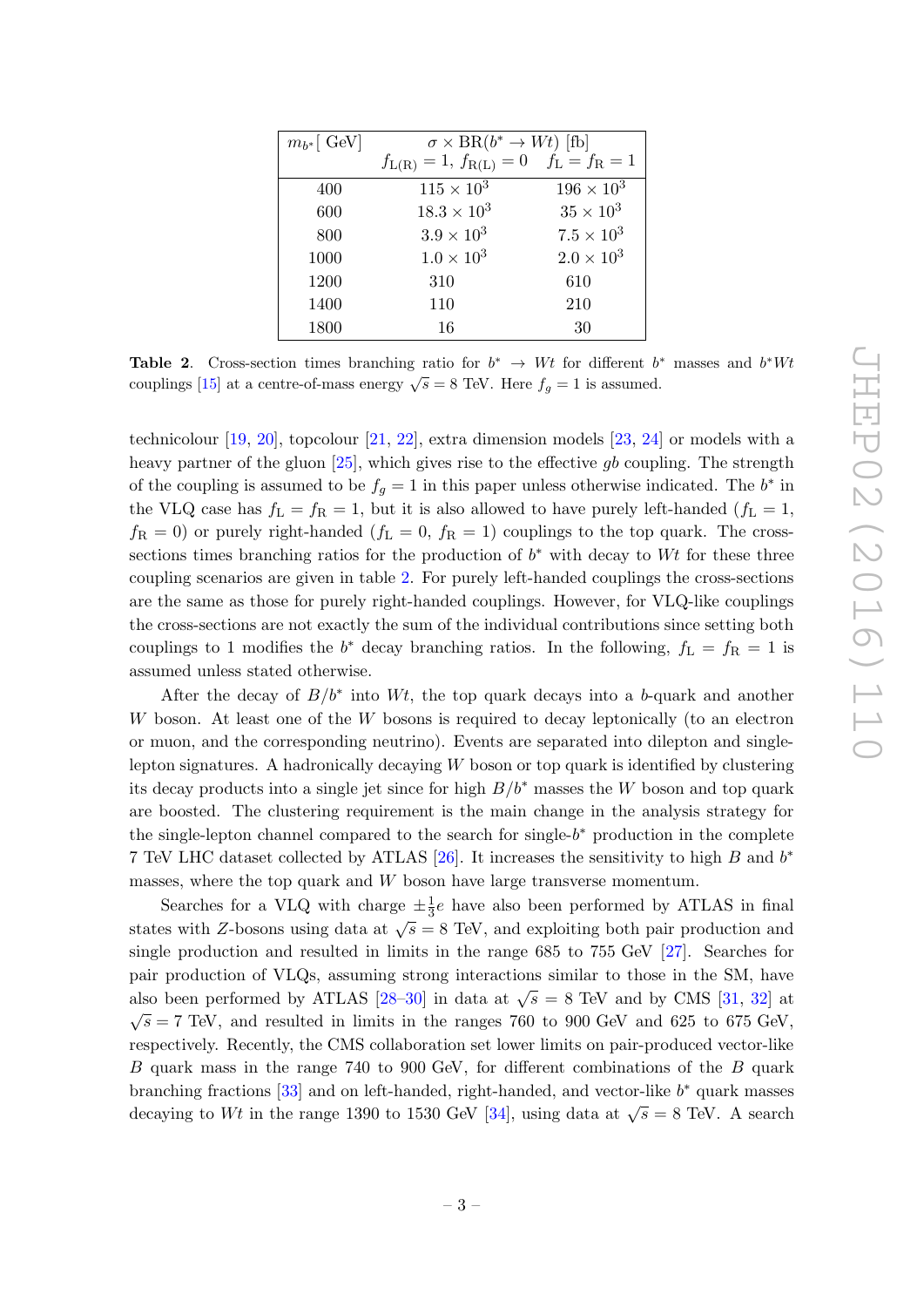for  $b^*$  has been performed by ATLAS with the full 7 TeV LHC dataset and a limit on the  $b^*$  mass for couplings  $f_g = f_L = f_R = 1$  was set at 1.03 TeV [\[26\]](#page-24-7). All limits are given at 95% credibility level (CL). This search for the single production of  $B \to Wt$  is the first for a B in this final state and using the novelty approach for boosted event topologies. While searches for pair production currently dominate the limits, single production becomes more competitive for higher quark masses, due to the reduced kinematic phase-space constraints and the larger dataset.

<span id="page-5-0"></span>In the analysis presented here, six different single-lepton and dilepton signal regions (SR) are defined, which were optimised to maximise the expected significance for the  $B/b^*$  models considered. This analysis is also complementary to the search of dijet mass resonances in ATLAS with data at  $\sqrt{s} = 8$  TeV, which probes the qg final state [\[35\]](#page-24-15). The main processes contributing to the background after applying all selection cuts are from topquark pair ( $t\bar{t}$ ) production and single top-quark production in association with a W boson. Other background contributions are from W- or Z-boson production in association with jets. Smaller contributions arise from diboson production processes and processes where a jet is misidentified as a lepton. To estimate these SM backgrounds in a consistent and robust fashion, corresponding control regions (CR) are defined for each of the signal regions. They are chosen to be non-overlapping with the SR selections in order to provide independent data samples enriched in particular background sources. The shape of the discriminating variable, the invariant mass for the single-lepton channel and transverse mass for the dilepton channel, is used in a binned likelihood fit to test for the presence of a signal. The systematic uncertainties and the MC statistical uncertainties on the expected values are included in the fit as nuisance parameters. These additional degrees of freedom allow the modelling of the backgrounds to be improved based on data, increasing the sensitivity to the signal. Correlations of a given nuisance parameter across the various regions, between the various backgrounds, and possibly the signal, are also taken into account. A background-only fit is used to determine the compatibility of the observed event yield in each SR with the corresponding SM background expectation. The improved post-fit model resulting from this fit is used throughout this paper for the presentation of control distributions. The observed and expected upper limits at 95% CL on the number of events from VLQ phenomena for each signal region are derived using a Bayesian approach.

#### 2 ATLAS detector

The ATLAS experiment [\[36\]](#page-24-16) at the LHC is a multi-purpose particle detector with a forwardbackward symmetric cylindrical geometry and a near  $4\pi$  coverage in solid angle.<sup>[2](#page-4-1)</sup> It consists of an inner tracking detector surrounded by a thin superconducting solenoid providing a 2 T axial magnetic field, electromagnetic (EM) and hadron calorimeters, and a muon spec-

<sup>2</sup>ATLAS uses a right-handed coordinate system with its origin at the nominal interaction point (IP) in the centre of the detector and the z-axis along the beam pipe. The x-axis points from the IP to the centre of the LHC ring, and the y-axis points upwards. Cylindrical coordinates  $(r, \phi)$  are used in the transverse plane, φ being the azimuthal angle around the z-axis. The pseudorapidity is defined in terms of the polar angle  $\theta$  as  $\eta = -\ln \tan(\theta/2)$ . Angular distance is measured in units of  $\Delta R \equiv \sqrt{(\Delta \eta)^2 + (\Delta \phi)^2}$ .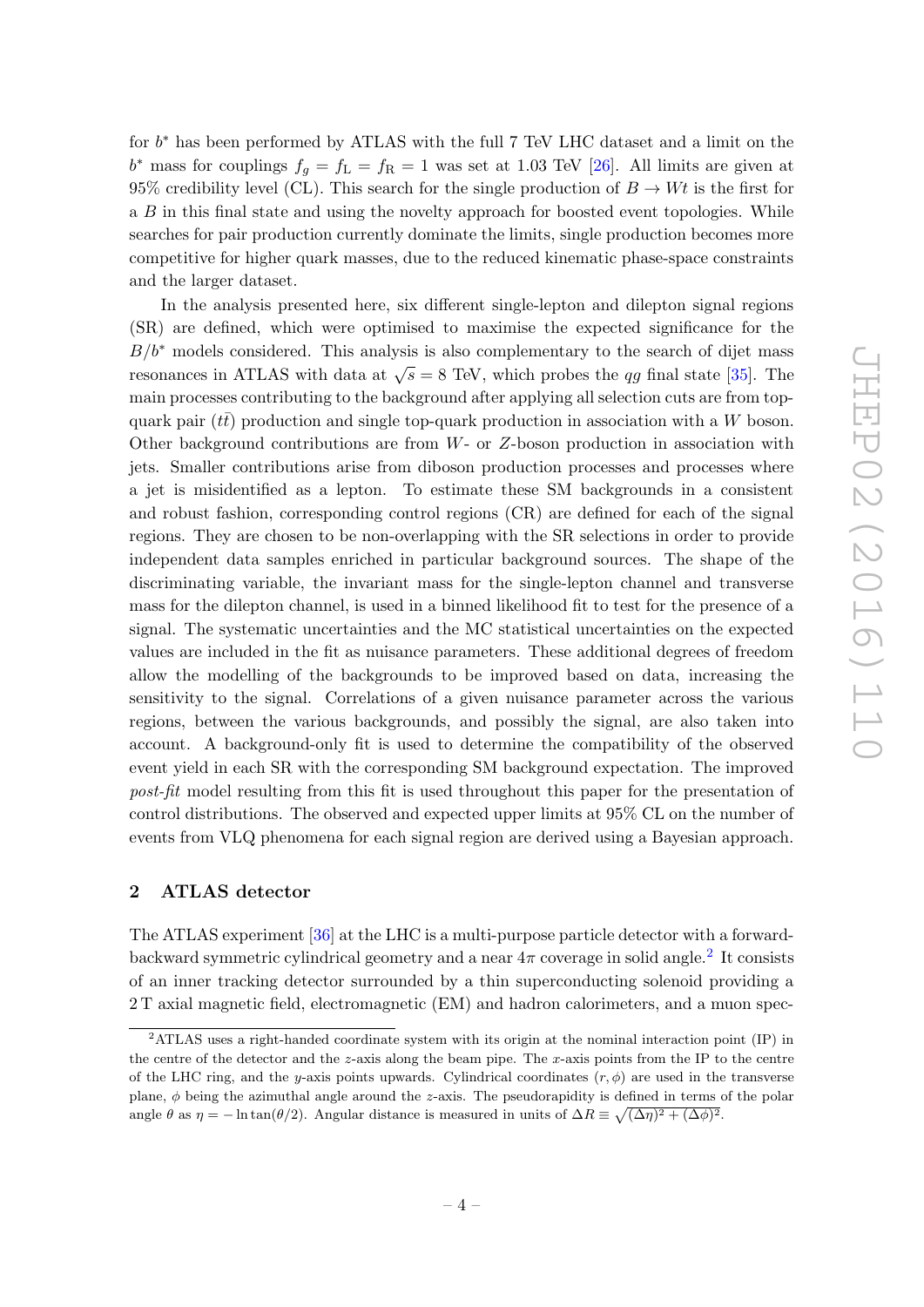trometer. The inner tracking detector covers the pseudorapidity range  $|\eta| < 2.5$ . It consists of silicon pixel, silicon microstrip, and transition radiation tracking detectors. Lead/liquidargon (LAr) sampling calorimeters provide electromagnetic energy measurements with high granularity. A hadronic (iron/scintillator-tile) calorimeter covers the central pseudorapidity range ( $|\eta|$  < 1.7). The end-cap and forward regions are instrumented with LAr calorimeters for both the EM and hadronic energy measurements up to  $|\eta| = 4.9$ . The muon spectrometer surrounds the calorimeters and is based on three large air-core toroid superconducting magnets with eight coils each. It includes a system of precision tracking chambers up to  $|\eta| = 2.7$  and fast detectors for triggering at  $|\eta| < 2.4$ . A three-level trigger system is used to select events of interest. The first-level trigger is implemented in hardware and uses a subset of the detector information, while the other two levels are software-based, and the last trigger level uses the full detector information.

#### 3 Data and simulated samples

The dataset used for this analysis was collected in 2012 by the ATLAS detector at the LHC, and corresponds to an integrated luminosity of  $20.3 \text{ fb}^{-1}$  of proton-proton collisions at a centre-of-mass energy  $\sqrt{s} = 8$  TeV. Events are required to have passed at least a single-electron or single-muon trigger. The electron and muon triggers impose a transverse momentum  $(p_T)$  threshold of 24 GeV along with isolation requirements on the lepton. To recover efficiency for higher- $p_T$  leptons, the isolated-lepton triggers are complemented by triggers without isolation requirements but with a higher  $p_T$  threshold of 60 GeV (36 GeV) for electrons (muons).

Events are accepted if they contain at least one reconstructed primary vertex (PV). A reconstructed PV candidate is required to have at least five associated tracks of  $p_T >$  $400 \,\text{MeV}$ , consistent with originating from the beam collision region in the x-y plane. The PV is chosen as the vertex candidate with the largest sum of the squared transverse momenta of its associated tracks among all candidates.

<span id="page-6-1"></span><span id="page-6-0"></span>The B signal is simulated with PROTOS v2.2  $[6]$  $[6]$ , interfaced to PYTHIA v6.4  $[37]$  for hadronisation and underlying events. The MSTW2008NLO68CL [\[38](#page-25-1), [39\]](#page-25-2) parton distribution function (PDF) set is used. The production kinematics and decay properties do not depend on the coupling  $\lambda$ . The  $b^*$  signal is simulated at LO in QCD with the matrix-element generator MADGRAPH5 v1.5.12 [\[40\]](#page-25-3) and interfaced to PYTHIA v8.175 [\[41\]](#page-25-4) for hadronisation. The MSTW2008NLO68CL PDF set is used. The couplings are set to  $f_g = f_L = 1$ ,  $f_{\rm R} = 0$  for the left-handed samples, and  $f_g = f_{\rm R} = 1$ ,  $f_{\rm L} = 0$  for the right-handed ones. For both signal models, samples are generated with the mass of the new quark set to values from 400 GeV to 1800 GeV. The PROTOS B sample is generated by the diagram  $gq \to Bbq$ and the factorisation and renormalisation scales are set dynamically to the square of the momentum transfer of the virtual Z boson for the light quark line and to the  $p_T$  of the extra b-quark for the gluon splitting line. In the MADGRAPH5 samples, the scales are set to the mass of the generated resonance particle. Since for most of the analysis presented here it is assumed that  $f_L = f_R = 1$ , left- and right-handed samples are added together and scaled to the appropriate theory cross-section times branching fraction.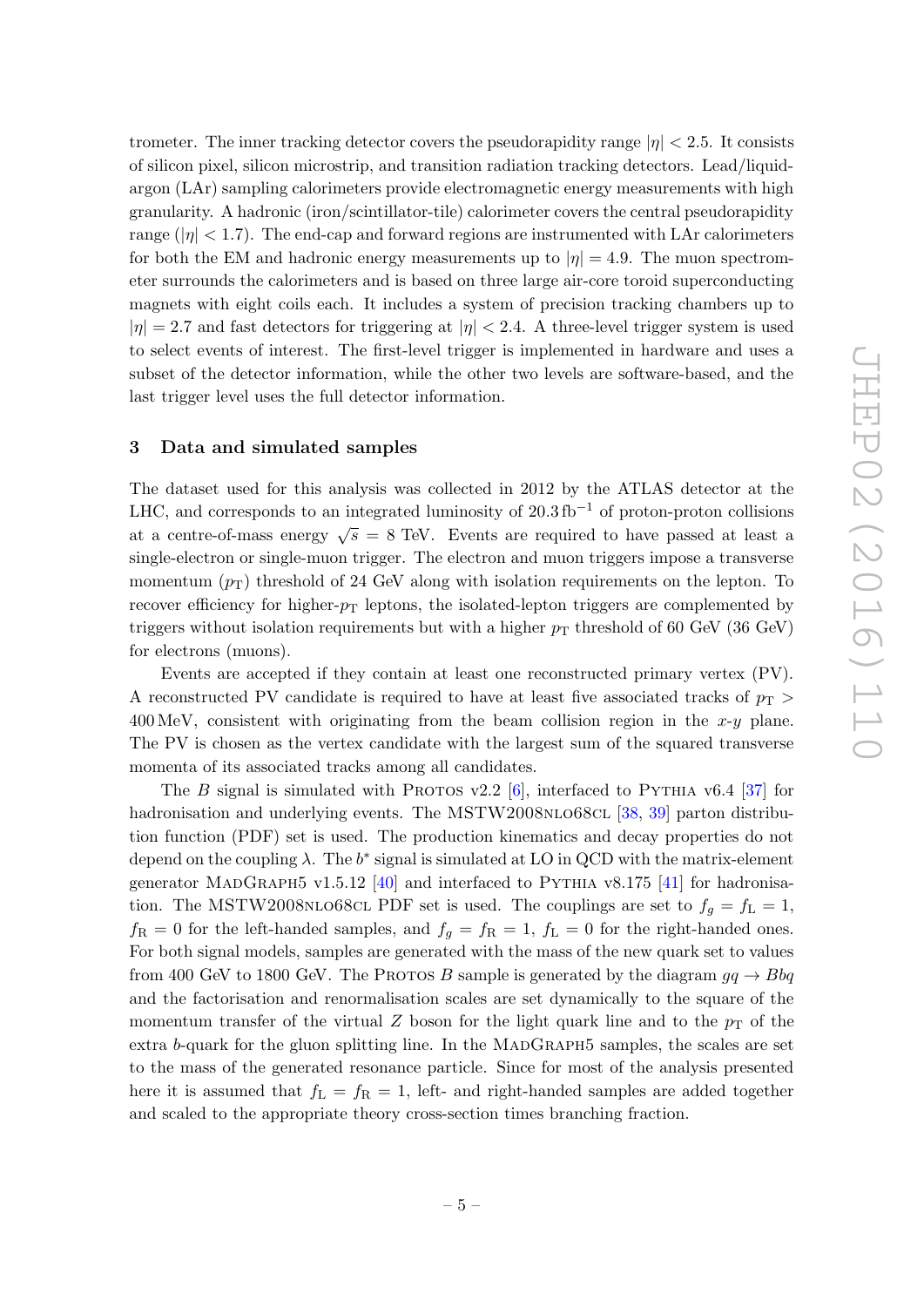Top-quark pair and single top-quark events in the t , s and Wt channels are simulated using the next-to-leading-order (NLO) generator POWHEG-BOX v1 $r2129$ , v1 $r1556$  and  $v1_T2092$ , respectively  $[42, 43]$  $[42, 43]$ . The CT10  $[44]$  PDF set is used and PYTHIA v6.4  $[37]$ performs the hadronisation. The top-quark background samples are initially normalised to their theory predictions. The  $t\bar{t}$  predicted cross-section is  $\sigma_{t\bar{t}} = 253^{+13}_{-15}$  pb, computed at next-to-next-to-leading-order (NNLO) in QCD, including resummation of next-to-nextto-leading logarithmic (NNLL) soft gluon terms with  $TOP++2.0$  [\[45](#page-25-8)[–51\]](#page-25-9). The single-top predicted cross-sections are  $\sigma_t = 87.8^{+3.4}_{-1.9}$  pb [\[52\]](#page-25-10) and  $\sigma_{Wt} = 22.4 \pm 1.5$  pb [\[53\]](#page-25-11), computed at NLO with NNLL corrections.

<span id="page-7-3"></span><span id="page-7-2"></span><span id="page-7-1"></span><span id="page-7-0"></span>The ALPGEN v2.14 LO generator  $[54]$ , interfaced to PYTHIA v6.4, is used to generate W+jets and Z+jets events, with the CTEQ6L1 [\[55\]](#page-25-13) PDF set. A parton-jet matching scheme is employed to avoid double-counting of partonic configurations generated by both the matrix-element calculation and the parton shower [\[56\]](#page-26-0). The samples are generated separately for  $W/Z$  with light-quark jets  $(W+{\rm light\text{-}jets}, Z+{\rm light\text{-}jets})$  and heavy-quark jets (Wbb+jets, Wcc+jets, Wc+jets, Zbb+jets, Zcc+jets). Overlap between the events in samples with heavy quarks generated from the matrix-element calculation and those generated from parton-shower evolution in the samples with light-quark jets is avoided via an algorithm based on the angular separation between the extra heavy quarks, Q: if  $\Delta R(Q, Q') > 0.4$ , the matrix-element prediction is used, otherwise the parton-shower prediction is used. Diboson events  $(WW, WZ, ZZ)$  are generated with ALPGEN interfaced to HERWIG v6.52 [\[57\]](#page-26-1) for hadronisation and JIMMY v4.31 [\[58\]](#page-26-2) for the modelling of the underlying event, with the CTEQ6L1 PDF set.

After event generation, most signal and all background samples are passed through the full simulation of the ATLAS detector [\[59\]](#page-26-3) based on GEANT4 [\[60\]](#page-26-4) and reconstructed using the same procedure as for collision data. A faster simulation  $[61]$  is used for the signal samples in the dilepton selection and for samples selected to assess systematic uncertainties. All samples are simulated with additional proton-proton interactions in the same bunch crossing ("pile-up") and reweighted to have the same distribution of the mean number of interactions per bunch-crossing as the data.

#### 4 Event selection and background estimation

Two types of events are selected: those in which the prompt W boson and the one from the top quark both decay leptonically (dilepton final state), and those in which only one W boson decays leptonically and the other one decays hadronically (lepton+jets final state). Only electrons and muons are considered for the leptonic W decay. The events are separated into orthogonal categories based on the decay signature of the two W bosons, as illustrated in figure [2.](#page-7-0) Full details of the methods used to assign events to the categories shown in figure  $2(a)$  and  $2(b)$  are given below.

#### 4.1 Object reconstruction

Electron candidates are reconstructed from energy clusters in the EM calorimeter and matched to tracks in the inner detector. Selected electrons must have a transverse en-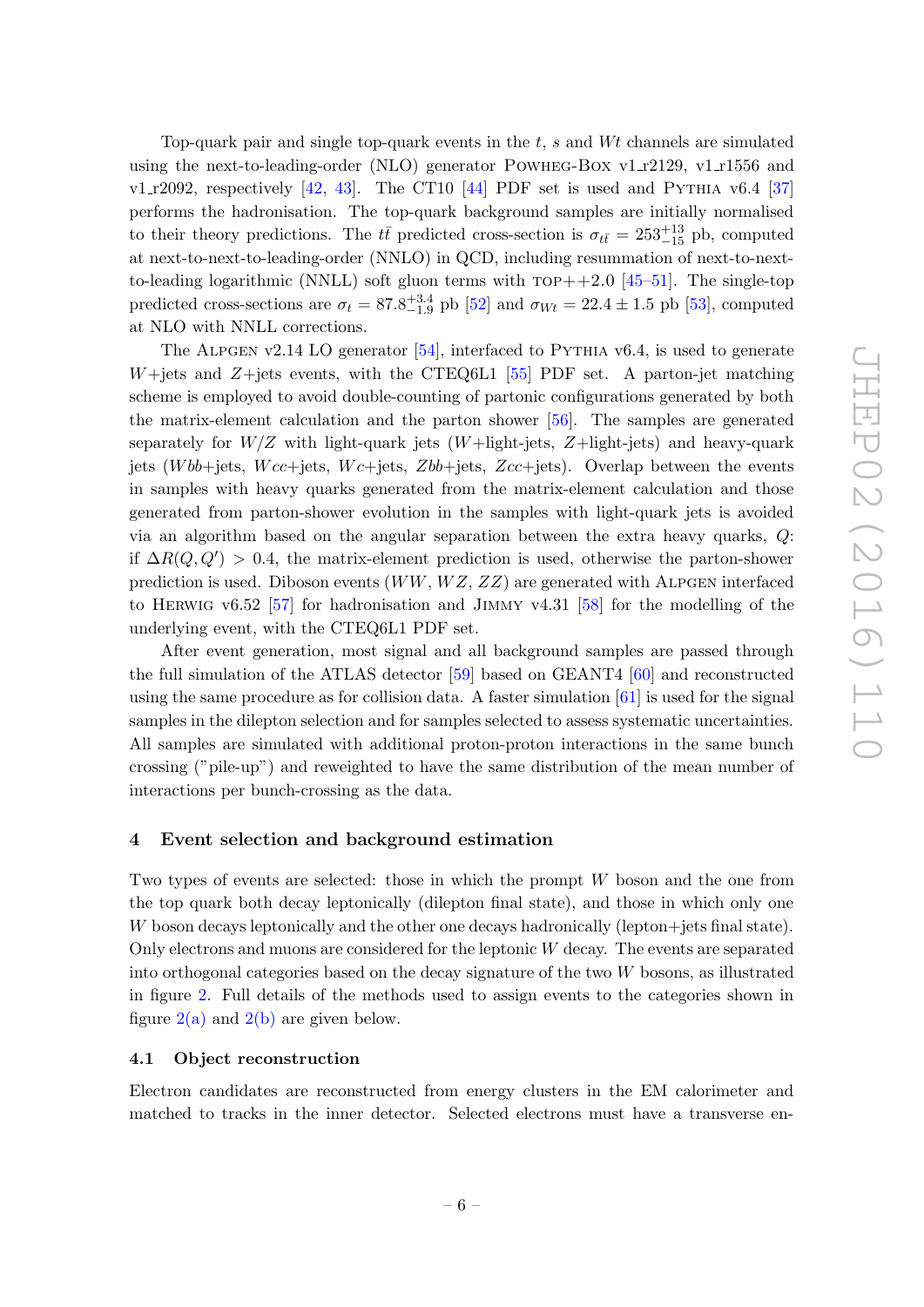

Figure 2. Final-state categories: [\(a\)](#page-7-1) one lepton and a hadronic top-quark decay, [\(b\)](#page-7-2) one lepton and a hadronic W-boson decay and [\(c\)](#page-7-3) dilepton.

ergy  $E_T = E_{\text{cluster}}/\cosh(\eta_{\text{track}}) > 25 \text{ GeV}$  and  $|\eta_{\text{cluster}}| < 2.47$ , where  $E_{\text{cluster}}$  and  $\eta_{\text{cluster}}$ indicate the electromagnetic cluster energy and pseudorapidity, respectively, and  $\eta_{\text{track}}$  the track pseudorapidity  $[62]$ . A veto is placed on electrons in the transition region between the barrel and end-cap calorimeter,  $1.37 < |\eta_{\text{cluster}}| < 1.52$ . The electron track is required to originate less than 2 mm along the z-axis (longitudinal impact parameter) from the selected event primary vertex. The three main sources of background for high- $E_T$  isolated electrons are hadrons misidentified as electrons, photon conversions and electrons originating from secondary vertices in decays of heavy-flavour hadrons (non-prompt electrons). In order to suppress the background from these sources, it is required that there is little calorimeter activity in the region surrounding the electron candidate. Two isolation variables are defined for this purpose: the energy deposited around the electron candidate in the calorimeter with a cone size of  $\Delta R = 0.2$ , and the sum of the transverse momenta of all tracks in a cone of size  $\Delta R = 0.3$  around the electron candidate. Efficiencies and purities of the identification and isolation requirements are corrected with appropriate scale factors to match the simulation to the data. They depend on the  $\eta$  and the  $E_T$  of the electron.

<span id="page-8-0"></span>Muon candidates are reconstructed by matching muon spectrometer hits to innerdetector tracks, using the complete track information from both detectors and accounting for scattering and energy loss in the ATLAS detector material. Selected muons have a transverse momentum greater than 25 GeV and a pseudorapidity of  $|\eta| < 2.5$ . The muon track longitudinal impact parameter with respect to the primary vertex is required to be less than 2 mm. Isolation criteria are applied in order to reduce background contamination from events in which a muon is produced at a secondary vertex in the decay of a heavyflavour quark (non-prompt muon). The ratio of the summed  $p<sub>T</sub>$  of tracks within a cone of variable size  $\Delta R = 10 \text{ GeV}/p_{\text{T}}^{\mu}$  $p_T^{\mu}$  to the  $p_T$  of the muon is required to be less than 0.05 [\[63\]](#page-26-7). Efficiencies and purities of the identification and isolation requirements are corrected with appropriate scale factors to match the simulation to the data; they depend on  $\eta$  and  $\phi$  of the muon.

Jets are reconstructed using the anti- $k_t$  algorithm [\[64\]](#page-26-8), applied to clusters of calorimeter cells that are topologically connected and calibrated to the hadronic energy scale [\[65](#page-26-9) ]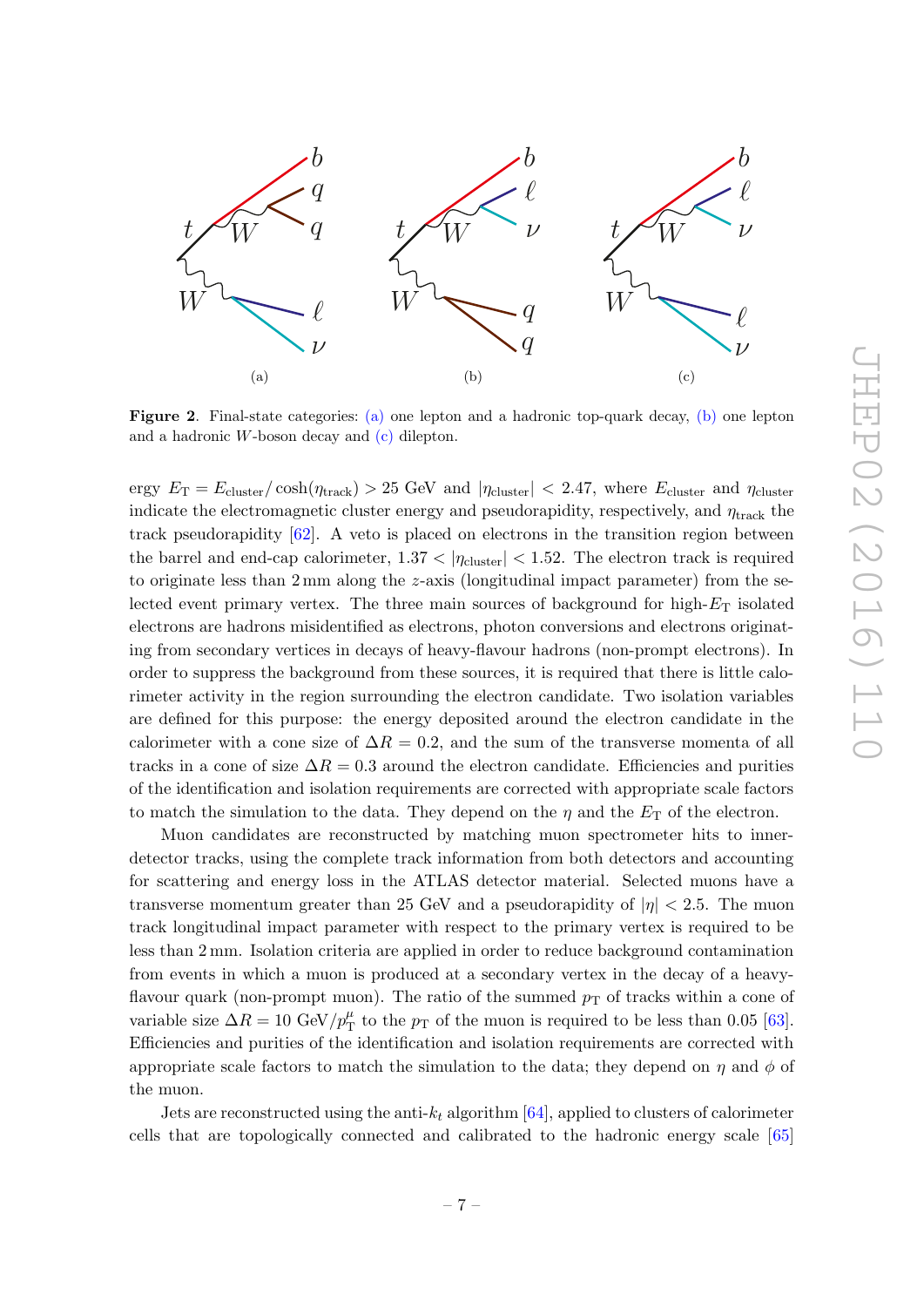using a local calibration scheme  $[66]$ . Jet energies are calibrated using energy- and  $\eta$ dependent correction factors derived from simulation, and with residual corrections from in-situ measurements [\[67\]](#page-26-11). Events with jets built from noisy calorimeter cells or noncollision background processes are removed [\[68\]](#page-26-12).

<span id="page-9-3"></span><span id="page-9-1"></span><span id="page-9-0"></span>In this paper jets reconstructed with two different radius parameters are used. Small-R jets (also denoted simply by "jets" or  $j_4$ ) have a radius parameter of 0.4 and are required to have  $p_T > 25$  GeV and  $|\eta| < 4.5$ . Small-R jets from additional simultaneous  $pp$  interactions are rejected by an additional requirement: the ratio of the scalar sum of the  $p_T$  of tracks associated with the jet and the primary vertex to the scalar sum of the  $p<sub>T</sub>$  of all tracks associated with the jet must be at least 0.5 for jets with  $p_T < 50$  GeV and  $|\eta| < 2.4$ . Large-R jets  $(j_{10})$  have a radius parameter of 1.0 [\[68\]](#page-26-12) and are subject to a trimming procedure [\[69\]](#page-26-13) to minimise the impact of energy depositions from pile-up interactions. The trimming algorithm reconstructs constituent jets with the  $k_t$  algorithm [\[70](#page-26-14)[–72\]](#page-26-15) with a radius parameter of 0.3 from the clusters belonging to the original large- $R$  jet. Constituent jets contributing less than 5% of the large- $R$  jet  $p_T$  are removed. The remaining energy depositions are used to calculate the kinematic and substructure properties of the large-R jet. The masses of the large- $R$  jets  $(m_{j_{10}})$  are calibrated to their particle-level values [\[67](#page-26-11), [73](#page-26-16), [74\]](#page-26-17). In the analysis, large- $R$  jets are required to have  $p_T > 200$  GeV and  $|\eta| < 2.0$ .

Since the reconstruction of jets and electrons is partially based on the same energy clusters, the closest small- $R$  jet overlapping with electron candidates within a cone of size  $\Delta R = 0.2$  is removed. Since electrons from prompt W-boson decays should be isolated from jet activity, electrons that are still within less than  $\Delta R = 0.4$  of a jet are removed. Similarly, prompt muons should be isolated from jet activity, so that beside the muonisolation criteria above, selected muons must not overlap with a reconstructed jet within a radius of size  $\Delta R = 0.4$ .

Small-R jets containing b-quarks ( b-quark jets) from the top-quark decay are identified using a combination of multivariate algorithms ( b-tagging) [\[75\]](#page-27-0). These algorithms exploit the long lifetime of B hadrons and the properties of the resulting displaced and reconstructed secondary vertex. The working point of the algorithm is chosen such that b-quark jets in simulated  $t\bar{t}$  events are tagged with an average efficiency of 70% and a rejection factor for light-flavour jets of  $\sim 100$ .

The missing transverse momentum vector,  $\vec{E}_{\rm T}^{\rm miss}$ , is calculated as the negative vector sum over all the calorimeter cells in the event, and is further refined by applying object-level corrections for the contributions which arise from identified photons, leptons and jets [\[76\]](#page-27-1). In the analysis the magnitude,  $E_{\rm T}^{\rm miss}$ , of the missing transverse momentum vector is used.

#### 4.2 Single-lepton event selection and background estimation

<span id="page-9-2"></span>In the single-lepton final state, the selected events have exactly one isolated lepton (electron or muon) and exactly two or three small- $R$  central jets ( $|\eta|$  < 2.5), exactly one of which is b-tagged. Events with two jets are included in order to select events where the two jets from the W boson are merged at larger boost. Events are also required to have at least one large- $R$  jet with  $p_T^{j_{10}}$  $T_{\rm T}^{J10} > 200$  GeV and  $m_{j_{10}} > 50$  GeV. If several massive large- $R$  jets are found, the one with the highest  $p<sub>T</sub>$  is considered. Requirements on the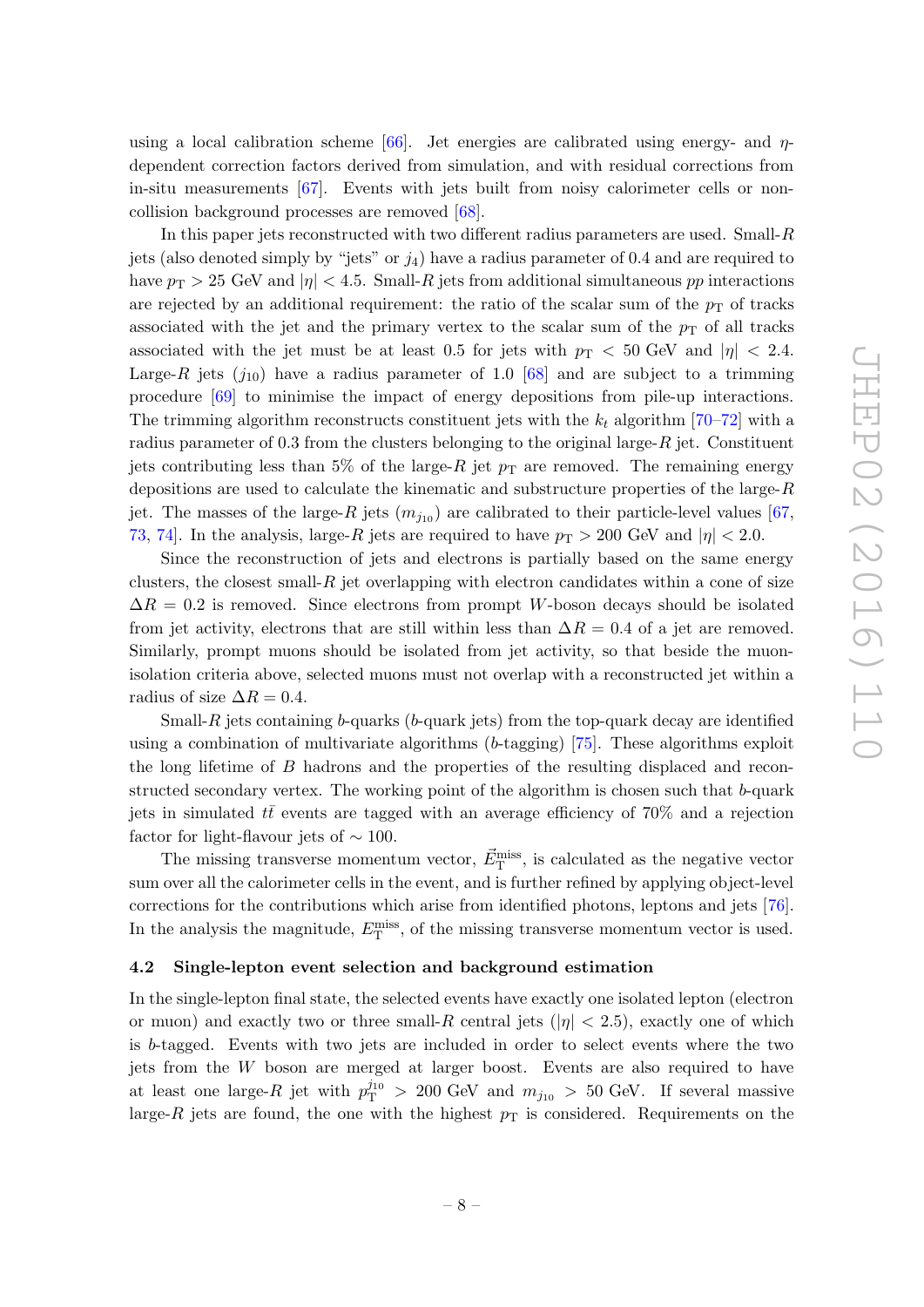

<span id="page-10-2"></span><span id="page-10-1"></span><span id="page-10-0"></span>**Figure 3.** Comparison of the leading large-R jet mass for various simulated [\(a\)](#page-9-0) B and [\(b\)](#page-9-1)  $b^*$  signal masses before applying any requirement on angular distances which later define the signal regions. The distributions are normalised to unity.

missing transverse momentum and the transverse mass of the lepton– $E_{\rm T}^{\rm miss}$  system<sup>[3](#page-9-2)</sup> of  $E_{\rm T}^{\rm miss} > 20$  GeV and  $m_T(\ell, E_{\rm T}^{\rm miss}) + E_{\rm T}^{\rm miss} > 60$  GeV, respectively, reduce the fraction of selected events originating from non-prompt or misidentified leptons. A requirement on the azimuthal angle between the large-R jet and the lepton,  $\Delta\phi(\ell, j_{10}) > 1.5$ , increases the signal-to-background ratio, because in signal events large- $R$  jets from boosted hadronic top-quark ( W-boson) decays recoil against the leptonic decay of the other W boson (top quark) as shown in figure  $2(a)$  and  $2(b)$ . Figure [3](#page-9-3) shows the mass distribution of the leading large-R jet at this selection level for various simulated B (left) and  $b^*$  (right) signal masses studied in this paper.

<span id="page-10-5"></span><span id="page-10-4"></span><span id="page-10-3"></span>Angular correlations are used to select single-lepton events and to categorise them in the different signal regions: if the smallest distance between the lepton and any small-R jet satisfies  $\Delta R(\ell, j_4) > 1.5$ , and if the largest distance between the leading (highest  $p_T$ ) large-R jet and any small-R jet satisfies  $\Delta R(j_4, j_{10}) < 2.0$ , events are assigned to the 1L hadronic top region (1L hadT, see figure  $2(a)$ ). However, if the smallest distance between the lepton and any small-R jet is  $\Delta R(\ell, j_4)$  < 1.5 and the largest distance between the leading large-R jet and any small-R jet is  $\Delta R(j_4, j_{10}) > 2.0$ , the event is assigned to the 1L hadronic W category (1L had W, see figure  $2(b)$ ). If an event cannot be assigned to any of the two categories, it is rejected.

For the  $B$  and  $b^*$  signal regions the same selection cuts are applied, except that for the B signal regions at least one additional forward small- $R$  jet  $(2.5 < |\eta| < 4.5)$  is required. The selection with (without) forward-jet requirement is referred to as  $B(t^*)$  selection.

Figure [4](#page-10-0) presents the distributions of the lepton transverse momentum for the  $b^*$ selection of the single-lepton analysis for the predicted SM background processes, for data events and two  $b^*$  signal masses studied in this paper in the 1L hadT (left) and 1L hadW (right) regions. The transverse momentum distribution of the leading (highest  $p_T$ ) forward

<sup>&</sup>lt;sup>3</sup>The transverse mass is defined as  $m_T(\ell, E_T^{\text{miss}}) = \sqrt{2p_T(\ell)E_T^{\text{miss}}[1 - \cos \Delta\phi(p_T(\ell), E_T^{\text{miss}})]}$ , where  $p_T$ denotes the magnitude of the lepton transverse momentum, and  $\Delta\phi(p_T(\ell), E_T^{\text{miss}})$  the azimuthal difference between the missing transverse momentum and the lepton direction.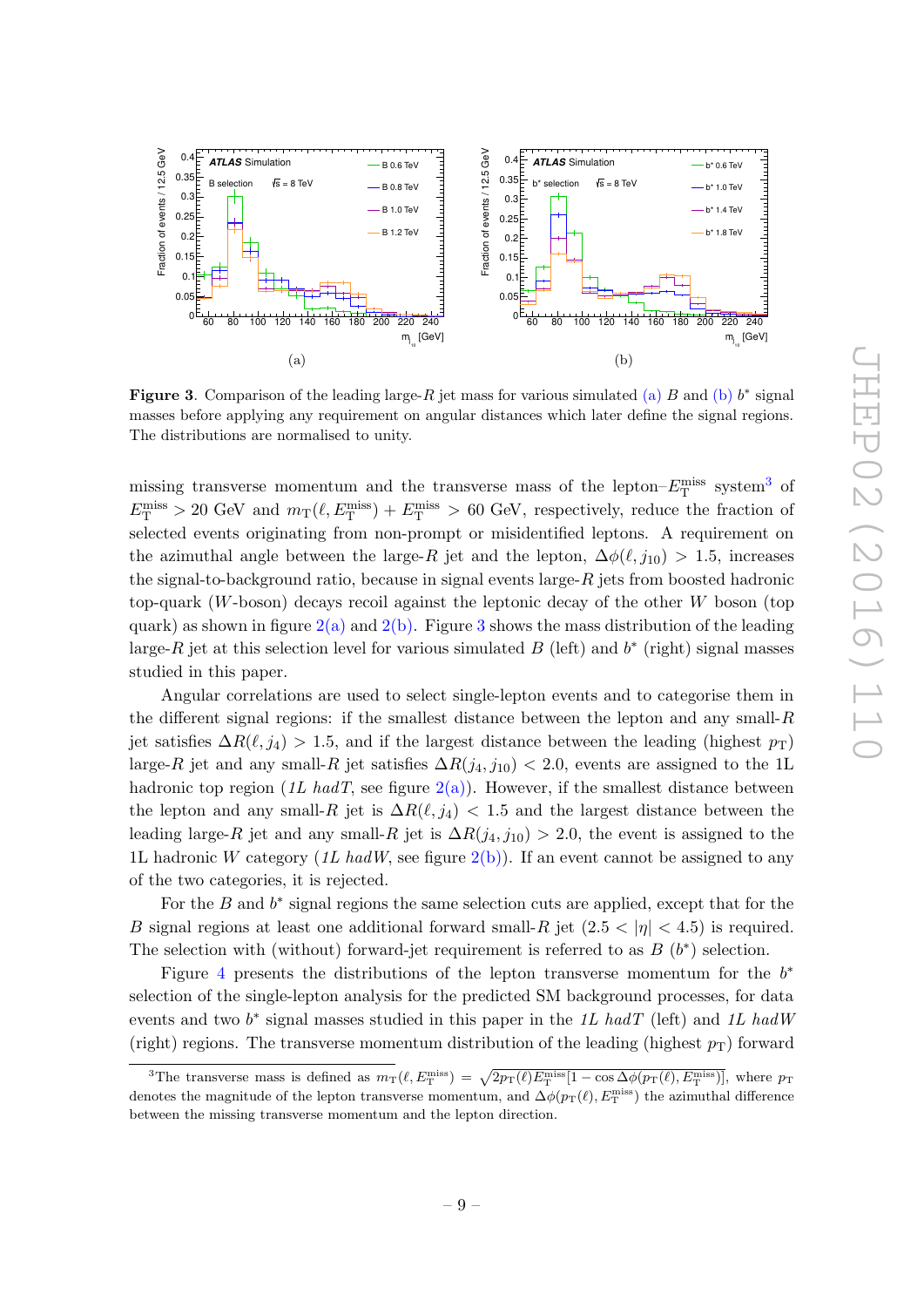

Figure 4. Distributions of the lepton transverse momentum in the  $b^*$  selection of the singlelepton analysis for the data, SM background processes and two  $b^*$  signal masses in the [\(a\)](#page-10-1)  $b^*$ 1L hadT and [\(b\)](#page-10-2)  $b^*$  1L hadW signal regions. The signal distributions are scaled to the theory cross-sections multiplied by the indicated factor for better visibility and the background processes are normalised to their post-fit normalisation. The uncertainty band includes statistical and all systematic uncertainties. The last bin includes the overflow.



Figure 5. Distributions of the leading forward-jet transverse momentum in the B selection of the single-lepton analysis for the data events, SM background processes and two  $B$  signal masses in the [\(a\)](#page-10-3)  $B$  1L hadT and [\(b\)](#page-10-4)  $B$  1L hadW signal region. The signal distributions are scaled to the theory cross-sections multiplied by the indicated factor for better visibility and the background processes are normalised to their post-fit normalisation. The uncertainty band includes statistical and all systematic uncertainties. The last bin includes the overflow.

<span id="page-11-0"></span>jet after applying all selection criteria in the two B signal regions is shown in figure [5.](#page-10-5) The background processes are normalised to the post-fit event yields (see section [6\)](#page-19-0) and the data agrees with the SM expectation within the statistical and systematic uncertainties band in both figures.

The main background processes with a single-lepton signature arise from top-quark pair and W+jets production, with smaller contributions from single top-quark production, multijet, Z+jets and diboson events. The normalisation of W+jets processes as well as the  $t\bar{t}$  and single-top Wt-processes is improved by constraining the predicted yields to match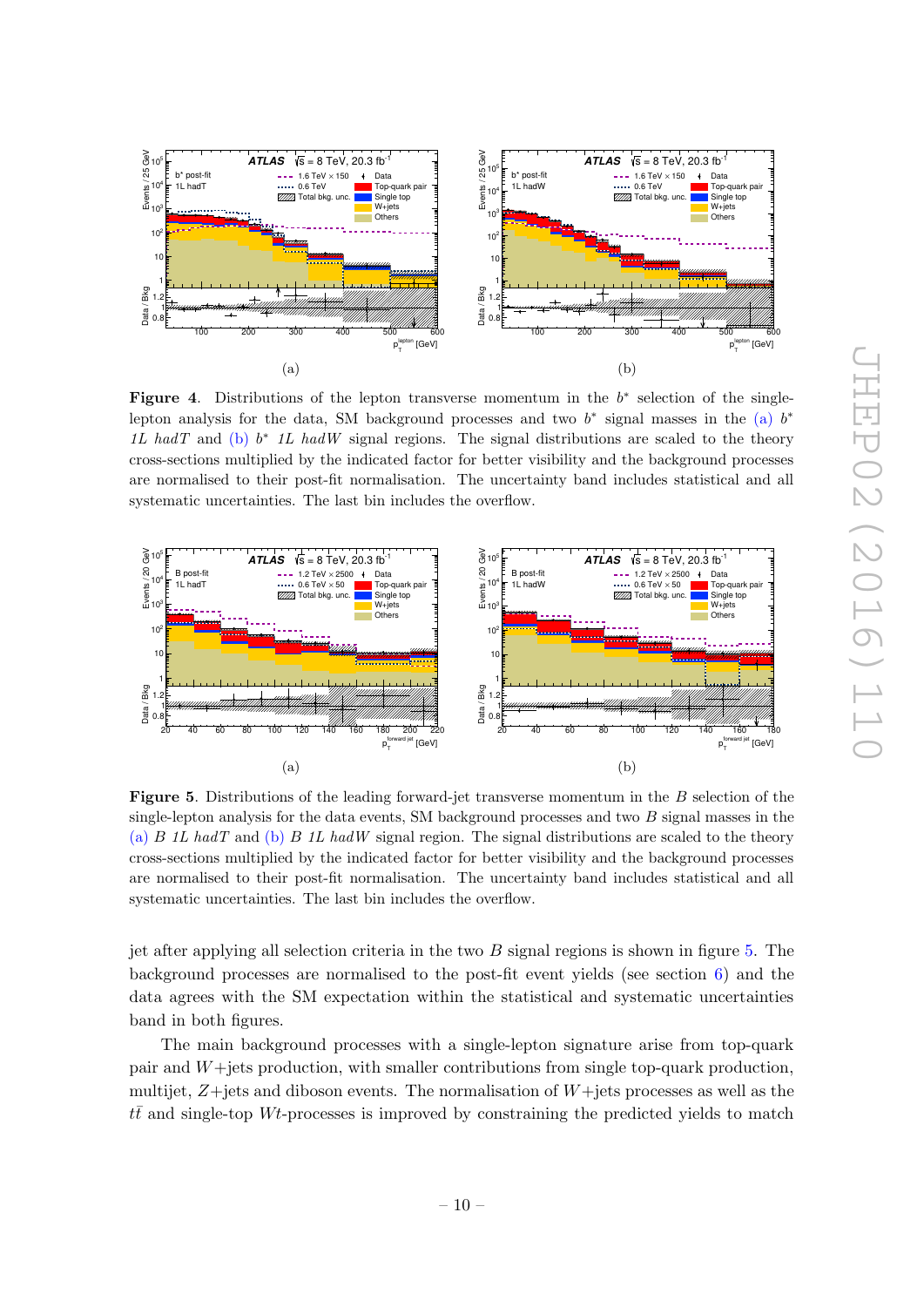the data in appropriate control regions enriched in W and  $t\bar{t}$  events, respectively. Two control regions (CRs) for each signal region are defined for this purpose. The selection for the W-enriched region is the same as for the signal region, except that each event is required to have exactly zero b-tagged jets. The selection for the  $t\bar{t}$  control regions is the same as for the signal regions, except that only events with two or more b-tagged jets are selected. The multijet processes are estimated with a data-driven matrix method described in reference [\[77\]](#page-27-2). The remaining background processes, such as single top-quark production, Z+jets and diboson processes are estimated using simulations. The contamination of the  $t\bar{t}$ control regions by  $b^*$  and B signals with masses of  $m \ge 1000$  GeV is at most 16% and 0.9%, respectively, and in the W-enriched control regions at most 2.2% and 0.1%, respectively.

<span id="page-12-2"></span><span id="page-12-1"></span>The invariant mass calculated from the four-momenta of the lepton, all (two or three) central small- $R$  jets and the missing transverse momentum is used to discriminate the signal from the background processes in the statistical analysis. Since the longitudinal component of the neutrino momentum is not reconstructed, it is set to zero. Figure [6](#page-12-0) shows the reconstructed mass distribution for the  $b^*$  selection (top row) and for the B selection (bottom row) in the 1L hadT (left side) and the 1L hadW (right side) signal region. Further kinematic distributions, such as the leading large- $\hat{R}$  jet mass in the  $b^*$ signal regions and the leading large- $R$  jet transverse momentum in the  $B$  signal regions, are presented in figure [7.](#page-13-0) All SM background processes in figure [4](#page-10-0) – [7](#page-13-0) are normalised to the post-fit normalisation that is discussed in section [6.](#page-19-0) The figures show good agreement between the data and the SM background processes. The total number of data events and the event yields after fitting the background-only hypotheses to data (as explained in section [6\)](#page-19-0), together with their systematic uncertainties in the B and  $b^*$  signal regions, are listed in tables [3](#page-15-0) and [4](#page-15-1) .

<span id="page-12-4"></span><span id="page-12-3"></span><span id="page-12-0"></span>The post-fit normalisation is consistent with the pre-fit expectation within uncertainties: the normalisation of the top-quark background differs by 5–10%, the normalisation of  $W +$ jets processes in the SRs is consistent with 1.0, except for the 1L had W B signal region, where it decreases to  $0.65 \pm 0.11$ .

Figure [8](#page-14-2) presents the distributions of the discriminant in the single-lepton channel (reconstructed mass) together with their statistical and systematic uncertainties in the  $b^*$ W+jets control regions (top row) and in the B  $t\bar{t}$  control regions (bottom row) for the 1L  $hadT$  category (left side) and the 1L hadW category (right side).

#### 4.3 Dilepton event selection and background estimation

Events in the dilepton final state are required to have exactly one electron and one muon with opposite charge as well as one or two central small- $R$  jets  $(|\eta| < 2.5)$ , exactly one of which is required to be b-tagged. Since same-flavour  $Z \to \ell \ell$  ( $\ell = e, \mu$ ) events are already suppressed by the opposite-flavour lepton requirement, no  $E_{\rm T}^{\rm miss}$  requirement is applied. For the  $b^*$  signal, it was found that the angular distance between the jet and the lepton is smaller than that in background process events, so an additional requirement is made on the smallest value of angle  $\phi$  between the leading small- $R$  jet  $(j_0)$  and the leptons,  $\Delta\phi_{\rm min}(\ell, j_0) < 0.9.$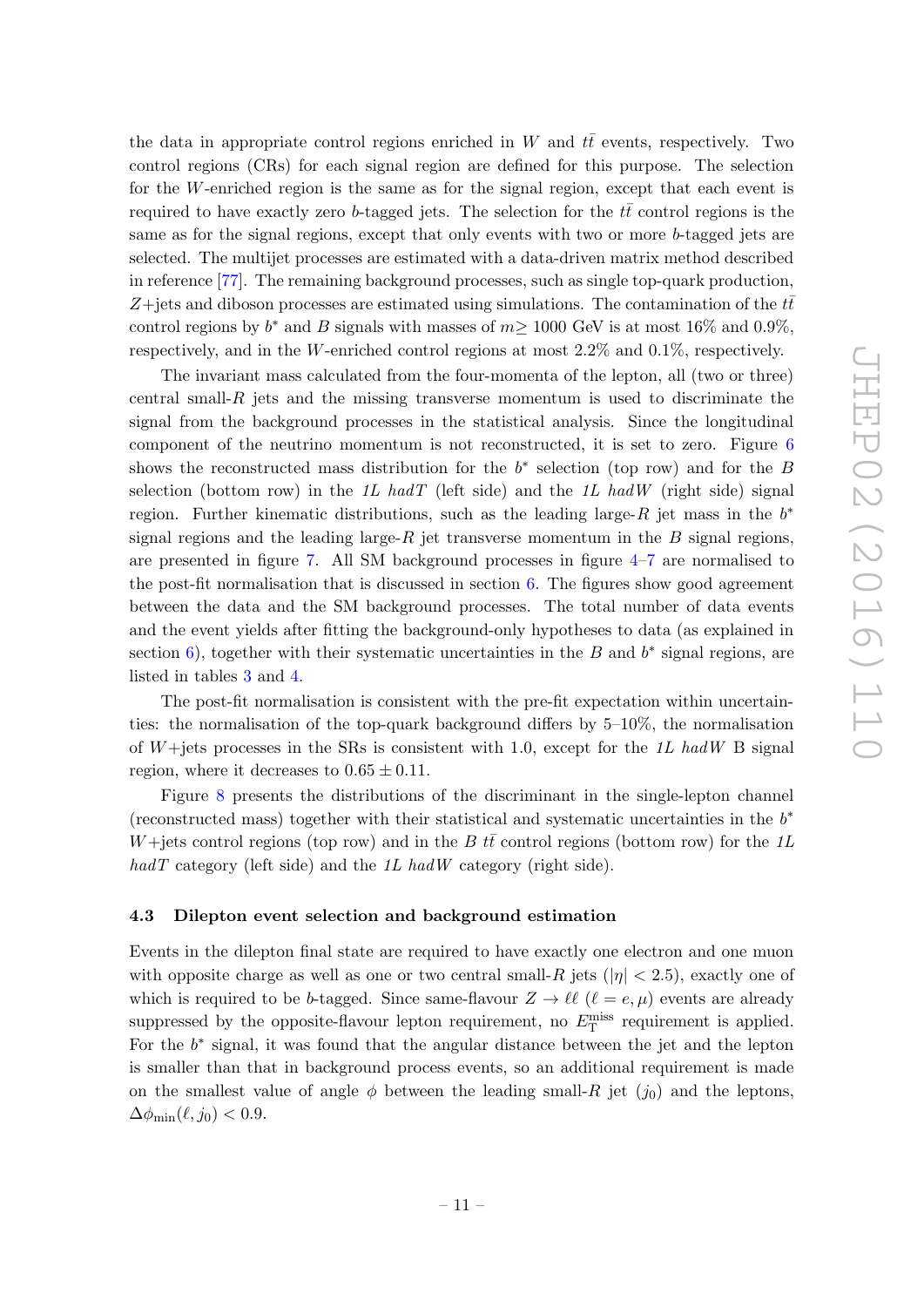<span id="page-13-3"></span><span id="page-13-1"></span>

<span id="page-13-4"></span><span id="page-13-2"></span><span id="page-13-0"></span>**Figure 6.** Distributions of the reconstructed mass in the  $b^*$  (top row) and B (bottom row) selection of the single-lepton analysis for the SM background processes, data and two  $b^*$  (top row) or B (bottom row) signal masses in the [\(a\)](#page-12-1)  $b^*$  1L hadT, [\(b\)](#page-12-2)  $b^*$  1L hadW, [\(c\)](#page-12-3) B 1L hadT and [\(d\)](#page-12-4) B 1L hadW signal regions. The signal distributions are scaled to the theory cross-sections multiplied by the indicated factor for better visibility and the background processes are normalised to their post-fit normalisation. The uncertainty band includes statistical and all systematic uncertainties. The first and last bin include the underflow and overflow, respectively. The binning of the figures is the same as used in the binned likelihood fit function.

For the B signal, events are required to have exactly one central b-tagged jet from the top-quark decay and one small- $R$  jet with  $1.5 < |\eta| < 4.5$  from the light quark. If this additional jet is in the range of  $|\eta| < 2.5$ , then it is required not to be b-tagged. Events are also allowed to contain up to one additional untagged jet with  $|\eta| < 1.5$ .

Events with one central jet and two central jets have different background compositions and are considered as separate signal regions 2L 1jet 1tag and 2L 2jet 1tag, respectively. A  $t\bar{t}$  control region 2L 2jet 2tag is defined by requiring exactly two central b-tagged small-R jets. The contamination by B and  $b^*$  signals with  $m = 1000$  GeV is at most 0.3%.

The main background processes with a dilepton signature arise from top-quark pair, single top-quark and diboson production, with smaller contributions from non-prompt lepton and Z+jets events. The Z+jets background, which arises from Z-boson decays to tau leptons that subsequently decay into an electron and a muon, is taken from simulation samples. The non-prompt lepton background process arises from events where one or two jets are misidentified as leptons. This background includes mainly multijet processes as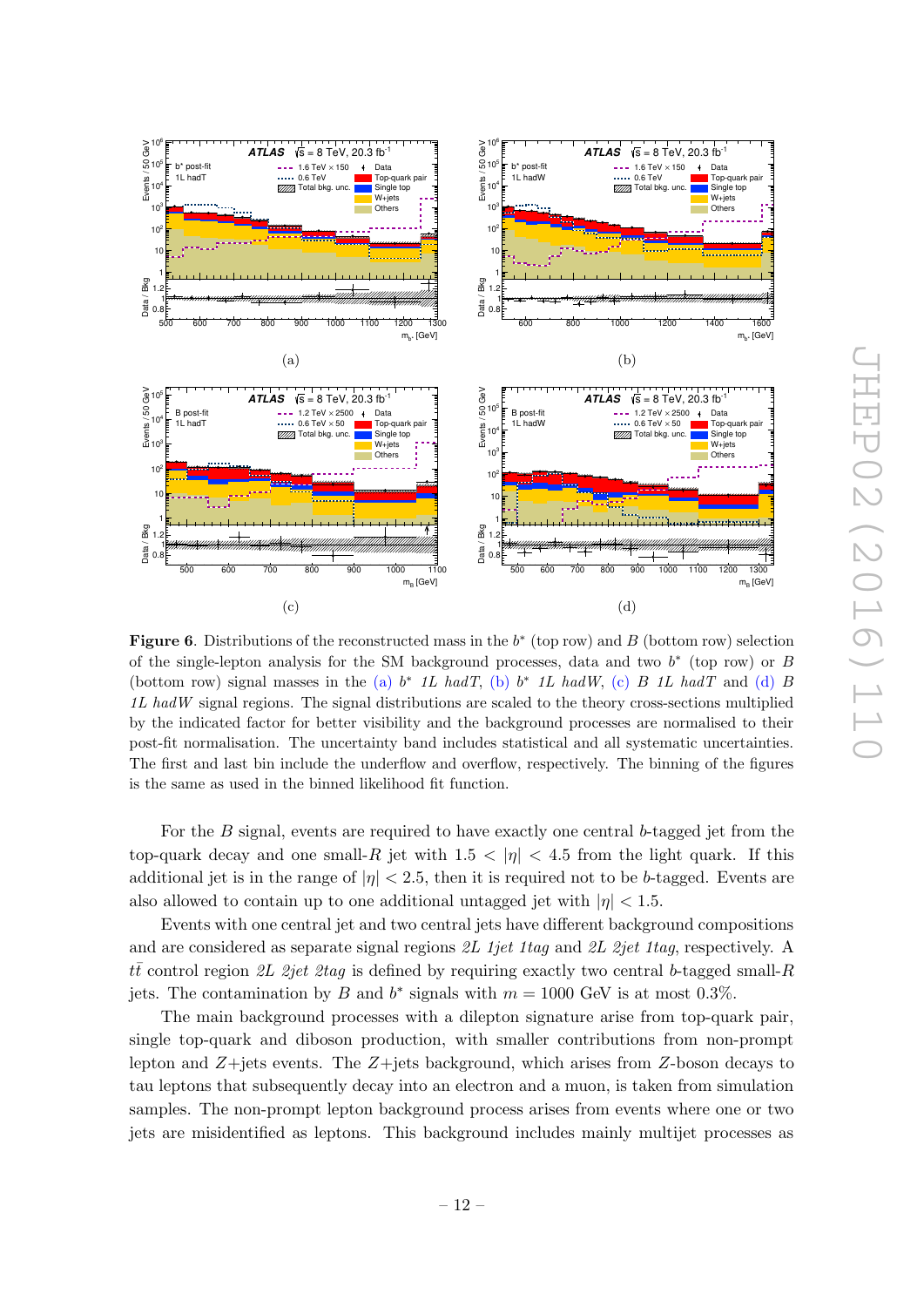<span id="page-14-5"></span><span id="page-14-3"></span>

<span id="page-14-6"></span><span id="page-14-4"></span><span id="page-14-2"></span>Figure 7. Distributions of the leading large- $R$  jet mass in the  $b^*$  selection (top row) and distributions of the leading large-R transverse momentum in the  $B$  selection (bottom row) of the single-lepton analysis for the SM background processes, data and two  $b^*$  (top row) or  $B$  (bottom row) signal masses in the  $(a)$ ,  $(c)$  1L hadT and  $(b)$ ,  $(d)$  1L hadW signal regions. The signal distributions are scaled to the theory cross-sections multiplied by the indicated factor for better visibility and the background processes are normalised to their post-fit normalisation. The uncertainty band includes statistical and all systematic uncertainties. The last bin includes the overflow.

<span id="page-14-0"></span>well as processes with a single-lepton final state  $(t\bar{t}$  single-lepton channel, single top-quark other than Wt-channel, W+jets). It is estimated with the data-driven matrix method [\[77](#page-27-2) ] as described in section [4.2.](#page-8-0) The event yields in each of the signal regions after fitting the background-only hypothesis to data are shown in table [3](#page-15-0) and [4.](#page-15-1) For each process the post-fit normalisation is compatible with the pre-fit normalisation.

Selected kinematic distributions, such as the  $p_T$  of the leading lepton and the  $E_T^{\text{miss}}$ , for the dilepton events in the signal regions 2L 1jet 1tag and 2L 2jet 1tag are shown in figure [9.](#page-16-0) The background processes are normalised to post-fit event yields and their sum models the data well. The transverse mass  $(m<sub>T</sub>)$  of the system formed by the leptons, the leading jet and the  $E_{\rm T}^{\rm miss}$  is used as the final discriminating distribution.

<span id="page-14-1"></span>The distributions of  $m<sub>T</sub>$  for the different B and  $b^*$  signal and control regions are shown in figure [10](#page-17-1) and figure [11,](#page-18-0) respectively. The distributions show the bin widths used in the statistical analysis. The control region distributions for various kinematic variables as well as the event yields show good agreement between data and MC simulation.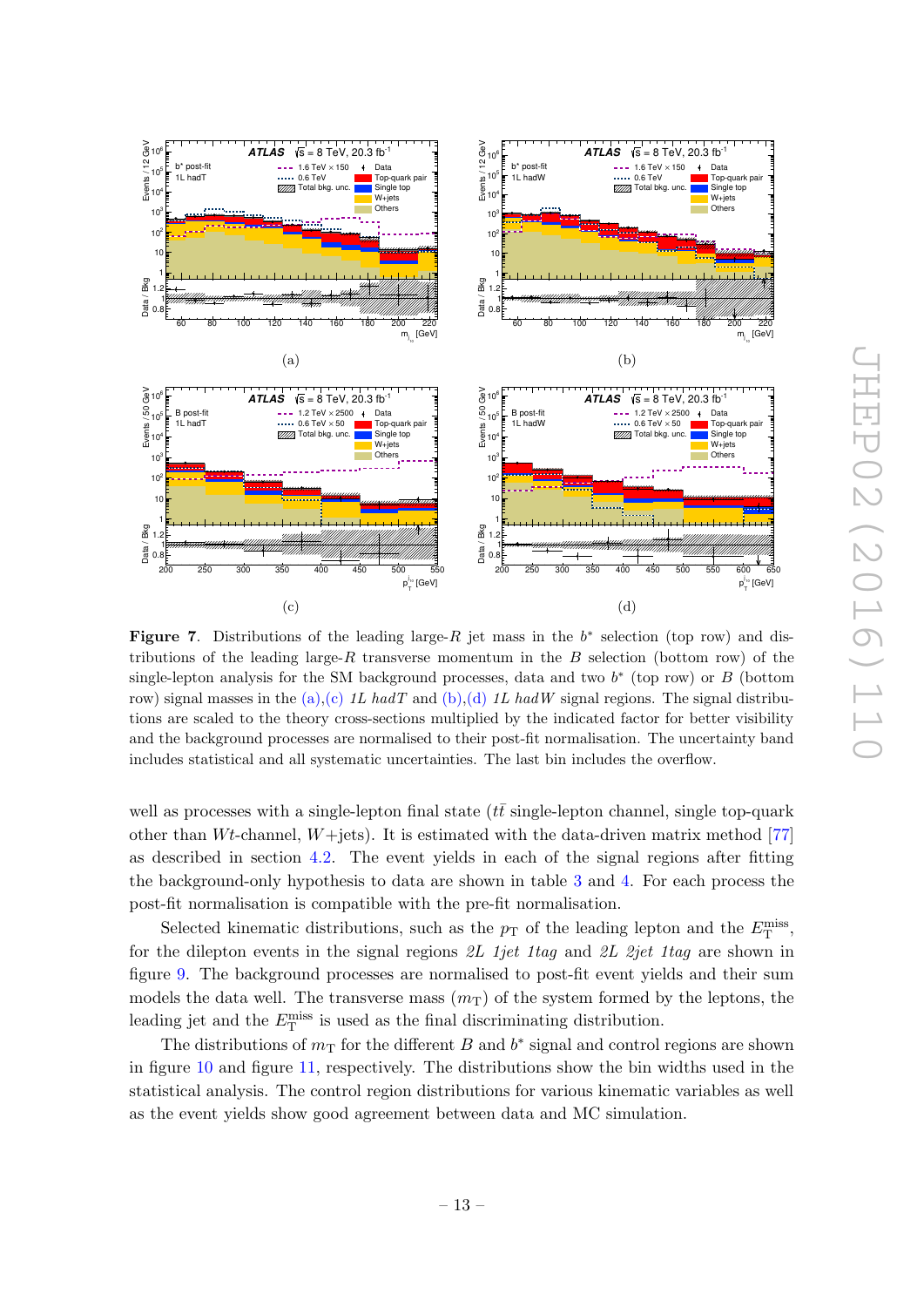

<span id="page-15-0"></span>**Figure 8.** Distributions of the reconstructed mass in the  $b^*$  (top row) and B (bottom row) selection of the single-lepton analysis for the SM background processes and data events in the  $(a)$ ,  $(c)$  *IL* hadT and [\(b\)](#page-14-5), [\(d\)](#page-14-6) 1L hadW W+jets control region (top row) and  $t\bar{t}$  control region (bottom row). The background processes are normalised to their post-fit normalisation. The uncertainty band includes statistical and all systematic uncertainties. The first and last bin include the underflow and overflow, respectively. The binning of the figures is the same as used in the binned likelihood fit function.

# 5 Systematic uncertainties

Systematic uncertainties affect the yield and acceptance estimates as well as the shape of the discriminant distributions of the signal and background processes. They are included as nuisance parameters in the statistical analysis and both normalisation and shape variations are considered (except for the theoretical cross section uncertainty and the PDF uncertainties). Sources of uncertainty include the modelling of the detector, properties of reconstructed objects, theoretical modelling of the signals and backgrounds, as well as the uncertainty of the prediction arising from the limited size of the simulated event samples.

# <span id="page-15-1"></span>5.1 Experimental uncertainties

Experimental sources of systematic uncertainty arise from the reconstruction and measure-ment of jets [\[67,](#page-26-11) [74,](#page-26-17) [78–](#page-27-3)[80\]](#page-27-4), leptons [\[62,](#page-26-6) [81\]](#page-27-5) and  $E_T^{\text{miss}}$  [\[76\]](#page-27-1). The impact of the uncertainty in the jet-energy scale (JES) is evaluated for both the small- $R$  and large- $R$  jets. For large-R jets, additional uncertainties associated with the scale and resolution of the jet mass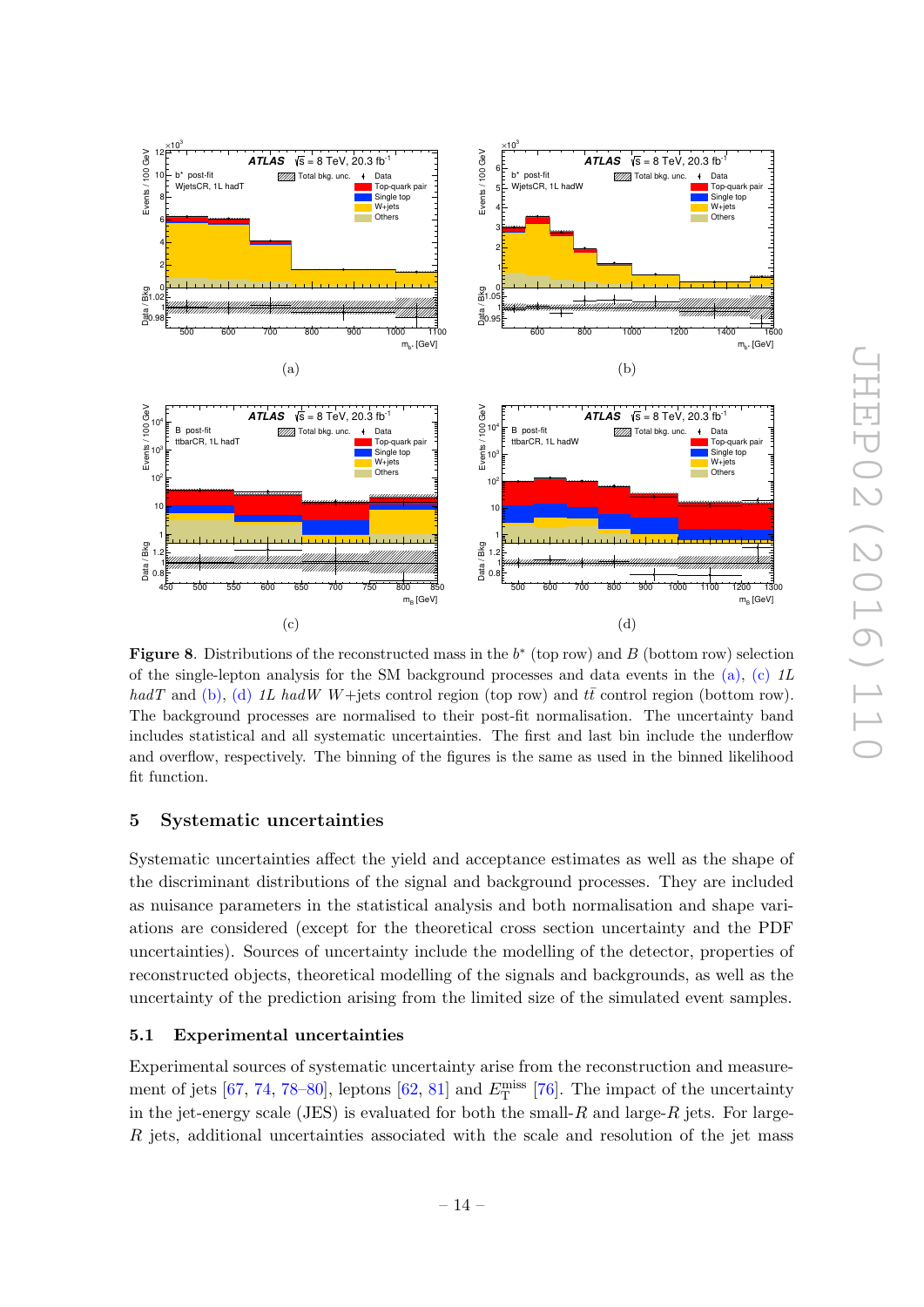| Process                     | $1L$ had $T$ | $1L$ had $W$ | 2L 1jet 1tag | 2L 2jet 1tag |
|-----------------------------|--------------|--------------|--------------|--------------|
| $t\bar{t}$                  | 483(27)      | 746(34)      | 2480(40)     | 1457(34)     |
| Single $t$                  | 94(13)       | 125(13)      | 276(23)      | 81(9)        |
| $W+{\rm jets}$              | 220(40)      | 152(27)      |              |              |
| $WW, WZ, ZZ, Z+\text{jets}$ | 22(7)        | 30(11)       | 15(5)        | 5(4)         |
| Non-prompt lepton           | 18(11)       | 28(14)       | 6(4)         | 1.9(15)      |
| Signal $m_B = 500$ GeV      | 12.0(19)     | 10.4(16)     | 13.8(9)      | 4.1(4)       |
| Signal $m_B = 600$ GeV      | 22.4(22)     | 13.4(15)     | 7.9(4)       | 2.34(25)     |
| Signal $m_B = 700$ GeV      | 16.7(13)     | 10.6(8)      | 4.06(25)     | 1.33(11)     |
| Signal $m_B = 800$ GeV      | 11.1(7)      | 7.3(5)       | 2.35(14)     | 0.69(6)      |
| Signal $m_B = 1000$ GeV     | 3.62(29)     | 2.78(16)     | 0.64(4)      | 0.205(19)    |
| Signal $m_B = 1200$ GeV     | 1.40(9)      | 1.09(7)      | 0.188(14)    | 0.073(7)     |
| Total bkg.                  | 835(34)      | 1081(35)     | 2780(40)     | 1544(35)     |
| Data                        | 856          | 1018         | 2760         | 1548         |

<span id="page-16-2"></span><span id="page-16-1"></span>Table 3. Event yields in the signal regions for the B analysis after the fit of the background-only hypothesis (as explained in section [6\)](#page-19-0). The uncertainties include statistical and systematic uncertainties. The uncertainties on the background composition are much larger than the uncertainty on the sum of the backgrounds, which is strongly constrained by the data. The numbers of the B signal events are evaluated using the respective theory cross-sections and branching ratios for  $\lambda = 2$ .

<span id="page-16-4"></span><span id="page-16-3"></span><span id="page-16-0"></span>

| Process                     | $1L$ had $T$ | $1L$ had $W$ | $2L$ 1jet 1tag | 2L 2jet 1tag |
|-----------------------------|--------------|--------------|----------------|--------------|
| tt                          | 1860(60)     | 3390(120)    | 1160(40)       | 1409(33)     |
| Single $t$                  | 368(33)      | 520(40)      | 253(26)        | 97(10)       |
| $W+{\rm jets}$              | 1360(140)    | 1290(120)    |                |              |
| $WW, WZ, ZZ, Z+\text{jets}$ | 230(100)     | 180(50)      | 13(4)          | 3.0(16)      |
| Non-prompt lepton           | 60(40)       | 100(40)      | 6(4)           | 2.0(14)      |
| Signal $m_{b^*} = 600$ GeV  | 5800(270)    | 4890(230)    | 800(50)        | 493(27)      |
| Signal $m_{b^*} = 800$ GeV  | 2240(90)     | 1640(70)     | 215(14)        | 142(7)       |
| Signal $m_{b^*} = 1000$ GeV | 661(30)      | 591(26)      | 55.0(34)       | 44.1(25)     |
| Signal $m_{h^*} = 1200$ GeV | 209(10)      | 196(10)      | 16.2(12)       | 14.2(10)     |
| Signal $m_{b^*} = 1400$ GeV | 68.5(32)     | 63.4(31)     | 4.8(4)         | 4.20(34)     |
| Signal $m_{b^*} = 1600$ GeV | 23.8(12)     | 21.2(10)     | 1.41(15)       | 1.35(14)     |
| Signal $m_{b^*} = 1800$ GeV | 8.7(5)       | 7.3(4)       | 0.49(8)        | 0.48(8)      |
| Total bkg.                  | 3880(70)     | 5480(70)     | 1436(33)       | 1511(34)     |
| Data                        | 3933         | 5380         | 1448           | 1502         |

Table 4. Event yields in the signal regions for the  $b^*$  analysis after the fit of the background-only hypothesis (as explained in section [6\)](#page-19-0). The uncertainties include statistical and systematic uncertainties. The uncertainties on the background composition are much larger than the uncertainty on the sum of the backgrounds, which is strongly constrained by the data. The numbers of the b<sup>∗</sup> signal events are evaluated using the respective theory cross-sections and branching ratios. The couplings are assumed to be  $f_L = f_R = 1$ .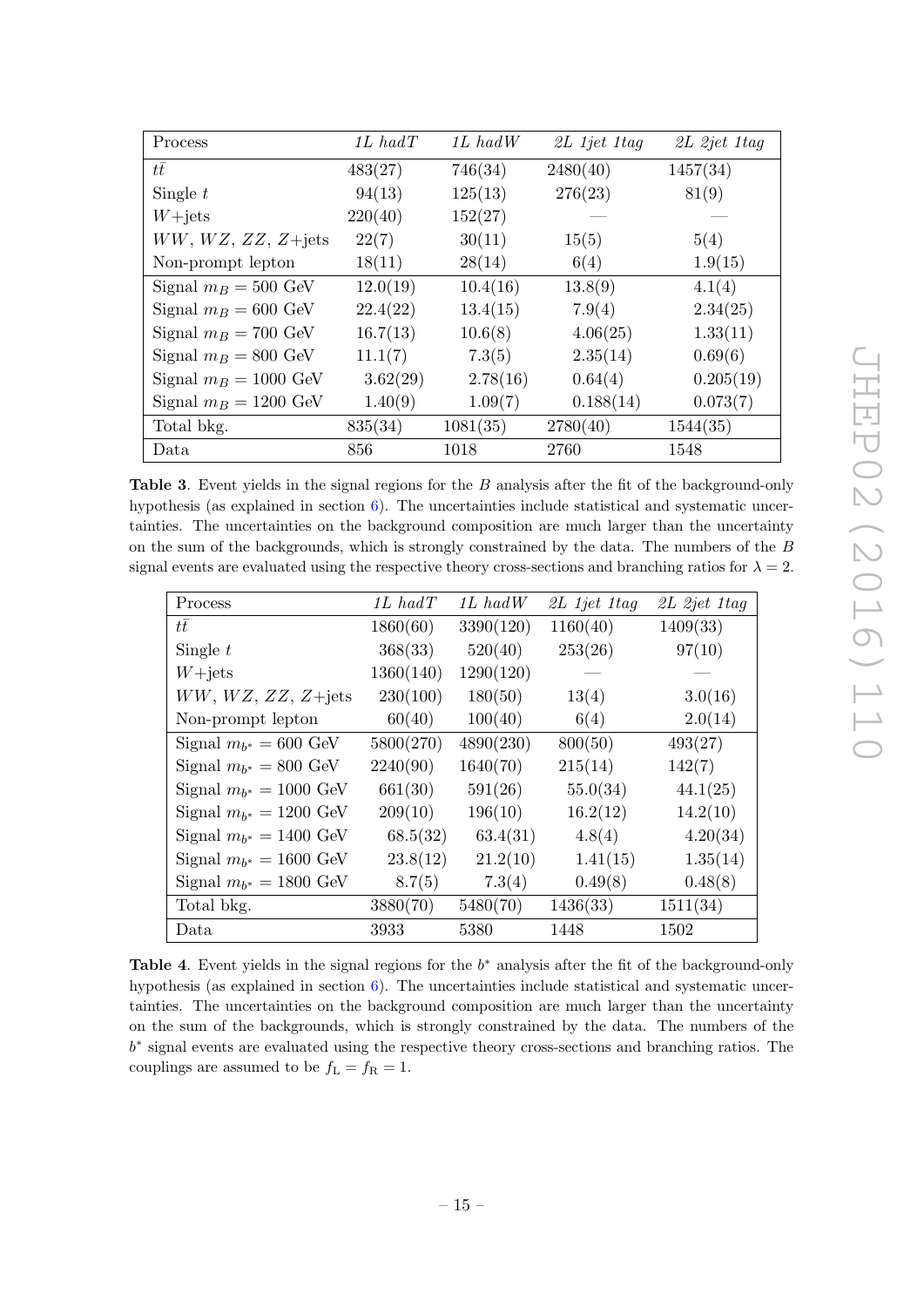<span id="page-17-3"></span><span id="page-17-2"></span>

<span id="page-17-4"></span><span id="page-17-1"></span>Figure 9. Distributions of kinematic variables in different signal regions of the dilepton selection for SM background processes and data, overlaid with two corresponding signal distributions: [\(a\)](#page-16-1) leading lepton  $p<sub>T</sub>$  in the 2L 2jet 1tag region after the B selection and [\(b\)](#page-16-2) in the 2L 1jet 1tag region after the  $b^*$  selection, [\(c\)](#page-16-3)  $E_T^{\text{miss}}$  in the 2L 1jet 1tag region after the B selection and [\(d\)](#page-16-4) in the 2L 2jet 1tag region after the  $b^*$  selection. The signal distributions are scaled to the theory cross-sections multiplied by the indicated factor for better visibility and the background processes are normalised to their post-fit normalisation. The uncertainty band includes statistical and all systematic uncertainties. The last bin includes the overflow.

are included. The  $E_{\rm T}^{\rm miss}$  has additional uncertainty contributions due to the modelling of energy deposits not associated with any reconstructed object. Further uncertainties arise from the lepton trigger, reconstruction, energy scale and resolution as well as from the lepton and jet identification efficiency modelling. Uncertainties on the b-tagging efficiency and mistag rates are estimated from data [\[82\]](#page-27-6).

<span id="page-17-0"></span>The largest detector-specific uncertainties for the single-lepton channel arise from large-R jet-energy scale uncertainties  $(10-18\%$  effect on the predicted background yield), large Rjet energy and mass resolution uncertainties  $(2-5\%)$ , small-R jet-energy scale uncertainties  $(3-5\%)$  and the b-tagging uncertainties  $(1-3\%)$ , depending on the signal region and analysis selection. The expected yield of events with non-prompt leptons is subject to uncertainties in the real and non-prompt lepton efficiencies and they sum to a 2–18% uncertainty on the total SM background in the defined signal regions.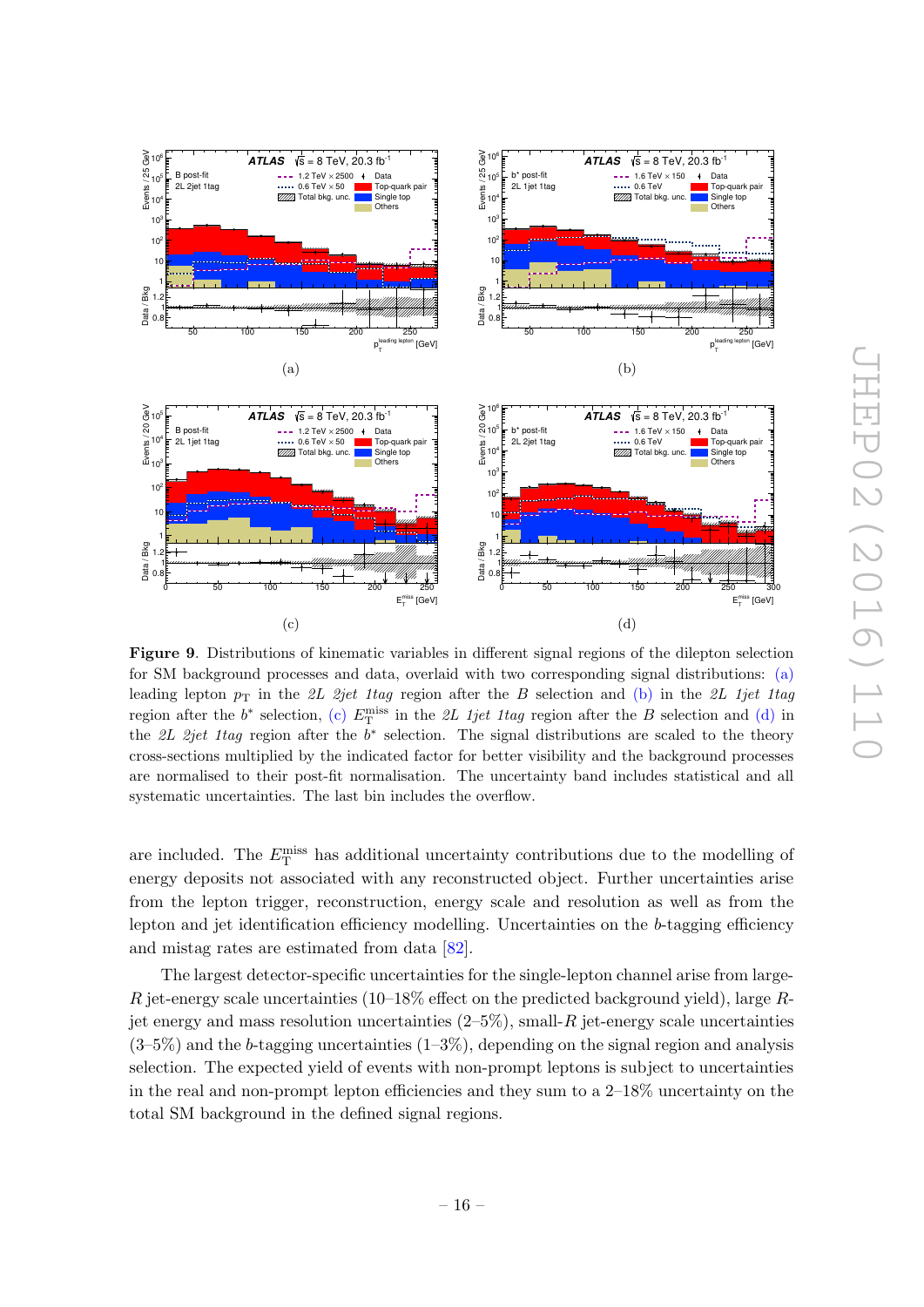

<span id="page-18-3"></span><span id="page-18-0"></span>**Figure 10.** Distributions of the discriminant variable, transverse mass,  $m<sub>T</sub>$ , in the dilepton channel for data and SM background processes in the [\(a\)](#page-17-2) 2L 1jet 1tag signal region, [\(b\)](#page-17-3) 2L 2jet 1tag signal region and [\(c\)](#page-17-4) 2L 2jet 2tag control region using the B selection. The two B signal distributions that are included for the signal region distributions are scaled to the theory cross-sections multiplied by the indicated factor for better visibility. The background processes are normalised to their post-fit normalisation. The uncertainty band includes statistical and all systematic uncertainties. The first and the last bin contain the underflow and overflow, respectively. The binning of the figures is the same as used in the binned likelihood fit function.

For the dilepton channel, the relative impact of a particular systematic uncertainty is similar for the signal and background and for the different signal regions. Significant variations on the acceptance come from the b-tagging uncertainty  $(2-5\%)$ , electron identification uncertainty  $(2-3\%)$  and from JES uncertainties related to pile-up  $(1-2\%)$ .

#### 5.2 Modelling of theoretical uncertainties

<span id="page-18-2"></span><span id="page-18-1"></span>Events / 100 GeV

Theoretical uncertainties are evaluated for the signal as well as for the background processes. The evaluation of the PDF uncertainty follows the PDF4LHC prescription [\[83\]](#page-27-7) using three different PDF sets (CT10, MSTW2008NLO68CL and NNPDF20 [\[84\]](#page-27-8)). The uncertainty on top-quark pair production due to initial- and final-state radiation is evaluated using the ALPGEN LO generator, with the CTEQ6L1 PDF set and interfaced with PYTHIA v6.426. The renormalisation scale associated with the strong coupling  $\alpha_{\rm S}$  in the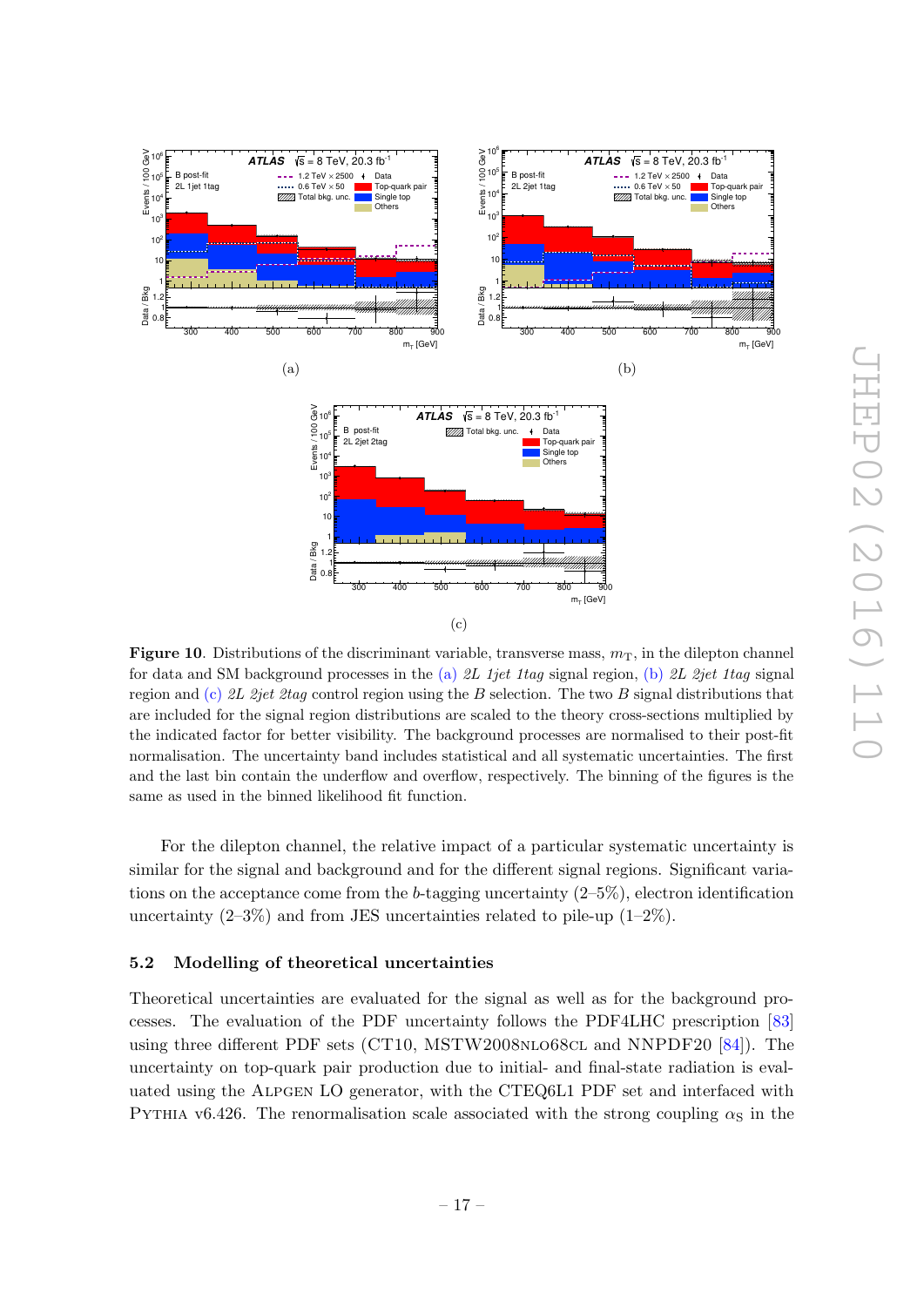<span id="page-19-0"></span>

**Figure 11.** Distributions of the discriminant variable, transverse mass,  $m<sub>T</sub>$ , in the dilepton channel for data and SM background processes in the [\(a\)](#page-18-1) 2L 1jet 1tag signal region, [\(b\)](#page-18-2) 2L 2jet 1tag signal region and [\(c\)](#page-18-3) 2L 2jet 2tag control region using the  $b^*$  selection. For the signal region distributions, the two included  $b^*$  signal distributions are scaled to the theory cross-sections multiplied by the indicated factor for better visibility. The background processes are normalised to their post-fit normalisation. The uncertainty band includes statistical and all systematic uncertainties. The first and the last bin contain the underflow and overflow, respectively. The binning of the figures is the same as used in the binned likelihood fit function.

matrix-element calculation is varied by factors of 2 and 0 .5, and at the same time the amount of radiation is decreased or increased in a range compatible with data by choosing the appropriate variation of the PYTHIA Perugia 2012 tune [\[85\]](#page-27-9).

The uncertainty on the top-quark pair and single top-quark Wt processes due to the choice of generator and parton shower is evaluated by comparing the nominal simulation samples to POWHEG-BOX and MC@NLO v4.06 [\[86](#page-27-10), [87\]](#page-27-11) samples interfaced with HERwig v6.52.

<span id="page-19-1"></span>For background estimates based on simulations, the largest sources of uncertainty in the single-lepton analysis are due to varying the parameters controlling the initial-state radiation model  $(2.5-5\%)$ , the PDF sets  $(1-3\%)$  and renormalisation and factorisation scales (1–7%). Differences for heavy-flavour and light-flavour components of the W+jets background processes in the signal and control regions lead to a systematic uncertainty of 4–5%.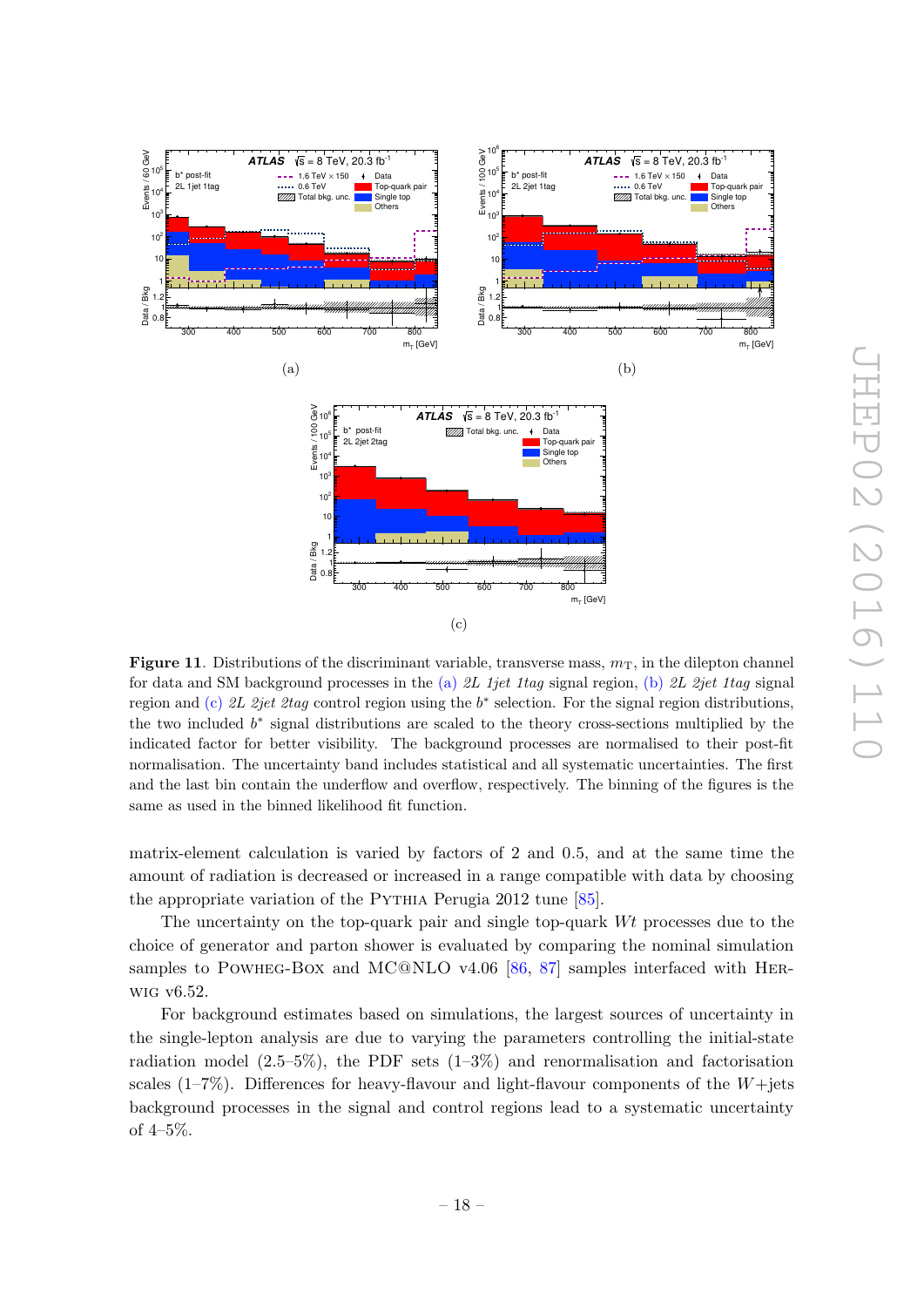For the dilepton analysis, the initial- and final-state radiation uncertainty has an impact on the selection efficiency of 5–17%. The impact of the other theoretical uncertainties on the total background rate is 1–8%, depending on the signal region and signal or background sample.

The normalisation of the  $t\bar{t}$ , single-top t-channel and Wt backgrounds has an uncertainty of  $^{+5.1}_{-5.9}\%$  [\[50,](#page-25-14) [51\]](#page-25-9),  $^{+3.9}_{-2.2}\%$  and 6.8% [\[53\]](#page-25-11), respectively. The diboson and  $W/Z + \text{jets}$ background processes have an uncertainty of 5% and 4% [\[88\]](#page-27-12), respectively, with an additional 24% for each additional jet [\[89,](#page-27-13) [90\]](#page-27-14).

The uncertainty on the luminosity of  $\pm 2.8\%$  [\[91\]](#page-27-15) affects the normalisation of the signal and the background processes estimated from theory predictions.

#### <span id="page-20-0"></span>6 Statistical analysis and results

The distributions of  $m_B$  and  $m_{b^*}$  in the single-lepton channel and  $m_T$  in the dilepton channel are sensitive to resonant production of  $B$  and  $b^*$ , respectively. A binned likelihood fit is performed in order to test for the presence of a signal. A separate fit is performed for each signal hypothesis, i.e.  $B/b^*$  with fixed mass and couplings. Let  $N_i$  be the observed number of events in bin  $i, B_i$  the predicted number of background events,  $S_i$  the predicted number of signal events assuming a cross-section of 1 pb, and  $\mu$  the signal-strength parameter, which measures the signal cross-section in units of pb. The likelihood function is constructed as the product of Poisson likelihood terms, each of the form  $\text{Pois}(N_i; \mu S_i + B_i)$ , over all bins of the  $m_B/m_{b^*}/m_T$  distributions in the signal and control regions. The onesided 95% CL upper limit on  $\mu$ , and therefore the signal cross-section, is constructed in a Bayesian approach<sup>[4](#page-19-1)</sup> with a positive semidefinite flat prior for  $\mu$ . The expected limits are derived by fitting to the nominal background estimate [\[94\]](#page-28-0).

The likelihood function also depends on a set of nuisance parameters, which encode the adjustments of the expectations due to the systematic uncertainties discussed in section [5](#page-14-0) . The prior for each of the nuisance parameters is taken to be the normal distribution, where a value of 0 corresponds to the nominal prediction, and  $\pm 1$  to the symmetric variation by one standard deviation. The uncertainties on the expected numbers of events in each bin  $(S_i, B_i)$  are propagated to  $\mu$  through these parameters. They also allow the control regions to improve the description of the data, and to reduce the impact of systematic uncertainties in the signal region. The strongest reduction is achieved for the normalisation uncertainty on the W+jets background, which becomes 10% after the fit, compared to the about 40% before the fit. The largest uncertainties are due to the JES, the b-tagging, and the background normalisation, where the latter is dominant for small masses. Table [5](#page-20-0) shows the normalisation variation from the largest systematic uncertainties before and after the fit. The posterior distribution of the nuisance parameters after the fit of the background-only  $(\mu = 0)$  hypothesis to the data is used to compute post-fit event yields, to normalise the distributions in the control plots, and to check for agreement between data and the background prediction in many variables. Given that the best-fit values of

<sup>&</sup>lt;sup>4</sup>The posterior density function is sampled using the Bayesian Analysis Toolkit [\[92\]](#page-27-16), interfaced to RooStats [\[93\]](#page-28-1).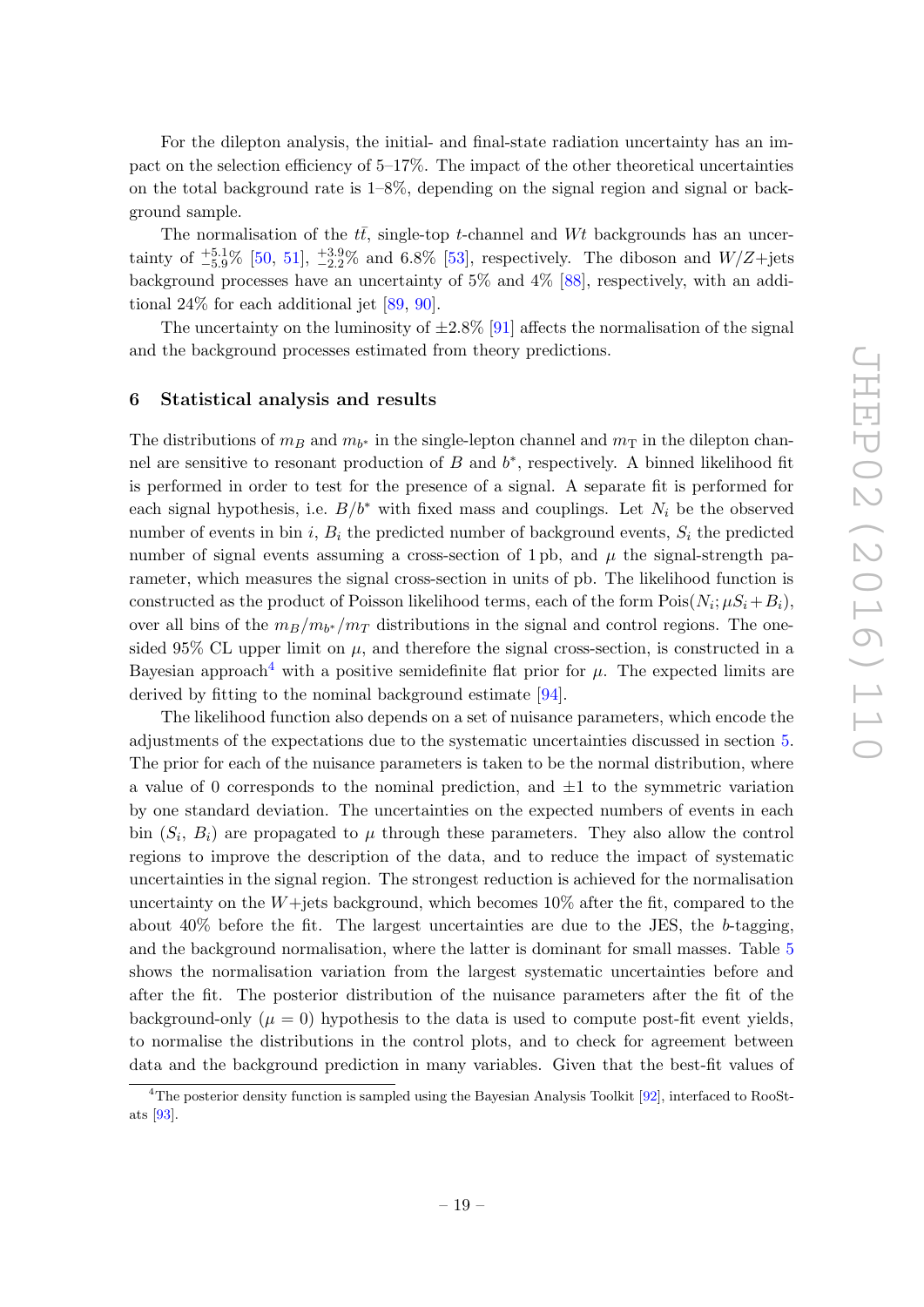|                                 | $h^*$          |                 | B              |                 |
|---------------------------------|----------------|-----------------|----------------|-----------------|
|                                 | Pre-fit $[\%]$ | Post-fit $[\%]$ | Pre-fit $[\%]$ | Post-fit $[\%]$ |
| Jet uncertainties               | 14.0           | 6.5             | 12.0           | 6.2             |
| <i>b</i> -tagging uncertainties | 3.3            | 3.0             | 2.8            | 2.5             |
| Lepton uncertainties            | $1.6\,$        | 1.5             | 1.6            | 1.6             |
| Fake-lepton uncertainties       | 2.6            | 2.4             | 2.9            | 2.6             |
| Theory uncertainties            |                |                 |                |                 |
| $\bullet$ Top-quark pair        | 3.2            | 1.8             | 9.4            | 3.4             |
| $\bullet$ W+jets                | 9.1            | 3.6             | 9.6            | 4.9             |
| Single top<br>$\bullet$         | 0.0            | 0.0             | 0.1            | 0.1             |
| Diboson<br>$\bullet$            | 0.5            | 0.5             | 0.2            | 0.2             |
| $Z + jets$                      | 0.5            | 0.5             | 0.7            | 0.7             |

<span id="page-21-2"></span><span id="page-21-1"></span>Table 5. Relative effects of the systematic uncertainties on the total background estimate in the signal regions, before and after fitting. The jet uncertainties include large- $R$  jet uncertainties and other jet uncertainties such as jet energy scale and resolution. The lower part of the table shows how the theoretical uncertainties on individual backgrounds affect the sum of all backgrounds.

the nuisance parameters were found to be compatible between the individual regions, the nuisance parameters are treated as fully correlated between the regions.

The post-fit event yields for the  $B$  and  $b^*$  signal regions together with their systematic uncertainties are listed in the tables [3](#page-15-0) and [4.](#page-15-1) For illustration, the number of events for some signal hypotheses are also presented, each normalised to the predicted cross-section times branching ratio.

The maximum local deviation of the observed data from the expected background is 1.4 standard deviations, seen in the last bin of the  $b^*$  1L hadT signal region (figure [6\(a\)\)](#page-12-1). The value is computed using a moving-window algorithm [\[95\]](#page-28-2) that compares data to the improved background estimate in the signal regions. Given the absence of a significant excess, limits are set on the production cross-section of both  $B$  and  $b^*$  multiplied by the branching ratio of the decay to Wt .

<span id="page-21-5"></span><span id="page-21-4"></span><span id="page-21-3"></span>The resulting expected and observed limits at the 95% CL on cross-section times branching ratio are presented as functions of the B (figure  $12(a)$ ) and  $b^*$  (figure  $12(b)$ ) mass, and are compared to the theory predictions. No large deviations of the observed limits from the expected limits are found. The observed limits for high masses are slightly worse than expected, because the corresponding fits are sensitive to the mild excess in the last bin of the signal region in the single-lepton channel (see above).

<span id="page-21-0"></span>The observed (expected) mass limit is defined by the intersection of the theory line with the observed (expected) cross-section limit. For the B production, no limit on the mass and only limits on the cross-section times branching ratio can be set. For  $b^*$  production with couplings of  $f_g = f_L = f_R = 1$ , the cross-section limits are translated into an observed (expected) lower limit on the  $b^*$  mass of 1500 GeV (1660 GeV).

The cross-section is parameterised as a function of the couplings  $f_g$  and  $f_{L,R}$  to extract the limits on these couplings for several mass hypotheses. The resulting contours are shown in figure [13](#page-21-3) .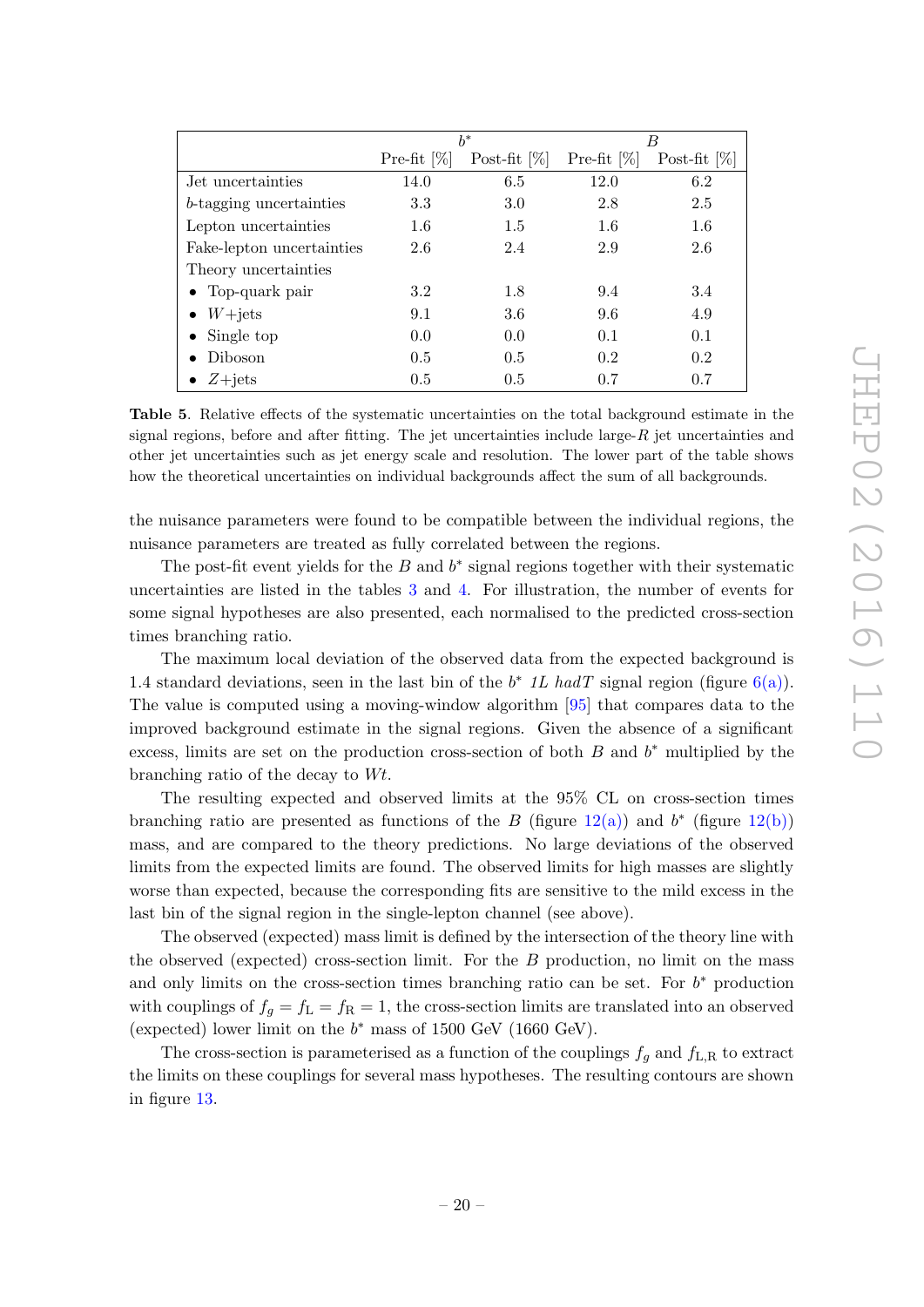

Figure 12. Expected (dashed black line) and observed (solid red line) 95% CL limits on the [\(a\)](#page-21-1) B and the [\(b\)](#page-21-2)  $b^*$  production cross-sections times branching fractions plotted against the mass. The uncertainty band around the expected limit indicates the variations by  $\pm 1$  and  $\pm 2$  standard deviations. The single-lepton and the dilepton channels are combined. Also shown are the theory predictions, which for B are for two different coupling values  $\lambda$  in the mass range where these are valid. The couplings  $f_g = f_L = f_R = 1$  are assumed for the  $b^*$  theory predictions. For both the  $b^*$ and the B signals, the uncertainty in the theory band includes the scale and the PDF uncertainties.



Figure 13. Expected [\(a\)](#page-21-4) and observed [\(b\)](#page-21-5) limit contours at the 95% CL as a function of the coupling parameters for several choices of  $m_{b^*}$ . The surrounding shaded bands correspond to  $\pm 1$ standard derivations around the expected limits. For a given mass, couplings above the corresponding contour line are excluded.

# 7 Conclusion

A search for the production of singly produced fourth-generation vector-like quarks and excited quarks with charge  $\pm \frac{1}{3}e$  (down-type) in which the B, produced via the weak interaction, and  $b<sup>*</sup>$  produced via the strong interaction with chromomagnetic couplings, decay into Wt has been performed using  $20.3 \text{ fb}^{-1}$  of  $\sqrt{s} = 8$  TeV proton-proton collision data delivered by the Large Hadron Collider and recorded with the ATLAS detector. Final states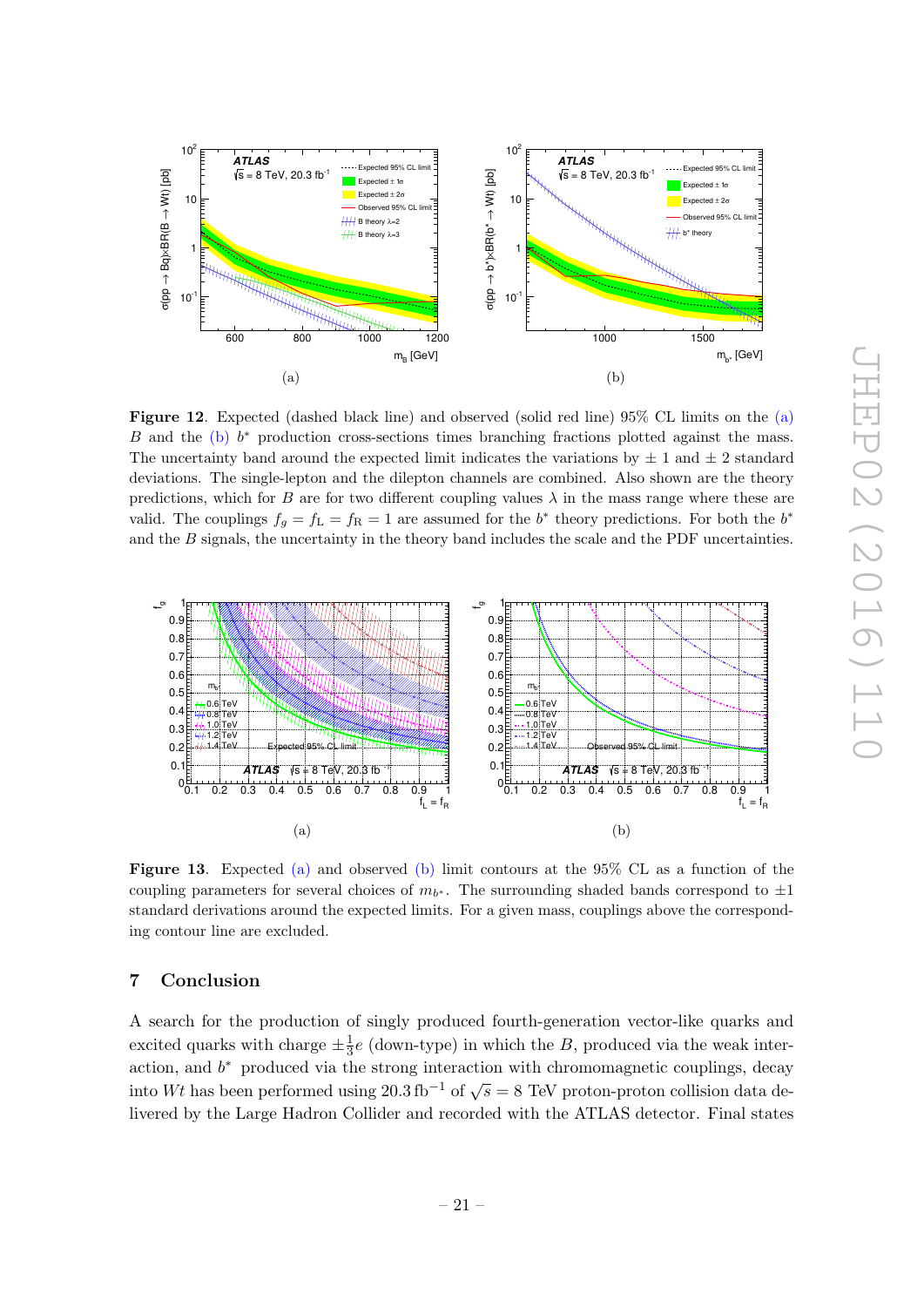<span id="page-23-0"></span>with one or two leptons and with one, two or three jets are considered. The observations are consistent with the Standard Model expectations. Limits are set for  $B$  and  $b^*$  models by combining the results from the single-lepton and dilepton channels. The  $b^*$  models with  $f_g = f_L = f_R = 1$  and decay to Wt are excluded up to masses of 1500 GeV at 95% CL. Upper limits on the production cross-sections times branching ratios for different vectorlike B and excited  $b^*$  quark masses are also provided. The  $b^*$  limit is an improvement over the previous ATLAS result and yields similar exclusion limits as the recent CMS result. The cross section limit on the single production of vector-like B quarks extends the set of existing B searches into the Wt final state using a novel approach for boosted event topologies.

#### <span id="page-23-2"></span><span id="page-23-1"></span>Acknowledgments

<span id="page-23-3"></span>We thank CERN for the very successful operation of the LHC, as well as the support staff from our institutions without whom ATLAS could not be operated efficiently.

<span id="page-23-8"></span><span id="page-23-7"></span><span id="page-23-6"></span><span id="page-23-5"></span><span id="page-23-4"></span>We acknowledge the support of ANPCyT, Argentina; YerPhI, Armenia; ARC, Australia; BMWFW and FWF, Austria; ANAS, Azerbaijan; SSTC, Belarus; CNPq and FAPESP, Brazil; NSERC, NRC and CFI, Canada; CERN; CONICYT, Chile; CAS, MOST and NSFC, China; COLCIENCIAS, Colombia; MSMT CR, MPO CR and VSC CR, Czech Republic; DNRF, DNSRC and Lundbeck Foundation, Denmark; IN2P3-CNRS, CEA-DSM/IRFU, France; GNSF, Georgia; BMBF, HGF, and MPG, Germany; GSRT, Greece; RGC, Hong Kong SAR, China; ISF, I-CORE and Benoziyo Center, Israel; INFN, Italy; MEXT and JSPS, Japan; CNRST, Morocco; FOM and NWO, Netherlands; RCN, Norway; MNiSW and NCN, Poland; FCT, Portugal; MNE/IFA, Romania; MES of Russia and NRC KI, Russian Federation; JINR; MESTD, Serbia; MSSR, Slovakia; ARRS and MIZŠ, Slovenia; DST/NRF, South Africa; MINECO, Spain; SRC and Wallenberg Foundation, Sweden; SERI, SNSF and Cantons of Bern and Geneva, Switzerland; MOST, Taiwan; TAEK, Turkey; STFC, United Kingdom; DOE and NSF, United States of America. In addition, individual groups and members have received support from BCKDF, the Canada Council, CANARIE, CRC, Compute Canada, FQRNT, and the Ontario Innovation Trust, Canada; EPLANET, ERC, FP7, Horizon 2020 and Marie Sk lodowska-Curie Actions, European Union; Investissements d'Avenir Labex and Idex, ANR, Region Auvergne and Fondation Partager le Savoir, France; DFG and AvH Foundation, Germany; Herakleitos, Thales and Aristeia programmes co-financed by EU-ESF and the Greek NSRF; BSF, GIF and Minerva, Israel; BRF, Norway; the Royal Society and Leverhulme Trust, United Kingdom.

<span id="page-23-13"></span><span id="page-23-12"></span><span id="page-23-11"></span><span id="page-23-10"></span><span id="page-23-9"></span>The crucial computing support from all WLCG partners is acknowledged gratefully, in particular from CERN and the ATLAS Tier-1 facilities at TRIUMF (Canada), NDGF (Denmark, Norway, Sweden), CC-IN2P3 (France), KIT/GridKA (Germany), INFN-CNAF (Italy), NL-T1 (Netherlands), PIC (Spain), ASGC (Taiwan), RAL (U.K.) and BNL (U.S.A.) and in the Tier-2 facilities worldwide.

<span id="page-23-15"></span><span id="page-23-14"></span>Open Access. This article is distributed under the terms of the Creative Commons Attribution License [\(CC-BY 4.0\)](http://creativecommons.org/licenses/by/4.0/), which permits any use, distribution and reproduction in any medium, provided the original author(s) and source are credited.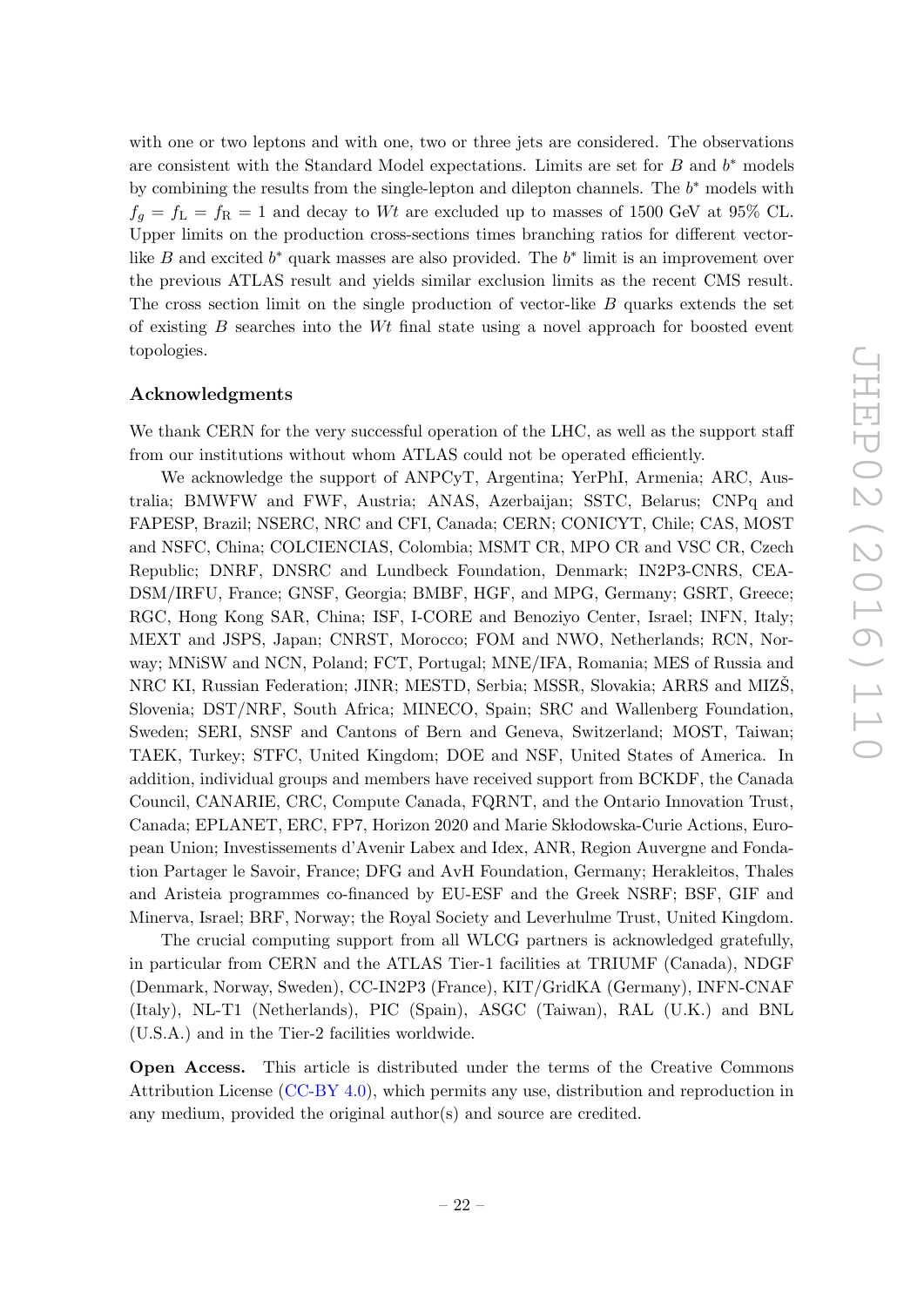#### <span id="page-24-0"></span>References

- <span id="page-24-1"></span>[1] O. Eberhardt et al., Impact of a Higgs boson at a mass of 126 GeV on the standard model with three and four fermion generations, *[Phys. Rev. Lett.](http://dx.doi.org/10.1103/PhysRevLett.109.241802)* **109** (2012) 241802 [[arXiv:1209.1101](http://arxiv.org/abs/1209.1101)] [IN[SPIRE](http://inspirehep.net/search?p=find+EPRINT+arXiv:1209.1101)].
- <span id="page-24-3"></span><span id="page-24-2"></span>[2] ATLAS collaboration, Observation of a new particle in the search for the standard model Higgs boson with the ATLAS detector at the LHC, [Phys. Lett.](http://dx.doi.org/10.1016/j.physletb.2012.08.020) **B** 716 (2012) 1 [[arXiv:1207.7214](http://arxiv.org/abs/1207.7214)] [IN[SPIRE](http://inspirehep.net/search?p=find+EPRINT+arXiv:1207.7214)].
- <span id="page-24-4"></span>[3] CMS collaboration, Observation of a new boson at a mass of 125 GeV with the CMS experiment at the LHC, [Phys. Lett.](http://dx.doi.org/10.1016/j.physletb.2012.08.021) **B** 716 (2012) 30  $[\text{arXiv:1207.7235}]$  $[\text{arXiv:1207.7235}]$  $[\text{arXiv:1207.7235}]$   $[\text{insPIRE}]$ .
- <span id="page-24-5"></span>[4] B. Holdom, W.S. Hou, T. Hurth, M.L. Mangano, S. Sultansoy and G. Unel, Four statements about the fourth generation, [PMC Phys.](http://dx.doi.org/10.1186/1754-0410-3-4) A  $3$  (2009) 4 [[arXiv:0904.4698](http://arxiv.org/abs/0904.4698)] [IN[SPIRE](http://inspirehep.net/search?p=find+EPRINT+arXiv:0904.4698)].
- <span id="page-24-6"></span>[5] A.K. Alok, A. Dighe and D. London, Constraints on the four-generation quark mixing matrix from a fit to flavor-physics data, Phys. Rev.  $D$  83 [\(2011\) 073008](http://dx.doi.org/10.1103/PhysRevD.83.073008)  $\left[$ [arXiv:1011.2634](http://arxiv.org/abs/1011.2634) $\right]$ [IN[SPIRE](http://inspirehep.net/search?p=find+EPRINT+arXiv:1011.2634)].
- <span id="page-24-7"></span>[6] J.A. Aguilar-Saavedra, Identifying top partners at LHC, JHEP 11 [\(2009\) 030](http://dx.doi.org/10.1088/1126-6708/2009/11/030) [[arXiv:0907.3155](http://arxiv.org/abs/0907.3155)] [IN[SPIRE](http://inspirehep.net/search?p=find+EPRINT+arXiv:0907.3155)].
- <span id="page-24-8"></span>[7] L. Randall and R. Sundrum, A large mass hierarchy from a small extra dimension , [Phys.](http://dx.doi.org/10.1103/PhysRevLett.83.3370) Rev. Lett. 83 [\(1999\) 3370](http://dx.doi.org/10.1103/PhysRevLett.83.3370) [[hep-ph/9905221](http://arxiv.org/abs/hep-ph/9905221)] [IN[SPIRE](http://inspirehep.net/search?p=find+EPRINT+hep-ph/9905221)].
- <span id="page-24-9"></span>[8] S.P. Martin, Extra vector-like matter and the lightest Higgs scalar boson mass in low-energy supersymmetry , Phys. Rev. D 81 [\(2010\) 035004](http://dx.doi.org/10.1103/PhysRevD.81.035004) [[arXiv:0910.2732](http://arxiv.org/abs/0910.2732)] [IN[SPIRE](http://inspirehep.net/search?p=find+EPRINT+arXiv:0910.2732)].
- [9] D.B. Kaplan, H. Georgi and S. Dimopoulos, Composite Higgs scalars, [Phys. Lett.](http://dx.doi.org/10.1016/0370-2693(84)91178-X) **B 136** [\(1984\) 187](http://dx.doi.org/10.1016/0370-2693(84)91178-X) [IN[SPIRE](http://inspirehep.net/search?p=find+J+PHLTA,B136,187)].
- [10] N. Vignaroli, Discovering the composite Higgs through the decay of a heavy fermion, JHEF 07 [\(2012\) 158](http://dx.doi.org/10.1007/JHEP07(2012)158) [[arXiv:1204.0468](http://arxiv.org/abs/1204.0468)] [IN[SPIRE](http://inspirehep.net/search?p=find+EPRINT+arXiv:1204.0468)].
- <span id="page-24-10"></span>[11] M. Schmaltz and D. Tucker-Smith, *Little Higgs review*, [Ann. Rev. Nucl. Part. Sci.](http://dx.doi.org/10.1146/annurev.nucl.55.090704.151502) 55 (2005) [229](http://dx.doi.org/10.1146/annurev.nucl.55.090704.151502) [[hep-ph/0502182](http://arxiv.org/abs/hep-ph/0502182)] [IN[SPIRE](http://inspirehep.net/search?p=find+EPRINT+hep-ph/0502182)].
- <span id="page-24-11"></span>[12] M.-L. Xiao and J.-H. Yu, *Stabilizing electroweak vacuum in a vectorlike fermion model*, *[Phys.](http://dx.doi.org/10.1103/PhysRevD.90.014007)* Rev. D 90 [\(2014\) 014007](http://dx.doi.org/10.1103/PhysRevD.90.014007) [[arXiv:1404.0681](http://arxiv.org/abs/1404.0681)] [IN[SPIRE](http://inspirehep.net/search?p=find+EPRINT+arXiv:1404.0681)].
- [13] F. del Aguila, M. Pérez-Victoria and J. Santiago, *Observable contributions of new exotic* quarks to quark mixing , JHEP 09 [\(2000\) 011](http://dx.doi.org/10.1088/1126-6708/2000/09/011) [[hep-ph/0007316](http://arxiv.org/abs/hep-ph/0007316)] [IN[SPIRE](http://inspirehep.net/search?p=find+EPRINT+hep-ph/0007316)].
- <span id="page-24-12"></span>[14] N. Vignaroli,  $\Delta F = 1$  constraints on composite Higgs models with LR parity, [Phys. Rev.](http://dx.doi.org/10.1103/PhysRevD.86.115011) D 86 [\(2012\) 115011](http://dx.doi.org/10.1103/PhysRevD.86.115011) [[arXiv:1204.0478](http://arxiv.org/abs/1204.0478)] [IN[SPIRE](http://inspirehep.net/search?p=find+EPRINT+arXiv:1204.0478)].
- <span id="page-24-13"></span>[15] J. Nutter, R. Schwienhorst, D.G.E. Walker and J.-H. Yu, Single top production as a probe of B-prime quarks, Phys. Rev. D 86 [\(2012\) 094006](http://dx.doi.org/10.1103/PhysRevD.86.094006) [[arXiv:1207.5179](http://arxiv.org/abs/1207.5179)] [IN[SPIRE](http://inspirehep.net/search?p=find+EPRINT+arXiv:1207.5179)].
- <span id="page-24-15"></span><span id="page-24-14"></span>[16] R.S. Chivukula, E.H. Simmons and N. Vignaroli, A flavorful top-coloron model, [Phys. Rev.](http://dx.doi.org/10.1103/PhysRevD.87.075002) D 87 [\(2013\) 075002](http://dx.doi.org/10.1103/PhysRevD.87.075002) [[arXiv:1302.1069](http://arxiv.org/abs/1302.1069)] [IN[SPIRE](http://inspirehep.net/search?p=find+EPRINT+arXiv:1302.1069)].
- [17] C.T. Hill and E.H. Simmons, Strong dynamics and electroweak symmetry breaking , [Phys.](http://dx.doi.org/10.1016/S0370-1573(03)00140-6) Rept. 381 [\(2003\) 235](http://dx.doi.org/10.1016/S0370-1573(03)00140-6) [Erratum ibid. 390 (2004) 553] [[hep-ph/0203079](http://arxiv.org/abs/hep-ph/0203079)] [IN[SPIRE](http://inspirehep.net/search?p=find+EPRINT+hep-ph/0203079)].
- <span id="page-24-16"></span>[18] U. Baur, I. Hinchliffe and D. Zeppenfeld, *Excited quark production at hadron colliders*, *[Int. J.](http://dx.doi.org/10.1142/S0217751X87000661)* Mod. Phys. **A 2** [\(1987\) 1285](http://dx.doi.org/10.1142/S0217751X87000661).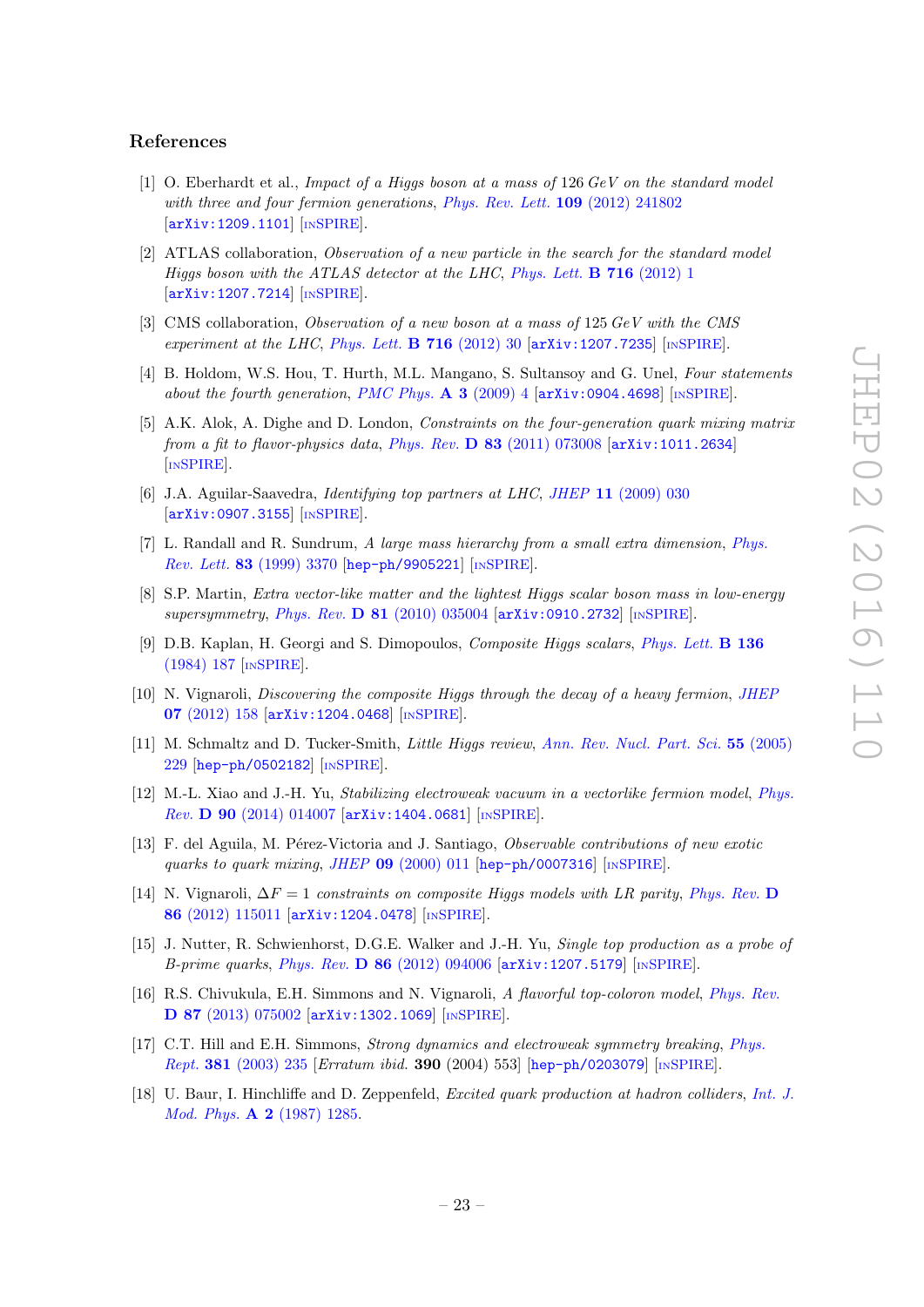- <span id="page-25-0"></span>[19] S. Weinberg, Implications of dynamical symmetry breaking , [Phys. Rev.](http://dx.doi.org/10.1103/PhysRevD.13.974) D 13 (1976) 974 [IN[SPIRE](http://inspirehep.net/search?p=find+J+PHRVA,D13,974)].
- <span id="page-25-1"></span>[20] L. Susskind, Dynamics of spontaneous symmetry breaking in the Weinberg-Salam theory , Phys. Rev. **D 20** [\(1979\) 2619](http://dx.doi.org/10.1103/PhysRevD.20.2619) [IN[SPIRE](http://inspirehep.net/search?p=find+J+PHRVA,D20,2619)].
- <span id="page-25-2"></span>[21] C.T. Hill, Quark and lepton masses from renormalization group fixed points, [Phys. Rev.](http://Dx.doi.org/10.1103/PhysRevD.24.691) D 24 [\(1981\) 691](http://Dx.doi.org/10.1103/PhysRevD.24.691) [IN[SPIRE](http://inspirehep.net/search?p=find+J+PHRVA,D24,691)].
- <span id="page-25-3"></span>[22] R.S. Chivukula, B.A. Dobrescu, H. Georgi and C.T. Hill, Top quark seesaw theory of electroweak symmetry breaking, Phys. Rev. D 59 [\(1999\) 075003](http://dx.doi.org/10.1103/PhysRevD.59.075003) [[hep-ph/9809470](http://arxiv.org/abs/hep-ph/9809470)] [IN[SPIRE](http://inspirehep.net/search?p=find+EPRINT+hep-ph/9809470)].
- <span id="page-25-4"></span>[23] C. Cheung, A.L. Fitzpatrick and L. Randall, Sequestering CP-violation and GIM-violation with warped extra dimensions, JHEP  $01$  [\(2008\) 069](http://dx.doi.org/10.1088/1126-6708/2008/01/069) [[arXiv:0711.4421](http://arxiv.org/abs/0711.4421)] [IN[SPIRE](http://inspirehep.net/search?p=find+EPRINT+arXiv:0711.4421)].
- <span id="page-25-5"></span>[24] A.L. Fitzpatrick, G. Perez and L. Randall, Flavor anarchy in a Randall-Sundrum model with 5D minimal flavor violation and a low Kaluza-Klein scale, [Phys. Rev. Lett.](http://dx.doi.org/10.1103/PhysRevLett.100.171604) 100 (2008) [171604](http://dx.doi.org/10.1103/PhysRevLett.100.171604) [[arXiv:0710.1869](http://arxiv.org/abs/0710.1869)] [IN[SPIRE](http://inspirehep.net/search?p=find+EPRINT+arXiv:0710.1869)].
- <span id="page-25-6"></span>[25] C. Bini, R. Contino and N. Vignaroli, Heavy-light decay topologies as a new strategy to discover a heavy gluon, JHEP 01 [\(2012\) 157](http://dx.doi.org/10.1007/JHEP01(2012)157) [[arXiv:1110.6058](http://arxiv.org/abs/1110.6058)] [IN[SPIRE](http://inspirehep.net/search?p=find+EPRINT+arXiv:1110.6058)].
- <span id="page-25-7"></span>[26] ATLAS collaboration, Search for single b\*-quark production with the ATLAS detector at  $\sqrt{s} = 7$  TeV, [Phys. Lett.](http://dx.doi.org/10.1016/j.physletb.2013.03.016) **B 721** (2013) 171 [[arXiv:1301.1583](http://arxiv.org/abs/1301.1583)] [IN[SPIRE](http://inspirehep.net/search?p=find+EPRINT+arXiv:1301.1583)].
- <span id="page-25-8"></span>[27] ATLAS collaboration, Search for pair and single production of new heavy quarks that decay to a Z boson and a third-generation quark in pp collisions at  $\sqrt{s} = 8$  TeV with the ATLAS detector, JHEP 11 [\(2014\) 104](http://dx.doi.org/10.1007/JHEP11(2014)104) [[arXiv:1409.5500](http://arxiv.org/abs/1409.5500)] [IN[SPIRE](http://inspirehep.net/search?p=find+EPRINT+arXiv:1409.5500)].
- [28] ATLAS collaboration, Search for production of vector-like quark pairs and of four top quarks in the lepton-plus-jets final state in pp collisions at  $\sqrt{s} = 8$  TeV with the ATLAS detector, JHEP 08 [\(2015\) 105](http://dx.doi.org/10.1007/JHEP08(2015)105) [[arXiv:1505.04306](http://arxiv.org/abs/1505.04306)] [IN[SPIRE](http://inspirehep.net/search?p=find+EPRINT+arXiv:1505.04306)].
- [29] ATLAS collaboration, Search for vector-like B quarks in events with one isolated lepton, missing transverse momentum and jets at  $\sqrt{s} = 8$  TeV with the ATLAS detector, [Phys. Rev.](http://dx.doi.org/10.1103/PhysRevD.91.112011) D 91 [\(2015\) 112011](http://dx.doi.org/10.1103/PhysRevD.91.112011) [[arXiv:1503.05425](http://arxiv.org/abs/1503.05425)] [IN[SPIRE](http://inspirehep.net/search?p=find+EPRINT+arXiv:1503.05425)].
- [30] ATLAS collaboration, Analysis of events with b-jets and a pair of leptons of the same charge in pp collisions at  $\sqrt{s} = 8$  TeV with the ATLAS detector, JHEP 10 [\(2015\) 150](http://dx.doi.org/10.1007/JHEP10(2015)150) [[arXiv:1504.04605](http://arxiv.org/abs/1504.04605)] [IN[SPIRE](http://inspirehep.net/search?p=find+EPRINT+arXiv:1504.04605)].
- <span id="page-25-14"></span>[31] CMS collaboration, Search for heavy quarks decaying into a top quark and a W or Z boson using lepton + jets events in pp collisions at  $\sqrt{s} = 7 \text{ TeV}$ , JHEP 01 [\(2013\) 154](http://dx.doi.org/10.1007/JHEP01(2013)154) [[arXiv:1210.7471](http://arxiv.org/abs/1210.7471)] [IN[SPIRE](http://inspirehep.net/search?p=find+EPRINT+arXiv:1210.7471)].
- <span id="page-25-9"></span>[32] CMS collaboration, Search for heavy bottom-like quarks in 4.9 inverse femtobarns of pp collisions at  $\sqrt{s} = 7$  TeV, JHEP 05 [\(2012\) 123](http://dx.doi.org/10.1007/JHEP05(2012)123) [[arXiv:1204.1088](http://arxiv.org/abs/1204.1088)] [IN[SPIRE](http://inspirehep.net/search?p=find+EPRINT+arXiv:1204.1088)].
- <span id="page-25-10"></span>[33] CMS collaboration, Search for pair-produced vector-like B quarks in proton-proton collisions at  $\sqrt{s} = 8 \text{ TeV}$ , [arXiv:1507.07129](http://arxiv.org/abs/1507.07129) [IN[SPIRE](http://inspirehep.net/search?p=find+EPRINT+arXiv:1507.07129)].
- <span id="page-25-11"></span>[34] CMS collaboration, Search for the production of an excited bottom quark decaying to tW in proton-proton collisions at  $\sqrt{s} = 8 \text{ TeV}$ , JHEP 01 [\(2016\) 166](http://dx.doi.org/10.1007/JHEP01(2016)166) [[arXiv:1509.08141](http://arxiv.org/abs/1509.08141)] [IN[SPIRE](http://inspirehep.net/search?p=find+EPRINT+arXiv:1509.08141)].
- <span id="page-25-12"></span>[35] ATLAS collaboration, Search for new phenomena in the dijet mass distribution using  $p - p$ collision data at  $\sqrt{s} = 8$  TeV with the ATLAS detector, Phys. Rev. D 91 [\(2015\) 052007](http://dx.doi.org/10.1103/PhysRevD.91.052007) [[arXiv:1407.1376](http://arxiv.org/abs/1407.1376)] [IN[SPIRE](http://inspirehep.net/search?p=find+EPRINT+arXiv:1407.1376)].
- <span id="page-25-13"></span>[36] ATLAS collaboration, The ATLAS experiment at the CERN Large Hadron Collider, [2008](http://dx.doi.org/10.1088/1748-0221/3/08/S08003) JINST 3 [S08003](http://dx.doi.org/10.1088/1748-0221/3/08/S08003).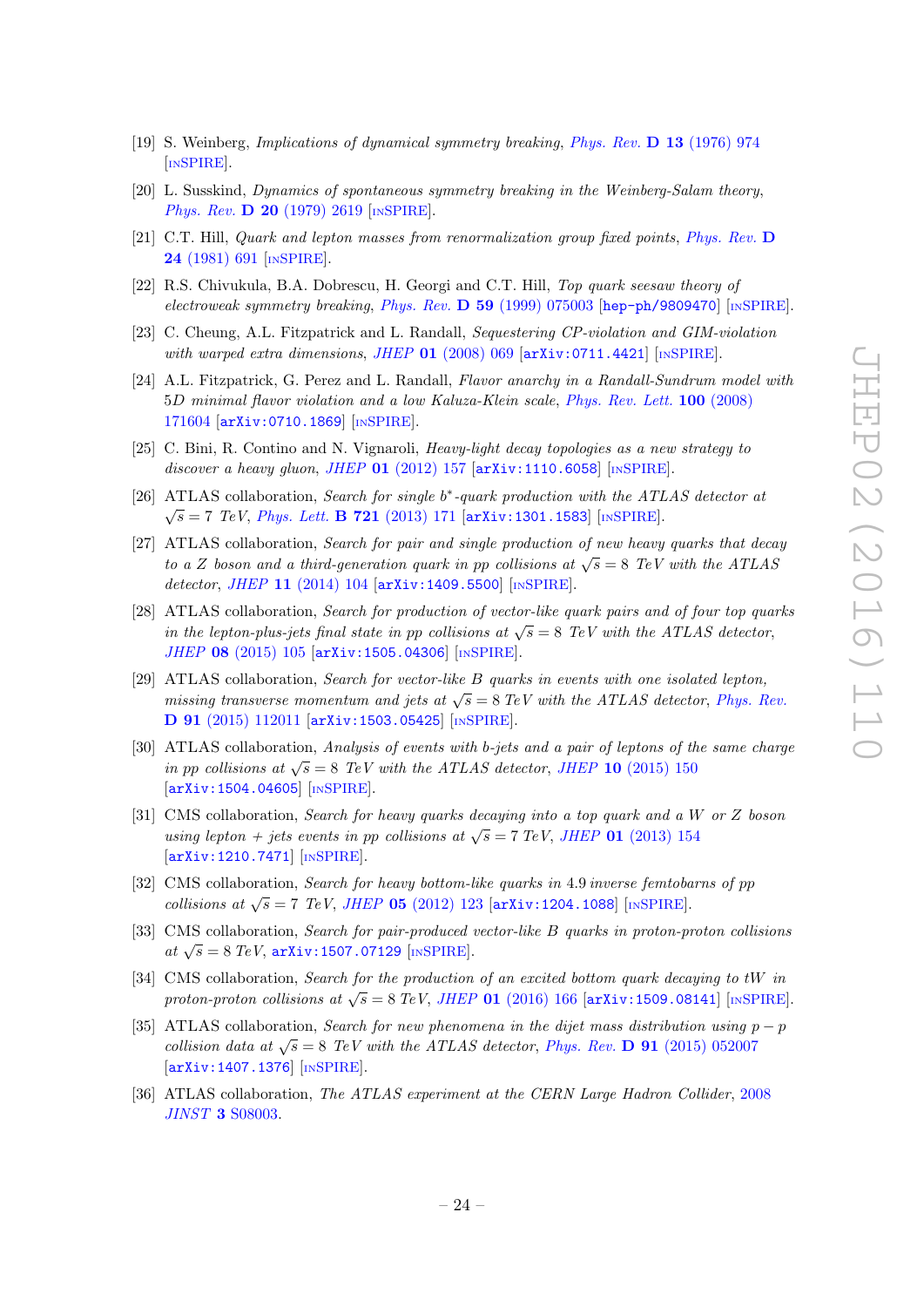- <span id="page-26-0"></span>[37] T. Sjöstrand, S. Mrenna and P.Z. Skands, PYTHIA 6.4 physics and manual, [JHEP](http://dx.doi.org/10.1088/1126-6708/2006/05/026) 05 [\(2006\) 026](http://dx.doi.org/10.1088/1126-6708/2006/05/026) [[hep-ph/0603175](http://arxiv.org/abs/hep-ph/0603175)] [IN[SPIRE](http://inspirehep.net/search?p=find+EPRINT+hep-ph/0603175)].
- <span id="page-26-1"></span>[38] A.D. Martin, W.J. Stirling, R.S. Thorne and G. Watt, Parton distributions for the LHC, [Eur. Phys. J.](http://dx.doi.org/10.1140/epjc/s10052-009-1072-5) C 63 (2009) 189 [[arXiv:0901.0002](http://arxiv.org/abs/0901.0002)] [IN[SPIRE](http://inspirehep.net/search?p=find+EPRINT+arXiv:0901.0002)].
- <span id="page-26-2"></span>[39] A.D. Martin, W.J. Stirling, R.S. Thorne and G. Watt, Uncertainties on  $\alpha_s$  in global PDF analyses and implications for predicted hadronic cross sections, [Eur. Phys. J.](http://dx.doi.org/10.1140/epjc/s10052-009-1164-2)  $\bf{C}$  64 (2009) [653](http://dx.doi.org/10.1140/epjc/s10052-009-1164-2) [[arXiv:0905.3531](http://arxiv.org/abs/0905.3531)] [IN[SPIRE](http://inspirehep.net/search?p=find+EPRINT+arXiv:0905.3531)].
- <span id="page-26-3"></span>[40] J. Alwall, M. Herquet, F. Maltoni, O. Mattelaer and T. Stelzer, *MadGraph 5: going beyond*, JHEP 06 [\(2011\) 128](http://dx.doi.org/10.1007/JHEP06(2011)128) [[arXiv:1106.0522](http://arxiv.org/abs/1106.0522)] [IN[SPIRE](http://inspirehep.net/search?p=find+EPRINT+arXiv:1106.0522)].
- <span id="page-26-5"></span><span id="page-26-4"></span>[41] T. Sjöstrand, S. Mrenna and P.Z. Skands, A brief introduction to PYTHIA 8.1, [Comput.](http://dx.doi.org/10.1016/j.cpc.2008.01.036) [Phys. Commun.](http://dx.doi.org/10.1016/j.cpc.2008.01.036) 178 (2008) 852 [[arXiv:0710.3820](http://arxiv.org/abs/0710.3820)] [IN[SPIRE](http://inspirehep.net/search?p=find+EPRINT+arXiv:0710.3820)].
- <span id="page-26-6"></span>[42] S. Alioli, P. Nason, C. Oleari and E. Re, A general framework for implementing NLO  $calculations in shower Monte Carlo programs: the POWHEG BOX, JHEP 06 (2010) 043$  $calculations in shower Monte Carlo programs: the POWHEG BOX, JHEP 06 (2010) 043$ [[arXiv:1002.2581](http://arxiv.org/abs/1002.2581)] [IN[SPIRE](http://inspirehep.net/search?p=find+EPRINT+arXiv:1002.2581)].
- <span id="page-26-7"></span>[43] S. Frixione, P. Nason and G. Ridolfi, A positive-weight next-to-leading-order Monte Carlo for heavy flavour hadroproduction, JHEP 09 [\(2007\) 126](http://dx.doi.org/10.1088/1126-6708/2007/09/126) [[arXiv:0707.3088](http://arxiv.org/abs/0707.3088)] [IN[SPIRE](http://inspirehep.net/search?p=find+EPRINT+arXiv:0707.3088)].
- <span id="page-26-8"></span>[44] H.-L. Lai et al., New parton distributions for collider physics, Phys. Rev. D 82 [\(2010\) 074024](http://dx.doi.org/10.1103/PhysRevD.82.074024) [[arXiv:1007.2241](http://arxiv.org/abs/1007.2241)] [IN[SPIRE](http://inspirehep.net/search?p=find+EPRINT+arXiv:1007.2241)].
- <span id="page-26-9"></span>[45] M. Cacciari, M. Czakon, M. Mangano, A. Mitov and P. Nason, Top-pair production at hadron colliders with next-to-next-to-leading logarithmic soft-gluon resummation, [Phys. Lett.](http://dx.doi.org/10.1016/j.physletb.2012.03.013) B 710 [\(2012\) 612](http://dx.doi.org/10.1016/j.physletb.2012.03.013) [[arXiv:1111.5869](http://arxiv.org/abs/1111.5869)] [IN[SPIRE](http://inspirehep.net/search?p=find+EPRINT+arXiv:1111.5869)].
- <span id="page-26-10"></span>[46] M. Beneke, P. Falgari, S. Klein and C. Schwinn, Hadronic top-quark pair production with  $NNLL$  threshold resummation, [Nucl. Phys.](http://dx.doi.org/10.1016/j.nuclphysb.2011.10.021) **B** 855 (2012) 695  $[$ [arXiv:1109.1536](http://arxiv.org/abs/1109.1536)]  $[$ IN[SPIRE](http://inspirehep.net/search?p=find+EPRINT+arXiv:1109.1536)].
- <span id="page-26-11"></span>[47] P. Bärnreuther, M. Czakon and A. Mitov, Percent level precision physics at the Tevatron: first genuine NNLO QCD corrections to  $q\bar{q} \to t\bar{t} + X$ , [Phys. Rev. Lett.](http://dx.doi.org/10.1103/PhysRevLett.109.132001) 109 (2012) 132001 [[arXiv:1204.5201](http://arxiv.org/abs/1204.5201)] [IN[SPIRE](http://inspirehep.net/search?p=find+EPRINT+arXiv:1204.5201)].
- <span id="page-26-12"></span>[48] M. Czakon and A. Mitov, NNLO corrections to top-pair production at hadron colliders: the all-fermionic scattering channels, JHEP 12 [\(2012\) 054](http://dx.doi.org/10.1007/JHEP12(2012)054) [[arXiv:1207.0236](http://arxiv.org/abs/1207.0236)] [IN[SPIRE](http://inspirehep.net/search?p=find+EPRINT+arXiv:1207.0236)].
- [49] M. Czakon and A. Mitov, NNLO corrections to top pair production at hadron colliders: the quark-gluon reaction , JHEP 01 [\(2013\) 080](http://dx.doi.org/10.1007/JHEP01(2013)080) [[arXiv:1210.6832](http://arxiv.org/abs/1210.6832)] [IN[SPIRE](http://inspirehep.net/search?p=find+EPRINT+arXiv:1210.6832)].
- <span id="page-26-13"></span>[50] M. Czakon, P. Fiedler and A. Mitov, Total top-quark pair-production cross section at hadron colliders through  $O(\alpha_S^4)$ , [Phys. Rev. Lett.](http://dx.doi.org/10.1103/PhysRevLett.110.252004) 110 (2013) 252004 [[arXiv:1303.6254](http://arxiv.org/abs/1303.6254)] [IN[SPIRE](http://inspirehep.net/search?p=find+EPRINT+arXiv:1303.6254)].
- <span id="page-26-14"></span>[51] M. Czakon and A. Mitov,  $Top++: a program for the calculation of the top-pair cross-section$ at hadron colliders , [Comput. Phys. Commun.](http://dx.doi.org/10.1016/j.cpc.2014.06.021) 185 (2014) 2930 [[arXiv:1112.5675](http://arxiv.org/abs/1112.5675)] [IN[SPIRE](http://inspirehep.net/search?p=find+EPRINT+arXiv:1112.5675)].
- [52] N. Kidonakis, Next-to-next-to-leading-order collinear and soft gluon corrections for t-channel single top quark production, Phys. Rev. D 83 [\(2011\) 091503](http://dx.doi.org/10.1103/PhysRevD.83.091503)  $\left[\text{arXiv}:1103.2792\right]$  [IN[SPIRE](http://inspirehep.net/search?p=find+EPRINT+arXiv:1103.2792)].
- <span id="page-26-15"></span>[53] N. Kidonakis, Two-loop soft anomalous dimensions for single top quark associated production with a  $W^-$  or  $H^-$ , Phys. Rev. D 82 [\(2010\) 054018](http://dx.doi.org/10.1103/PhysRevD.82.054018) [[arXiv:1005.4451](http://arxiv.org/abs/1005.4451)] [IN[SPIRE](http://inspirehep.net/search?p=find+EPRINT+arXiv:1005.4451)].
- <span id="page-26-16"></span>[54] M.L. Mangano, ALPGEN, a generator for hard multiparton processes in hadronic collisions, JHEP **07** [\(2003\) 001](http://dx.doi.org/10.1088/1126-6708/2003/07/001).
- <span id="page-26-17"></span>[55] J. Pumplin et al., New generation of parton distributions with uncertainties from global QCD analysis, *JHEP* **07** [\(2002\) 012](http://dx.doi.org/10.1088/1126-6708/2002/07/012).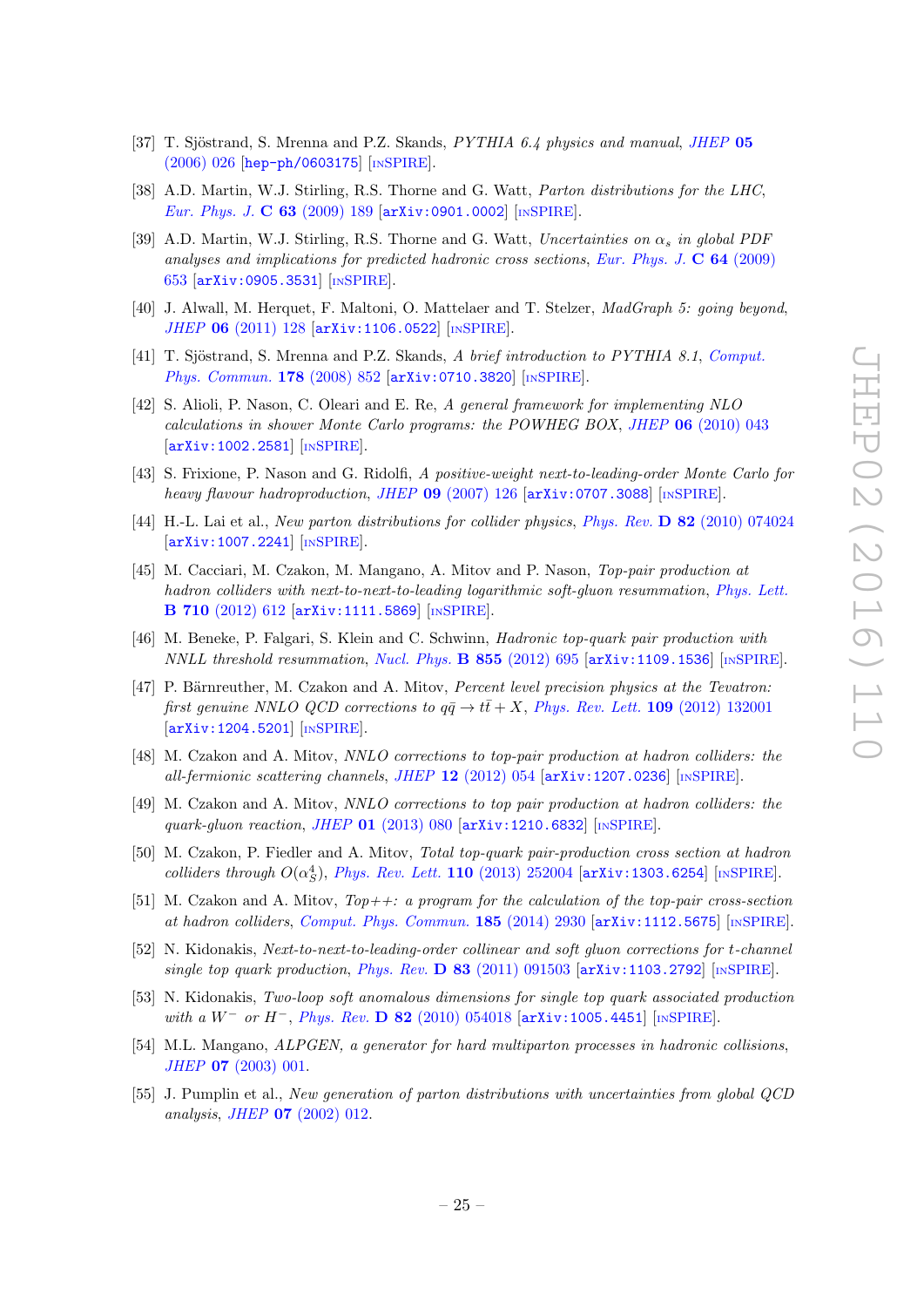- <span id="page-27-0"></span>[56] M.L. Mangano, M. Moretti and R. Pittau, *Multijet matrix elements and shower evolution in* hadronic collisions:  $Wb\bar{b} + n$  jets as a case study, [Nucl. Phys.](http://dx.doi.org/10.1016/S0550-3213(02)00249-3) **B** 632 (2002) 343 [[hep-ph/0108069](http://arxiv.org/abs/hep-ph/0108069)] [IN[SPIRE](http://inspirehep.net/search?p=find+EPRINT+hep-ph/0108069)].
- <span id="page-27-1"></span>[57] G. Corcella et al., HERWIG 6: an event generator for hadron emission reactions with interfering gluons (including supersymmetric processes), JHEP 01 [\(2001\) 010](http://dx.doi.org/10.1088/1126-6708/2001/01/010).
- <span id="page-27-2"></span>[58] J.M. Butterworth, J.R. Forshaw and M.H. Seymour, Multiparton interactions in photoproduction at HERA, Z. Phys.  $C$  72 [\(1996\) 637](http://dx.doi.org/10.1007/s002880050286) [[hep-ph/9601371](http://arxiv.org/abs/hep-ph/9601371)] [IN[SPIRE](http://inspirehep.net/search?p=find+EPRINT+hep-ph/9601371)].
- <span id="page-27-3"></span>[59] ATLAS collaboration, The ATLAS simulation infrastructure, [Eur. Phys. J.](http://dx.doi.org/10.1140/epjc/s10052-010-1429-9) C 70 (2010) 823 [[arXiv:1005.4568](http://arxiv.org/abs/1005.4568)] [IN[SPIRE](http://inspirehep.net/search?p=find+EPRINT+arXiv:1005.4568)].
- [60] A. Agostinelli, *GEANT4*: a simulation toolkit, *[Nucl. Instrum. Meth.](http://dx.doi.org/10.1016/S0168-9002(03)01368-8)* A 506 (2003) 506.
- [61] ATLAS collaboration, The simulation principle and performance of the ATLAS fast calorimeter simulation FastCaloSim , [ATL-PHYS-PUB-2010-013](http://cds.cern.ch/record/1300517) (2010).
- <span id="page-27-4"></span>[62] ATLAS collaboration, Electron reconstruction and identification efficiency measurements with the ATLAS detector using the 2011 LHC proton-proton collision data, [Eur. Phys. J.](http://dx.doi.org/10.1140/epjc/s10052-014-2941-0) C 74 [\(2014\) 2941](http://dx.doi.org/10.1140/epjc/s10052-014-2941-0) [[arXiv:1404.2240](http://arxiv.org/abs/1404.2240)] [IN[SPIRE](http://inspirehep.net/search?p=find+EPRINT+arXiv:1404.2240)].
- <span id="page-27-5"></span>[63] K. Rehermann and B. Tweedie, Efficient identification of boosted semileptonic top quarks at the LHC, JHEP  $03$  [\(2011\) 059](http://dx.doi.org/10.1007/JHEP03(2011)059) [[arXiv:1007.2221](http://arxiv.org/abs/1007.2221)] [IN[SPIRE](http://inspirehep.net/search?p=find+EPRINT+arXiv:1007.2221)].
- <span id="page-27-6"></span>[64] M. Cacciari, G.P. Salam and G. Soyez, The anti- $k_t$  jet clustering algorithm, JHEP 04 [\(2008\)](http://dx.doi.org/10.1088/1126-6708/2008/04/063) [063](http://dx.doi.org/10.1088/1126-6708/2008/04/063) [[arXiv:0802.1189](http://arxiv.org/abs/0802.1189)] [IN[SPIRE](http://inspirehep.net/search?p=find+EPRINT+arXiv:0802.1189)].
- [65] ATLAS collaboration, Jet energy measurement with the ATLAS detector in proton-proton collisions at  $\sqrt{s} = 7$  TeV, [Eur. Phys. J.](http://dx.doi.org/10.1140/epjc/s10052-013-2304-2) C 73 (2013) 2304 [[arXiv:1112.6426](http://arxiv.org/abs/1112.6426)] [IN[SPIRE](http://inspirehep.net/search?p=find+EPRINT+arXiv:1112.6426)].
- <span id="page-27-7"></span>[66] C. Issever, K. Borras and D. Wegener, An improved weighting algorithm to achieve software compensation in a fine grained LAr calorimeter , [Nucl. Instrum. Meth.](http://dx.doi.org/10.1016/j.nima.2005.02.010) A 545 (2005) 803 [[physics/0408129](http://arxiv.org/abs/physics/0408129)] [IN[SPIRE](http://inspirehep.net/search?p=find+EPRINT+physics/0408129)].
- <span id="page-27-9"></span><span id="page-27-8"></span>[67] ATLAS collaboration, Jet energy measurement and its systematic uncertainty in proton-proton collisions at  $\sqrt{s} = 7$  TeV with the ATLAS detector, [Eur. Phys. J.](http://dx.doi.org/10.1140/epjc/s10052-014-3190-y) C 75 (2015) [17](http://dx.doi.org/10.1140/epjc/s10052-014-3190-y) [[arXiv:1406.0076](http://arxiv.org/abs/1406.0076)] [IN[SPIRE](http://inspirehep.net/search?p=find+EPRINT+arXiv:1406.0076)].
- <span id="page-27-10"></span>[68] ATLAS collaboration, Performance of jet substructure techniques for large-R jets in proton-proton collisions at  $\sqrt{s} = 7$  TeV using the ATLAS detector, JHEP 09 [\(2013\) 076](http://dx.doi.org/10.1007/JHEP09(2013)076) [[arXiv:1306.4945](http://arxiv.org/abs/1306.4945)] [IN[SPIRE](http://inspirehep.net/search?p=find+EPRINT+arXiv:1306.4945)].
- <span id="page-27-12"></span><span id="page-27-11"></span>[69] D. Krohn, J. Thaler and L.-T. Wang, *Jet trimming*, *JHEP* 02 [\(2010\) 084](http://dx.doi.org/10.1007/JHEP02(2010)084) [[arXiv:0912.1342](http://arxiv.org/abs/0912.1342)] [IN[SPIRE](http://inspirehep.net/search?p=find+EPRINT+arXiv:0912.1342)].
- <span id="page-27-13"></span>[70] S. Catani et al., Longitudinally invariant  $K_t$  clustering algorithms for hadron hadron collisions, [Nucl. Phys.](http://dx.doi.org/10.1016/0550-3213(93)90166-M) **B 406** (1993) 224.
- <span id="page-27-14"></span>[71] S.D. Ellis and D.E. Soper, Successive combination jet algorithm for hadron collisions, [Phys.](http://dx.doi.org/10.1103/PhysRevD.48.3160) Rev. D 48 [\(1993\) 3160](http://dx.doi.org/10.1103/PhysRevD.48.3160) [[hep-ph/9305266](http://arxiv.org/abs/hep-ph/9305266)] [IN[SPIRE](http://inspirehep.net/search?p=find+EPRINT+hep-ph/9305266)].
- <span id="page-27-15"></span>[72] M. Cacciari, G.P. Salam and G. Soyez, *FastJet user manual, [Eur. Phys. J.](http://dx.doi.org/10.1140/epjc/s10052-012-1896-2)* C 72 (2012) 1896 [[arXiv:1111.6097](http://arxiv.org/abs/1111.6097)] [IN[SPIRE](http://inspirehep.net/search?p=find+EPRINT+arXiv:1111.6097)].
- [73] ATLAS collaboration, *Jet mass and substructure of inclusive jets in*  $\sqrt{s} = 7$  TeV pp collisions with the ATLAS experiment, JHEP  $05$  [\(2012\) 128](http://dx.doi.org/10.1007/JHEP05(2012)128) [[arXiv:1203.4606](http://arxiv.org/abs/1203.4606)] [IN[SPIRE](http://inspirehep.net/search?p=find+EPRINT+arXiv:1203.4606)].
- <span id="page-27-16"></span>[74] ATLAS collaboration, Performance of large-R jets and jet substructure reconstruction with the ATLAS detector, [ATLAS-CONF-2012-065](http://cds.cern.ch/record/1459530) (2012).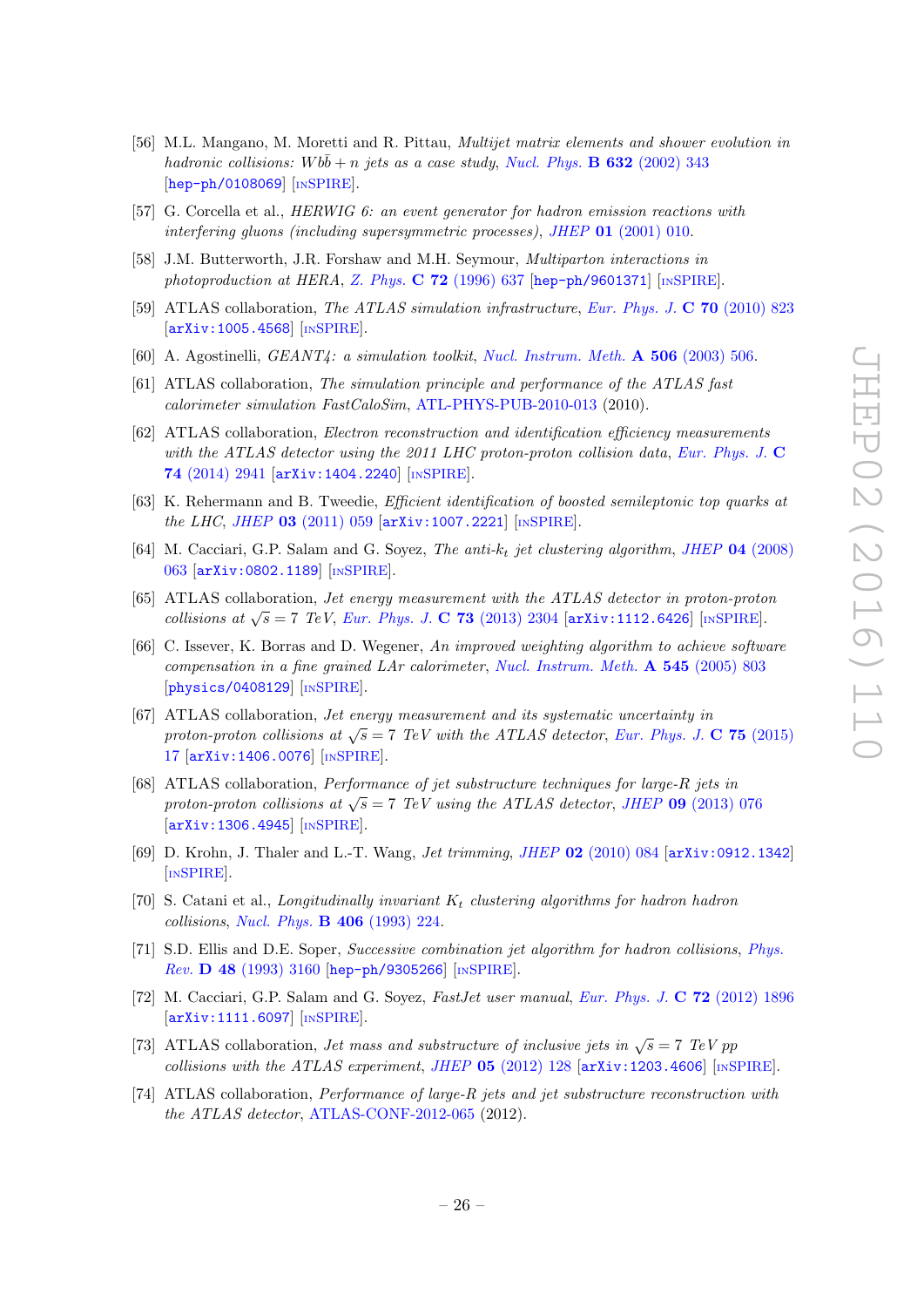- <span id="page-28-1"></span>[75] ATLAS collaboration, Calibration of the performance of b-tagging for c and light-flavour jets in the 2012 ATLAS data , [ATLAS-CONF-2014-046](http://cds.cern.ch/record/1741020) (2014).
- <span id="page-28-0"></span>[76] ATLAS collaboration, Performance of missing transverse momentum reconstruction in proton-proton collisions at  $7 \text{ TeV}$  with ATLAS, [Eur. Phys. J.](http://dx.doi.org/10.1140/epjc/s10052-011-1844-6)  $\bf{C}$  72 (2012) 1844 [[arXiv:1108.5602](http://arxiv.org/abs/1108.5602)] [IN[SPIRE](http://inspirehep.net/search?p=find+EPRINT+arXiv:1108.5602)].
- <span id="page-28-2"></span>[77] ATLAS collaboration, Estimation of non-prompt and fake lepton backgrounds in final states with top quarks produced in proton-proton collisions at  $\sqrt{s} = 8$  TeV with the ATLAS detector , [ATLAS-CONF-2014-058](http://cds.cern.ch/record/1951336) (2014).
- [78] ATLAS collaboration, Data-driven determination of the energy scale and resolution of jets reconstructed in the ATLAS calorimeters using dijet and multijet events at  $\sqrt{s} = 8 \text{ TeV}$ , [ATLAS-CONF-2015-017](http://cdsweb.cern.ch/record/2008678) (2015).
- [79] ATLAS collaboration, *Jet energy resolution in proton-proton collisions at*  $\sqrt{s} = 7$  TeV recorded in 2010 with the ATLAS detector, [Eur. Phys. J.](http://dx.doi.org/10.1140/epjc/s10052-013-2306-0)  $\bf{C}$  **73** (2013) 2306 [[arXiv:1210.6210](http://arxiv.org/abs/1210.6210)] [IN[SPIRE](http://inspirehep.net/search?p=find+EPRINT+arXiv:1210.6210)].
- [80] ATLAS collaboration, Pile-up subtraction and suppression for jets in ATLAS , [ATLAS-CONF-2013-083](http://cds.cern.ch/record/1570994) (2013).
- [81] ATLAS collaboration, Muon reconstruction efficiency and momentum resolution of the ATLAS experiment in proton-proton collisions at  $\sqrt{s} = 7$  TeV in 2010, [Eur. Phys. J.](http://dx.doi.org/10.1140/epjc/s10052-014-3034-9) C 74 [\(2014\) 3034](http://dx.doi.org/10.1140/epjc/s10052-014-3034-9) [[arXiv:1404.4562](http://arxiv.org/abs/1404.4562)] [IN[SPIRE](http://inspirehep.net/search?p=find+EPRINT+arXiv:1404.4562)].
- [82] ATLAS collaboration, *Calibration of b-tagging using dileptonic top pair events in a* combinatorial likelihood approach with the ATLAS experiment , [ATLAS-CONF-2014-004](http://cds.cern.ch/record/1664335) (2014).
- [83] M. Botje et al., *The PDF4LHC working group interim recommendations*,  $arXiv:1101.0538$ [IN[SPIRE](http://inspirehep.net/search?p=find+EPRINT+arXiv:1101.0538)].
- [84] R.D. Ball et al., A first unbiased global NLO determination of parton distributions and their uncertainties, [Nucl. Phys.](http://dx.doi.org/10.1016/j.nuclphysb.2010.05.008) **B 838** (2010) 136 [[arXiv:1002.4407](http://arxiv.org/abs/1002.4407)] [IN[SPIRE](http://inspirehep.net/search?p=find+EPRINT+arXiv:1002.4407)].
- [85] P.Z. Skands, Tuning Monte Carlo generators: the Perugia tunes, [Phys. Rev.](http://dx.doi.org/10.1103/PhysRevD.82.074018) D 82 (2010) [074018](http://dx.doi.org/10.1103/PhysRevD.82.074018) [[arXiv:1005.3457](http://arxiv.org/abs/1005.3457)] [IN[SPIRE](http://inspirehep.net/search?p=find+EPRINT+arXiv:1005.3457)].
- [86] S. Frixione and B.R. Webber, Matching NLO QCD computations and parton shower simulations, JHEP **06** [\(2002\) 029](http://dx.doi.org/10.1088/1126-6708/2002/06/029).
- [87] S. Frixione, P. Nason and B.R. Webber, *Matching NLO QCD and parton showers in heavy*  $flavor\ production, JHEP$  08 [\(2003\) 007](http://dx.doi.org/10.1088/1126-6708/2003/08/007).
- [88] C. Anastasiou et al., High precision QCD at hadron colliders: electroweak gauge boson rapidity distributions at NNLO, Phys. Rev.  $\bf{D}$  69 [\(2004\) 094008](http://dx.doi.org/10.1103/PhysRevD.69.094008).
- [89] C.F. Berger et al., *Precise predictions for*  $W + 4$  *jet production at the Large Hadron Collider*, [Phys. Rev. Lett.](http://dx.doi.org/10.1103/PhysRevLett.106.092001) 106 (2011) 092001 [[arXiv:1009.2338](http://arxiv.org/abs/1009.2338)] [IN[SPIRE](http://inspirehep.net/search?p=find+EPRINT+arXiv:1009.2338)].
- [90] F.A. Berends et al., On the production of a W and jets at hadron colliders, [Nucl. Phys.](http://dx.doi.org/10.1016/0550-3213(91)90458-A) B 357 [\(1991\) 32](http://dx.doi.org/10.1016/0550-3213(91)90458-A) .
- [91] ATLAS collaboration, *Improved luminosity determination in pp collisions at*  $\sqrt{s} = 7 \text{ TeV}$ using the ATLAS detector at the LHC, [Eur. Phys. J.](http://dx.doi.org/10.1140/epjc/s10052-013-2518-3)  $C$  73 (2013) 2518 [[arXiv:1302.4393](http://arxiv.org/abs/1302.4393)] [IN[SPIRE](http://inspirehep.net/search?p=find+EPRINT+arXiv:1302.4393)].
- [92] A. Caldwell, D. Kollar and K. Kroninger, *BAT: the Bayesian Analysis Toolkit, [Comput.](http://dx.doi.org/10.1016/j.cpc.2009.06.026)* [Phys. Commun.](http://dx.doi.org/10.1016/j.cpc.2009.06.026) 180 (2009) 2197 [[arXiv:0808.2552](http://arxiv.org/abs/0808.2552)] [IN[SPIRE](http://inspirehep.net/search?p=find+EPRINT+arXiv:0808.2552)].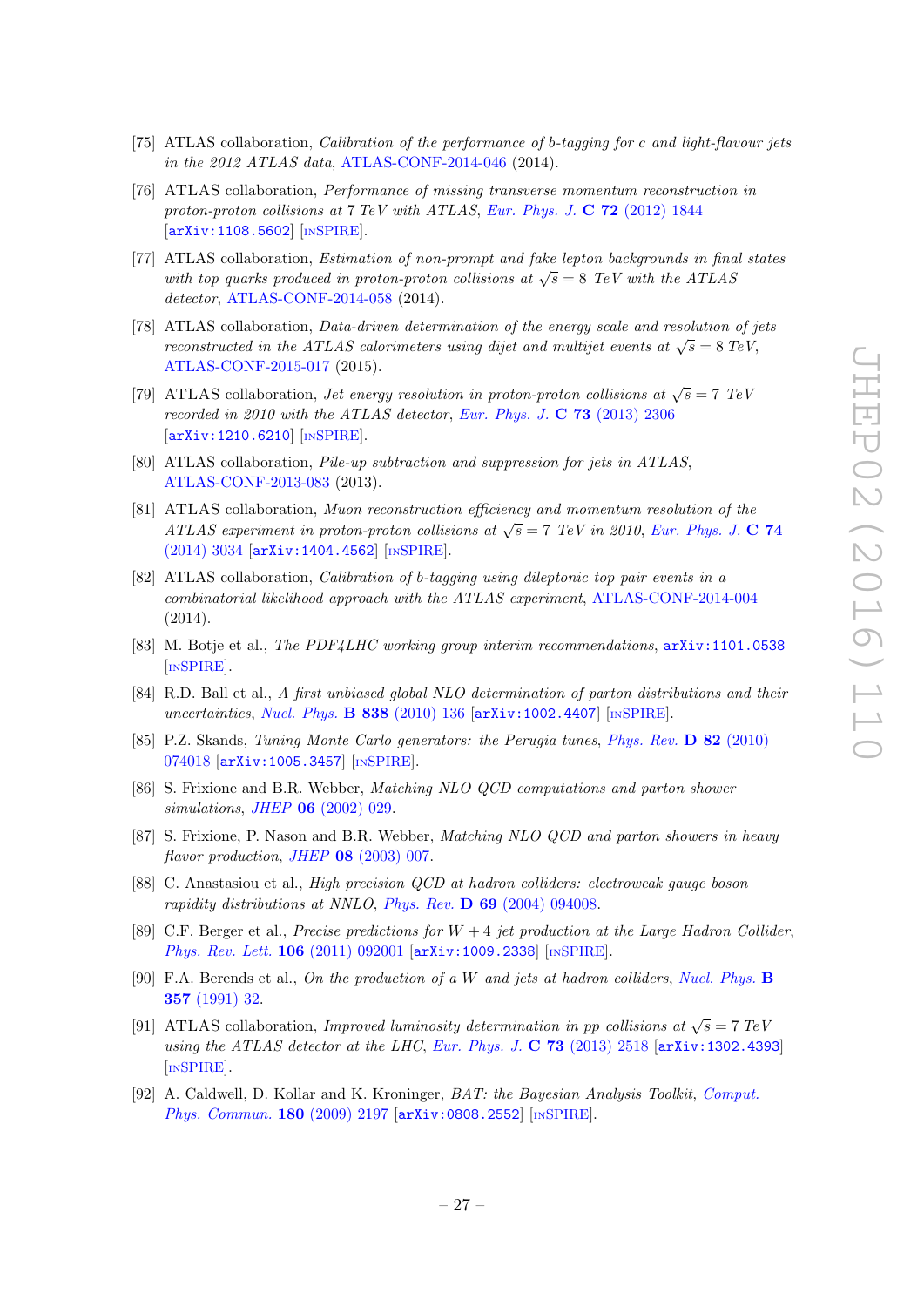- [93] K. Cranmer et al., HistFactory: a tool for creating statistical models for use with RooFit and RooStats , [CERN-OPEN-2012-016](http://cds.cern.ch/record/1456844) (2012).
- <span id="page-29-0"></span>[94] G. Cowan, K. Cranmer, E. Gross and O. Vitells, Asymptotic formulae for likelihood-based tests of new physics, [Eur. Phys. J.](http://dx.doi.org/10.1140/epjc/s10052-011-1554-0)  $C$  71 (2011) 1554 [Erratum ibid.  $C$  73 (2013) 2501] [[arXiv:1007.1727](http://arxiv.org/abs/1007.1727)] [IN[SPIRE](http://inspirehep.net/search?p=find+EPRINT+arXiv:1007.1727)].
- [95] G. Choudalakis, On hypothesis testing, trials factor, hypertests and the BumpHunter, [arXiv:1101.0390](http://arxiv.org/abs/1101.0390) [IN[SPIRE](http://inspirehep.net/search?p=find+EPRINT+arXiv:1101.0390)].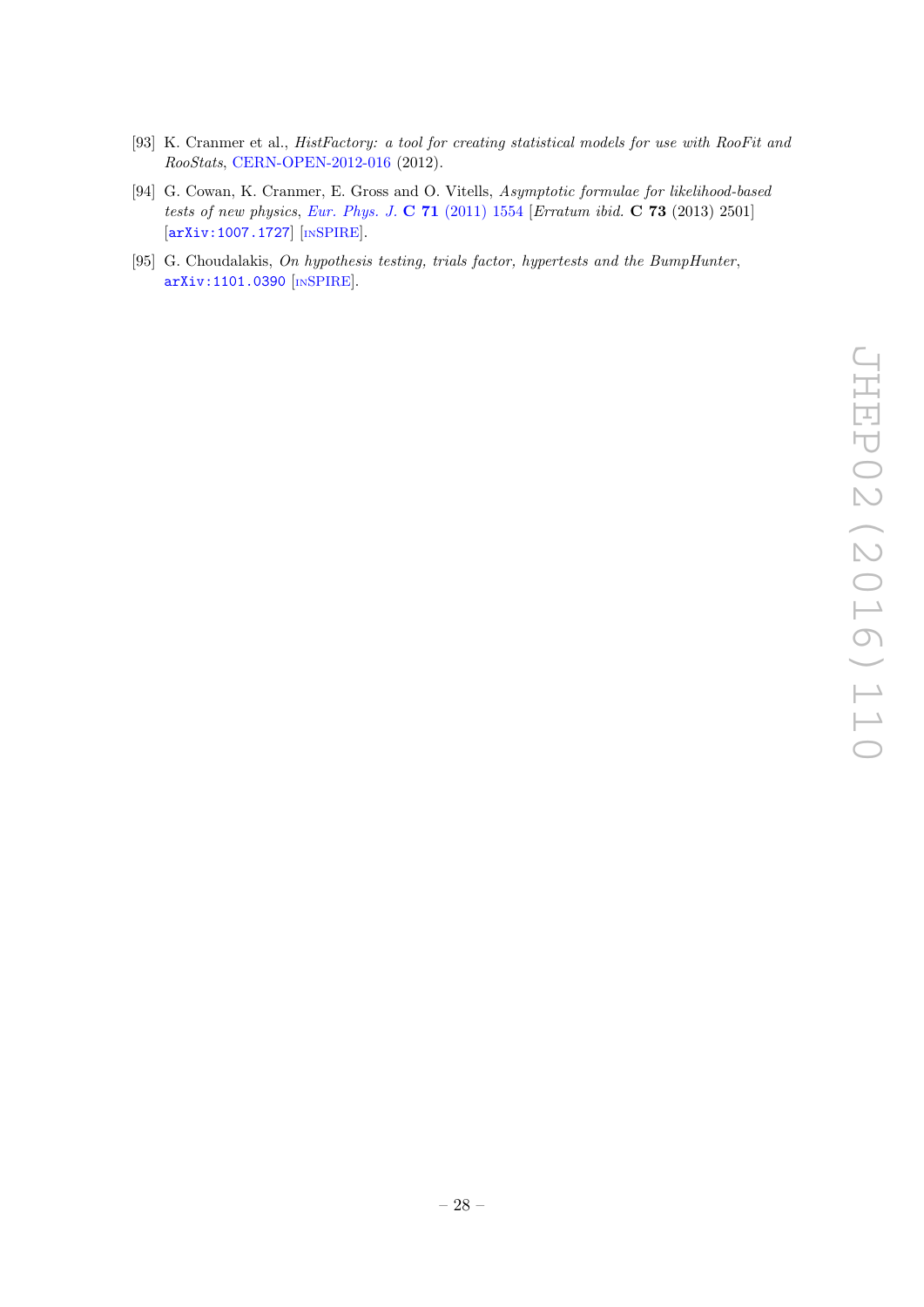#### The ATLAS collaboration

G. Aad<sup>85</sup>, B. Abbott<sup>113</sup>, J. Abdallah<sup>151</sup>, O. Abdinov<sup>11</sup>, R. Aben<sup>107</sup>, M. Abolins<sup>90</sup>, O.S. AbouZeid<sup>158</sup>, H. Abramowicz<sup>153</sup>, H. Abreu<sup>152</sup>, R. Abreu<sup>116</sup>, Y. Abulaiti<sup>146a,146b</sup>, B.S. Acharya<sup>164a,164b,a</sup>, L. Adamczyk<sup>38a</sup>, D.L. Adams<sup>25</sup>, J. Adelman<sup>108</sup>, S. Adomeit<sup>100</sup>, T. Adye<sup>131</sup>, A.A. Affolder<sup>74</sup>, T. Agatonovic-Jovin<sup>13</sup>, J. Agricola<sup>54</sup>, J.A. Aguilar-Saavedra<sup>126a,126f</sup>, S.P. Ahlen<sup>22</sup>, F. Ahmadov<sup>65,b</sup>, G. Aielli<sup>133a,133b</sup>, H. Akerstedt<sup>146a,146b</sup>, T.P.A. Åkesson<sup>81</sup>, A.V. Akimov<sup>96</sup>, G.L. Alberghi<sup>20a,20b</sup>, J. Albert<sup>169</sup>, S. Albrand<sup>55</sup>, M.J. Alconada Verzini<sup>71</sup>, M. Aleksa<sup>30</sup>, I.N. Aleksandrov<sup>65</sup>, C. Alexa<sup>26b</sup>, G. Alexander<sup>153</sup>, T. Alexopoulos<sup>10</sup>, M. Alhroob<sup>113</sup>, G. Alimonti<sup>91a</sup>, L. Alio $^{85}$ , J. Alison $^{31}$ , S.P. Alkire $^{35}$ , B.M.M. Allbrooke $^{149}$ , P.P. Allport $^{18}$ , A. Aloisio<sup>104a,104b</sup>, A. Alonso<sup>36</sup>, F. Alonso<sup>71</sup>, C. Alpigiani<sup>138</sup>, A. Altheimer<sup>35</sup>, B. Alvarez Gonzalez<sup>30</sup>, D. Álvarez Piqueras<sup>167</sup>, M.G. Alviggi<sup>104a,104b</sup>, B.T. Amadio<sup>15</sup>, K. Amako $^{66}$ , Y. Amaral Coutinho<sup>24a</sup>, C. Amelung<sup>23</sup>, D. Amidei<sup>89</sup>, S.P. Amor Dos Santos<sup>126a,126c</sup>, A. Amorim<sup>126a,126b</sup>, S. Amoroso<sup>48</sup>, N. Amram<sup>153</sup>, G. Amundsen<sup>23</sup>, C. Anastopoulos<sup>139</sup>, L.S. Ancu<sup>49</sup>, N. Andari<sup>108</sup>, T. Andeen<sup>35</sup>, C.F. Anders<sup>58b</sup>, G. Anders<sup>30</sup>, J.K. Anders<sup>74</sup>, K.J. Anderson<sup>31</sup>, A. Andreazza<sup>91a,91b</sup>, V. Andrei<sup>58a</sup>, S. Angelidakis<sup>9</sup>, I. Angelozzi<sup>107</sup>, P. Anger<sup>44</sup>, A. Angerami<sup>35</sup>, F. Anghinolfi<sup>30</sup>, A.V. Anisenkov<sup>109,c</sup>, N. Anjos<sup>12</sup>, A. Annovi<sup>124a,124b</sup>, M. Antonelli<sup>47</sup>, A. Antonov $^{98}$ , J. Antos<sup>144b</sup>, F. Anulli<sup>132a</sup>, M. Aoki<sup>66</sup>, L. Aperio Bella<sup>18</sup>, G. Arabidze<sup>90</sup>, Y. Arai<sup>66</sup>, J.P. Araque<sup>126a</sup>, A.T.H. Arce<sup>45</sup>, F.A. Arduh<sup>71</sup>, J-F. Arguin<sup>95</sup>, S. Argyropoulos<sup>63</sup>, M. Arik<sup>19a</sup>, A.J. Armbruster<sup>30</sup>, O. Arnaez<sup>30</sup>, H. Arnold<sup>48</sup>, M. Arratia<sup>28</sup>, O. Arslan<sup>21</sup>, A. Artamonov<sup>97</sup>, G. Artoni<sup>23</sup>, S. Asai<sup>155</sup>, N. Asbah<sup>42</sup>, A. Ashkenazi<sup>153</sup>, B. Åsman<sup>146a,146b</sup>, L. Asquith<sup>149</sup>, K. Assamagan<sup>25</sup>, R. Astalos<sup>144a</sup>, M. Atkinson<sup>165</sup>, N.B. Atlay<sup>141</sup>, K. Augsten<sup>128</sup>, M. Aurousseau<sup>145b</sup>, G. Avolio<sup>30</sup>, B. Axen<sup>15</sup>, M.K. Ayoub<sup>117</sup>, G. Azuelos<sup>95,d</sup>, M.A. Baak<sup>30</sup>, A.E. Baas<sup>58a</sup>, M.J. Baca<sup>18</sup>, C. Bacci<sup>134a,134b</sup>, H. Bachacou<sup>136</sup>, K. Bachas<sup>154</sup>, M. Backes<sup>30</sup>, M. Backhaus<sup>30</sup>, P. Bagiacchi<sup>132a,132b</sup>, P. Bagnaia<sup>132a,132b</sup>, Y. Bai<sup>33a</sup>, T. Bain<sup>35</sup>, J.T. Baines<sup>131</sup>, O.K. Baker<sup>176</sup>, E.M. Baldin<sup>109,c</sup>, P. Balek<sup>129</sup>, T. Balestri<sup>148</sup>, F. Balli<sup>84</sup>, W.K. Balunas<sup>122</sup>, E. Banas<sup>39</sup>, A. Bandyopadhyay<sup>21</sup>, Sw. Banerjee<sup>173</sup>, A.A.E. Bannoura<sup>175</sup>, L. Barak<sup>30</sup>, E.L. Barberio<sup>88</sup>, D. Barberis<sup>50a,50b</sup>, M. Barbero<sup>85</sup>, T. Barillari<sup>101</sup>, M. Barisonzi<sup>164a,164b</sup>, T. Barklow<sup>143</sup>, N. Barlow<sup>28</sup>, S.L. Barnes<sup>84</sup>, B.M. Barnett<sup>131</sup>, R.M. Barnett<sup>15</sup>, Z. Barnovska<sup>5</sup>, A. Baroncelli<sup>134a</sup>, G. Barone<sup>23</sup>, A.J. Barr<sup>120</sup>, F. Barreiro<sup>82</sup>, J. Barreiro Guimarães da Costa<sup>57</sup>, R. Bartoldus<sup>143</sup>, A.E. Barton<sup>72</sup>, P. Bartos<sup>144a</sup>, A. Basalaev<sup>123</sup>, A. Bassalat<sup>117</sup>, A. Basye<sup>165</sup>, R.L. Bates<sup>53</sup>, S.J. Batista<sup>158</sup>, J.R. Batley<sup>28</sup>, M. Battaglia<sup>137</sup>, M. Bauce<sup>132a,132b</sup>, F. Bauer<sup>136</sup>, H.S. Bawa<sup>143,e</sup>, J.B. Beacham<sup>111</sup>, M.D. Beattie<sup>72</sup>, T. Beau<sup>80</sup>, P.H. Beauchemin<sup>161</sup>, R. Beccherle<sup>124a,124b</sup>, P. Bechtle<sup>21</sup>, H.P. Beck<sup>17,f</sup>, K. Becker<sup>120</sup>, M. Becker<sup>83</sup>, M. Beckingham<sup>170</sup>, C. Becot<sup>117</sup>, A.J. Beddall<sup>19b</sup>, A. Beddall<sup>19b</sup>, V.A. Bednyakov<sup>65</sup>, C.P. Bee<sup>148</sup>, L.J. Beemster<sup>107</sup>, T.A. Beermann<sup>30</sup>, M. Begel<sup>25</sup>, J.K. Behr<sup>120</sup>, C. Belanger-Champagne<sup>87</sup>, W.H. Bell<sup>49</sup>, G. Bella<sup>153</sup>, L. Bellagamba<sup>20a</sup>, A. Bellerive<sup>29</sup>, M. Bellomo<sup>86</sup>, K. Belotskiy<sup>98</sup>, O. Beltramello<sup>30</sup>, O. Benary<sup>153</sup>, D. Benchekroun<sup>135a</sup>, M. Bender<sup>100</sup>, K. Bendtz<sup>146a,146b</sup>, N. Benekos<sup>10</sup>, Y. Benhammou<sup>153</sup>, E. Benhar Noccioli<sup>49</sup>, J.A. Benitez Garcia<sup>159b</sup>, D.P. Benjamin<sup>45</sup>, J.R. Bensinger<sup>23</sup>, S. Bentvelsen<sup>107</sup>, L. Beresford<sup>120</sup>, M. Beretta<sup>47</sup>, D. Berge<sup>107</sup>, E. Bergeaas Kuutmann<sup>166</sup>, N. Berger<sup>5</sup>, F. Berghaus<sup>169</sup>, J. Beringer<sup>15</sup>, C. Bernard<sup>22</sup>, N.R. Bernard<sup>86</sup>, C. Bernius<sup>110</sup>, F.U. Bernlochner<sup>21</sup>, T. Berry<sup>77</sup>, P. Berta<sup>129</sup>, C. Bertella<sup>83</sup>, G. Bertoli<sup>146a,146b</sup>, F. Bertolucci<sup>124a,124b</sup>, C. Bertsche<sup>113</sup>, D. Bertsche<sup>113</sup>, M.I. Besana<sup>91a</sup>, G.J. Besjes<sup>36</sup>, O. Bessidskaia Bylund<sup>146a,146b</sup>, M. Bessner<sup>42</sup>, N. Besson<sup>136</sup>, C. Betancourt<sup>48</sup>, S. Bethke<sup>101</sup>, A.J. Bevan<sup>76</sup>, W. Bhimji<sup>15</sup>, R.M. Bianchi<sup>125</sup>, L. Bianchini<sup>23</sup>, M. Bianco<sup>30</sup>, O. Biebel<sup>100</sup>, D. Biedermann<sup>16</sup>, S.P. Bieniek<sup>78</sup>, N.V. Biesuz<sup>124a,124b</sup>, M. Biglietti<sup>134a</sup>, J. Bilbao De Mendizabal<sup>49</sup>, H. Bilokon<sup>47</sup>, M. Bindi<sup>54</sup>, S. Binet<sup>117</sup>, A. Bingul<sup>19b</sup>, C. Bini<sup>132a,132b</sup>, S. Biondi<sup>20a,20b</sup>, D.M. Bjergaard<sup>45</sup>, C.W. Black<sup>150</sup>, J.E. Black<sup>143</sup>, K.M. Black<sup>22</sup>, D. Blackburn<sup>138</sup>,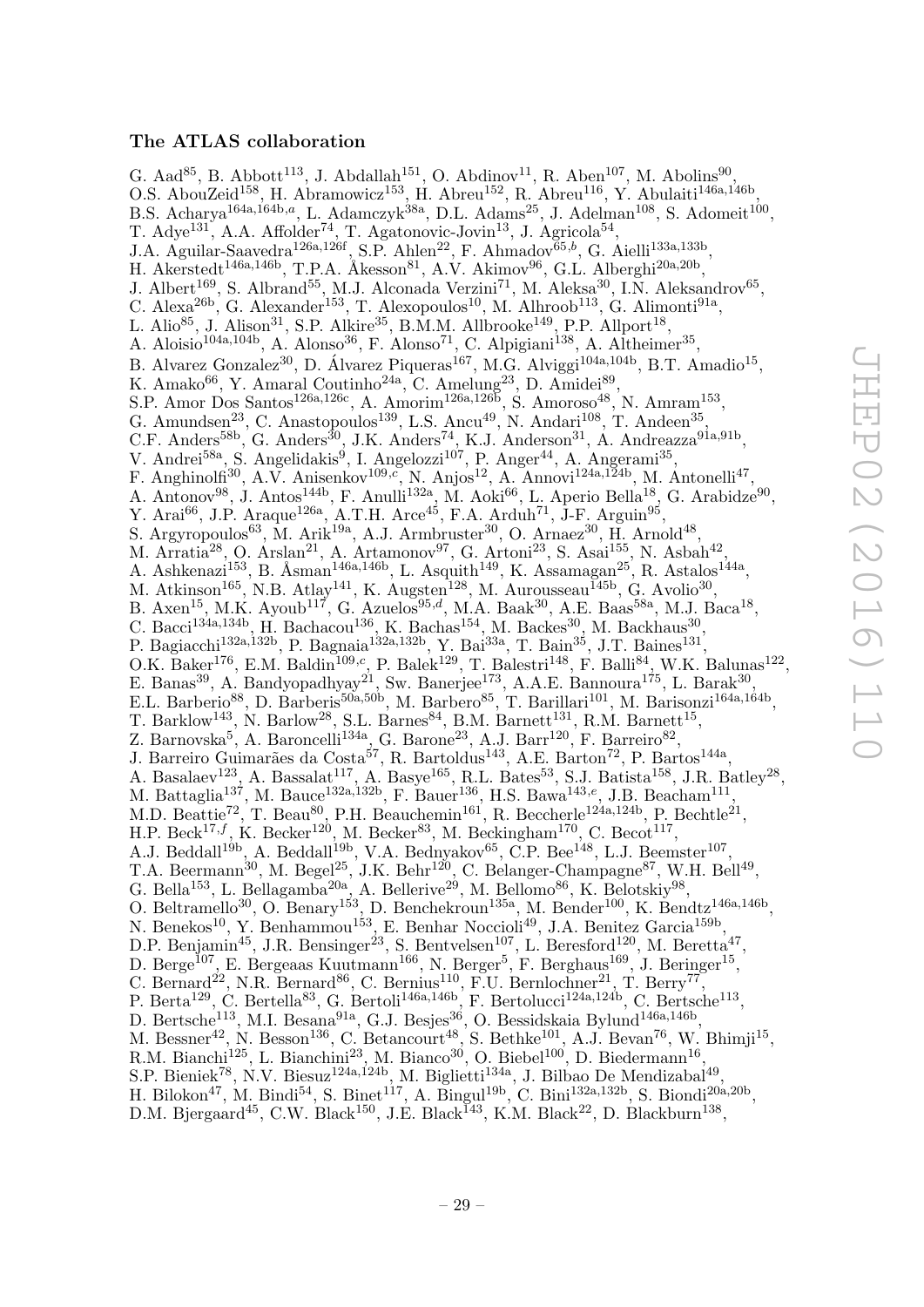R.E. Blair<sup>6</sup>, J.-B. Blanchard<sup>136</sup>, J.E. Blanco<sup>77</sup>, T. Blazek<sup>144a</sup>, I. Bloch<sup>42</sup>, C. Blocker<sup>23</sup>, W. Blum<sup>83,\*</sup>, U. Blumenschein<sup>54</sup>, S. Blunier<sup>32a</sup>, G.J. Bobbink<sup>107</sup>, V.S. Bobrovnikov<sup>109,c</sup>, S.S. Bocchetta<sup>81</sup>, A. Bocci<sup>45</sup>, C. Bock<sup>100</sup>, M. Boehler<sup>48</sup>, J.A. Bogaerts<sup>30</sup>, D. Bogavac<sup>13</sup>, A.G. Bogdanchikov<sup>109</sup>, C. Bohm<sup>146a</sup>, V. Boisvert<sup>77</sup>, T. Bold<sup>38a</sup>, V. Boldea<sup>26b</sup>, A.S. Boldyrev<sup>99</sup>, M. Bomben<sup>80</sup>, M. Bona<sup>76</sup>, M. Boonekamp<sup>136</sup>, A. Borisov<sup>130</sup>, G. Borissov<sup>72</sup>, S. Borroni<sup>42</sup>, J. Bortfeldt<sup>100</sup>, V. Bortolotto<sup>60a,60b,60c</sup>, K. Bos<sup>107</sup>, D. Boscherini<sup>20a</sup>, M. Bosman<sup>12</sup>, J. Boudreau<sup>125</sup>, J. Bouffard<sup>2</sup>, E.V. Bouhova-Thacker<sup>72</sup>, D. Boumediene<sup>34</sup>, C. Bourdarios<sup>117</sup>, N. Bousson<sup>114</sup>, S.K. Boutle<sup>53</sup>, A. Boveia<sup>30</sup>, J. Boyd<sup>30</sup>, I.R. Boyko<sup>65</sup>, I. Bozic<sup>13</sup>, J. Bracinik<sup>18</sup>, A. Brandt<sup>8</sup>, G. Brandt<sup>54</sup>, O. Brandt<sup>58a</sup>, U. Bratzler<sup>156</sup>, B. Brau<sup>86</sup>, J.E. Brau<sup>116</sup>, H.M. Braun<sup>175,\*</sup>, W.D. Breaden Madden<sup>53</sup>, K. Brendlinger<sup>122</sup>, A.J. Brennan<sup>88</sup>, L. Brenner<sup>107</sup>, R. Brenner<sup>166</sup>, S. Bressler<sup>172</sup>, T.M. Bristow<sup>46</sup>, D. Britton<sup>53</sup>, D. Britzger<sup>42</sup>, F.M. Brochu<sup>28</sup>, I. Brock<sup>21</sup>, R. Brock<sup>90</sup>, J. Bronner<sup>101</sup>, G. Brooijmans<sup>35</sup>, T. Brooks<sup>77</sup>, W.K. Brooks<sup>32b</sup>, J. Brosamer<sup>15</sup>, E. Brost<sup>116</sup>, P.A. Bruckman de Renstrom<sup>39</sup>, D. Bruncko<sup>144b</sup>, R. Bruneliere<sup>48</sup>, A. Bruni<sup>20a</sup>, G. Bruni<sup>20a</sup>, M. Bruschi<sup>20a</sup>, N. Bruscino<sup>21</sup>, L. Bryngemark<sup>81</sup>, T. Buanes<sup>14</sup>, Q. Buat<sup>142</sup>, P. Buchholz<sup>141</sup>, A.G. Buckley<sup>53</sup>, S.I. Buda<sup>26b</sup>, I.A. Budagov<sup>65</sup>, F. Buehrer<sup>48</sup>, L. Bugge<sup>119</sup>, M.K. Bugge<sup>119</sup>, O. Bulekov<sup>98</sup>, D. Bullock<sup>8</sup>, H. Burckhart<sup>30</sup>, S. Burdin<sup>74</sup>, C.D. Burgard<sup>48</sup>, B. Burghgrave<sup>108</sup>, S. Burke<sup>131</sup>, I. Burmeister<sup>43</sup>, E. Busato<sup>34</sup>, D. Büscher<sup>48</sup>, V. Büscher<sup>83</sup>, P. Buscher<sup>83</sup>, P. Buscher<sup>83</sup>, P. Buscher<sup>83</sup>, P. Buscher<sup>83</sup>, P. Butti<sup>107</sup>, P. Bussey<sup>53</sup>, J.M. Butler<sup>22</sup>, A.I. Butt<sup>3</sup>, C.M. Buttar<sup>53</sup>, J.M. Butterworth<sup>78</sup>, P. Butti<sup>107</sup>, W. Buttinger<sup>25</sup>, A. Buzatu<sup>53</sup>, A.R. Buzykaev<sup>109, c</sup>, S. Cabrera Urbán<sup>167</sup>, D. Caforio<sup>128</sup>, V.M. Cairo<sup>37a,37b</sup>, O. Cakir<sup>4a</sup>, N. Calace<sup>49</sup>, P. Calafiura<sup>15</sup>, A. Calandri<sup>136</sup>, G. Calderini<sup>80</sup>, P. Calfayan<sup>100</sup>, L.P. Caloba<sup>24a</sup>, D. Calvet<sup>34</sup>, S. Calvet<sup>34</sup>, R. Camacho Toro<sup>31</sup>, S. Camarda<sup>42</sup>, P. Camarri<sup>133a, 133b</sup>, D. Cameron<sup>119</sup>, R. Caminal Armadans<sup>165</sup>, S. Campana<sup>30</sup>, M. Campanelli<sup>78</sup>, A. Campoverde<sup>148</sup>, V. Canale<sup>104a,104b</sup>, A. Canepa<sup>159a</sup>, M. Cano Bret<sup>33e</sup>, J. Cantero<sup>82</sup>, R. Cantrill<sup>126a</sup>, T. Cao<sup>40</sup>, M.D.M. Capeans Garrido<sup>30</sup>, I. Caprini<sup>26b</sup>, M. Caprini<sup>26b</sup>, M. Capua<sup>37a,37b</sup>, R. Caputo<sup>83</sup>, R.M. Carbone<sup>35</sup>, R. Cardarelli<sup>133a</sup>, F. Cardillo<sup>48</sup>, T. Carli<sup>30</sup>, G. Carlino<sup>104a</sup>, L. Carminati<sup>91a,91b</sup>, S. Caron<sup>106</sup>, E. Carquin<sup>32a</sup>, G.D. Carrillo-Montoya<sup>30</sup>, J.R. Carter<sup>28</sup>, J. Carvalho<sup>126a,126c</sup>, D. Casadei<sup>78</sup>, M.P. Casado<sup>12</sup>, M. Casolino<sup>12</sup>, E. Castaneda-Miranda<sup>145a</sup>, A. Castelli<sup>107</sup>, V. Castillo Gimenez<sup>167</sup>, N.F. Castro<sup>126a,g</sup>, P. Catastini<sup>57</sup>, A. Catinaccio<sup>30</sup>, J.R. Catmore<sup>119</sup>, A. Cattai<sup>30</sup>, J. Caudron<sup>83</sup>, V. Cavaliere<sup>165</sup>, D. Cavalli<sup>91a</sup>, M. Cavalli-Sforza<sup>12</sup>, V. Cavasinni<sup>124a,124b</sup>, F. Ceradini<sup>134a,134b</sup>, B.C. Cerio<sup>45</sup>, K. Cerny<sup>129</sup>, A.S. Cerqueira<sup>24b</sup>, A. Cerri<sup>149</sup>, L. Cerrito<sup>76</sup>, F. Cerutti<sup>15</sup>, M. Cerv<sup>30</sup>, A. Cervelli<sup>17</sup>, S.A. Cetin<sup>19c</sup>, A. Chafaq<sup>135a</sup>, D. Chakraborty<sup>108</sup>, I. Chalupkova<sup>129</sup>, Y.L. Chan<sup>60a</sup>, P. Chang<sup>165</sup>, J.D. Chapman<sup>28</sup>, D.G. Charlton<sup>18</sup>, C.C. Chau<sup>158</sup>, C.A. Chavez Barajas<sup>149</sup>, S. Cheatham<sup>152</sup>, A. Chegwidden<sup>90</sup>, S. Chekanov<sup>6</sup>, S.V. Chekulaev<sup>159a</sup>, G.A. Chelkov<sup>65,h</sup>, M.A. Chelstowska<sup>89</sup>, C. Chen<sup>64</sup>, H. Chen<sup>25</sup>, K. Chen<sup>148</sup>, L. Chen<sup>33d,i</sup>, S. Chen<sup>33c</sup>, S. Chen<sup>155</sup>, X. Chen<sup>33f</sup>, Y. Chen<sup>67</sup>, H.C. Cheng<sup>89</sup>, Y. Cheng<sup>31</sup>, A. Cheplakov<sup>65</sup>, E. Cheremushkina<sup>130</sup>, R. Cherkaoui El Moursli<sup>135e</sup>, V. Chernyatin<sup>25,\*</sup>, E. Cheu<sup>7</sup>, L. Chevalier<sup>136</sup>, V. Chiarella<sup>47</sup>, G. Chiarelli<sup>124a,124b</sup>, G. Chiodini<sup>73a</sup>, A.S. Chisholm<sup>18</sup>, R.T. Chislett<sup>78</sup>, A. Chitan<sup>26b</sup>, M.V. Chizhov<sup>65</sup>, K. Choi<sup>61</sup>, S. Chouridou<sup>9</sup>, B.K.B. Chow<sup>100</sup>, V. Christodoulou<sup>78</sup>, D. Chromek-Burckhart<sup>30</sup>, J. Chudoba<sup>127</sup>, A.J. Chuinard<sup>87</sup>, J.J. Chwastowski<sup>39</sup>, L. Chytka<sup>115</sup>, G. Ciapetti<sup>132a,132b</sup>, A.K. Ciftci<sup>4a</sup>, D. Cinca<sup>53</sup>, V. Cindro<sup>75</sup>, I.A. Cioara<sup>21</sup>, A. Ciocio<sup>15</sup>, F. Cirotto<sup>104a,104b</sup>, Z.H. Citron<sup>172</sup>, M. Ciubancan<sup>26b</sup>, A. Clark<sup>49</sup>, B.L. Clark<sup>57</sup>, P.J. Clark<sup>46</sup>, R.N. Clarke<sup>15</sup>, C. Clement<sup>146a,146b</sup>, Y. Coadou<sup>85</sup>, M. Cobal<sup>164a,164c</sup>, A. Coccaro<sup>49</sup>, J. Cochran<sup>64</sup>, L. Coffey<sup>23</sup>, J.G. Cogan<sup>143</sup>, L. Colasurdo<sup>106</sup>, B. Cole<sup>35</sup>, S. Cole<sup>108</sup>, A.P. Colijn<sup>107</sup>, J. Collot<sup>55</sup>, T. Colombo<sup>58c</sup>, G. Compostella<sup>101</sup>, P. Conde Muiño<sup>126a,126b</sup>, E. Coniavitis<sup>48</sup>, S.H. Connell<sup>145b</sup>, I.A. Connelly<sup>77</sup>, V. Consorti<sup>48</sup>, S. Constantinescu<sup>26b</sup>, C. Conta<sup>121a,121b</sup>, G. Conti<sup>30</sup>, F. Conventi<sup>104a,j</sup>, M. Cooke<sup>15</sup>, B.D. Cooper<sup>78</sup>, A.M. Cooper-Sarkar<sup>120</sup>,

T. Cornelissen<sup>175</sup>, M. Corradi<sup>20a</sup>, F. Corriveau<sup>87,k</sup>, A. Corso-Radu<sup>163</sup>,

A. Cortes-Gonzalez<sup>12</sup>, G. Cortiana<sup>101</sup>, G. Costa<sup>91a</sup>, M.J. Costa<sup>167</sup>, D. Costanzo<sup>139</sup>,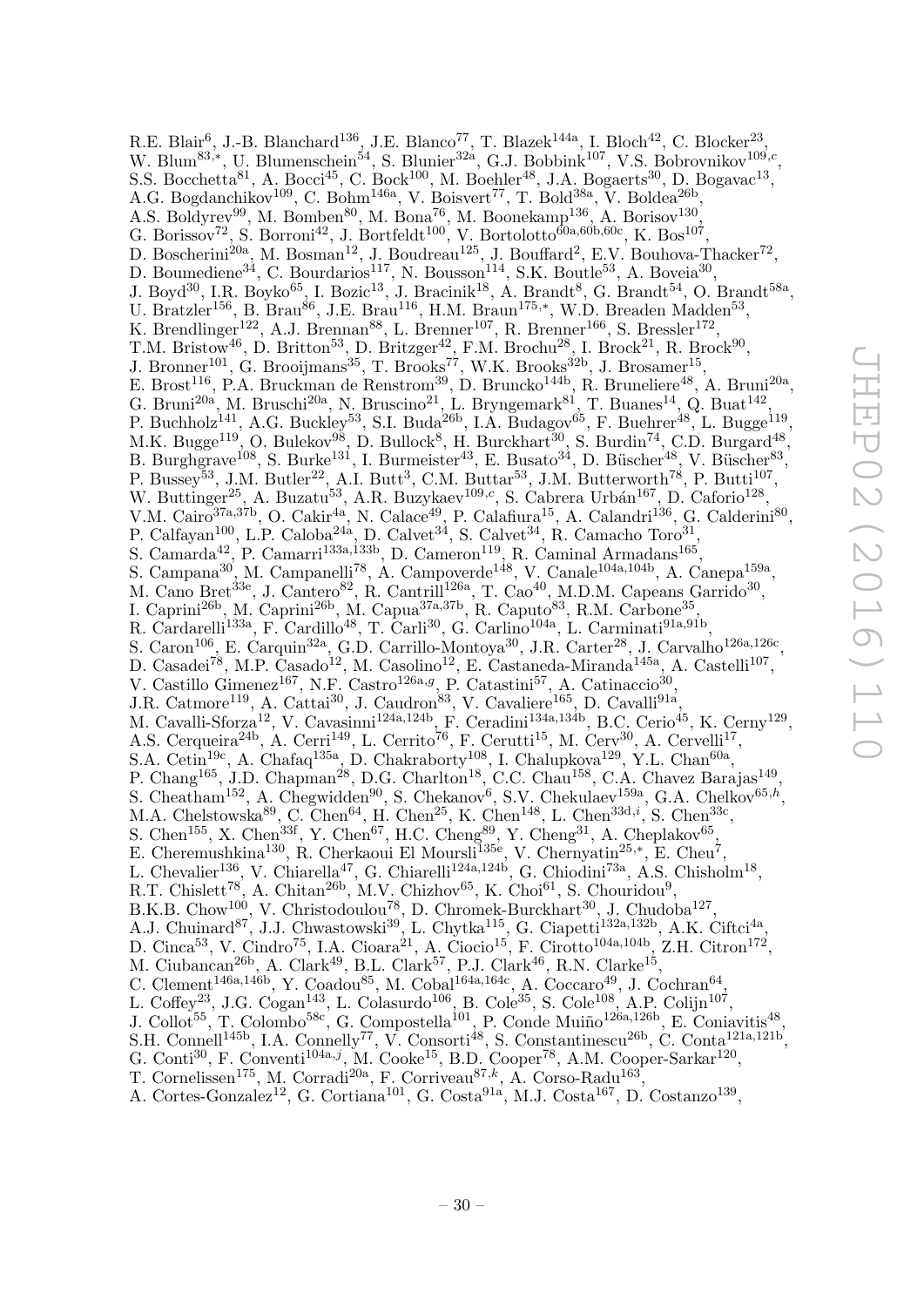D. Côté<sup>8</sup>, G. Cottin<sup>28</sup>, G. Cowan<sup>77</sup>, B.E. Cox<sup>84</sup>, K. Cranmer<sup>110</sup>, G. Cree<sup>29</sup>, S. Crépé-Renaudin<sup>55</sup>, F. Crescioli<sup>80</sup>, W.A. Cribbs<sup>146a,146b</sup>, M. Crispin Ortuzar<sup>120</sup>, M. Cristinziani<sup>21</sup>, V. Croft<sup>106</sup>, G. Crosetti<sup>37a,37b</sup>, T. Cuhadar Donszelmann<sup>139</sup>, J. Cummings<sup>176</sup>, M. Curatolo<sup>47</sup>, J. Cúth<sup>83</sup>, C. Cuthbert<sup>150</sup>, H. Czirr<sup>141</sup>, P. Czodrowski<sup>3</sup>, S. D'Auria $^{53}$ , M. D'Onofrio $^{74}$ , M.J. Da Cunha Sargedas De Sousa $^{126a,126b}$ , C. Da Via $^{84}$ , W. Dabrowski<sup>38a</sup>, A. Dafinca<sup>120</sup>, T. Dai<sup>89</sup>, O. Dale<sup>14</sup>, F. Dallaire<sup>95</sup>, C. Dallapiccola<sup>86</sup>, M. Dam<sup>36</sup>, J.R. Dandoy<sup>31</sup>, N.P. Dang<sup>48</sup>, A.C. Daniells<sup>18</sup>, M. Danninger<sup>168</sup>, M. Dano Hoffmann<sup>136</sup>, V. Dao<sup>48</sup>, G. Darbo<sup>50a</sup>, S. Darmora<sup>8</sup>, J. Dassoulas<sup>3</sup>, A. Dattagupta<sup>61</sup>, W. Davey<sup>21</sup>, C. David<sup>169</sup>, T. Davidek<sup>129</sup>, E. Davies<sup>120,*l*</sup>, M. Davies<sup>153</sup>, P. Davison<sup>78</sup>, Y. Davygora<sup>58a</sup>, E. Dawe<sup>88</sup>, I. Dawson<sup>139</sup>, R.K. Daya-Ishmukhametova<sup>86</sup>, K. De<sup>8</sup>, R. de Asmundis<sup>104a</sup>, A. De Benedetti<sup>113</sup>, S. De Castro<sup>20a, 20b</sup>, S. De Cecco<sup>80</sup>, N. De Groot<sup>106</sup>, P. de Jong<sup>107</sup>, H. De la Torre<sup>82</sup>, F. De Lorenzi<sup>64</sup>, D. De Pedis<sup>132a</sup>, A. De Salvo<sup>132a</sup>, U. De Sanctis<sup>149</sup>, A. De Santo<sup>149</sup>, J.B. De Vivie De Regie<sup>117</sup>, W.J. Dearnaley<sup>72</sup>, R. Debbe<sup>25</sup>, C. Debenedetti<sup>137</sup>, D.V. Dedovich<sup>65</sup>, I. Deigaard<sup>107</sup>, J. Del Peso<sup>82</sup>, T. Del Prete<sup>124a,124b</sup>, D. Delgove<sup>117</sup>, F. Deliot<sup>136</sup>, C.M. Delitzsch<sup>49</sup>, M. Deliyergiyev<sup>75</sup>, A. Dell'Acqua<sup>30</sup>, L. Dell'Asta<sup>22</sup>, M. Dell'Orso<sup>124a,124b</sup>, M. Della Pietra<sup>104a,j</sup>, D. della Volpe<sup>49</sup>, M. Delmastro<sup>5</sup>, P.A. Delsart<sup>55</sup>, C. Deluca<sup>107</sup>, D.A. DeMarco<sup>158</sup>, S. Demers<sup>176</sup>, M. Demichev<sup>65</sup>, A. Demilly<sup>80</sup>, S.P. Denisov<sup>130</sup>, D. Derendarz<sup>39</sup>, J.E. Derkaoui<sup>135d</sup>, F. Derue<sup>80</sup>, P. Dervan<sup>74</sup>, K. Desch<sup>21</sup>, C. Deterre<sup>42</sup>, K. Dette<sup>43</sup>, P.O. Deviveiros<sup>30</sup>, A. Dewhurst<sup>131</sup>, S. Dhaliwal<sup>23</sup>, A. Di Ciaccio<sup>133a,133b</sup>, L. Di Ciaccio<sup>5</sup>, A. Di Domenico<sup>132a,132b</sup>, C. Di Donato<sup>104a,104b</sup>, A. Di Girolamo<sup>30</sup>, B. Di Girolamo<sup>30</sup>, A. Di Mattia<sup>152</sup>, B. Di Micco<sup>134a,134b</sup>, R. Di Nardo<sup>47</sup>, A. Di Simone<sup>48</sup>, R. Di Sipio $^{158}$ , D. Di Valentino<sup>29</sup>, C. Diaconu<sup>85</sup>, M. Diamond<sup>158</sup>, F.A. Dias<sup>46</sup>, M.A. Diaz<sup>32a</sup>, E.B. Diehl<sup>89</sup>, J. Dietrich<sup>16</sup>, S. Diglio<sup>85</sup>, A. Dimitrievska<sup>13</sup>, J. Dingfelder<sup>21</sup>, P. Dita<sup>26b</sup>, S. Dita<sup>26b</sup>, F. Dittus<sup>30</sup>, F. Djama<sup>85</sup>, T. Djobava<sup>51b</sup>, J.I. Djuvsland<sup>58a</sup>, M.A.B. do Vale<sup>24c</sup>, D. Dobos<sup>30</sup>, M. Dobre<sup>26b</sup>, C. Doglioni<sup>81</sup>, T. Dohmae<sup>155</sup>, J. Dolejsi<sup>129</sup>, Z. Dolezal<sup>129</sup>, B.A. Dolgoshein<sup>98,\*</sup>, M. Donadelli<sup>24d</sup>, S. Donati<sup>124a,124b</sup>, P. Dondero<sup>121a,121b</sup>, J. Donini<sup>34</sup>, J. Dopke<sup>131</sup>, A. Doria<sup>104a</sup>, M.T. Dova<sup>71</sup>, A.T. Doyle<sup>53</sup>, E. Drechsler<sup>54</sup>, M. Dris<sup>10</sup>, E. Dubreuil<sup>34</sup>, E. Duchovni<sup>172</sup>, G. Duckeck<sup>100</sup>, O.A. Ducu<sup>26b,85</sup>, D. Duda<sup>107</sup>, A. Dudarev<sup>30</sup>, L. Duflot<sup>117</sup>, L. Duguid<sup>77</sup>, M. Dührssen<sup>30</sup>, M. Dunford<sup>58a</sup>, H. Duran Yildiz<sup>4a</sup>, M. Düren<sup>52</sup>, A. Durglishvili<sup>51b</sup>, D. Duschinger<sup>44</sup>, B. Dutta<sup>42</sup>, M. Dyndal<sup>38a</sup>, C. Eckardt<sup>42</sup>, K.M. Ecker<sup>101</sup>, R.C. Edgar<sup>89</sup>, W. Edson<sup>2</sup>, N.C. Edwards<sup>46</sup>, W. Ehrenfeld<sup>21</sup>, T. Eifert<sup>30</sup>, G. Eigen<sup>14</sup>, K. Einsweiler<sup>15</sup>, T. Ekelof<sup>166</sup>, M. El Kacimi<sup>135c</sup>, M. Ellert<sup>166</sup>, S. Elles<sup>5</sup>, F. Ellinghaus<sup>175</sup>, A.A. Elliot<sup>169</sup>, N. Ellis<sup>30</sup>, J. Elmsheuser<sup>100</sup>, M. Elsing<sup>30</sup>, D. Emeliyanov<sup>131</sup>, Y. Enari<sup>155</sup>, O.C. Endner<sup>83</sup>, M. Endo<sup>118</sup>, J. Erdmann<sup>43</sup>, A. Ereditato<sup>17</sup>, G. Ernis<sup>175</sup>, J. Ernst<sup>2</sup>, M. Ernst<sup>25</sup>, S. Errede<sup>165</sup>, E. Ertel<sup>83</sup>, M. Escalier<sup>117</sup>, H. Esch<sup>43</sup>, C. Escobar<sup>125</sup>, B. Esposito<sup>47</sup>, A.I. Etienvre<sup>136</sup>, E. Etzion<sup>153</sup>, H. Evans<sup>61</sup>, A. Ezhilov<sup>123</sup>, L. Fabbri<sup>20a,20b</sup>, G. Facini<sup>31</sup>, R.M. Fakhrutdinov<sup>130</sup>, S. Falciano<sup>132a</sup>, R.J. Falla<sup>78</sup>, J. Faltova<sup>129</sup>, Y. Fang<sup>33a</sup>, M. Fanti<sup>91a,91b</sup>, A. Farbin<sup>8</sup>, A. Farilla<sup>134a</sup>, T. Farooque<sup>12</sup>, S. Farrell<sup>15</sup>, S.M. Farrington<sup>170</sup>, P. Farthouat<sup>30</sup>, F. Fassi<sup>135e</sup>, P. Fassnacht<sup>30</sup>, D. Fassouliotis<sup>9</sup>, M. Faucci Giannelli<sup>77</sup>, A. Favareto<sup>50a,50b</sup>, L. Fayard<sup>117</sup>, O.L. Fedin<sup>123,*m*</sup>, W. Fedorko<sup>168</sup>, S. Feigl<sup>30</sup>, L. Feligioni<sup>85</sup>, C. Feng<sup>33d</sup>, E.J. Feng<sup>30</sup>, H. Feng<sup>89</sup>, A.B. Fenyuk<sup>130</sup>, L. Feremenga<sup>8</sup>, P. Fernandez Martinez<sup>167</sup>, S. Fernandez Perez<sup>30</sup>, J. Ferrando<sup>53</sup>, A. Ferrari<sup>166</sup>, P. Ferrari<sup>107</sup>, R. Ferrari<sup>121a</sup>, D.E. Ferreira de Lima<sup>53</sup>, A. Ferrer<sup>167</sup>, D. Ferrere<sup>49</sup>, C. Ferretti<sup>89</sup>, A. Ferretto Parodi<sup>50a,50b</sup>, M. Fiascaris<sup>31</sup>, F. Fiedler<sup>83</sup>, A. Filipčič<sup>75</sup>, M. Filipuzzi<sup>42</sup>, F. Filthaut<sup>106</sup>, M. Fincke-Keeler<sup>169</sup>, K.D. Finelli<sup>150</sup>, M.C.N. Fiolhais<sup>126a,126c</sup>, L. Fiorini<sup>167</sup>, A. Firan<sup>40</sup>, A. Fischer<sup>2</sup>, C. Fischer<sup>12</sup>, J. Fischer<sup>175</sup>, W.C. Fisher<sup>90</sup>, N. Flaschel<sup>42</sup>, I. Fleck<sup>141</sup>, P. Fleischmann<sup>89</sup>, G.T. Fletcher<sup>139</sup>, G. Fletcher<sup>76</sup>, R.R.M. Fletcher<sup>122</sup>, T. Flick<sup>175</sup>, A. Floderus<sup>81</sup>, L.R. Flores Castillo<sup>60a</sup>,

M.J. Flowerdew<sup>101</sup>, A. Formica<sup>136</sup>, A. Forti<sup>84</sup>, D. Fournier<sup>117</sup>, H. Fox<sup>72</sup>, S. Fracchia<sup>12</sup>,

P. Francavilla<sup>80</sup>, M. Franchini<sup>20a, 20b</sup>, D. Francis<sup>30</sup>, L. Franconi<sup>119</sup>, M. Franklin<sup>57</sup>,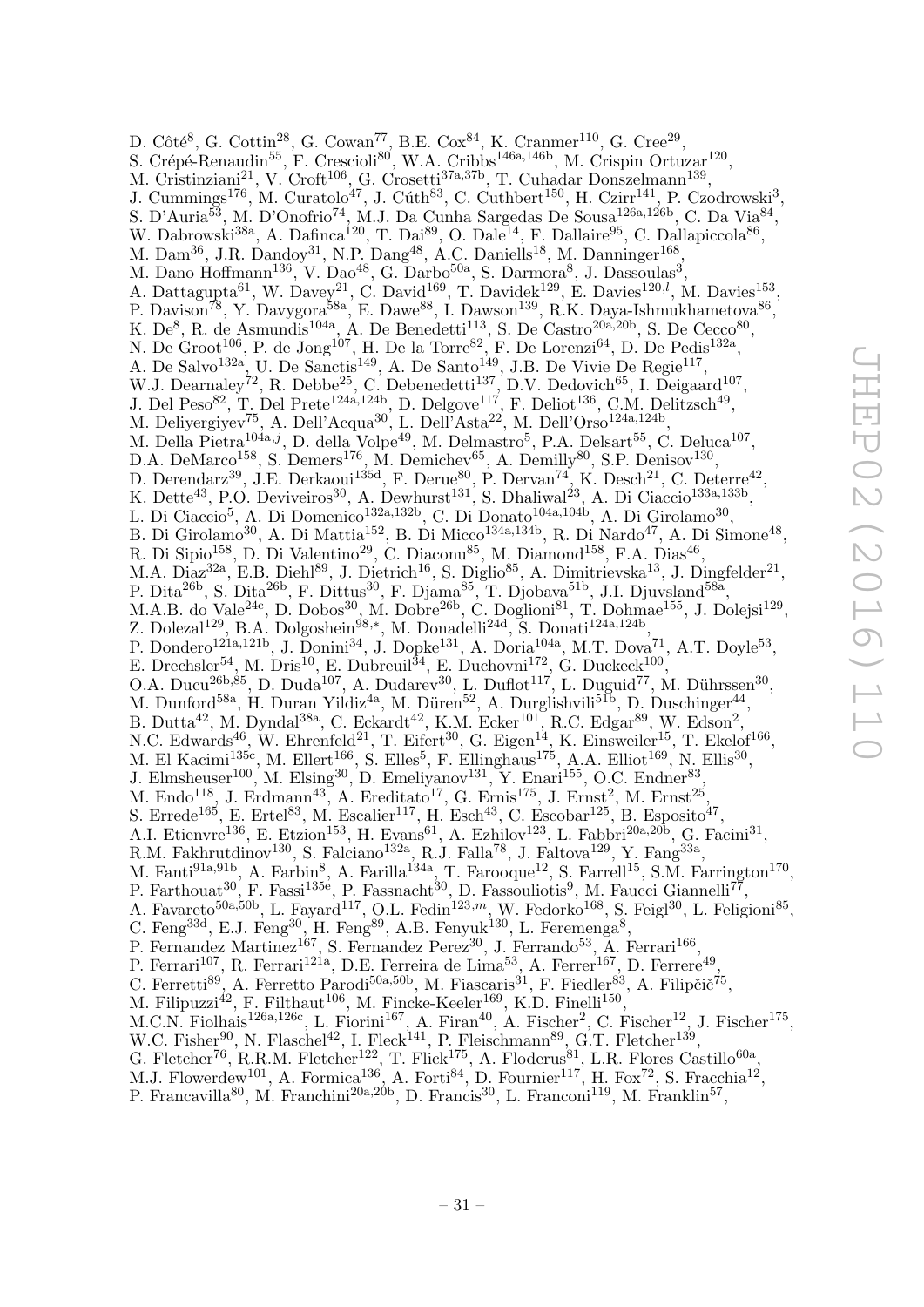M. Frate<sup>163</sup>, M. Fraternali<sup>121a,121b</sup>, D. Freeborn<sup>78</sup>, S.T. French<sup>28</sup>, F. Friedrich<sup>44</sup>, D. Froidevaux $^{30}$ , J.A. Frost $^{120}$ , C. Fukunaga $^{156}$ , E. Fullana Torregrosa $^{83}$ , B.G. Fulsom $^{143}$ , T. Fusayasu<sup>102</sup>, J. Fuster<sup>167</sup>, C. Gabaldon<sup>55</sup>, O. Gabizon<sup>175</sup>, A. Gabrielli<sup>20a,20b</sup>, A. Gabrielli<sup>15</sup>, G.P. Gach<sup>18</sup>, S. Gadatsch<sup>30</sup>, S. Gadomski<sup>49</sup>, G. Gagliardi<sup>50a,50b</sup>, P. Gagnon<sup>61</sup>, C. Galea<sup>106</sup>, B. Galhardo<sup>126a,126c</sup>, E.J. Gallas<sup>120</sup>, B.J. Gallop<sup>131</sup>, P. Gallus<sup>128</sup>, G. Galster<sup>36</sup>, K.K. Gan<sup>111</sup>, J. Gao<sup>33b,85</sup>, Y. Gao<sup>46</sup>, Y.S. Gao<sup>143,e</sup>, F.M. Garay Walls<sup>46</sup>, F. Garberson<sup>176</sup>, C. García<sup>167</sup>, J.E. García Navarro<sup>167</sup>, M. Garcia-Sciveres<sup>15</sup>, R.W. Gardner<sup>31</sup>, N. Garelli<sup>143</sup>, V. Garonne<sup>119</sup>, C. Gatti<sup>47</sup> , A. Gaudiello<sup>50a,50b</sup>, G. Gaudio<sup>121a</sup>, B. Gaur<sup>141</sup>, L. Gauthier<sup>95</sup>, P. Gauzzi<sup>132a,132b</sup>, I.L. Gavrilenko $^{96}$ , C. Gay<sup>168</sup>, G. Gaycken<sup>21</sup>, E.N. Gazis<sup>10</sup>, P. Ge<sup>33d</sup>, Z. Gecse<sup>168</sup>, C.N.P. Gee<sup>131</sup>, Ch. Geich-Gimbel<sup>21</sup>, M.P. Geisler<sup>58a</sup>, C. Gemme<sup>50a</sup>, M.H. Genest<sup>55</sup>, S. Gentile<sup>132a,132b</sup>, M. George<sup>54</sup>, S. George<sup>77</sup>, D. Gerbaudo<sup>163</sup>, A. Gershon<sup>153</sup>, S. Ghasemi<sup>141</sup>, H. Ghazlane<sup>135b</sup>, B. Giacobbe<sup>20a</sup>, S. Giagu<sup>132a,132b</sup>, V. Giangiobbe<sup>12</sup>, P. Giannetti<sup>124a,124b</sup>, B. Gibbard<sup>25</sup>, S.M. Gibson<sup>77</sup>, M. Gignac<sup>168</sup>, M. Gilchriese<sup>15</sup>, T.P.S. Gillam<sup>28</sup>, D. Gillberg<sup>30</sup>, G. Gilles<sup>34</sup>, D.M. Gingrich<sup>3,d</sup>, N. Giokaris<sup>9</sup>, M.P. Giordani<sup>164a,164c</sup>, F.M. Giorgi<sup>20a</sup>, F.M. Giorgi<sup>16</sup>, P.F. Giraud<sup>136</sup>, P. Giromini<sup>47</sup>, D. Giugni<sup>91a</sup>, C. Giuliani<sup>101</sup>, M. Giulini<sup>58b</sup>, B.K. Gjelsten<sup>119</sup>, S. Gkaitatzis<sup>154</sup>, I. Gkialas<sup>154</sup>, E.L. Gkougkousis<sup>117</sup>, L.K. Gladilin<sup>99</sup>, C. Glasman<sup>82</sup>, J. Glatzer<sup>30</sup>, , P.C.F. Glaysher<sup>46</sup>, A. Glazov<sup>42</sup>, M. Goblirsch-Kolb<sup>101</sup>, J.R. Goddard<sup>76</sup>, J. Godlewski<sup>39</sup>, S. Goldfarb<sup>89</sup>, T. Golling<sup>49</sup>, D. Golubkov<sup>130</sup>, A. Gomes<sup>126a,126b,126d</sup>, R. Gonçalo<sup>126a</sup>, J. Goncalves Pinto Firmino Da Costa<sup>136</sup>, L. Gonella<sup>21</sup>, S. González de la Hoz<sup>167</sup>, G. Gonzalez Parra<sup>12</sup>, S. Gonzalez-Sevilla<sup>49</sup>, L. Goossens<sup>30</sup>, P.A. Gorbounov<sup>97</sup>, H.A. Gordon<sup>25</sup>, I. Gorelov<sup>105</sup>, B. Gorini<sup>30</sup>, E. Gorini<sup>73a,73b</sup>, A. Gorišek<sup>75</sup>, E. Gornicki<sup>39</sup>, A.T. Goshaw<sup>45</sup>, C. Gössling<sup>43</sup>, M.I. Gostkin<sup>65</sup>, D. Goujdami<sup>135c</sup>, A.G. Goussiou<sup>138</sup>, N. Govender<sup>145b</sup>, E. Gozani<sup>152</sup>, H.M.X. Grabas<sup>137</sup>, L. Graber<sup>54</sup>, I. Grabowska-Bold<sup>38a</sup>, P.O.J. Gradin<sup>166</sup>, P. Grafström<sup>20a,20b</sup>, K-J. Grahn<sup>42</sup>, J. Gramling<sup>49</sup>, E. Gramstad<sup>119</sup>, S. Grancagnolo<sup>16</sup>, V. Gratchev<sup>123</sup>, H.M. Gray<sup>30</sup>, E. Graziani<sup>134a</sup>, Z.D. Greenwood<sup>79,n</sup>,<br>C. Grefe<sup>21</sup> K. Gregersen<sup>78</sup> I.M. Gregor<sup>42</sup> P. Grenier<sup>143</sup> I. Griffiths<sup>8</sup> A.A. Grillo<sup>137</sup> C. Grefe<sup>21</sup>, K. Gregersen<sup>78</sup>, I.M. Gregor<sup>42</sup>, P. Grenier<sup>143</sup>, J. Griffiths<sup>8</sup>, A.A. Grillo<sup>137</sup>, K. Grimm<sup>72</sup>, S. Grinstein<sup>12,</sup><sup>o</sup>, Ph. Gris<sup>34</sup>, J.-F. Grivaz<sup>117</sup>, J.P. Grohs<sup>44</sup>, A. Grohsjean<sup>42</sup>, E. Gross<sup>172</sup>, J. Grosse-Knetter<sup>54</sup>, G.C. Grossi<sup>79</sup>, Z.J. Grout<sup>149</sup>, L. Guan<sup>89</sup>, J. Guenther<sup>128</sup>, F. Guescini<sup>49</sup>, D. Guest<sup>163</sup>, O. Gueta<sup>153</sup>, E. Guido<sup>50a,50b</sup>, T. Guillemin<sup>117</sup>, S. Guindon<sup>2</sup>, U. Gul<sup>53</sup>, C. Gumpert<sup>44</sup>, J. Guo<sup>33e</sup>, Y. Guo<sup>33b,p</sup>, S. Gupta<sup>120</sup>, G. Gustavino<sup>132a, 132b</sup>, P. Gutierrez<sup>113</sup>, N.G. Gutierrez Ortiz<sup>78</sup>, C. Gutschow<sup>44</sup>, C. Guyot<sup>136</sup>, C. Gwenlan<sup>120</sup>, C.B. Gwilliam<sup>74</sup>, A. Haas<sup>110</sup>, C. Haber<sup>15</sup>, H.K. Hadavand<sup>8</sup>, N. Haddad $^{135e}$ , P. Haefner<sup>21</sup>, S. Hageböck<sup>21</sup>, Z. Hajduk<sup>39</sup>, H. Hakobyan<sup>177</sup>, M. Haleem<sup>42</sup>, J. Haley<sup>114</sup>, D. Hall<sup>120</sup>, G. Halladjian<sup>90</sup>, G.D. Hallewell<sup>85</sup>, K. Hamacher<sup>175</sup>, P. Hamal<sup>115</sup>, K. Hamano<sup>169</sup>, A. Hamilton<sup>145a</sup>, G.N. Hamity<sup>139</sup>, P.G. Hamnett<sup>42</sup>, L. Han<sup>33b</sup>, K. Hanagaki $^{66,q}$ , K. Hanawa $^{155}$ , M. Hance $^{137}$ , B. Haney $^{122}$ , P. Hanke $^{58a}$ , R. Hanna $^{136}$ , J.B. Hansen<sup>36</sup>, J.D. Hansen<sup>36</sup>, M.C. Hansen<sup>21</sup>, P.H. Hansen<sup>36</sup>, K. Hara<sup>160</sup>, A.S. Hard<sup>173</sup>, T. Harenberg<sup>175</sup>, F. Hariri<sup>117</sup>, S. Harkusha<sup>92</sup>, R.D. Harrington<sup>46</sup>, P.F. Harrison<sup>170</sup>, F. Hartjes<sup>107</sup>, M. Hasegawa<sup>67</sup>, Y. Hasegawa<sup>140</sup>, A. Hasib<sup>113</sup>, S. Hassani<sup>136</sup>, S. Haug<sup>17</sup>, R. Hauser<sup>90</sup>, L. Hauswald<sup>44</sup>, M. Havranek<sup>127</sup>, C.M. Hawkes<sup>18</sup>, R.J. Hawkings<sup>30</sup>, A.D. Hawkins<sup>81</sup>, T. Hayashi<sup>160</sup>, D. Hayden<sup>90</sup>, C.P. Hays<sup>120</sup>, J.M. Hays<sup>76</sup>, H.S. Hayward<sup>74</sup>, S.J. Haywood<sup>131</sup>, S.J. Head<sup>18</sup>, T. Heck<sup>83</sup>, V. Hedberg<sup>81</sup>, L. Heelan<sup>8</sup>, S. Heim<sup>122</sup>, T. Heim<sup>175</sup>, B. Heinemann<sup>15</sup>, L. Heinrich<sup>110</sup>, J. Hejbal<sup>127</sup>, L. Helary<sup>22</sup>, S. Hellman<sup>146a,146b</sup>, D. Hellmich<sup>21</sup>, C. Helsens<sup>12</sup>, J. Henderson<sup>120</sup>, R.C.W. Henderson<sup>72</sup>, Y. Heng<sup>173</sup>, C. Hengler<sup>42</sup>, S. Henkelmann<sup>168</sup>, A. Henrichs<sup>176</sup>, A.M. Henriques Correia<sup>30</sup>, S. Henrot-Versille<sup>117</sup>, G.H. Herbert<sup>16</sup>, Y. Hernández Jiménez<sup>167</sup>, G. Herten<sup>48</sup>, R. Hertenberger<sup>100</sup>, L. Hervas<sup>30</sup>, G.G. Hesketh<sup>78</sup>, N.P. Hessey<sup>107</sup>, J.W. Hetherly<sup>40</sup>, R. Hickling<sup>76</sup>, E. Higón-Rodriguez<sup>167</sup>, E. Hill<sup>169</sup>, J.C. Hill<sup>28</sup>, K.H. Hiller<sup>42</sup>, S.J. Hillier<sup>18</sup>, I. Hinchliffe<sup>15</sup>, E. Hines<sup>122</sup>, R.R. Hinman<sup>15</sup>, M. Hirose<sup>157</sup>, D. Hirschbuehl<sup>175</sup>, J. Hobbs<sup>148</sup>,

N. Hod<sup>107</sup>, M.C. Hodgkinson<sup>139</sup>, P. Hodgson<sup>139</sup>, A. Hoecker<sup>30</sup>, M.R. Hoeferkamp<sup>105</sup>,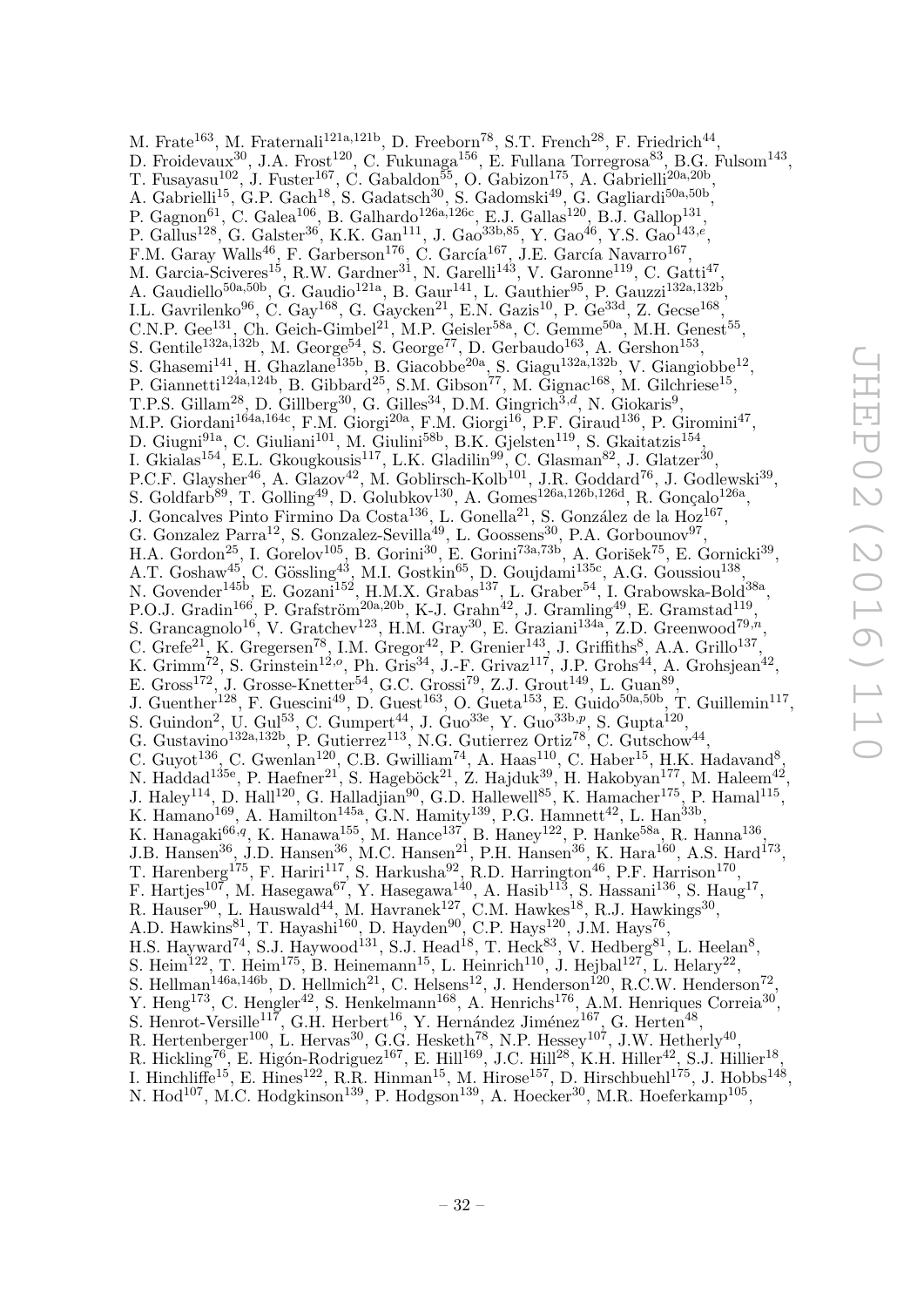F. Hoenig<sup>100</sup>, M. Hohlfeld<sup>83</sup>, D. Hohn<sup>21</sup>, T.R. Holmes<sup>15</sup>, M. Homann<sup>43</sup>, T.M. Hong<sup>125</sup>, W.H. Hopkins<sup>116</sup>, Y. Horii<sup>103</sup>, A.J. Horton<sup>142</sup>, J-Y. Hostachy<sup>55</sup>, S. Hou<sup>151</sup>, A. Hoummada<sup>135a</sup>, J. Howard<sup>120</sup>, J. Howarth<sup>42</sup>, M. Hrabovsky<sup>115</sup>, I. Hristova<sup>16</sup>, J. Hrivnac<sup>117</sup>, T. Hryn'ova<sup>5</sup>, A. Hrynevich<sup>93</sup>, C. Hsu<sup>145c</sup>, P.J. Hsu<sup>151,r</sup>, S.-C. Hsu<sup>138</sup>, D. Hu<sup>35</sup>, Q. Hu<sup>33b</sup>, X. Hu<sup>89</sup>, Y. Huang<sup>42</sup>, Z. Hubacek<sup>128</sup>, F. Hubaut<sup>85</sup>, F. Huegging<sup>21</sup>, T.B. Huffman<sup>120</sup>, E.W. Hughes<sup>35</sup>, G. Hughes<sup>72</sup>, M. Huhtinen<sup>30</sup>, T.A. Hülsing<sup>83</sup>, N. Huseynov<sup>65,b</sup>, J. Huston<sup>50</sup>, J. Huth<sup>57</sup>, G. Iacobucci<sup>49</sup>, G. Iakovidis<sup>25</sup>, I. Ibragimov<sup>141</sup>, L. Iconomidou-Fayard<sup>117</sup>, E. Ideal<sup>176</sup>, Z. Idrissi<sup>135e</sup>, P. Iengo<sup>30</sup>, O. Igonkina<sup>107</sup>, T. Iizawa<sup>171</sup>, Y. Ikegami<sup>66</sup>, K. Ikematsu<sup>141</sup>, M. Ikeno<sup>66</sup>, Y. Ilchenko<sup>31,s</sup>, D. Iliadis<sup>154</sup>, N. Ilic<sup>143</sup>, T. Ince<sup>101</sup>, G. Introzzi<sup>121a,121b</sup>, P. Ioannou<sup>9</sup>, M. Iodice<sup>134a</sup>, K. Iordanidou<sup>35</sup>, V. Ippolito<sup>57</sup>, A. Irles Quiles<sup>167</sup>, C. Isaksson<sup>166</sup>, M. Ishino<sup>68</sup>, M. Ishitsuka<sup>157</sup>, R. Ishmukhametov<sup>111</sup>, C. Issever<sup>120</sup>, S. Istin<sup>19a</sup>, J.M. Iturbe Ponce<sup>84</sup>, R. Iuppa<sup>133a,133b</sup>, J. Ivarsson<sup>81</sup>, W. Iwanski<sup>39</sup>, H. Iwasaki<sup>66</sup>, J.M. Izen<sup>41</sup>, V. Izzo<sup>104a</sup>, S. Jabbar<sup>3</sup>, B. Jackson<sup>122</sup>, M. Jackson<sup>74</sup>, P. Jackson<sup>1</sup>, M.R. Jaekel<sup>30</sup>, V. Jain<sup>2</sup>, K. Jakobs<sup>48</sup>, S. Jakobsen<sup>30</sup>, T. Jakoubek<sup>127</sup>, J. Jakubek<sup>128</sup>, D.O. Jamin<sup>114</sup>, D.K. Jana<sup>79</sup>, E. Jansen<sup>78</sup>, R. Jansky<sup>62</sup>, J. Janssen<sup>21</sup>, M. Janus<sup>54</sup>, G. Jarlskog<sup>81</sup>, N. Javadov<sup>65,b</sup>, T. Javůrek<sup>48</sup>, L. Jeanty<sup>15</sup>, J. Jejelava<sup>51a,t</sup>, G.-Y. Jeng<sup>150</sup>, D. Jennens<sup>88</sup>, P. Jenni<sup>48,*u*</sup>, J. Jentzsch<sup>43</sup>, C. Jeske<sup>170</sup>, S. Jézéquel<sup>5</sup>, H. Ji<sup>173</sup>, J. Jia<sup>148</sup>, Y. Jiang<sup>33b</sup>, S. Jiggins<sup>78</sup>, J. Jimenez Pena<sup>167</sup>, S. Jin<sup>33a</sup>, A. Jinaru<sup>26b</sup>, O. Jinnouchi<sup>157</sup>, M.D. Joergensen<sup>36</sup>, P. Johansson<sup>139</sup>, K.A. Johns<sup>7</sup>, W.J. Johnson<sup>138</sup>, K. Jon-And<sup>146a,146b</sup>, G. Jones<sup>170</sup>, R.W.L. Jones<sup>72</sup>, T.J. Jones<sup>74</sup>, J. Jongmanns<sup>58a</sup>, P.M. Jorge<sup>126a,126b</sup>, K.D. Joshi<sup>84</sup>, J. Jovicevic<sup>159a</sup>, X. Ju<sup>173</sup>, P. Jussel<sup>62</sup>, A. Juste Rozas<sup>12,0</sup>, M. Kaci<sup>167</sup>, A. Kaczmarska<sup>39</sup>, M. Kado<sup>117</sup>, H. Kagan $^{111}$ , M. Kagan $^{143}$ , S.J. Kahn $^{85}$ , E. Kajomovitz $^{45}$ , C.W. Kalderon $^{120}$ , S. Kama $^{40}$ , A. Kamenshchikov<sup>130</sup>, N. Kanaya<sup>155</sup>, S. Kaneti<sup>28</sup>, V.A. Kantserov<sup>98</sup>, J. Kanzaki<sup>66</sup>, B. Kaplan<sup>110</sup>, L.S. Kaplan<sup>173</sup>, A. Kapliy<sup>31</sup>, D. Kar<sup>145c</sup>, K. Karakostas<sup>10</sup>, A. Karamaoun<sup>3</sup>, N. Karastathis<sup>10,107</sup>, M.J. Kareem<sup>54</sup>, E. Karentzos<sup>10</sup>, M. Karnevskiy<sup>83</sup>, S.N. Karpov<sup>65</sup>, Z.M. Karpova<sup>65</sup>, K. Karthik<sup>110</sup>, V. Kartvelishvili<sup>72</sup>, A.N. Karyukhin<sup>130</sup>, K. Kasahara<sup>160</sup>, L. Kashif<sup>173</sup>, R.D. Kass<sup>111</sup>, A. Kastanas<sup>14</sup>, Y. Kataoka<sup>155</sup>, C. Kato<sup>155</sup>, A. Katre<sup>49</sup>, J. Katzy<sup>42</sup>, K. Kawade<sup>103</sup>, K. Kawagoe<sup>70</sup>, T. Kawamoto<sup>155</sup>, G. Kawamura<sup>54</sup>, S. Kazama<sup>155</sup>, V.F. Kazanin<sup>109,c</sup>, R. Keeler<sup>169</sup>, R. Kehoe<sup>40</sup>, J.S. Keller<sup>42</sup>, J.J. Kempster<sup>77</sup>, H. Keoshkerian<sup>84</sup>, O. Kepka<sup>127</sup>, B.P. Kerševan<sup>75</sup>, S. Kersten<sup>175</sup>, R.A. Keyes<sup>87</sup>, F. Khalil-zada<sup>11</sup>, H. Khandanyan<sup>146a,146b</sup>, A. Khanov<sup>114</sup>, A.G. Kharlamov<sup>109,c</sup>, T.J. Khoo<sup>28</sup>, V. Khovanskiy<sup>97</sup>, E. Khramov<sup>65</sup>, J. Khubua<sup>51b,v</sup>, S. Kido<sup>67</sup>, H.Y. Kim<sup>8</sup>, S.H. Kim<sup>160</sup>, Y.K. Kim<sup>31</sup>, N. Kimura<sup>154</sup>, O.M. Kind<sup>16</sup>, B.T. King<sup>74</sup>, M. King<sup>167</sup>, S.B. King<sup>168</sup>, J. Kirk<sup>131</sup>, A.E. Kiryunin<sup>101</sup>, T. Kishimoto<sup>67</sup>, D. Kisielewska $^{38a}$ , F. Kiss $^{48}$ , K. Kiuchi $^{160}$ , O. Kivernyk $^{136}$ , E. Kladiva $^{144b}$ , M.H. Klein $^{35}$ , M. Klein<sup>74</sup>, U. Klein<sup>74</sup>, K. Kleinknecht<sup>83</sup>, P. Klimek<sup>146a,146b</sup>, A. Klimentov<sup>25</sup>, R. Klingenberg<sup>43</sup>, J.A. Klinger<sup>139</sup>, T. Klioutchnikova<sup>30</sup>, E.-E. Kluge<sup>58a</sup>, P. Kluit<sup>107</sup>, S. Kluth<sup>101</sup>, J. Knapik<sup>39</sup>, E. Kneringer<sup>62</sup>, E.B.F.G. Knoops<sup>85</sup>, A. Knue<sup>53</sup>, A. Kobayashi<sup>155</sup>, D. Kobayashi<sup>157</sup>, T. Kobayashi<sup>155</sup>, M. Kobel<sup>44</sup>, M. Kocian<sup>143</sup>, P. Kodys<sup>129</sup>, T. Koffas<sup>29</sup>, E. Koffeman<sup>107</sup>, L.A. Kogan<sup>120</sup>, S. Kohlmann<sup>175</sup>, Z. Kohout<sup>128</sup>, T. Kohriki<sup>66</sup>, T. Koi<sup>143</sup>, H. Kolanoski<sup>16</sup>, M. Kolb<sup>58b</sup>, I. Koletsou<sup>5</sup>, A.A. Komar<sup>96,\*</sup>, Y. Komori<sup>155</sup>, T. Kondo<sup>66</sup>, N. Kondrashova<sup>42</sup>, K. Köneke<sup>48</sup>, A.C. König<sup>106</sup>, T. Kono<sup>66</sup>, R. Konoplich<sup>110,w</sup>, N. Konstantinidis<sup>78</sup>, R. Kopeliansky<sup>152</sup>, S. Koperny<sup>38a</sup>, L. Köpke<sup>83</sup>, A.K. Kopp<sup>48</sup>, K. Korcyl<sup>39</sup>, K. Kordas<sup>154</sup>, A. Korn<sup>78</sup>, A.A. Korol<sup>109,c</sup>, I. Korolkov<sup>12</sup>, E.V. Korolkova<sup>139</sup>, O. Kortner<sup>101</sup>, S. Kortner<sup>101</sup>, T. Kosek<sup>129</sup>, V.V. Kostyukhin<sup>21</sup>, V.M. Kotov<sup>65</sup>, A. Kotwal<sup>45</sup>, A. Kourkoumeli-Charalampidi<sup>154</sup>, C. Kourkoumelis<sup>9</sup>, V. Kouskoura<sup>25</sup>, A. Koutsman<sup>159a</sup>, R. Kowalewski<sup>169</sup>, T.Z. Kowalski<sup>38a</sup>, W. Kozanecki<sup>136</sup>, A.S. Kozhin<sup>130</sup>, V.A. Kramarenko<sup>99</sup>, G. Kramberger<sup>75</sup>, D. Krasnopevtsev<sup>98</sup>, M.W. Krasny<sup>80</sup>, A. Krasznahorkay<sup>30</sup>, J.K. Kraus<sup>21</sup>, A. Kravchenko<sup>25</sup>, S. Kreiss<sup>110</sup>, M. Kretz<sup>58c</sup>, J. Kretzschmar<sup>74</sup>, K. Kreutzfeldt<sup>52</sup>, P. Krieger<sup>158</sup>, K. Krizka<sup>31</sup>,

K. Kroeninger<sup>43</sup>, H. Kroha<sup>101</sup>, J. Kroll<sup>122</sup>, J. Kroseberg<sup>21</sup>, J. Krstic<sup>13</sup>, U. Kruchonak<sup>65</sup>,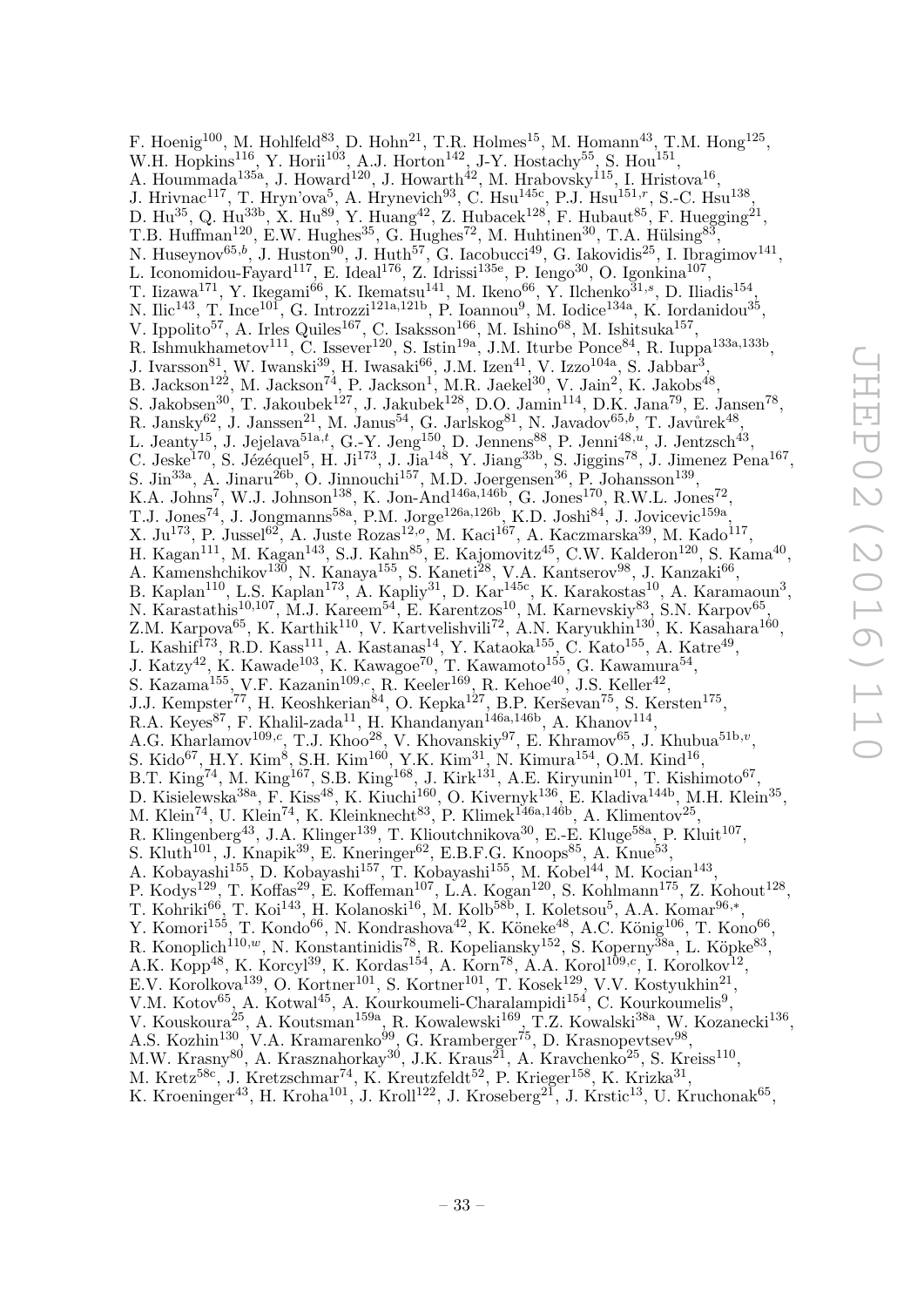H. Krüger $^{21}$ , N. Krumnack $^{64}$ , A. Kruse $^{173}$ , M.C. Kruse $^{45}$ , M. Kruskal $^{22}$ , T. Kubota $^{88}$ , H. Kucuk<sup>78</sup>, S. Kuday<sup>4b</sup>, S. Kuehn<sup>48</sup>, A. Kugel<sup>58c</sup>, F. Kuger<sup>174</sup>, A. Kuhl<sup>137</sup>, T. Kuhl<sup>42</sup>, V. Kukhtin<sup>65</sup>, R. Kukla<sup>136</sup>, Y. Kulchitsky<sup>92</sup>, S. Kuleshov<sup>32b</sup>, M. Kuna<sup>132a,132b</sup>, T. Kunigo $^{68}$ , A. Kupco<sup>127</sup>, H. Kurashige $^{67}$ , Y.A. Kurochkin $^{92}$ , V. Kus<sup>127</sup>, E.S. Kuwertz<sup>169</sup>, M. Kuze<sup>157</sup>, J. Kvita<sup>115</sup>, T. Kwan<sup>169</sup>, D. Kyriazopoulos<sup>139</sup>, A. La Rosa<sup>137</sup>, J.L. La Rosa Navarro<sup>24d</sup>, L. La Rotonda<sup>37a,37b</sup>, C. Lacasta<sup>167</sup>, F. Lacava<sup>132a,132b</sup>, J. Lacey<sup>29</sup>, H. Lacker<sup>16</sup>, D. Lacour<sup>80</sup>, V.R. Lacuesta<sup>167</sup>, E. Ladygin<sup>65</sup>, R. Lafaye<sup>5</sup>, B. Laforge<sup>80</sup>, T. Lagouri<sup>176</sup>, S. Lai<sup>54</sup>, L. Lambourne<sup>78</sup>, S. Lammers<sup>61</sup>, C.L. Lampen<sup>7</sup>, W. Lampl<sup>7</sup>, E. Lançon<sup>136</sup>, U. Landgraf<sup>48</sup>, M.P.J. Landon<sup>76</sup>, V.S. Lang<sup>58a</sup>, J.C. Lange<sup>12</sup>, A.J. Lankford<sup>163</sup>, F. Lanni<sup>25</sup>, K. Lantzsch<sup>21</sup>, A. Lanza<sup>121a</sup>, S. Laplace<sup>80</sup>, C. Lapoire<sup>30</sup>, J.F. Laporte<sup>136</sup>, T. Lari<sup>91a</sup>, F. Lasagni Manghi<sup>20a,20b</sup>, M. Lassnig<sup>30</sup>, P. Laurelli<sup>47</sup>, W. Lavrijsen<sup>15</sup>, A.T. Law<sup>137</sup>, P. Laycock<sup>74</sup>, T. Lazovich<sup>57</sup>, O. Le Dortz<sup>80</sup>, E. Le Guirriec<sup>85</sup>, E. Le Menedeu<sup>12</sup>, M. LeBlanc<sup>169</sup>, T. LeCompte<sup>6</sup>, F. Ledroit-Guillon<sup>55</sup>, C.A. Lee<sup>145a</sup>, S.C. Lee<sup>151</sup>, L. Lee<sup>1</sup>, G. Lefebvre<sup>80</sup>, M. Lefebvre<sup>169</sup>, F. Legger<sup>100</sup>, C. Leggett<sup>15</sup>, A. Lehan<sup>74</sup>, G. Lehmann Miotto<sup>30</sup>, X. Lei<sup>7</sup>, W.A. Leight<sup>29</sup>, A. Leisos<sup>154,x</sup>, A.G. Leister<sup>176</sup>, M.A.L. Leite<sup>24d</sup>, R. Leitner<sup>129</sup>, D. Lellouch<sup>172</sup>, B. Lemmer<sup>54</sup>, K.J.C. Leney<sup>78</sup>, T. Lenz<sup>21</sup>, B. Lenzi<sup>30</sup>, R. Leone<sup>7</sup>, S. Leone<sup>124a,124b</sup>, C. Leonidopoulos<sup>46</sup>, S. Leontsinis<sup>10</sup>, C. Leroy<sup>95</sup>, C.G. Lester<sup>28</sup>, M. Levchenko<sup>123</sup>, J. Levêque<sup>5</sup>, D. Levin<sup>89</sup>, L.J. Levinson<sup>172</sup>, M. Levy<sup>18</sup>, A. Lewis<sup>120</sup>, A.M. Leyko<sup>21</sup>, M. Leyton<sup>41</sup>, B. Li<sup>33b,y</sup>, H. Li<sup>148</sup>, H.L. Li<sup>31</sup>, L. Li<sup>45</sup>, L. Li<sup>33e</sup>, S. Li<sup>45</sup>, X. Li<sup>84</sup>, Y. Li<sup>33c, z</sup>, Z. Liang<sup>137</sup>, H. Liao<sup>34</sup>, B. Liberti<sup>133a</sup>, A. Liblong<sup>158</sup>, P. Lichard<sup>30</sup>, K. Lie<sup>165</sup>, J. Liebal<sup>21</sup>, W. Liebig<sup>14</sup>, C. Limbach<sup>21</sup>, A. Limosani<sup>150</sup>, S.C. Lin<sup>151,aa</sup>, T.H. Lin<sup>83</sup>, F. Linde<sup>107</sup>, B.E. Lindquist<sup>148</sup>, J.T. Linnemann<sup>90</sup>, E. Lipeles<sup>122</sup>, A. Lipniacka<sup>14</sup>, M. Lisovyi<sup>58b</sup>, T.M. Liss<sup>165</sup>, D. Lissauer<sup>25</sup>, A. Lister<sup>168</sup>, A.M. Litke<sup>137</sup>, B. Liu<sup>151,ab</sup>, D. Liu<sup>151</sup>, H. Liu<sup>89</sup>, J. Liu<sup>85</sup>, J.B. Liu<sup>33b</sup>, K. Liu<sup>85</sup>, L. Liu<sup>165</sup>, M. Liu<sup>45</sup>, M. Liu<sup>33b</sup>, Y. Liu<sup>33b</sup>, M. Livan<sup>121a,121b</sup>, A. Lleres<sup>55</sup>, J. Llorente Merino<sup>82</sup>, S.L. Lloyd<sup>76</sup>, F. Lo Sterzo<sup>151</sup>, E. Lobodzinska<sup>42</sup>, P. Loch<sup>7</sup>, W.S. Lockman<sup>137</sup>, F.K. Loebinger<sup>84</sup>, A.E. Loevschall-Jensen<sup>36</sup>, K.M. Loew<sup>23</sup>, A. Loginov<sup>176</sup>, T. Lohse<sup>16</sup>, K. Lohwasser<sup>42</sup>, M. Lokajicek<sup>127</sup>, B.A. Long<sup>22</sup>, J.D. Long<sup>165</sup>, R.E. Long<sup>72</sup>, K.A. Looper<sup>111</sup>, L. Lopes<sup>126a</sup>, D. Lopez Mateos<sup>57</sup>, B. Lopez Paredes<sup>139</sup>, I. Lopez Paz<sup>12</sup>, J. Lorenz<sup>100</sup>, N. Lorenzo Martinez<sup>61</sup>, M. Losada<sup>162</sup>, P.J. Lösel<sup>100</sup>, X. Lou<sup>33a</sup>, A. Lounis<sup>117</sup>, J. Love<sup>6</sup>, P.A. Love<sup>72</sup>, H. Lu<sup>60a</sup>, N. Lu<sup>89</sup>, H.J. Lubatti<sup>138</sup>, C. Luci<sup>132a,132b</sup>, A. Lucotte<sup>55</sup>, C. Luedtke<sup>48</sup>, F. Luehring<sup>61</sup>, W. Lukas<sup>62</sup>, L. Luminari<sup>132a</sup>, O. Lundberg<sup>146a,146b</sup>, B. Lund-Jensen<sup>147</sup>, D. Lynn<sup>25</sup>, R. Lysak<sup>127</sup>, E. Lytken<sup>81</sup>, H. Ma<sup>25</sup>, L.L. Ma<sup>33d</sup>, G. Maccarrone<sup>47</sup>, A. Macchiolo<sup>101</sup>, C.M. Macdonald<sup>139</sup>, B. Maček<sup>75</sup>, J. Machado Miguens<sup>122,126b</sup>, D. Macina<sup>30</sup>, D. Madaffari<sup>85</sup>, R. Madar<sup>34</sup>, H.J. Maddocks<sup>72</sup>, W.F. Mader<sup>44</sup>, A. Madsen<sup>166</sup>, J. Maeda<sup>67</sup>, S. Maeland<sup>14</sup>, T. Maeno<sup>25</sup>, A. Maevskiy<sup>99</sup>, E. Magradze<sup>54</sup>, K. Mahboubi<sup>48</sup>, J. Mahlstedt<sup>107</sup>, C. Maiani<sup>136</sup>, C. Maidantchik<sup>24a</sup>, A.A. Maier $^{101}$ , T. Maier $^{100}$ , A. Maio $^{126a,126b,126d}$ , S. Majewski $^{116}$ , Y. Makida $^{66}$ , N. Makovec<sup>117</sup>, B. Malaescu<sup>80</sup>, Pa. Malecki<sup>39</sup>, V.P. Maleev<sup>123</sup>, F. Malek<sup>55</sup>, U. Mallik<sup>63</sup>, D. Malon<sup>6</sup>, C. Malone<sup>143</sup>, S. Maltezos<sup>10</sup>, V.M. Malyshev<sup>109</sup>, S. Malyukov<sup>30</sup>, J. Mamuzic<sup>42</sup>, G. Mancini<sup>47</sup>, B. Mandelli<sup>30</sup>, L. Mandelli<sup>91a</sup>, I. Mandić<sup>75</sup>, R. Mandrysch<sup>63</sup>, J. Maneira<sup>126a,126b</sup>, A. Manfredini<sup>101</sup>, L. Manhaes de Andrade Filho<sup>24b</sup>,<br>J. Maniarres Bamos<sup>159b</sup>, A. Mann<sup>100</sup>, A. Manousakis-Katsikakis<sup>9</sup>, B. M J. Manjarres Ramos<sup>159b</sup>, A. Mann<sup>100</sup>, A. Manousakis-Katsikakis<sup>9</sup>, B. Mansoulie<sup>136</sup>, R. Mantifel<sup>87</sup>, M. Mantoani<sup>54</sup>, L. Mapelli<sup>30</sup>, L. March<sup>145c</sup>, G. Marchiori<sup>80</sup>, M. Marcisovsky<sup>127</sup>, C.P. Marino<sup>169</sup>, M. Marjanovic<sup>13</sup>, D.E. Marley<sup>89</sup>, F. Marroquim<sup>24a</sup>, S.P. Marsden<sup>84</sup>, Z. Marshall<sup>15</sup>, L.F. Marti<sup>17</sup>, S. Marti-Garcia<sup>167</sup>, B. Martin<sup>90</sup>, T.A. Martin<sup>170</sup>, V.J. Martin<sup>46</sup>, B. Martin dit Latour<sup>14</sup>, M. Martinez<sup>12,0</sup>, S. Martin-Haugh<sup>131</sup>, V.S. Martoiu<sup>26b</sup>, A.C. Martyniuk<sup>78</sup>, M. Marx<sup>138</sup>, F. Marzano<sup>132a</sup>, A. Marzin<sup>30</sup>, L. Masetti<sup>83</sup>, T. Mashimo<sup>155</sup>, R. Mashinistov<sup>96</sup>, J. Masik<sup>84</sup>, A.L. Maslennikov<sup>109, c</sup>, I. Massa<sup>20a, 20b</sup>, L. Massa<sup>20a, 20b</sup>, P. Mastrandrea<sup>5</sup>,

A. Mastroberardino<sup>37a,37b</sup>, T. Masubuchi<sup>155</sup>, P. Mättig<sup>175</sup>, J. Mattmann<sup>83</sup>, J. Maurer<sup>26b</sup>, S.J. Maxfield<sup>74</sup>, D.A. Maximov<sup>109,c</sup>, R. Mazini<sup>151</sup>, S.M. Mazza<sup>91a,91b</sup>, G. Mc Goldrick<sup>158</sup>,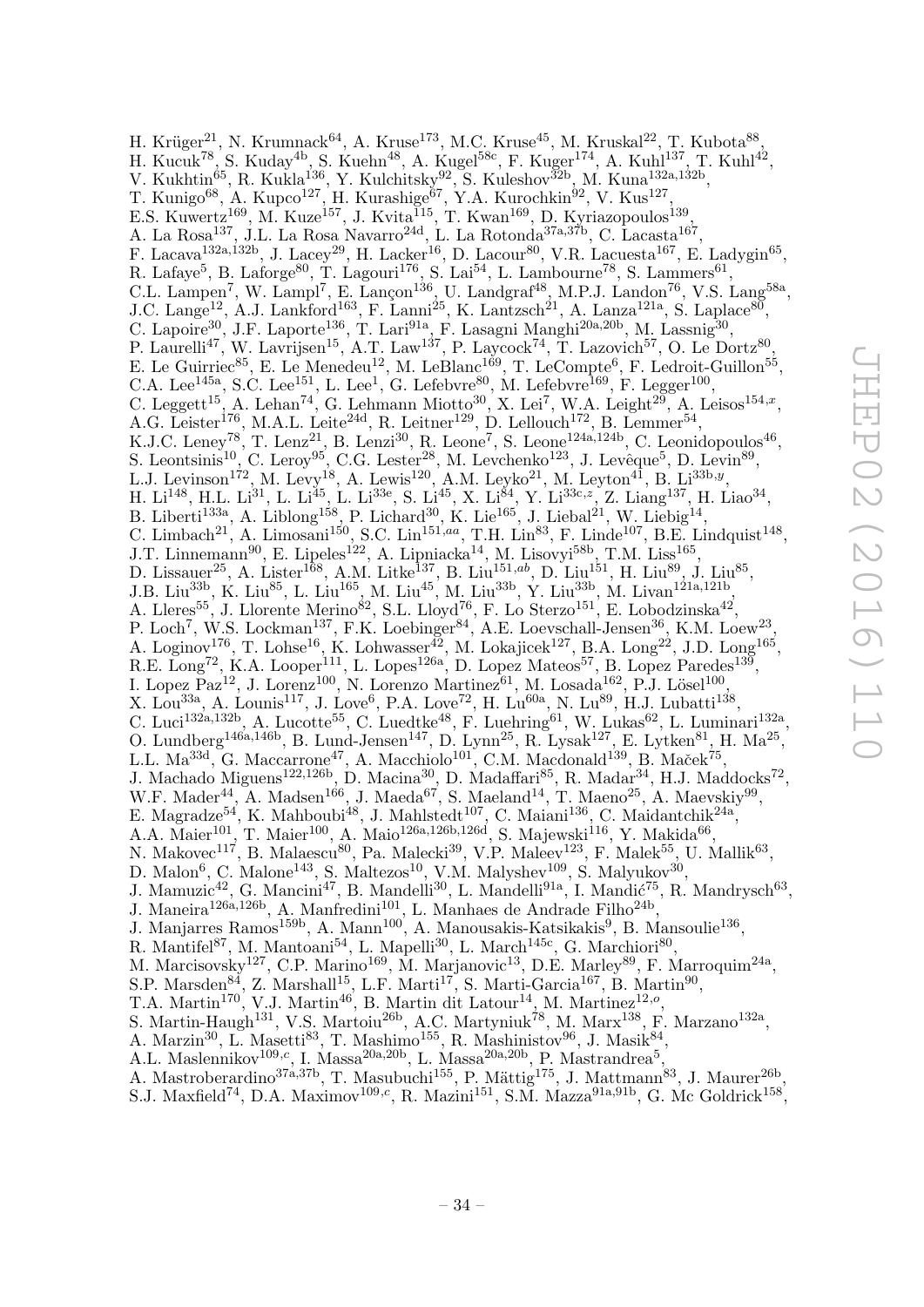S.P. Mc Kee $^{89}$ , A. McCarn $^{89}$ , R.L. McCarthy<sup>148</sup>, T.G. McCarthy<sup>29</sup>, N.A. McCubbin<sup>131</sup>, K.W. McFarlane<sup>56,\*</sup>, J.A. Mcfayden<sup>78</sup>, G. Mchedlidze<sup>54</sup>, S.J. McMahon<sup>131</sup>, R.A. McPherson<sup>169,k</sup>, M. Medinnis<sup>42</sup>, S. Meehan<sup>145a</sup>, S. Mehlhase<sup>100</sup>, A. Mehta<sup>74</sup>, K. Meier<sup>58a</sup>, C. Meineck<sup>100</sup>, B. Meirose<sup>41</sup>, B.R. Mellado Garcia<sup>145c</sup>, F. Meloni<sup>17</sup>, A. Mengarelli<sup>20a,20b</sup>, S. Menke<sup>101</sup>, E. Meoni<sup>161</sup>, K.M. Mercurio<sup>57</sup>, S. Mergelmeyer<sup>21</sup>, P. Mermod<sup>49</sup>, L. Merola<sup>104a,104b</sup>, C. Meroni<sup>91a</sup>, F.S. Merritt<sup>31</sup>, A. Messina<sup>132a,132b</sup>, J. Metcalfe<sup>25</sup>, A.S. Mete<sup>163</sup>, C. Meyer<sup>83</sup>, C. Meyer<sup>122</sup>, J-P. Meyer<sup>136</sup>, J. Meyer<sup>107</sup>, H. Meyer Zu Theenhausen<sup>58a</sup>, R.P. Middleton<sup>131</sup>, S. Miglioranzi<sup>164a,164c</sup>, L. Mijović<sup>21</sup>, G. Mikenberg<sup>172</sup>, M. Mikestikova<sup>127</sup>, M. Mikuž<sup>75</sup>, M. Milesi<sup>88</sup>, A. Milic<sup>30</sup>, D.W. Miller<sup>31</sup>, C. Mills<sup>46</sup>, A. Milov<sup>172</sup>, D.A. Milstead<sup>146a,146b</sup>, A.A. Minaenko<sup>130</sup>, Y. Minami<sup>155</sup>, I.A. Minashvili<sup>65</sup>, A.I. Mincer<sup>110</sup>, B. Mindur<sup>38a</sup>, M. Mineev<sup>65</sup>, Y. Ming<sup>173</sup>, L.M. Mir<sup>12</sup>, K.P. Mistry<sup>122</sup>, T. Mitani<sup>171</sup>, J. Mitrevski<sup>100</sup>, V.A. Mitsou<sup>167</sup>, A. Miucci<sup>49</sup>, P.S. Miyagawa<sup>139</sup>, J.U. Mjörnmark $^{81}$ , T. Moa<sup>146a,146b</sup>, K. Mochizuki $^{85}$ , S. Mohapatra<sup>35</sup>, W. Mohr<sup>48</sup>, S. Molander<sup>146a,146b</sup>, R. Moles-Valls<sup>21</sup>, R. Monden<sup>68</sup>, K. Mönig<sup>42</sup>, C. Monini<sup>55</sup>, J. Monk<sup>36</sup>, E. Monnier<sup>85</sup>, A. Montalbano<sup>148</sup>, J. Montejo Berlingen<sup>12</sup>, F. Monticelli<sup>71</sup>, S. Monzani<sup>132a,132b</sup>, R.W. Moore<sup>3</sup>, N. Morange<sup>117</sup>, D. Moreno<sup>162</sup>, M. Moreno Llácer<sup>54</sup>, P. Morettini<sup>50a</sup>, D. Mori<sup>142</sup>, T. Mori<sup>155</sup>, M. Morii<sup>57</sup>, M. Morinaga<sup>155</sup>, V. Morisbak<sup>119</sup>, S. Moritz<sup>83</sup>, A.K. Morley<sup>150</sup>, G. Mornacchi<sup>30</sup>, J.D. Morris<sup>76</sup>, S.S. Mortensen<sup>36</sup>, A. Morton<sup>53</sup>, L. Morvaj<sup>103</sup>, M. Mosidze<sup>51b</sup>, J. Moss<sup>143</sup>, K. Motohashi<sup>157</sup>, R. Mount<sup>143</sup>, E. Mountricha<sup>25</sup>, S.V. Mouraviev<sup>96,\*</sup>, E.J.W. Moyse<sup>86</sup>, S. Muanza<sup>85</sup>, R.D. Mudd<sup>18</sup>, F. Mueller<sup>101</sup>, J. Mueller<sup>125</sup>, R.S.P. Mueller<sup>100</sup>, T. Mueller<sup>28</sup>, D. Muenstermann<sup>49</sup>, P. Mullen<sup>53</sup>, G.A. Mullier<sup>17</sup>, J.A. Murillo Quijada<sup>18</sup>, W.J. Murray<sup>170,131</sup>, H. Musheghyan<sup>54</sup>, E. Musto<sup>152</sup>, A.G. Myagkov<sup>130,ac</sup>, M. Myska<sup>128</sup>, B.P. Nachman<sup>143</sup>, O. Nackenhorst<sup>54</sup>, J. Nadal<sup>54</sup>, K. Nagai<sup>120</sup>, R. Nagai<sup>157</sup>, Y. Nagai<sup>85</sup>, K. Nagano $^{66}$ , A. Nagarkar $^{111}$ , Y. Nagasaka $^{59}$ , K. Nagata $^{160}$ , M. Nagel $^{101}$ , E. Nagy $^{85}$ , A.M. Nairz $^{30}$ , Y. Nakahama $^{30}$ , K. Nakamura $^{66}$ , T. Nakamura $^{155}$ , I. Nakano $^{112}$ , H. Namasivayam<sup>41</sup>, R.F. Naranjo Garcia<sup>42</sup>, R. Narayan<sup>31</sup>, D.I. Narrias Villar<sup>58a</sup>, T. Naumann<sup>42</sup>, G. Navarro<sup>162</sup>, R. Nayyar<sup>7</sup>, H.A. Neal<sup>89</sup>, P.Yu. Nechaeva<sup>96</sup>, T.J. Neep<sup>84</sup>, P.D. Nef<sup>143</sup>, A. Negri<sup>121a,121b</sup>, M. Negrini<sup>20a</sup>, S. Nektarijevic<sup>106</sup>, C. Nellist<sup>117</sup>, A. Nelson<sup>163</sup>, S. Nemecek<sup>127</sup>, P. Nemethy<sup>110</sup>, A.A. Nepomuceno<sup>24a</sup>, M. Nessi<sup>30,ad</sup>, M.S. Neubauer<sup>165</sup>, M. Neumann<sup>175</sup>, R.M. Neves<sup>110</sup>, P. Nevski<sup>25</sup>, P.R. Newman<sup>18</sup>, D.H. Nguyen<sup>6</sup>, R.B. Nickerson<sup>120</sup>, R. Nicolaidou<sup>136</sup>, B. Nicquevert<sup>30</sup>, J. Nielsen<sup>137</sup>, N. Nikiforou<sup>35</sup>, A. Nikiforov<sup>16</sup>, V. Nikolaenko<sup>130,ac</sup>, I. Nikolic-Audit<sup>80</sup>, K. Nikolopoulos<sup>18</sup>, J.K. Nilsen<sup>119</sup>, P. Nilsson<sup>25</sup>, Y. Ninomiya<sup>155</sup>, A. Nisati<sup>132a</sup>, R. Nisius<sup>101</sup>, T. Nobe<sup>155</sup>, M. Nomachi<sup>118</sup>, I. Nomidis<sup>29</sup>, T. Nooney<sup>76</sup>, S. Norberg<sup>113</sup>, M. Nordberg<sup>30</sup>, O. Novgorodova $^{44}$ , S. Nowak<sup>101</sup>, M. Nozaki<sup>66</sup>, L. Nozka<sup>115</sup>, K. Ntekas<sup>10</sup>, G. Nunes Hanninger<sup>88</sup>, T. Nunnemann<sup>100</sup>, E. Nurse<sup>78</sup>, F. Nuti<sup>88</sup>, B.J. O'Brien<sup>46</sup>, F. O'grady<sup>7</sup>, D.C. O'Neil<sup>142</sup>, V. O'Shea<sup>53</sup>, F.G. Oakham<sup>29,d</sup>, H. Oberlack<sup>101</sup>, T. Obermann<sup>21</sup>, J. Ocariz<sup>80</sup>, A. Ochi<sup>67</sup>, I. Ochoa<sup>35</sup>, J.P. Ochoa-Ricoux<sup>32a</sup>, S. Oda<sup>70</sup>, S. Odaka<sup>66</sup>, H. Ogren<sup>61</sup>, A. Oh<sup>84</sup>, S.H. Oh<sup>45</sup>, C.C. Ohm<sup>15</sup>, H. Ohman<sup>166</sup>, H. Oide<sup>30</sup>, W. Okamura<sup>118</sup>, H. Okawa<sup>160</sup>, Y. Okumura<sup>31</sup>, T. Okuyama<sup>66</sup>, A. Olariu<sup>26b</sup>, S.A. Olivares Pino<sup>46</sup>, D. Oliveira Damazio<sup>25</sup>, A. Olszewski<sup>39</sup>, J. Olszowska<sup>39</sup>, A. Onofre<sup>126a,126e</sup>, K. Onogi<sup>103</sup>, P.U.E. Onyisi<sup>31,s</sup>, C.J. Oram<sup>159a</sup>, M.J. Oreglia<sup>31</sup>, Y. Oren<sup>153</sup>, D. Orestano<sup>134a, 134b</sup>, N. Orlando<sup>154</sup>, C. Oropeza Barrera<sup>53</sup>, R.S. Orr<sup>158</sup> , B. Osculati<sup>50a,50b</sup>, R. Ospanov<sup>84</sup>, G. Otero y Garzon<sup>27</sup>, H. Otono<sup>70</sup>, M. Ouchrif<sup>135d</sup>, F. Ould-Saada<sup>119</sup>, A. Ouraou<sup>136</sup>, K.P. Oussoren<sup>107</sup>, Q. Ouyang<sup>33a</sup>, A. Ovcharova<sup>15</sup>, M. Owen<sup>53</sup>, R.E. Owen<sup>18</sup>, V.E. Ozcan<sup>19a</sup>, N. Ozturk<sup>8</sup>, K. Pachal<sup>142</sup>, A. Pacheco Pages<sup>12</sup>, C. Padilla Aranda<sup>12</sup>, M. Pagáčová<sup>48</sup>, S. Pagan Griso<sup>15</sup>, E. Paganis<sup>139</sup>, F. Paige<sup>25</sup>, P. Pais<sup>86</sup>, K. Pajchel<sup>119</sup>, G. Palacino<sup>159b</sup>, S. Palestini<sup>30</sup>, M. Palka<sup>38b</sup>, D. Pallin<sup>34</sup>, A. Palma<sup>126a,126b</sup>, Y.B. Pan<sup>173</sup>, E.St. Panagiotopoulou<sup>10</sup>, C.E. Pandini<sup>80</sup>, J.G. Panduro Vazquez<sup>77</sup>, P. Pani<sup>146a,146b</sup>, S. Panitkin<sup>25</sup>, D. Pantea<sup>26b</sup>, L. Paolozzi<sup>49</sup>, Th.D. Papadopoulou<sup>10</sup>, K. Papageorgiou<sup>154</sup>, A. Paramonov<sup>6</sup>, D. Paredes Hernandez<sup>154</sup>,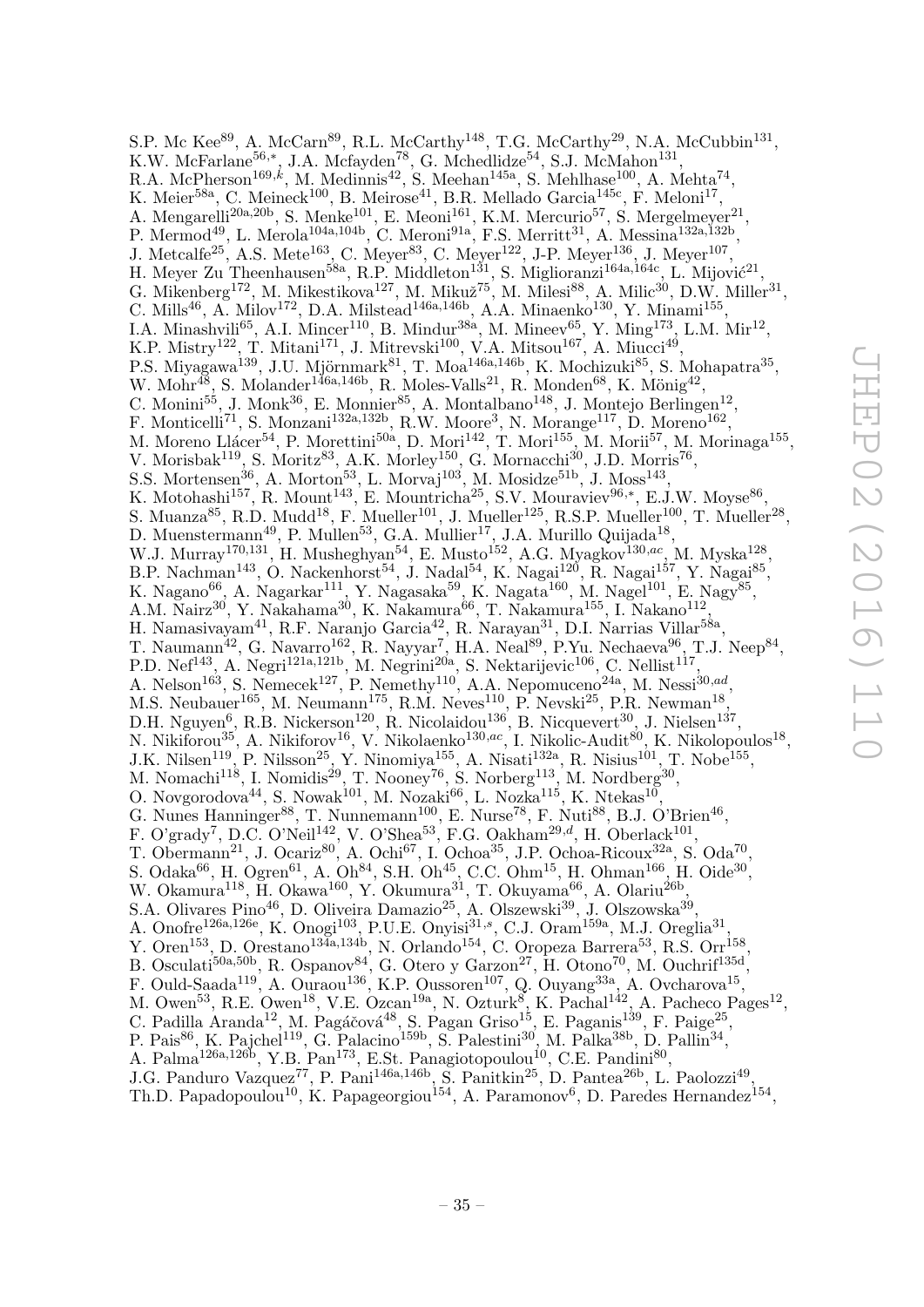M.A. Parker<sup>28</sup>, K.A. Parker<sup>139</sup>, F. Parodi<sup>50a,50b</sup>, J.A. Parsons<sup>35</sup>, U. Parzefall<sup>48</sup>, E. Pasqualucci<sup>132a</sup>, S. Passaggio<sup>50a</sup>, F. Pastore<sup>134a,134b,\*</sup>, Fr. Pastore<sup>77</sup>, G. Pásztor<sup>29</sup>, S. Pataraia<sup>175</sup>, N.D. Patel<sup>150</sup>, J.R. Pater<sup>84</sup>, T. Pauly<sup>30</sup>, J. Pearce<sup>169</sup>, B. Pearson<sup>113</sup>, L.E. Pedersen<sup>36</sup>, M. Pedersen<sup>119</sup>, S. Pedraza Lopez<sup>167</sup>, R. Pedro<sup>126a,126b</sup>, S.V. Peleganchuk<sup>109,c</sup>, D. Pelikan<sup>166</sup>, O. Penc<sup>127</sup>, C. Peng<sup>33a</sup>, H. Peng<sup>33b</sup>, B. Penning<sup>31</sup>, J. Penwell<sup>61</sup>, D.V. Perepelitsa<sup>25</sup>, E. Perez Codina<sup>159a</sup>, M.T. Pérez García-Estañ<sup>167</sup>, L. Perini $^{91a,91b}$ , H. Pernegger<sup>30</sup>, S. Perrella<sup>104a,104b</sup>, R. Peschke<sup>42</sup>, V.D. Peshekhonov<sup>65</sup>, K. Peters<sup>30</sup>, R.F.Y. Peters<sup>84</sup>, B.A. Petersen<sup>30</sup>, T.C. Petersen<sup>36</sup>, E. Petit<sup>42</sup>, A. Petridis<sup>1</sup>, C. Petridou<sup>154</sup>, P. Petroff<sup>117</sup>, E. Petrolo<sup>132a</sup>, F. Petrucci<sup>134a,134b</sup>, N.E. Pettersson<sup>157</sup>, R. Pezoa $^{32b}$ , P.W. Phillips<sup>131</sup>, G. Piacquadio<sup>143</sup>, E. Pianori<sup>170</sup>, A. Picazio<sup>49</sup>, E. Piccaro<sup>76</sup>, M. Piccinini<sup>20a, 20b</sup>, M.A. Pickering<sup>120</sup>, R. Piegaia<sup>27</sup>, D.T. Pignotti<sup>111</sup>, J.E. Pilcher<sup>31</sup>, A.D. Pilkington<sup>84</sup>, A.W.J. Pin<sup>84</sup>, J. Pina<sup>126a,126b,126d</sup>, M. Pinamonti<sup>164a,164c,ae</sup>, J.L. Pinfold<sup>3</sup>, A. Pingel<sup>36</sup>, S. Pires<sup>80</sup>, H. Pirumov<sup>42</sup>, M. Pitt<sup>172</sup>, C. Pizio<sup>91a,91b</sup>, L. Plazak<sup>144a</sup>, M.-A. Pleier<sup>25</sup>, V. Pleskot<sup>129</sup>, E. Plotnikova<sup>65</sup>, P. Plucinski<sup>146a,146b</sup>, D. Pluth<sup>64</sup>, R. Poettgen<sup>146a,146b</sup>, L. Poggioli<sup>117</sup>, D. Pohl<sup>21</sup>, G. Polesello<sup>121a</sup>, A. Poley<sup>42</sup>, A. Policicchio<sup>37a,37b</sup>, R. Polifka<sup>158</sup>, A. Polini<sup>20a</sup>, C.S. Pollard<sup>53</sup>, V. Polychronakos<sup>25</sup>, K. Pommès<sup>30</sup>, L. Pontecorvo<sup>132a</sup>, B.G. Pope<sup>90</sup>, G.A. Popeneciu<sup>26c</sup>, D.S. Popovic<sup>13</sup>, A. Poppleton<sup>30</sup>, S. Pospisil<sup>128</sup>, K. Potamianos<sup>15</sup>, I.N. Potrap<sup>65</sup>, C.J. Potter<sup>149</sup>, C.T. Potter<sup>116</sup>, G. Poulard<sup>30</sup>, J. Poveda<sup>30</sup>, V. Pozdnyakov<sup>65</sup>, P. Pralavorio<sup>85</sup>, A. Pranko<sup>15</sup>, S. Prasad<sup>30</sup>, S. Prell<sup>64</sup>, D. Price<sup>84</sup>, L.E. Price<sup>6</sup>, M. Primavera<sup>73a</sup>, S. Prince<sup>87</sup>, M. Proissl<sup>46</sup>, K. Prokofiev<sup>60c</sup>, F. Prokoshin<sup>32b</sup>, E. Protopapadaki<sup>136</sup> , S. Protopopescu<sup>25</sup>, J. Proudfoot<sup>6</sup>, M. Przybycien<sup>38a</sup>, E. Ptacek<sup>116</sup>, D. Puddu<sup>134a,134b</sup>, E. Pueschel<sup>86</sup>, D. Puldon<sup>148</sup>, M. Purohit<sup>25,af</sup>, P. Puzo<sup>117</sup>, J. Qian<sup>89</sup>, G. Qin<sup>53</sup>, Y. Qin<sup>84</sup>, A. Quadt<sup>54</sup>, D.R. Quarrie<sup>15</sup>, W.B. Quayle<sup>164a,164b</sup>, M. Queitsch-Maitland<sup>84</sup>, D. Quilty<sup>53</sup>, S. Raddum<sup>119</sup>, V. Radeka<sup>25</sup>, V. Radescu<sup>42</sup>, S.K. Radhakrishnan<sup>148</sup>, P. Radloff<sup>116</sup>, P. Rados<sup>88</sup>, F. Ragusa<sup>91a,91b</sup>, G. Rahal<sup>178</sup>, S. Rajagopalan<sup>25</sup>, M. Rammensee<sup>30</sup>, C. Rangel-Smith<sup>166</sup>, F. Rauscher<sup>100</sup>, S. Rave<sup>83</sup>, T. Ravenscroft<sup>53</sup>, M. Raymond<sup>30</sup>, A.L. Read<sup>119</sup>, N.P. Readioff<sup>74</sup>, D.M. Rebuzzi<sup>121a,121b</sup>, A. Redelbach<sup>174</sup>, G. Redlinger<sup>25</sup>, R. Reece<sup>137</sup>, K. Reeves<sup>41</sup>, L. Rehnisch<sup>16</sup>, J. Reichert<sup>122</sup>, H. Reisin<sup>27</sup>, C. Rembser<sup>30</sup>, H. Ren<sup>33a</sup>, A. Renaud<sup>117</sup>, M. Rescigno<sup>132a</sup>, S. Resconi<sup>91a</sup>, O.L. Rezanova<sup>109,*c*</sup>, P. Reznicek<sup>129</sup>, R. Rezvani<sup>95</sup>, R. Richter<sup>101</sup>, S. Richter<sup>78</sup>, E. Richter-Was<sup>38b</sup>, O. Ricken<sup>21</sup>, M. Ridel $^{80}$ , P. Rieck $^{16}$ , C.J. Riegel $^{175}$ , J. Rieger $^{54}$ , O. Rifki $^{113}$ , M. Rijssenbeek $^{148}$ , A. Rimoldi<sup>121a,121b</sup>, L. Rinaldi<sup>20a</sup>, B. Ristić<sup>49</sup>, E. Ritsch<sup>30</sup>, I. Riu<sup>12</sup>, F. Rizatdinova<sup>114</sup>, E. Rizvi<sup>76</sup>, S.H. Robertson<sup>87,k</sup>, A. Robichaud-Veronneau<sup>87</sup>, D. Robinson<sup>28</sup>, J.E.M. Robinson<sup>42</sup>, A. Robson<sup>53</sup>, C. Roda<sup>124a,124b</sup>, S. Roe<sup>30</sup>, O. Røhne<sup>119</sup>, S. Rolli<sup>161</sup>, A. Romaniouk<sup>98</sup>, M. Romano<sup>20a, 20b</sup>, S.M. Romano Saez<sup>34</sup>, E. Romero Adam<sup>167</sup>, N. Rompotis<sup>138</sup>, M. Ronzani<sup>48</sup>, L. Roos<sup>80</sup>, E. Ros<sup>167</sup>, S. Rosati<sup>132a</sup>, K. Rosbach<sup>48</sup>, P. Rose<sup>137</sup>, P.L. Rosendahl<sup>14</sup>, O. Rosenthal<sup>141</sup>, V. Rossetti<sup>146a,146b</sup>, E. Rossi<sup>104a,104b</sup>, L.P. Rossi<sup>50a</sup>, J.H.N. Rosten<sup>28</sup>, R. Rosten<sup>138</sup>, M. Rotaru<sup>26b</sup>, I. Roth<sup>172</sup>, J. Rothberg<sup>138</sup>, D. Rousseau<sup>117</sup>, C.R. Royon<sup>136</sup>, A. Rozanov<sup>85</sup>, Y. Rozen<sup>152</sup>, X. Ruan<sup>145c</sup>, F. Rubbo<sup>143</sup>, I. Rubinskiy<sup>42</sup>, V.I. Rud<sup>99</sup>, C. Rudolph<sup>44</sup>, M.S. Rudolph<sup>158</sup>, F. Rühr<sup>48</sup>, A. Ruiz-Martinez<sup>30</sup>, Z. Rurikova<sup>48</sup>, N.A. Rusakovich<sup>65</sup>, A. Ruschke<sup>100</sup>, H.L. Russell<sup>138</sup>, J.P. Rutherfoord<sup>7</sup>, N. Ruthmann<sup>30</sup>, Y.F. Ryabov<sup>123</sup>, M. Rybar<sup>165</sup>, G. Rybkin<sup>117</sup>, N.C. Ryder<sup>120</sup>, A.F. Saavedra<sup>150</sup>, G. Sabato<sup>107</sup>, S. Sacerdoti<sup>27</sup>, A. Saddique<sup>3</sup>, H.F-W. Sadrozinski<sup>137</sup>, R. Sadykov<sup>65</sup>, F. Safai Tehrani<sup>132a</sup>, P. Saha<sup>108</sup>, M. Sahinsoy<sup>58a</sup>, M. Saimpert $^{136}$ , T. Saito $^{155}$ , H. Sakamoto $^{155}$ , Y. Sakurai $^{171}$ , G. Salamanna $^{134a,134b}$ , A. Salamon<sup>133a</sup>, J.E. Salazar Loyola<sup>32b</sup>, M. Saleem<sup>113</sup>, D. Salek<sup>107</sup>, P.H. Sales De Bruin<sup>138</sup>, D. Salihagic<sup>101</sup>, A. Salnikov<sup>143</sup>, J. Salt<sup>167</sup>, D. Salvatore<sup>37a,37b</sup>, F. Salvatore<sup>149</sup>, A. Salvucci<sup>60a</sup>, A. Salzburger<sup>30</sup>, D. Sammel<sup>48</sup>, D. Sampsonidis<sup>154</sup>, A. Sanchez<sup>104a,104b</sup>, J. Sánchez<sup>167</sup>, V. Sanchez Martinez<sup>167</sup>, H. Sandaker<sup>119</sup>, R.L. Sandbach<sup>76</sup>, H.G. Sander<sup>83</sup>, M.P. Sanders<sup>100</sup>, M. Sandhoff<sup>175</sup>, C. Sandoval<sup>162</sup>,

R. Sandstroem<sup>101</sup>, D.P.C. Sankey<sup>131</sup>, M. Sannino<sup>50a,50b</sup>, A. Sansoni<sup>47</sup>, C. Santoni<sup>34</sup>,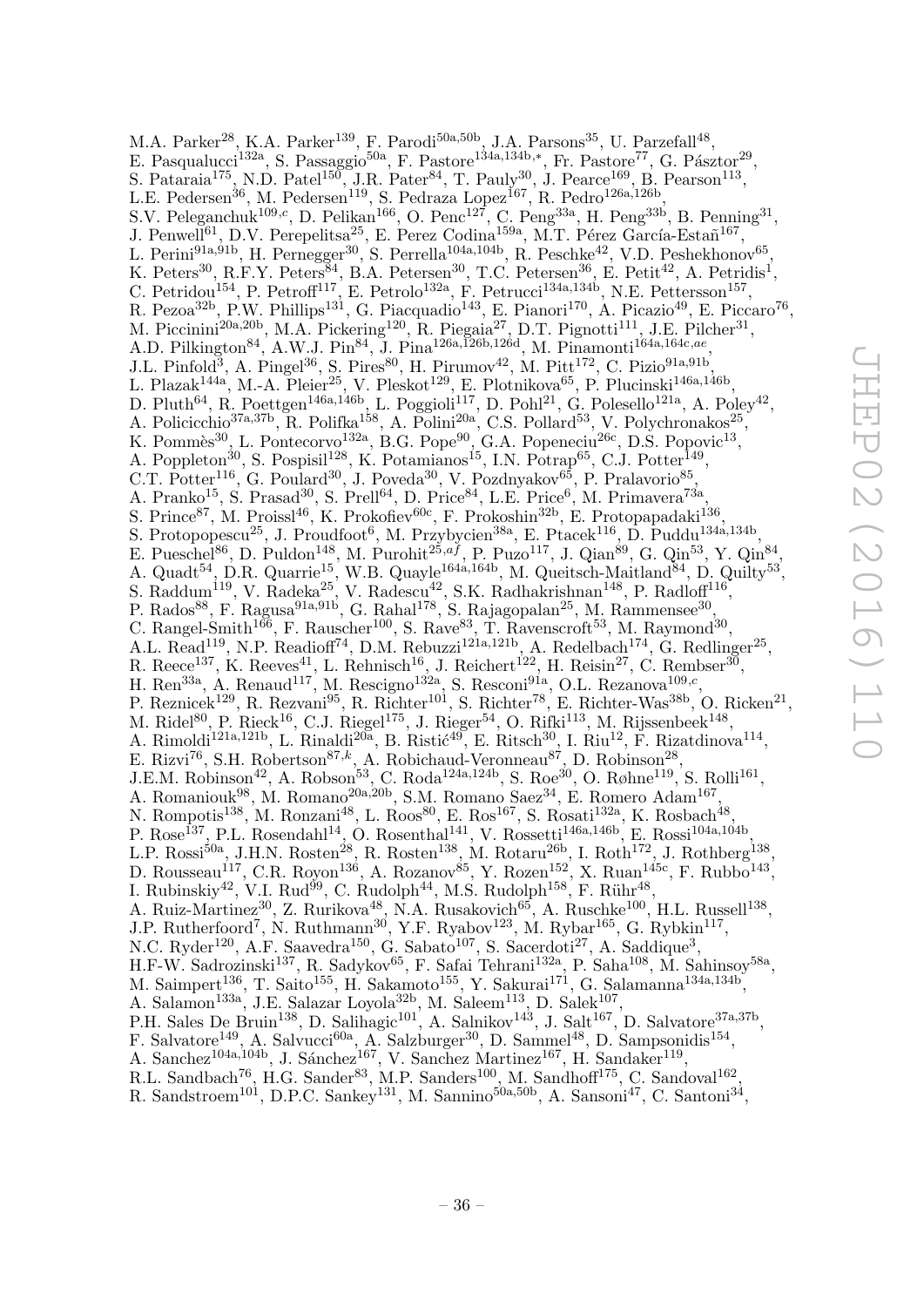R. Santonico<sup>133a,133b</sup>, H. Santos<sup>126a</sup>, I. Santoyo Castillo<sup>149</sup>, K. Sapp<sup>125</sup>, A. Sapronov<sup>65</sup>, J.G. Saraiva<sup>126a,126d</sup>, B. Sarrazin<sup>21</sup>, O. Sasaki<sup>66</sup>, Y. Sasaki<sup>155</sup>, K. Sato<sup>160</sup>, G. Sauvage<sup>5,\*</sup>, E. Sauvan<sup>5</sup>, G. Savage<sup>77</sup>, P. Savard<sup>158,d</sup>, C. Sawyer<sup>131</sup>, L. Sawyer<sup>79,n</sup>, J. Saxon<sup>31</sup>, C. Sbarra<sup>20a</sup>, A. Sbrizzi<sup>20a, 20b</sup>, T. Scanlon<sup>78</sup>, D.A. Scannicchio<sup>163</sup>, M. Scarcella<sup>150</sup>, V. Scarfone<sup>37a,37b</sup>, J. Schaarschmidt<sup>172</sup>, P. Schacht<sup>101</sup>, D. Schaefer<sup>30</sup>, R. Schaefer<sup>42</sup>, J. Schaeffer<sup>83</sup>, S. Schaepe<sup>21</sup>, S. Schaetzel<sup>58b</sup>, U. Schäfer<sup>83</sup>, A.C. Schaffer<sup>117</sup>, D. Schaile<sup>100</sup>, R.D. Schamberger<sup>148</sup>, V. Scharf<sup>58a</sup>, V.A. Schegelsky<sup>123</sup>, D. Scheirich<sup>129</sup>, M. Schernau<sup>163</sup>, C. Schiavi<sup>50a,50b</sup>, C. Schillo<sup>48</sup>, M. Schioppa<sup>37a,57b</sup>, S. Schlenker<sup>30</sup>, K. Schmieden<sup>30</sup>, C. Schmitt<sup>83</sup>, S. Schmitt<sup>58b</sup>, S. Schmitt<sup>42</sup>, B. Schneider<sup>159a</sup>, Y.J. Schnellbach<sup>74</sup>, U. Schnoor<sup>44</sup>, L. Schoeffel<sup>136</sup>, A. Schoening<sup>58b</sup>, B.D. Schoenrock<sup>90</sup>, E. Schopf<sup>21</sup>, A.L.S. Schorlemmer<sup>54</sup>, M. Schott<sup>83</sup>, D. Schouten<sup>159a</sup>, J. Schovancova<sup>8</sup>, S. Schramm<sup>49</sup>, M. Schreyer<sup>174</sup>, N. Schuh<sup>83</sup>, M.J. Schultens<sup>21</sup>, H.-C. Schultz-Coulon<sup>58a</sup>, H. Schulz<sup>16</sup>, M. Schumacher<sup>48</sup>, B.A. Schumm<sup>137</sup>, Ph. Schune<sup>136</sup>, C. Schwanenberger<sup>84</sup>, A. Schwartzman<sup>143</sup>, T.A. Schwarz<sup>89</sup>, Ph. Schwegler<sup>101</sup>, H. Schweiger<sup>84</sup>, Ph. Schwemling<sup>136</sup>, R. Schwienhorst<sup>90</sup>, J. Schwindling<sup>136</sup>, T. Schwindt<sup>21</sup>, F.G. Sciacca<sup>17</sup>, E. Scifo<sup>117</sup>, G. Sciolla<sup>23</sup>, F. Scuri<sup>124a,124b</sup>, F. Scutti<sup>21</sup>, J. Searcy<sup>89</sup>, G. Sedov<sup>42</sup>, E. Sedykh<sup>123</sup>, P. Seema<sup>21</sup>, S.C. Seidel<sup>105</sup>, A. Seiden<sup>137</sup>, F. Seifert<sup>128</sup>, J.M. Seixas<sup>24a</sup>, G. Sekhniaidze<sup>104a</sup>, K. Sekhon<sup>89</sup>, S.J. Sekula<sup>40</sup>, D.M. Seliverstov<sup>123,\*</sup>, N. Semprini-Cesari<sup>20a,20b</sup>, C. Serfon<sup>30</sup>, L. Serin<sup>117</sup>, L. Serkin<sup>164a,164b</sup>, T. Serre<sup>85</sup>, M. Sessa<sup>134a,134b</sup>, R. Seuster<sup>159a</sup>, H. Severini<sup>113</sup>, T. Sfiligoj<sup>75</sup>, F. Sforza<sup>30</sup>, A. Sfyrla<sup>30</sup>, E. Shabalina<sup>54</sup>, M. Shamim<sup>116</sup>, L.Y. Shan<sup>33a</sup>, R. Shang<sup>165</sup>, J.T. Shank<sup>22</sup>, M. Shapiro<sup>15</sup>, P.B. Shatalov<sup>97</sup>, K. Shaw<sup>164a,164b</sup>, S.M. Shaw<sup>84</sup>, A. Shcherbakova<sup>146a,146b</sup>, C.Y. Shehu<sup>149</sup>, P. Sherwood<sup>78</sup>, L. Shi<sup>151,ag</sup>, S. Shimizu<sup>67</sup>, C.O. Shimmin<sup>163</sup>, M. Shimojima<sup>102</sup>, M. Shiyakova<sup>65</sup>, A. Shmeleva<sup>96</sup>, D. Shoaleh Saadi<sup>95</sup>, M.J. Shochet<sup>31</sup>, S. Shojaii<sup>91a,91b</sup>, S. Shrestha<sup>111</sup>, E. Shulga<sup>98</sup>, M.A. Shupe<sup>7</sup>, S. Shushkevich<sup>42</sup>, P. Sicho<sup>127</sup>, P.E. Sidebo<sup>147</sup>, O. Sidiropoulou<sup>174</sup>, D. Sidorov<sup>114</sup>, A. Sidoti<sup>20a, 20b</sup>, F. Siegert<sup>44</sup>, Dj. Sijacki<sup>13</sup>, J. Silva<sup>126a,126d</sup>, Y. Silver<sup>153</sup>, S.B. Silverstein<sup>146a</sup>, V. Simak<sup>128</sup>, O. Simard<sup>5</sup>, Lj. Simic<sup>13</sup>, S. Simion<sup>117</sup>, E. Simioni<sup>83</sup>, B. Simmons<sup>78</sup>, D. Simon<sup>34</sup>, P. Sinervo<sup>158</sup>, N.B. Sinev<sup>116</sup>, M. Sioli<sup>20a,20b</sup>, G. Siragusa<sup>174</sup>, A.N. Sisakyan<sup>65,\*</sup>, S.Yu. Sivoklokov<sup>99</sup>, J. Sjölin<sup>146a,146b</sup>, T.B. Sjursen<sup>14</sup>, M.B. Skinner<sup>72</sup>, H.P. Skottowe<sup>57</sup>, P. Skubic<sup>113</sup>, M. Slater<sup>18</sup>, T. Slavicek<sup>128</sup>, M. Slawinska<sup>107</sup>, K. Sliwa<sup>161</sup>, V. Smakhtin<sup>172</sup>, B.H. Smart<sup>46</sup>, L. Smestad<sup>14</sup>, S.Yu. Smirnov<sup>98</sup>, Y. Smirnov<sup>98</sup>, L.N. Smirnova<sup>99,ah</sup>, O. Smirnova<sup>81</sup>, M.N.K. Smith<sup>35</sup>, R.W. Smith<sup>35</sup>, M. Smizanska<sup>72</sup>, K. Smolek<sup>128</sup>, A.A. Snesarev<sup>96</sup>, G. Snidero<sup>76</sup>, S. Snyder<sup>25</sup>, R. Sobie<sup>169,k</sup>, F. Socher<sup>44</sup>, A. Soffer<sup>153</sup>, D.A. Soh<sup>151,ag</sup>, G. Sokhrannyi<sup>75</sup>, C.A. Solans<sup>30</sup>, M. Solar<sup>128</sup>, J. Solc<sup>128</sup>, E.Yu. Soldatov<sup>98</sup>, U. Soldevila<sup>167</sup>, A.A. Solodkov<sup>130</sup>, A. Soloshenko<sup>65</sup>, O.V. Solovyanov<sup>130</sup>, V. Solovyev<sup>123</sup>, P. Sommer<sup>48</sup>,  $H.Y.$  Song<sup>33b,y</sup>, N. Soni<sup>1</sup>, A. Sood<sup>15</sup>, A. Sopczak<sup>128</sup>, B. Sopko<sup>128</sup>, V. Sopko<sup>128</sup>, V. Sorin<sup>12</sup>, D. Sosa<sup>58b</sup>, M. Sosebee<sup>8</sup>, C.L. Sotiropoulou<sup>124a,124b</sup>, R. Soualah<sup>164a,164c</sup>, A.M. Soukharev<sup>109,c</sup>, D. South<sup>42</sup>, B.C. Sowden<sup>77</sup>, S. Spagnolo<sup>73a,73b</sup>, M. Spalla<sup>124a,124b</sup>, M. Spangenberg<sup>170</sup>, F. Spanò<sup>77</sup>, W.R. Spearman<sup>57</sup>, D. Sperlich<sup>16</sup>, F. Spettel<sup>101</sup>, R. Spighi<sup>20a</sup>, G. Spigo<sup>30</sup>, L.A. Spiller<sup>88</sup>, M. Spousta<sup>129</sup>, R.D. St. Denis<sup>53,\*</sup>, A. Stabile<sup>91a</sup>, S. Staerz<sup>44</sup>, J. Stahlman<sup>122</sup>, R. Stamen<sup>58a</sup>, S. Stamm<sup>16</sup>, E. Stanecka<sup>39</sup>, C. Stanescu<sup>134a</sup>, M. Stanescu-Bellu<sup>42</sup>, M.M. Stanitzki<sup>42</sup>, S. Stapnes<sup>119</sup>, E.A. Starchenko<sup>130</sup>, J. Stark<sup>55</sup>, P. Staroba<sup>127</sup>, P. Starovoitov<sup>58a</sup>, R. Staszewski<sup>39</sup>, P. Steinberg<sup>25</sup>, B. Stelzer<sup>142</sup>, H.J. Stelzer<sup>30</sup>, O. Stelzer-Chilton<sup>159a</sup>, H. Stenzel<sup>52</sup>, G.A. Stewart<sup>53</sup>, J.A. Stillings<sup>21</sup>, M.C. Stockton<sup>87</sup>, M. Stoebe<sup>87</sup>, G. Stoicea<sup>26b</sup>, P. Stolte<sup>54</sup>, S. Stonjek<sup>101</sup>, A.R. Stradling<sup>8</sup>, A. Straessner<sup>44</sup>, M.E. Stramaglia<sup>17</sup>, J. Strandberg<sup>147</sup>, S. Strandberg<sup>146a,146b</sup>, A. Strandlie<sup>119</sup>, E. Strauss<sup>143</sup>, M. Strauss<sup>113</sup>, P. Strizenec<sup>144b</sup>, R. Ströhmer<sup>174</sup>, D.M. Strom<sup>116</sup>, R. Stroynowski<sup>40</sup>, A. Strubig<sup>106</sup>, S.A. Stucci<sup>17</sup>, B. Stugu<sup>14</sup>, N.A. Styles<sup>42</sup>, D. Su<sup>143</sup>, J. Su<sup>125</sup>, R. Subramaniam<sup>79</sup>, A. Succurro<sup>12</sup>, S. Suchek<sup>58a</sup>, Y. Sugaya<sup>118</sup>, M. Suk<sup>128</sup>, V.V. Sulin<sup>96</sup>, S. Sultansoy<sup>4c</sup>, T. Sumida<sup>68</sup>, S. Sun<sup>57</sup>, X. Sun<sup>33a</sup>,

J.E. Sundermann<sup>48</sup>, K. Suruliz<sup>149</sup>, G. Susinno<sup>37a,37b</sup>, M.R. Sutton<sup>149</sup>, S. Suzuki<sup>66</sup>,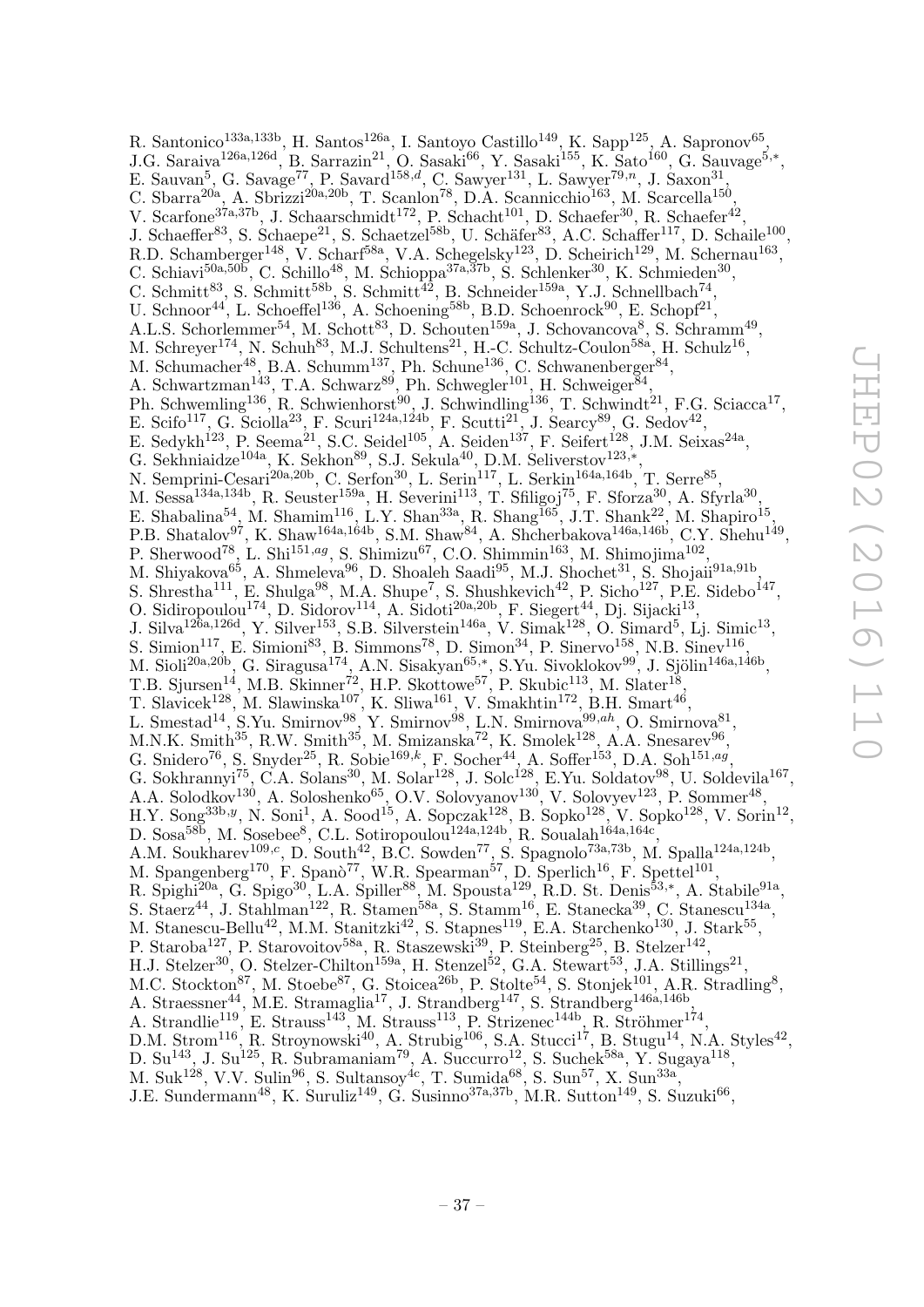M. Svatos<sup>127</sup>, M. Swiatlowski<sup>143</sup>, I. Sykora<sup>144a</sup>, T. Sykora<sup>129</sup>, D. Ta<sup>48</sup>, C. Taccini<sup>134a,134b</sup>, K. Tackmann<sup>42</sup>, J. Taenzer<sup>158</sup>, A. Taffard<sup>163</sup>, R. Tafirout<sup>159a</sup>, N. Taiblum<sup>153</sup>, H. Takai<sup>25</sup>, R. Takashima $^{69}$ , H. Takeda $^{67}$ , T. Takeshita<sup>140</sup>, Y. Takubo $^{66}$ , M. Talby $^{85}$ , A.A. Talyshev<sup>109,c</sup>, J.Y.C. Tam<sup>174</sup>, K.G. Tan<sup>88</sup>, J. Tanaka<sup>155</sup>, R. Tanaka<sup>117</sup>, S. Tanaka<sup>66</sup>, B.B. Tannenwald<sup>111</sup>, N. Tannoury<sup>21</sup>, S. Tapia Araya<sup>32b</sup>, S. Tapprogge<sup>83</sup>, S. Tarem<sup>152</sup>, F. Tarrade<sup>29</sup>, G.F. Tartarelli<sup>91a</sup>, P. Tas<sup>129</sup>, M. Tasevsky<sup>127</sup>, T. Tashiro<sup>68</sup>, E. Tassi<sup>37a,37b</sup>, A. Tavares Delgado<sup>126a, 126b</sup>, Y. Tayalati<sup>135d</sup>, F.E. Taylor<sup>94</sup>, G.N. Taylor<sup>88</sup>, P.T.E. Taylor<sup>88</sup>, W. Taylor<sup>159b</sup>, F.A. Teischinger<sup>30</sup>, M. Teixeira Dias Castanheira<sup>76</sup>, P. Teixeira-Dias<sup>77</sup>, K.K. Temming<sup>48</sup>, D. Temple<sup>142</sup>, H. Ten Kate<sup>30</sup>, P.K. Teng<sup>151</sup>, J.J. Teoh<sup>118</sup>, F. Tepel<sup>175</sup>, S. Terada<sup>66</sup>, K. Terashi<sup>155</sup>, J. Terron<sup>82</sup>, S. Terzo<sup>101</sup>, M. Testa<sup>47</sup>, R.J. Teuscher<sup>158,k</sup>, T. Theveneaux-Pelzer<sup>34</sup>, J.P. Thomas<sup>18</sup>, J. Thomas-Wilsker<sup>77</sup>, E.N. Thompson<sup>35</sup>, P.D. Thompson<sup>18</sup>, R.J. Thompson<sup>84</sup>, A.S. Thompson<sup>53</sup>, L.A. Thomsen<sup>176</sup>, E. Thomson<sup>122</sup>, M. Thomson<sup>28</sup>, R.P. Thun<sup>89,\*</sup>, M.J. Tibbetts<sup>15</sup>, R.E. Ticse Torres<sup>85</sup>, V.O. Tikhomirov<sup>96,ai</sup>, Yu.A. Tikhonov<sup>109,c</sup>, S. Timoshenko<sup>98</sup>, E. Tiouchichine<sup>85</sup>, P. Tipton<sup>176</sup>, S. Tisserant<sup>85</sup>, K. Todome<sup>157</sup>, T. Todorov<sup>5,\*</sup>, S. Todorova-Nova<sup>129</sup>, J. Tojo<sup>70</sup>, S. Tokár<sup>144a</sup>, K. Tokushuku<sup>66</sup>, K. Tollefson<sup>90</sup>, E. Tolley<sup>57</sup>, L. Tomlinson<sup>84</sup>, M. Tomoto<sup>103</sup>, L. Tompkins<sup>143,aj</sup>, K. Toms<sup>105</sup>, E. Torrence<sup>116</sup>, H. Torres<sup>142</sup>, E. Torró Pastor<sup>138</sup>, J. Toth<sup>85,ak</sup>, F. Touchard<sup>85</sup>, D.R. Tovey<sup>139</sup>, T. Trefzger<sup>174</sup>, L. Tremblet<sup>30</sup>, A. Tricoli<sup>30</sup>, I.M. Trigger<sup>159a</sup>, S. Trincaz-Duvoid<sup>80</sup>, M.F. Tripiana<sup>12</sup>, W. Trischuk<sup>158</sup>, B. Trocmé<sup>55</sup>, C. Troncon<sup>91a</sup>, M. Trottier-McDonald<sup>15</sup>, M. Trovatelli<sup>169</sup>, L. Truong<sup>164a,164c</sup>, M. Trzebinski<sup>39</sup>, A. Trzupek<sup>39</sup>, C. Tsarouchas<sup>30</sup>, J.C-L. Tseng<sup>120</sup>, P.V. Tsiareshka<sup>92</sup>, D. Tsionou<sup>154</sup>, G. Tsipolitis<sup>10</sup>, N. Tsirintanis<sup>9</sup>, S. Tsiskaridze<sup>12</sup>, V. Tsiskaridze<sup>48</sup>, E.G. Tskhadadze<sup>51a</sup>, K.M. Tsui<sup>60a</sup>, I.I. Tsukerman<sup>97</sup>, V. Tsulaia<sup>15</sup>, S. Tsuno<sup>66</sup>, D. Tsybychev<sup>148</sup>, A. Tudorache<sup>26b</sup>, V. Tudorache<sup>26b</sup>, A.N. Tuna<sup>57</sup>, S.A. Tupputi<sup>20a, 20b</sup>, S. Turchikhin<sup>99, ah</sup>, D. Turecek<sup>128</sup>, R. Turra<sup>91a, 91b</sup>, A.J. Turvey<sup>40</sup>, P.M. Tuts<sup>35</sup>, A. Tykhonov<sup>49</sup>, M. Tylmad<sup>146a,146b</sup>, M. Tyndel<sup>131</sup>, I. Ueda<sup>155</sup>, R. Ueno<sup>29</sup>, M. Ughetto<sup>146a,146b</sup>, M. Ugland<sup>14</sup>, F. Ukegawa<sup>160</sup>, G. Unal<sup>30</sup>, A. Undrus<sup>25</sup>, G. Unel<sup>163</sup>, F.C. Ungaro<sup>48</sup>, Y. Unno<sup>66</sup>, C. Unverdorben<sup>100</sup>, J. Urban<sup>144b</sup>, P. Urquijo $^{88}$ , P. Urrejola $^{83}$ , G. Usai $^8$ , A. Usanova $^{62}$ , L. Vacavant $^{85}$ , V. Vacek $^{128}$ , B. Vachon<sup>87</sup>, C. Valderanis<sup>83</sup>, N. Valencic<sup>107</sup>, S. Valentinetti<sup>20a, 20b</sup>, A. Valero<sup>167</sup>, L. Valery<sup>12</sup>, S. Valkar<sup>129</sup>, S. Vallecorsa<sup>49</sup>, J.A. Valls Ferrer<sup>167</sup>, W. Van Den Wollenberg<sup>107</sup>, P.C. Van Der Deijl<sup>107</sup>, R. van der Geer<sup>107</sup>, H. van der Graaf<sup>107</sup>, N. van Eldik<sup>152</sup>, P. van Gemmeren<sup>6</sup>, J. Van Nieuwkoop<sup>142</sup>, I. van Vulpen<sup>107</sup>, M.C. van Woerden<sup>30</sup>, M. Vanadia<sup>132a,132b</sup>, W. Vandelli<sup>30</sup>, R. Vanguri<sup>122</sup>, A. Vaniachine<sup>6</sup>, F. Vannucci<sup>80</sup>, G. Vardanyan<sup>177</sup>, R. Vari<sup>132a</sup>, E.W. Varnes<sup>7</sup>, T. Varol<sup>40</sup>, D. Varouchas<sup>80</sup>, A. Vartapetian<sup>8</sup>, K.E. Varvell<sup>150</sup>, F. Vazeille<sup>34</sup>, T. Vazquez Schroeder<sup>87</sup>, J. Veatch<sup>7</sup>, L.M. Veloce<sup>158</sup>, F. Veloso<sup>126a,126c</sup>, T. Velz<sup>21</sup>, S. Veneziano<sup>132a</sup>, A. Ventura<sup>73a,73b</sup>, D. Ventura<sup>86</sup>, M. Venturi<sup>169</sup>, N. Venturi<sup>158</sup>, A. Venturini<sup>23</sup>, V. Vercesi<sup>121a</sup>, M. Verducci<sup>132a,132b</sup>, W. Verkerke<sup>107</sup>, J.C. Vermeulen<sup>107</sup>, A. Vest<sup>44</sup>, M.C. Vetterli<sup>142,d</sup>, O. Viazlo<sup>81</sup>, I. Vichou<sup>165</sup>, T. Vickey<sup>139</sup>, O.E. Vickey Boeriu<sup>139</sup>, G.H.A. Viehhauser<sup>120</sup>, S. Viel<sup>15</sup>, R. Vigne<sup>62</sup>, M. Villa<sup>20a, 20b</sup>, M. Villaplana Perez<sup>91a, 91b</sup>, E. Vilucchi<sup>47</sup>, M.G. Vincter<sup>29</sup>, V.B. Vinogradov<sup>65</sup>, I. Vivarelli<sup>149</sup>, F. Vives Vaque<sup>3</sup>, S. Vlachos<sup>10</sup>, D. Vladoiu<sup>100</sup>, M. Vlasak<sup>128</sup>, M. Vogel<sup>32a</sup>, P. Vokac<sup>128</sup>, G. Volpi<sup>124a,124b</sup>, M. Volpi<sup>88</sup>, H. von der Schmitt<sup>101</sup>, H. von Radziewski<sup>48</sup>, E. von Toerne<sup>21</sup>, V. Vorobel<sup>129</sup>, K. Vorobev $^{98}$ , M. Vos $^{167}$ , R. Voss $^{30}$ , J.H. Vossebeld $^{74}$ , N. Vranjes $^{13}$ , M. Vranjes Milosavljevic<sup>13</sup>, V. Vrba<sup>127</sup>, M. Vreeswijk<sup>107</sup>, R. Vuillermet<sup>30</sup>, I. Vukotic<sup>31</sup>, Z. Vykydal<sup>128</sup>, P. Wagner<sup>21</sup>, W. Wagner<sup>175</sup>, H. Wahlberg<sup>71</sup>, S. Wahrmund<sup>44</sup>, J. Wakabayashi<sup>103</sup>, J. Walder<sup>72</sup>, R. Walker<sup>100</sup>, W. Walkowiak<sup>141</sup>, C. Wang<sup>151</sup>, F. Wang<sup>173</sup>, H. Wang<sup>15</sup>, H. Wang<sup>40</sup>, J. Wang<sup>42</sup>, J. Wang<sup>150</sup>, K. Wang<sup>87</sup>, R. Wang<sup>6</sup>, S.M. Wang<sup>151</sup>, T. Wang<sup>21</sup>, T. Wang<sup>35</sup>, X. Wang<sup>176</sup>, C. Wanotayaroj<sup>116</sup>, A. Warburton<sup>87</sup>, C.P. Ward<sup>28</sup>, D.R. Wardrope<sup>78</sup>, A. Washbrook<sup>46</sup>, C. Wasicki<sup>42</sup>, P.M. Watkins<sup>18</sup>,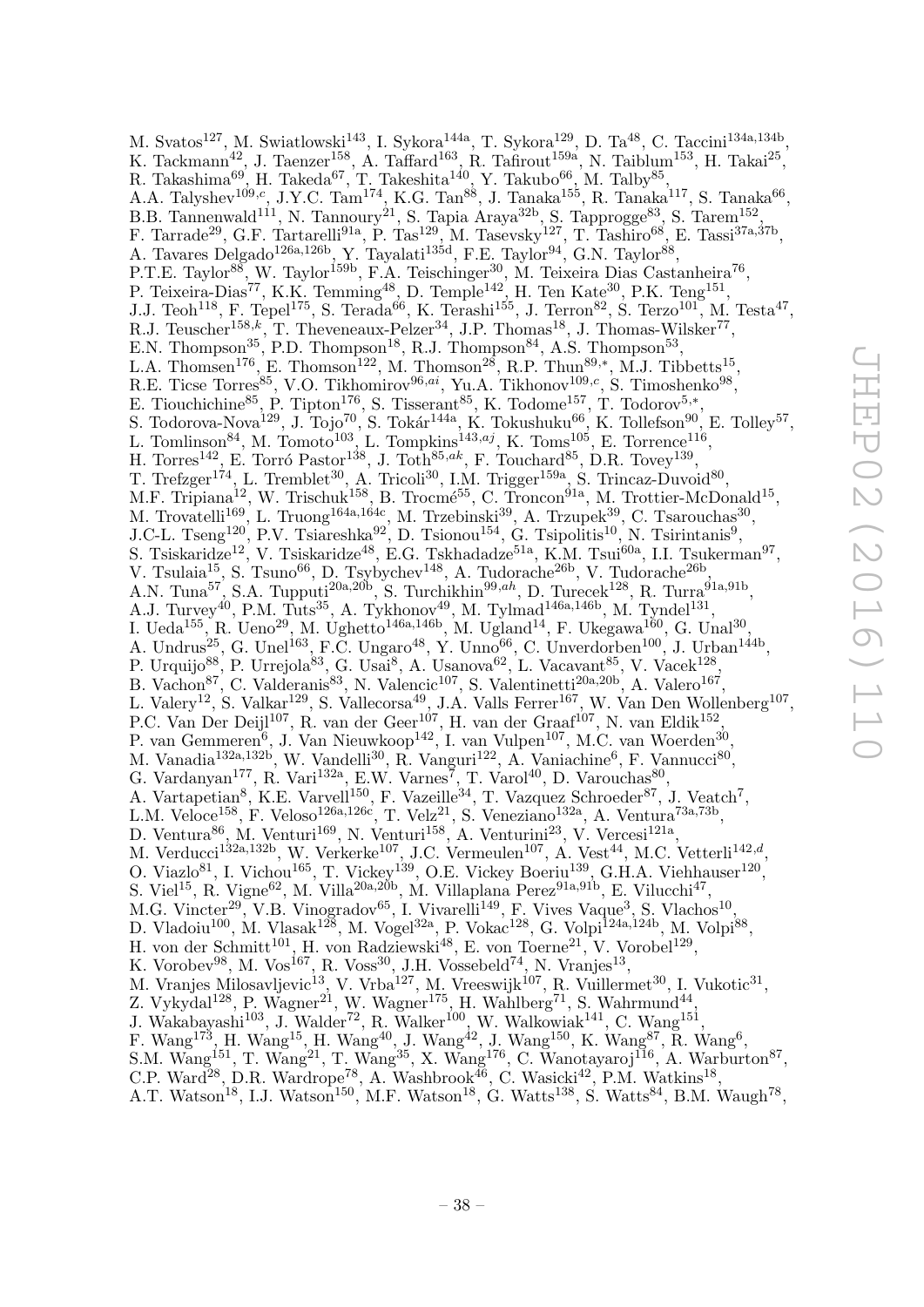- S. Webb $^{84}$ , M.S. Weber<sup>17</sup>, S.W. Weber<sup>174</sup>, J.S. Webster<sup>31</sup>, A.R. Weidberg<sup>120</sup>,
- B. Weinert<sup>61</sup>, J. Weingarten<sup>54</sup>, C. Weiser<sup>48</sup>, H. Weits<sup>107</sup>, P.S. Wells<sup>30</sup>, T. Wenaus<sup>25</sup>,
- T. Wengler<sup>30</sup>, S. Wenig<sup>30</sup>, N. Wermes<sup>21</sup>, M. Werner<sup>48</sup>, P. Werner<sup>30</sup>, M. Wessels<sup>58a</sup>,
- J. Wetter<sup>161</sup>, K. Whalen<sup>116</sup>, A.M. Wharton<sup>72</sup>, A. White<sup>8</sup>, M.J. White<sup>1</sup>, R. White<sup>32b</sup>,
- S. White<sup>124a,124b</sup>, D. Whiteson<sup>163</sup>, F.J. Wickens<sup>131</sup>, W. Wiedenmann<sup>173</sup>, M. Wielers<sup>131</sup>,
- P. Wienemann<sup>21</sup>, C. Wiglesworth<sup>36</sup>, L.A.M. Wiik-Fuchs<sup>21</sup>, A. Wildauer<sup>101</sup>,
- H.G. Wilkens<sup>30</sup>, H.H. Williams<sup>122</sup>, S. Williams<sup>107</sup>, C. Willis<sup>90</sup>, S. Willocq<sup>86</sup>, A. Wilson<sup>89</sup>,
- J.A. Wilson<sup>18</sup>, I. Wingerter-Seez<sup>5</sup>, F. Winklmeier<sup>116</sup>, B.T. Winter<sup>21</sup>, M. Wittgen<sup>143</sup>,
- J. Wittkowski<sup>100</sup>, S.J. Wollstadt<sup>83</sup>, M.W. Wolter<sup>39</sup>, H. Wolters<sup>126a,126c</sup>, B.K. Wosiek<sup>39</sup>,
- J. Wotschack<sup>30</sup>, M.J. Woudstra<sup>84</sup>, K.W. Wozniak<sup>39</sup>, M. Wu<sup>55</sup>, M. Wu<sup>31</sup>, S.L. Wu<sup>173</sup>,
- X. Wu<sup>49</sup>, Y. Wu<sup>89</sup>, T.R. Wyatt<sup>84</sup>, B.M. Wynne<sup>46</sup>, S. Xella<sup>36</sup>, D. Xu<sup>33a</sup>, L. Xu<sup>25</sup>,
- B. Yabsley<sup>150</sup>, S. Yacoob<sup>145a</sup>, R. Yakabe<sup>67</sup>, M. Yamada<sup>66</sup>, D. Yamaguchi<sup>157</sup>,
- Y. Yamaguchi<sup>118</sup>, A. Yamamoto<sup>66</sup>, S. Yamamoto<sup>155</sup>, T. Yamanaka<sup>155</sup>, K. Yamauchi<sup>103</sup>,
- Y. Yamazaki<sup>67</sup>, Z. Yan<sup>22</sup>, H. Yang<sup>33e</sup>, H. Yang<sup>173</sup>, Y. Yang<sup>151</sup>, W-M. Yao<sup>15</sup>, Y.C. Yap<sup>80</sup>,
- Y. Yasu<sup>66</sup>, E. Yatsenko<sup>5</sup>, K.H. Yau Wong<sup>21</sup>, J. Ye<sup>40</sup>, S. Ye<sup>25</sup>, I. Yeletskikh<sup>65</sup>, A.L. Yen<sup>57</sup>,
- E. Yildirim<sup>42</sup>, K. Yorita<sup>171</sup>, R. Yoshida<sup>6</sup>, K. Yoshihara<sup>122</sup>, C. Young<sup>143</sup>, C.J.S. Young<sup>30</sup>,
- S. Youssef<sup>22</sup>, D.R. Yu<sup>15</sup>, J. Yu<sup>8</sup>, J.M. Yu<sup>89</sup>, J. Yu<sup>114</sup>, L. Yuan<sup>67</sup>, S.P.Y. Yuen<sup>21</sup>,
- A. Yurkewicz<sup>108</sup>, I. Yusuff<sup>28,*al*</sup>, B. Zabinski<sup>39</sup>, R. Zaidan<sup>63</sup>, A.M. Zaitsev<sup>130,*ac*</sup>,
- J. Zalieckas<sup>14</sup>, A. Zaman<sup>148</sup>, S. Zambito<sup>57</sup>, L. Zanello<sup>132a, 132b</sup>, D. Zanzi<sup>88</sup>, C. Zeitnitz<sup>175</sup>,
- M. Zeman<sup>128</sup>, A. Zemla<sup>38a</sup>, Q. Zeng<sup>143</sup>, K. Zengel<sup>23</sup>, O. Zenin<sup>130</sup>, T. Ženiš<sup>144a</sup>,
- D. Zerwas<sup>117</sup>, D. Zhang<sup>89</sup>, F. Zhang<sup>173</sup>, G. Zhang<sup>33b</sup>, H. Zhang<sup>33c</sup>, J. Zhang<sup>6</sup>, L. Zhang<sup>48</sup>,
- R. Zhang<sup>21</sup>, R. Zhang<sup>33b,*i*</sup>, X. Zhang<sup>33d</sup>, Z. Zhang<sup>117</sup>, X. Zhao<sup>40</sup>, Y. Zhao<sup>33d,117</sup>,
- Z. Zhao $^{33b}$ , A. Zhemchugov $^{65}$ , J. Zhong<sup>120</sup>, B. Zhou<sup>89</sup>, C. Zhou<sup>45</sup>, L. Zhou<sup>35</sup>, L. Zhou<sup>40</sup>,
- M. Zhou $^{148}$ , N. Zhou $^{33f}$ , C.G. Zhu $^{33d}$ , H. Zhu $^{33a}$ , J. Zhu $^{89}$ , Y. Zhu $^{33b}$ , X. Zhuang $^{33a}$ ,
- K. Zhukov $^{96}$ , A. Zibell<sup>174</sup>, D. Zieminska $^{61}$ , N.I. Zimine $^{65}$ , C. Zimmermann $^{83}$ ,
- S. Zimmermann<sup>48</sup>, Z. Zinonos<sup>54</sup>, M. Zinser<sup>83</sup>, M. Ziolkowski<sup>141</sup>, L. Živković<sup>13</sup>,
- G. Zobernig<sup>173</sup>, A. Zoccoli<sup>20a,20b</sup>, M. zur Nedden<sup>16</sup>, G. Zurzolo<sup>104a,104b</sup>, L. Zwalinski<sup>30</sup>
	- <sup>1</sup> Department of Physics, University of Adelaide, Adelaide, Australia
	- <sup>2</sup> Physics Department, SUNY Albany, Albany NY, United States of America
	- <sup>3</sup> Department of Physics, University of Alberta, Edmonton AB, Canada
	- <sup>4</sup> <sup>(a)</sup> Department of Physics, Ankara University, Ankara; <sup>(b)</sup> Istanbul Aydin University, Istanbul; <sup>(c)</sup> Division of Physics, TOBB University of Economics and Technology, Ankara, Turkey
	- $5$  LAPP, CNRS/IN2P3 and Université Savoie Mont Blanc, Annecy-le-Vieux, France
	- <sup>6</sup> High Energy Physics Division, Argonne National Laboratory, Argonne IL, United States of America<br><sup>7</sup> Department of Physics University of Arizona Tucson  $4Z$ , United States of America
	- <sup>7</sup> Department of Physics, University of Arizona, Tucson AZ, United States of America
	- <sup>8</sup> Department of Physics, The University of Texas at Arlington, Arlington TX, United States of America
	- <sup>9</sup> Physics Department, University of Athens, Athens, Greece
	- <sup>10</sup> Physics Department, National Technical University of Athens, Zografou, Greece
	- <sup>11</sup> Institute of Physics, Azerbaijan Academy of Sciences, Baku, Azerbaijan
	- $12$  Institut de Física d'Altes Energies and Departament de Física de la Universitat Autònoma de Barcelona, Barcelona, Spain
	- <sup>13</sup> Institute of Physics, University of Belgrade, Belgrade, Serbia
	- <sup>14</sup> Department for Physics and Technology, University of Bergen, Bergen, Norway
	- <sup>15</sup> Physics Division, Lawrence Berkeley National Laboratory and University of California, Berkeley CA, United States of America
	- <sup>16</sup> Department of Physics, Humboldt University, Berlin, Germany
	- <sup>17</sup> Albert Einstein Center for Fundamental Physics and Laboratory for High Energy Physics, University of Bern, Bern, Switzerland
	- <sup>18</sup> School of Physics and Astronomy, University of Birmingham, Birmingham, United Kingdom
	- <sup>19</sup> <sup>(a)</sup> Department of Physics, Bogazici University, Istanbul; <sup>(b)</sup> Department of Physics Engineering, Gaziantep University, Gaziantep; <sup>(c)</sup> Department of Physics, Dogus University, Istanbul, Turkey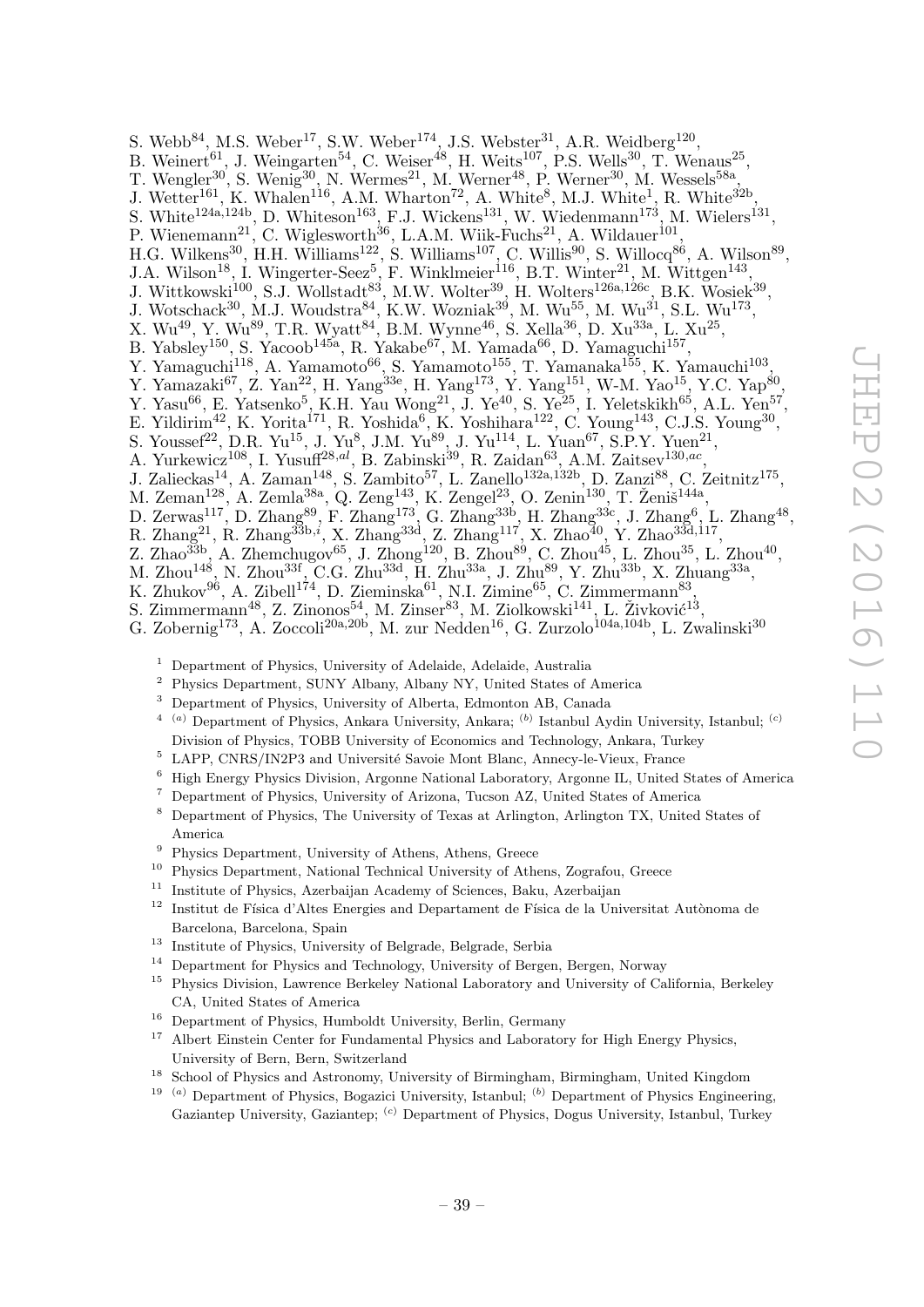- <sup>20 (a)</sup> INFN Sezione di Bologna; <sup>(b)</sup> Dipartimento di Fisica e Astronomia, Università di Bologna, Bologna, Italy
- <sup>21</sup> Physikalisches Institut, University of Bonn, Bonn, Germany
- <sup>22</sup> Department of Physics, Boston University, Boston MA, United States of America<br><sup>23</sup> Department of Physics, Brandeis University, Weltham MA, United States of Amer
- <sup>23</sup> Department of Physics, Brandeis University, Waltham MA, United States of America
- <sup>24 (a)</sup> Universidade Federal do Rio De Janeiro COPPE/EE/IF, Rio de Janeiro; <sup>(b)</sup> Electrical Circuits Department, Federal University of Juiz de Fora (UFJF), Juiz de Fora; <sup>(c)</sup> Federal University of Sao Joao del Rei (UFSJ), Sao Joao del Rei; <sup>(d)</sup> Instituto de Fisica, Universidade de Sao Paulo, Sao Paulo, Brazil
- <sup>25</sup> Physics Department, Brookhaven National Laboratory, Upton NY, United States of America
- <sup>26</sup> <sup>(a)</sup> Transilvania University of Brasov, Brasov; <sup>(b)</sup> National Institute of Physics and Nuclear Engineering, Bucharest; <sup>(c)</sup> National Institute for Research and Development of Isotopic and Molecular Technologies, Physics Department, Cluj Napoca; <sup>(d)</sup> University Politehnica Bucharest, Bucharest; <sup>(e)</sup> West University in Timisoara, Timisoara, Romania
- <sup>27</sup> Departamento de Física, Universidad de Buenos Aires, Buenos Aires, Argentina
- <sup>28</sup> Cavendish Laboratory, University of Cambridge, Cambridge, United Kingdom<br><sup>29</sup> Department of Physics, Carlotan University, Ottoms ON, Canada
- Department of Physics, Carleton University, Ottawa ON, Canada
- $30$  CERN, Geneva, Switzerland<br> $31$  Eurisa Euris Institute Huis
- <sup>31</sup> Enrico Fermi Institute, University of Chicago, Chicago IL, United States of America
- <sup>32 (a)</sup> Departamento de Física, Pontificia Universidad Católica de Chile, Santiago; <sup>(b)</sup> Departamento de Física, Universidad Técnica Federico Santa María, Valparaíso, Chile
- <sup>33</sup><sup>(a)</sup> Institute of High Energy Physics, Chinese Academy of Sciences, Beijing; <sup>(b)</sup> Department of Modern Physics, University of Science and Technology of China, Anhui; <sup>(c)</sup> Department of Physics, Nanjing University, Jiangsu; <sup>(d)</sup> School of Physics, Shandong University, Shandong; <sup>(e)</sup> Department of Physics and Astronomy, Shanghai Key Laboratory for Particle Physics and Cosmology, Shanghai Jiao Tong University, Shanghai; <sup>(f)</sup> Physics Department, Tsinghua University, Beijing 100084, China
- <sup>34</sup> Laboratoire de Physique Corpusculaire, Clermont Université and Université Blaise Pascal and CNRS/IN2P3, Clermont-Ferrand, France
- <sup>35</sup> Nevis Laboratory, Columbia University, Irvington NY, United States of America
- <sup>36</sup> Niels Bohr Institute, University of Copenhagen, Kobenhavn, Denmark
- <sup>37 (a)</sup> INFN Gruppo Collegato di Cosenza, Laboratori Nazionali di Frascati; <sup>(b)</sup> Dipartimento di Fisica, Università della Calabria, Rende, Italy
- <sup>38 (a)</sup> AGH University of Science and Technology, Faculty of Physics and Applied Computer Science, Krakow; <sup>(b)</sup> Marian Smoluchowski Institute of Physics, Jagiellonian University, Krakow, Poland
- <sup>39</sup> Institute of Nuclear Physics Polish Academy of Sciences, Krakow, Poland
- <sup>40</sup> Physics Department, Southern Methodist University, Dallas TX, United States of America
- <sup>41</sup> Physics Department, University of Texas at Dallas, Richardson TX, United States of America
- <sup>42</sup> DESY, Hamburg and Zeuthen, Germany
- <sup>43</sup> Institut für Experimentelle Physik IV, Technische Universität Dortmund, Dortmund, Germany<br><sup>44</sup> Institut für Korn, und Teilchennbysik, Technische Universität Dresden, Dresden, Germany
- <sup>44</sup> Institut für Kern- und Teilchenphysik, Technische Universität Dresden, Dresden, Germany<br><sup>45</sup> Department of Physics, Duke University, Durham NG, United States of America
- <sup>45</sup> Department of Physics, Duke University, Durham NC, United States of America<br><sup>46</sup> SUDA School of Physics and Astronomy University of Edinburgh Edinburgh
- <sup>46</sup> SUPA School of Physics and Astronomy, University of Edinburgh, Edinburgh, United Kingdom
- <sup>47</sup> INFN Laboratori Nazionali di Frascati, Frascati, Italy
- <sup>48</sup> Fakultät für Mathematik und Physik, Albert-Ludwigs-Universität, Freiburg, Germany
- Section de Physique, Université de Genève, Geneva, Switzerland
- <sup>50 (a)</sup> INFN Sezione di Genova; <sup>(b)</sup> Dipartimento di Fisica, Università di Genova, Genova, Italy
- <sup>51 (a)</sup> E. Andronikashvili Institute of Physics, Iv. Javakhishvili Tbilisi State University, Tbilisi; <sup>(b)</sup> High Energy Physics Institute, Tbilisi State University, Tbilisi, Georgia
- $52\;$  II Physikalisches Institut, Justus-Liebig-Universität Giessen, Giessen, Germany
- <sup>53</sup> SUPA School of Physics and Astronomy, University of Glasgow, Glasgow, United Kingdom
- $54$  II Physikalisches Institut, Georg-August-Universität, Göttingen, Germany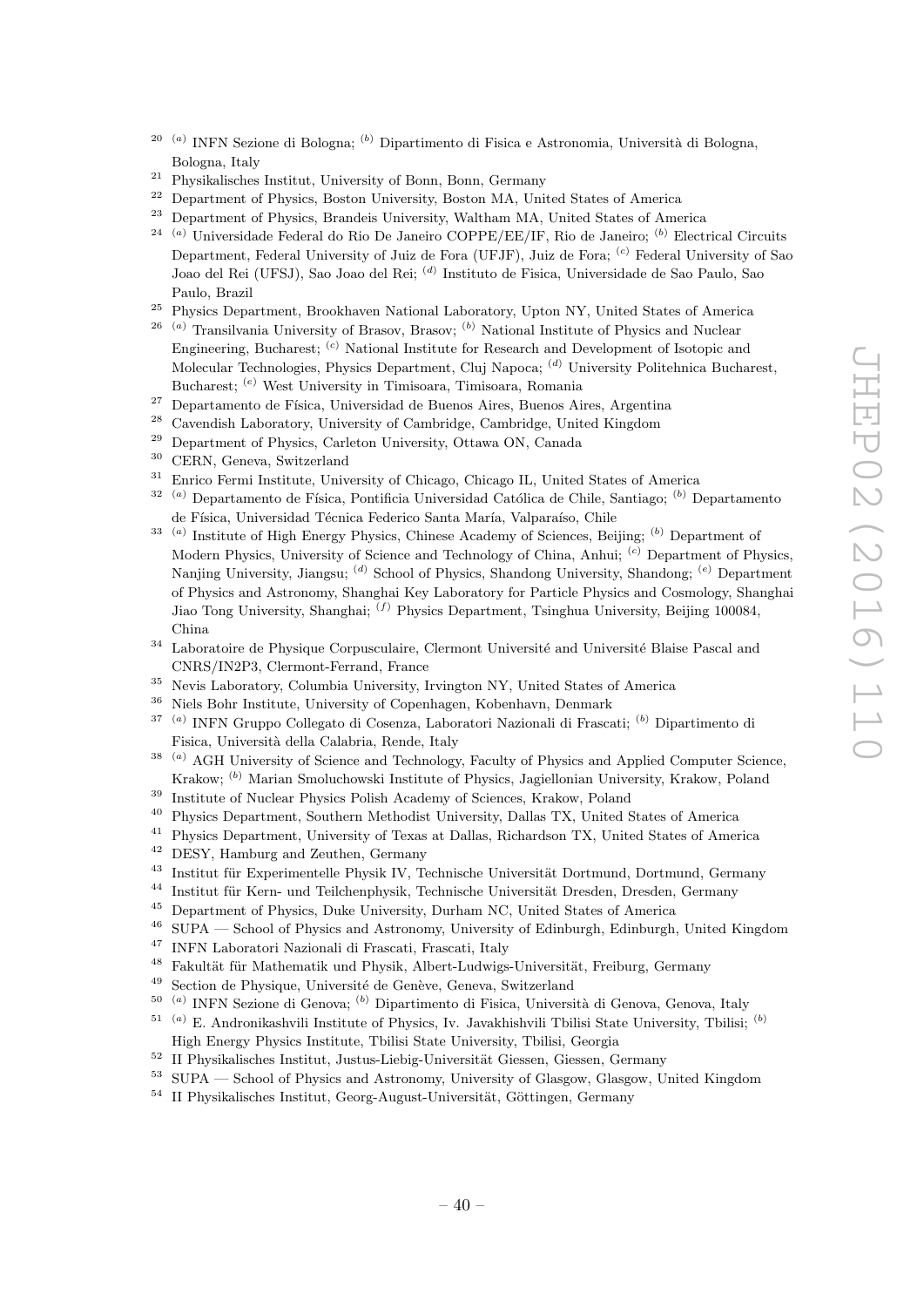- <sup>55</sup> Laboratoire de Physique Subatomique et de Cosmologie, Université Grenoble-Alpes, CNRS/IN2P3, Grenoble, France
- <sup>56</sup> Department of Physics, Hampton University, Hampton VA, United States of America
- <sup>57</sup> Laboratory for Particle Physics and Cosmology, Harvard University, Cambridge MA, United States of America
- <sup>58 (a)</sup> Kirchhoff-Institut für Physik, Ruprecht-Karls-Universität Heidelberg, Heidelberg; <sup>(b)</sup> Physikalisches Institut, Ruprecht-Karls-Universität Heidelberg, Heidelberg; <sup>(c)</sup> ZITI Institut für technische Informatik, Ruprecht-Karls-Universität Heidelberg, Mannheim, Germany
- <sup>59</sup> Faculty of Applied Information Science, Hiroshima Institute of Technology, Hiroshima, Japan
- $60$ <sup>(a)</sup> Department of Physics, The Chinese University of Hong Kong, Shatin, N.T., Hong Kong;  $(b)$ Department of Physics, The University of Hong Kong, Hong Kong; <sup>(c)</sup> Department of Physics, The
- Hong Kong University of Science and Technology, Clear Water Bay, Kowloon, Hong Kong, China <sup>61</sup> Department of Physics, Indiana University, Bloomington IN, United States of America
- <sup>62</sup> Institut für Astro- und Teilchenphysik, Leopold-Franzens-Universität, Innsbruck, Austria<br><sup>63</sup> University of Lawa City IA, United States of America
- <sup>63</sup> University of Iowa, Iowa City IA, United States of America<br><sup>64</sup> Department of Physics and Astronomy Jane State University
- $^{64}$  Department of Physics and Astronomy, Iowa State University, Ames IA, United States of America
- $^{65}$  Joint Institute for Nuclear Research, JINR Dubna, Dubna, Russia<br> $^{66}$  KEK, High France Asseluttor Research Quantization Trubake
- <sup>66</sup> KEK, High Energy Accelerator Research Organization, Tsukuba, Japan
- <sup>67</sup> Graduate School of Science, Kobe University, Kobe, Japan
- <sup>68</sup> Faculty of Science, Kyoto University, Kyoto, Japan
- <sup>69</sup> Kyoto University of Education, Kyoto, Japan
- <sup>70</sup> Department of Physics, Kyushu University, Fukuoka, Japan
- $^{71}\,$  Instituto de Física La Plata, Universidad Nacional de La Plata and CONICET, La Plata, Argentina
- <sup>72</sup> Physics Department, Lancaster University, Lancaster, United Kingdom
- <sup>73 (a)</sup> INFN Sezione di Lecce; <sup>(b)</sup> Dipartimento di Matematica e Fisica, Università del Salento, Lecce, Italy
- <sup>74</sup> Oliver Lodge Laboratory, University of Liverpool, Liverpool, United Kingdom<br><sup>75</sup> Department of Physics Jožef Stefan Institute and University of Liubliana Liu
- <sup>75</sup> Department of Physics, Jožef Stefan Institute and University of Ljubljana, Ljubljana, Slovenia<br><sup>76</sup> School of Physics and Astronomy Queen Many University of Landan, Landan, United Kingdom
- <sup>76</sup> School of Physics and Astronomy, Queen Mary University of London, London, United Kingdom
- <sup>77</sup> Department of Physics, Royal Holloway University of London, Surrey, United Kingdom
- <sup>78</sup> Department of Physics and Astronomy, University College London, London, United Kingdom
- $79$  Louisiana Tech University, Ruston LA, United States of America<br> $80$  Laboratoire de Physique Nucléaire et de Hautes Energies HPMC
- Laboratoire de Physique Nucléaire et de Hautes Energies, UPMC and Université Paris-Diderot and CNRS/IN2P3, Paris, France
- <sup>81</sup> Fysiska institutionen, Lunds universitet, Lund, Sweden
- <sup>82</sup> Departamento de Fisica Teorica C-15, Universidad Autonoma de Madrid, Madrid, Spain
- 83 Institut für Physik, Universität Mainz, Mainz, Germany
- <sup>84</sup> School of Physics and Astronomy, University of Manchester, Manchester, United Kingdom
- <sup>85</sup> CPPM, Aix-Marseille Université and CNRS/IN2P3, Marseille, France
- <sup>86</sup> Department of Physics, University of Massachusetts, Amherst MA, United States of America<br><sup>87</sup> Department of Physics, McCill University, Montroal OC, Canada
- <sup>87</sup> Department of Physics, McGill University, Montreal QC, Canada<br><sup>88</sup> Sebacl of Physics, University of Melbourne, Victoria, Australia
- <sup>88</sup> School of Physics, University of Melbourne, Victoria, Australia
- <sup>89</sup> Department of Physics, The University of Michigan, Ann Arbor MI, United States of America<br><sup>90</sup> Department of Physics and Astronomy Michigan State University East Lansing MI, United St
- <sup>90</sup> Department of Physics and Astronomy, Michigan State University, East Lansing MI, United States of America
- <sup>91 (a)</sup> INFN Sezione di Milano; <sup>(b)</sup> Dipartimento di Fisica, Università di Milano, Milano, Italy
- <sup>92</sup> B.I. Stepanov Institute of Physics, National Academy of Sciences of Belarus, Minsk, Republic of Belarus
- <sup>93</sup> National Scientific and Educational Centre for Particle and High Energy Physics, Minsk, Republic of Belarus
- <sup>94</sup> Department of Physics, Massachusetts Institute of Technology, Cambridge MA, United States of America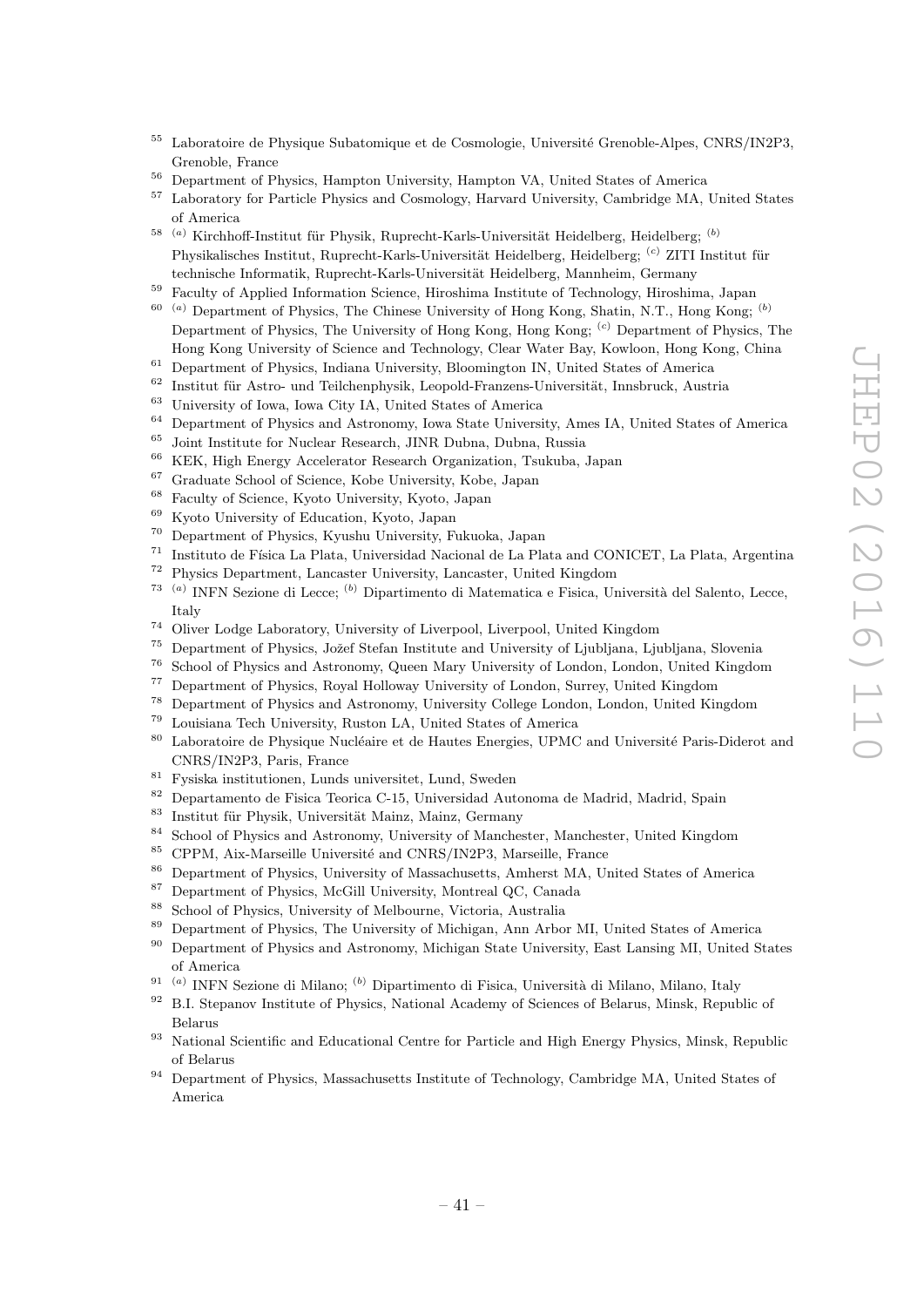- <sup>95</sup> Group of Particle Physics, University of Montreal, Montreal QC, Canada<br><sup>96</sup> PN Lebedov Institute of Physics Academy of Sciences Moscow, Bussia
- <sup>96</sup> P.N. Lebedev Institute of Physics, Academy of Sciences, Moscow, Russia<br><sup>97</sup> Institute for Theoretical and Experimental Physics (ITEP), Moscow, Rus
- <sup>97</sup> Institute for Theoretical and Experimental Physics (ITEP), Moscow, Russia<br><sup>98</sup> National Boscarch Nuclear University MEPhL Moscow, Russia
- <sup>98</sup> National Research Nuclear University MEPhI, Moscow, Russia<br><sup>99</sup> D.V. Skebeltsyn Institute of Nuclear Physics, M.V. Lemensee
- <sup>99</sup> D.V. Skobeltsyn Institute of Nuclear Physics, M.V. Lomonosov Moscow State University, Moscow, Russia
- <sup>100</sup> Fakultät für Physik, Ludwig-Maximilians-Universität München, München, Germany
- <sup>101</sup> Max-Planck-Institut für Physik (Werner-Heisenberg-Institut), München, Germany
- <sup>102</sup> Nagasaki Institute of Applied Science, Nagasaki, Japan
- <sup>103</sup> Graduate School of Science and Kobayashi-Maskawa Institute, Nagoya University, Nagoya, Japan
- <sup>104 (a</sup>) INFN Sezione di Napoli; <sup>(b)</sup> Dipartimento di Fisica, Università di Napoli, Napoli, Italy
- <sup>105</sup> Department of Physics and Astronomy, University of New Mexico, Albuquerque NM, United States of America
- <sup>106</sup> Institute for Mathematics, Astrophysics and Particle Physics, Radboud University Nijmegen/Nikhef, Nijmegen, Netherlands
- <sup>107</sup> Nikhef National Institute for Subatomic Physics and University of Amsterdam, Amsterdam, Netherlands
- <sup>108</sup> Department of Physics, Northern Illinois University, DeKalb IL, United States of America<br><sup>109</sup> Dealing Institute of Nicolas Physics, SD RAS, Negatively Presis
- <sup>109</sup> Budker Institute of Nuclear Physics, SB RAS, Novosibirsk, Russia<br><sup>110</sup> Department of Physics, New York University, New York NY, United
- <sup>110</sup> Department of Physics, New York University, New York NY, United States of America
- <sup>111</sup> Ohio State University, Columbus OH, United States of America<br><sup>112</sup> Faculty of Science Okayama University Okayama Japan
- <sup>112</sup> Faculty of Science, Okayama University, Okayama, Japan
- <sup>113</sup> Homer L. Dodge Department of Physics and Astronomy, University of Oklahoma, Norman OK, United States of America
- <sup>114</sup> Department of Physics, Oklahoma State University, Stillwater OK, United States of America<br><sup>115</sup> Polacký University, BCPTM, Olamour, Czech Republic
- Palacký University, RCPTM, Olomouc, Czech Republic
- <sup>116</sup> Center for High Energy Physics, University of Oregon, Eugene OR, United States of America<br><sup>117</sup> LAL Université Paris-Sud and CNBS/IN2P3, Orsay France
- <sup>117</sup> LAL, Université Paris-Sud and CNRS/IN2P3, Orsay, France<br><sup>118</sup> Craduate School of Science, Oralis University, Oralis, Japan
- <sup>118</sup> Graduate School of Science, Osaka University, Osaka, Japan
- <sup>119</sup> Department of Physics, University of Oslo, Oslo, Norway<br><sup>120</sup> Department of Physics, Oxford University, Oxford United
- <sup>120</sup> Department of Physics, Oxford University, Oxford, United Kingdom
- <sup>121 (a)</sup> INFN Sezione di Pavia; <sup>(b)</sup> Dipartimento di Fisica, Università di Pavia, Pavia, Italy
- <sup>122</sup> Department of Physics, University of Pennsylvania, Philadelphia PA, United States of America<br><sup>123</sup> National Besearch Centre "Kurchatov Institute" B P Konstantinov Petersburg Nuclear Physics
- <sup>123</sup> National Research Centre "Kurchatov Institute" B.P.Konstantinov Petersburg Nuclear Physics Institute, St. Petersburg, Russia
- <sup>124 (a</sup>) INFN Sezione di Pisa; <sup>(b)</sup> Dipartimento di Fisica E. Fermi, Università di Pisa, Pisa, Italy
- <sup>125</sup> Department of Physics and Astronomy, University of Pittsburgh, Pittsburgh PA, United States of America
- <sup>126 (a)</sup> Laboratório de Instrumentação e Física Experimental de Partículas LIP, Lisboa; <sup>(b)</sup> Faculdade de Ciências, Universidade de Lisboa, Lisboa; <sup>(c)</sup> Department of Physics, University of Coimbra, Coimbra; <sup>(d)</sup> Centro de Física Nuclear da Universidade de Lisboa, Lisboa; <sup>(e)</sup> Departamento de Fisica, Universidade do Minho, Braga; <sup>(f)</sup> Departamento de Fisica Teorica y del Cosmos and CAFPE, Universidad de Granada, Granada (Spain); <sup>(g)</sup> Dep Fisica and CEFITEC of Faculdade de Ciencias e Tecnologia, Universidade Nova de Lisboa, Caparica, Portugal
- <sup>127</sup> Institute of Physics, Academy of Sciences of the Czech Republic, Praha, Czech Republic<br><sup>128</sup> Czech Technical University in Prague, Praha, Czech Republic
- $128$  Czech Technical University in Prague, Praha, Czech Republic  $129$  Faculty of Mathematics and Physics Charles University in Pr
- <sup>129</sup> Faculty of Mathematics and Physics, Charles University in Prague, Praha, Czech Republic
- <sup>130</sup> State Research Center Institute for High Energy Physics (Protvino), NRC KI, Russia
- <sup>131</sup> Particle Physics Department, Rutherford Appleton Laboratory, Didcot, United Kingdom
- 132 ( <sup>a)</sup> INFN Sezione di Roma; <sup>(b)</sup> Dipartimento di Fisica, Sapienza Università di Roma, Roma, Italy
- <sup>133 (a)</sup> INFN Sezione di Roma Tor Vergata; <sup>(b)</sup> Dipartimento di Fisica, Università di Roma Tor Vergata, Roma, Italy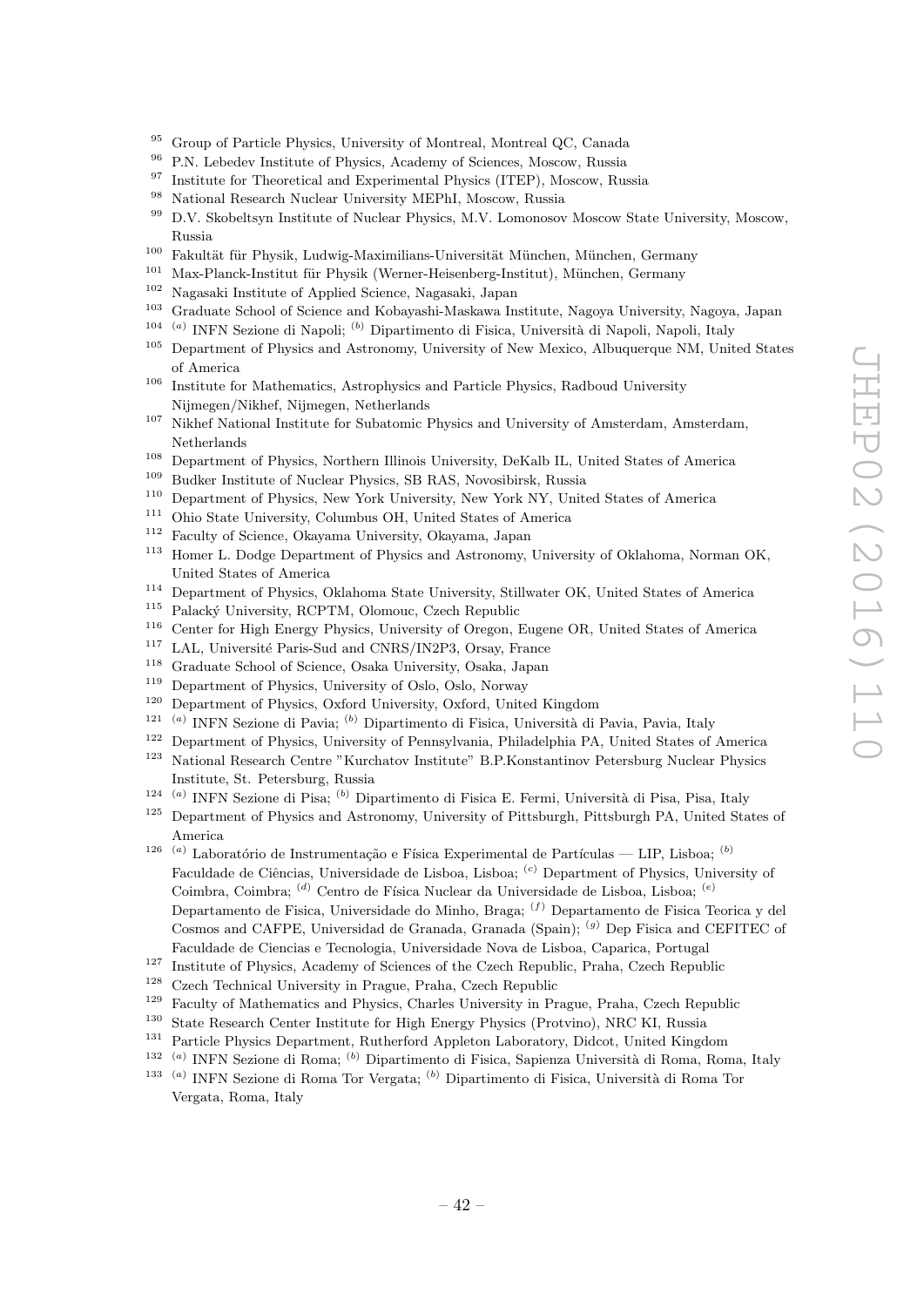- <sup>134 (a)</sup> INFN Sezione di Roma Tre; <sup>(b)</sup> Dipartimento di Matematica e Fisica, Università Roma Tre, Roma, Italy
- 135 ( <sup>a)</sup> Faculté des Sciences Ain Chock, Réseau Universitaire de Physique des Hautes Energies — Université Hassan II, Casablanca; <sup>(b)</sup> Centre National de l'Energie des Sciences Techniques Nucleaires, Rabat; <sup>(c)</sup> Faculté des Sciences Semlalia, Université Cadi Ayyad, LPHEA-Marrakech;  $^{(d)}$  Faculté des Sciences, Université Mohamed Premier and LPTPM, Oujda;  $^{(e)}$  Faculté des sciences, Université Mohammed V, Rabat, Morocco
- <sup>136</sup> DSM/IRFU (Institut de Recherches sur les Lois Fondamentales de l'Univers), CEA Saclay (Commissariat `a l'Energie Atomique et aux Energies Alternatives), Gif-sur-Yvette, France
- <sup>137</sup> Santa Cruz Institute for Particle Physics, University of California Santa Cruz, Santa Cruz CA, United States of America
- <sup>138</sup> Department of Physics, University of Washington, Seattle WA, United States of America
- <sup>139</sup> Department of Physics and Astronomy, University of Sheffield, Sheffield, United Kingdom
- <sup>140</sup> Department of Physics, Shinshu University, Nagano, Japan
- <sup>141</sup> Fachbereich Physik, Universität Siegen, Siegen, Germany<br><sup>142</sup> Penertment of Physics, Simon Frager University, Burnab
- <sup>142</sup> Department of Physics, Simon Fraser University, Burnaby BC, Canada<br><sup>143</sup> SLAC National Asselute Laboratory, Stanford CA, United States of
- SLAC National Accelerator Laboratory, Stanford CA, United States of America
- <sup>144 (a)</sup> Faculty of Mathematics, Physics & Informatics, Comenius University, Bratislava; <sup>(b)</sup> Department of Subnuclear Physics, Institute of Experimental Physics of the Slovak Academy of Sciences, Kosice, Slovak Republic
- <sup>145</sup><sup>(a)</sup> Department of Physics, University of Cape Town, Cape Town;<sup>(b)</sup> Department of Physics, University of Johannesburg, Johannesburg; <sup>(c)</sup> School of Physics, University of the Witwatersrand, Johannesburg, South Africa
- <sup>146 (a)</sup> Department of Physics, Stockholm University; <sup>(b)</sup> The Oskar Klein Centre, Stockholm, Sweden
- <sup>147</sup> Physics Department, Royal Institute of Technology, Stockholm, Sweden
- <sup>148</sup> Departments of Physics & Astronomy and Chemistry, Stony Brook University, Stony Brook NY, United States of America
- <sup>149</sup> Department of Physics and Astronomy, University of Sussex, Brighton, United Kingdom<br><sup>150</sup> School of Physics, University of Sudney, Australia
- School of Physics, University of Sydney, Sydney, Australia
- <sup>151</sup> Institute of Physics, Academia Sinica, Taipei, Taiwan
- <sup>152</sup> Department of Physics, Technion: Israel Institute of Technology, Haifa, Israel<br><sup>153</sup> Baymond and Boyerly Sackler School of Physics and Astronomy Tel Aviv Un
- <sup>153</sup> Raymond and Beverly Sackler School of Physics and Astronomy, Tel Aviv University, Tel Aviv, Israel
- <sup>154</sup> Department of Physics, Aristotle University of Thessaloniki, Thessaloniki, Greece
- <sup>155</sup> International Center for Elementary Particle Physics and Department of Physics, The University of Tokyo, Tokyo, Japan
- <sup>156</sup> Graduate School of Science and Technology, Tokyo Metropolitan University, Tokyo, Japan
- <sup>157</sup> Department of Physics, Tokyo Institute of Technology, Tokyo, Japan
- <sup>158</sup> Department of Physics, University of Toronto, Toronto ON, Canada
- 159 ( <sup>a)</sup> TRIUMF, Vancouver BC; <sup>(b)</sup> Department of Physics and Astronomy, York University, Toronto ON, Canada
- <sup>160</sup> Faculty of Pure and Applied Sciences, and Center for Integrated Research in Fundamental Science and Engineering, University of Tsukuba, Tsukuba, Japan
- <sup>161</sup> Department of Physics and Astronomy, Tufts University, Medford MA, United States of America
- <sup>162</sup> Centro de Investigaciones, Universidad Antonio Narino, Bogota, Colombia
- <sup>163</sup> Department of Physics and Astronomy, University of California Irvine, Irvine CA, United States of America
- <sup>164 (a)</sup> INFN Gruppo Collegato di Udine, Sezione di Trieste, Udine; <sup>(b)</sup> ICTP, Trieste; <sup>(c)</sup> Dipartimento di Chimica, Fisica e Ambiente, Universit`a di Udine, Udine, Italy
- <sup>165</sup> Department of Physics, University of Illinois, Urbana IL, United States of America
- <sup>166</sup> Department of Physics and Astronomy, University of Uppsala, Uppsala, Sweden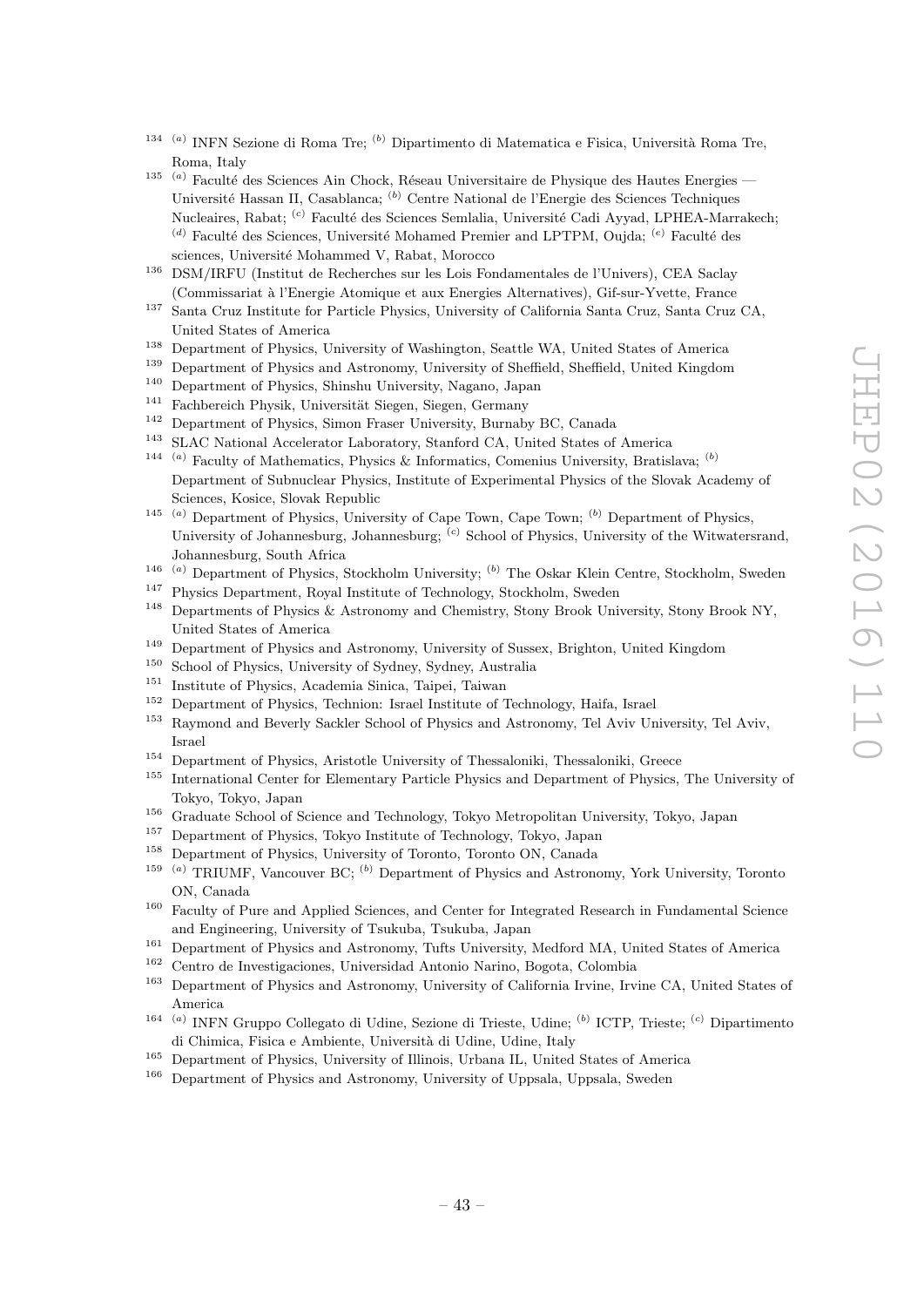- $167$  Instituto de Física Corpuscular (IFIC) and Departamento de Física Atómica, Molecular y Nuclear and Departamento de Ingeniería Electrónica and Instituto de Microelectrónica de Barcelona (IMB-CNM), University of Valencia and CSIC, Valencia, Spain
- <sup>168</sup> Department of Physics, University of British Columbia, Vancouver BC, Canada
- <sup>169</sup> Department of Physics and Astronomy, University of Victoria, Victoria BC, Canada<br><sup>170</sup> Department of Physics, University of Warwick, Coventry, United Kingdom
- <sup>170</sup> Department of Physics, University of Warwick, Coventry, United Kingdom<br><sup>171</sup> Waseda University Tokyo, Japan
- $171$  Waseda University, Tokyo, Japan<br> $172$  Department of Particle Physics T
- <sup>172</sup> Department of Particle Physics, The Weizmann Institute of Science, Rehovot, Israel<br><sup>173</sup> Department of Physics, University of Wissonsin, Madison WI, United States of Ameri
- <sup>173</sup> Department of Physics, University of Wisconsin, Madison WI, United States of America
- <sup>174</sup> Fakultät für Physik und Astronomie, Julius-Maximilians-Universität, Würzburg, Germany
- <sup>175</sup> Fachbereich C Physik, Bergische Universität Wuppertal, Wuppertal, Germany<br><sup>176</sup> Department of Physics, Vale University, New Hayen CT, United States of Ameri
- <sup>176</sup> Department of Physics, Yale University, New Haven CT, United States of America
- <sup>177</sup> Yerevan Physics Institute, Yerevan, Armenia<br><sup>178</sup> Centre de Calcul de l'Institut National de Ph
- Centre de Calcul de l'Institut National de Physique Nucléaire et de Physique des Particules (IN2P3), Villeurbanne, France
- <sup>a</sup> Also at Department of Physics, King's College London, London, United Kingdom
- <sup>b</sup> Also at Institute of Physics, Azerbaijan Academy of Sciences, Baku, Azerbaijan
- <sup>c</sup> Also at Novosibirsk State University, Novosibirsk, Russia
- <sup>d</sup> Also at TRIUMF, Vancouver BC, Canada
- <sup>e</sup> Also at Department of Physics, California State University, Fresno CA, United States of America
- $f$  Also at Department of Physics, University of Fribourg, Fribourg, Switzerland
- $g$  Also at Departamento de Fisica e Astronomia, Faculdade de Ciencias, Universidade do Porto, Portugal
- <sup>h</sup> Also at Tomsk State University, Tomsk, Russia
- Also at CPPM, Aix-Marseille Université and CNRS/IN2P3, Marseille, France
- <sup>j</sup> Also at Universita di Napoli Parthenope, Napoli, Italy
- <sup>k</sup> Also at Institute of Particle Physics (IPP), Canada
- <sup>l</sup> Also at Particle Physics Department, Rutherford Appleton Laboratory, Didcot, United Kingdom
- $<sup>m</sup>$  Also at Department of Physics, St. Petersburg State Polytechnical University, St. Petersburg,</sup> Russia
- $n$  Also at Louisiana Tech University, Ruston LA, United States of America
- <sup>o</sup> Also at Institucio Catalana de Recerca i Estudis Avancats, ICREA, Barcelona, Spain
- $p$  Also at Department of Physics, The University of Michigan, Ann Arbor MI, United States of America
- <sup>q</sup> Also at Graduate School of Science, Osaka University, Osaka, Japan
- <sup>r</sup> Also at Department of Physics, National Tsing Hua University, Taiwan
- <sup>s</sup> Also at Department of Physics, The University of Texas at Austin, Austin TX, United States of America
- <sup>t</sup> Also at Institute of Theoretical Physics, Ilia State University, Tbilisi, Georgia
- Also at CERN, Geneva, Switzerland
- <sup>v</sup> Also at Georgian Technical University (GTU),Tbilisi, Georgia
- Also at Manhattan College, New York NY, United States of America
- <sup>x</sup> Also at Hellenic Open University, Patras, Greece
- <sup>y</sup> Also at Institute of Physics, Academia Sinica, Taipei, Taiwan
- Also at LAL, Université Paris-Sud and CNRS/IN2P3, Orsay, France
- aa Also at Academia Sinica Grid Computing, Institute of Physics, Academia Sinica, Taipei, Taiwan
- ab Also at School of Physics, Shandong University, Shandong, China
- ac Also at Moscow Institute of Physics and Technology State University, Dolgoprudny, Russia
- <sup>ad</sup> Also at Section de Physique, Université de Genève, Geneva, Switzerland
- ae Also at International School for Advanced Studies (SISSA), Trieste, Italy
- <sup>af</sup> Also at Department of Physics and Astronomy, University of South Carolina, Columbia SC, United States of America